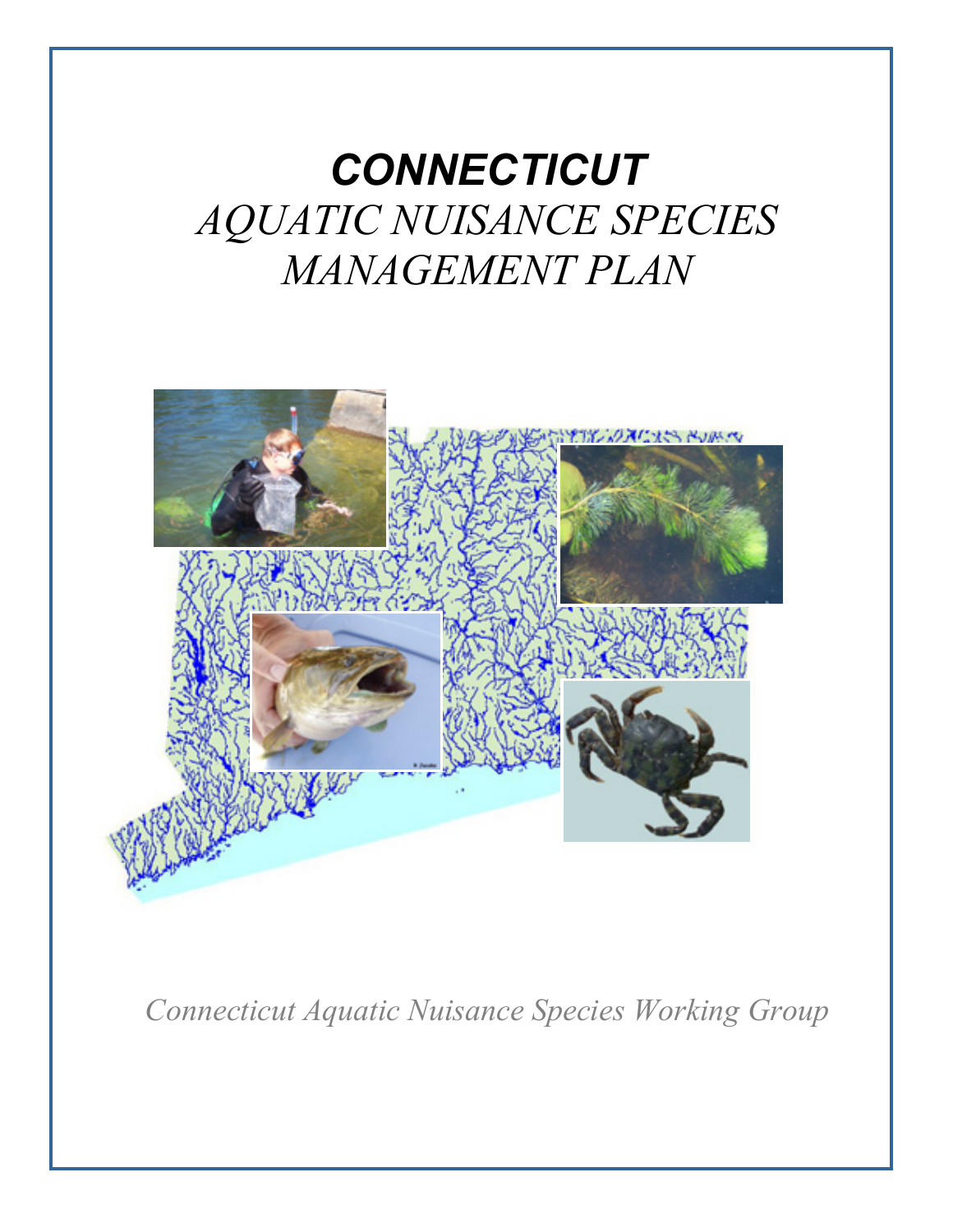# **STATE OF CONNECTICUT Department of Environmental Protection**

# **CONNECTICUT AQUATIC NUISANCE SPECIES MANAGEMENT PLAN**

| Prepared by:               | <b>Connecticut Aquatic Nuisance Species Working Group</b>                                                                                                                                                                                          |
|----------------------------|----------------------------------------------------------------------------------------------------------------------------------------------------------------------------------------------------------------------------------------------------|
| <b>Steering Committee:</b> | Nancy Balcom, CT Sea Grant College Program, University of Connecticut<br>William Hyatt, CT Dept. of Environmental Protection<br>Nancy Murray, CT Dept. of Environmental Protection<br>Patricia Bresnahan, Connecticut Institute of Water Resources |
| Submitted to:              | <b>Federal Aquatic Nuisance Species Task Force</b>                                                                                                                                                                                                 |
| Date Submitted:            |                                                                                                                                                                                                                                                    |
| Approved by:               | Gina McCarthy, Commissioner<br>Department of Environmental Protection                                                                                                                                                                              |
|                            |                                                                                                                                                                                                                                                    |

Gélan X

Edward C. Parker, Buseau Chief **Bureau of Natural Resources**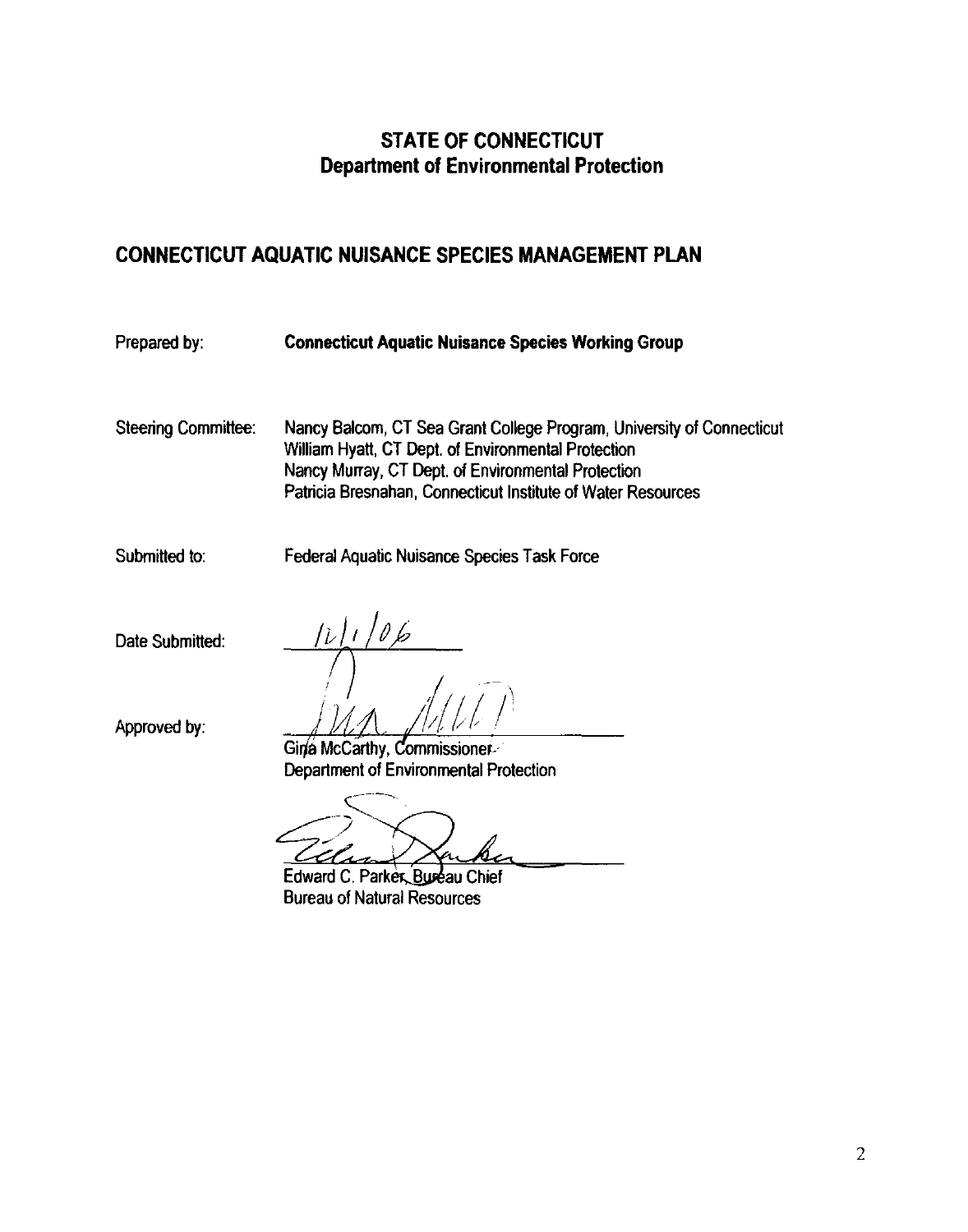## **TABLE OF CONTENTS**

| Table of Contents<br>Acknowledgements<br><b>Executive Summary</b>                                                                                                                                                                              | $\frac{3}{5}$<br>6         |
|------------------------------------------------------------------------------------------------------------------------------------------------------------------------------------------------------------------------------------------------|----------------------------|
| <b>INTRODUCTION</b><br>1.                                                                                                                                                                                                                      | 10                         |
| <b>Scope of the ANS Problem in Connecticut</b><br><u>1.1.</u>                                                                                                                                                                                  | 10                         |
| <b>Relationship with other ANS Plans</b><br><u>1.2.</u>                                                                                                                                                                                        | 10                         |
| 1.3.<br>The Development of the CT ANS Plan (Process and Participants)<br>The CT ANS Sub-Committees<br>1.3.1.<br>1.3.2.<br><b>Scientific Review Process</b><br>1.3.3.<br><b>Public Review Process</b><br><b>Agency Review Process</b><br>1.3.4. | 11<br>11<br>12<br>12<br>12 |
| <b>PROBLEM DEFINITION AND RANKING</b><br><u>2.</u>                                                                                                                                                                                             | 13                         |
| <b>History and Biogeography of ANS in CT</b><br>2.1.                                                                                                                                                                                           | 13                         |
| <u>2.2.</u><br><b>Current and Potential Impacts of ANS in CT</b><br><b>Economic Impacts</b><br><u>2.2.1.</u><br>2.2.2.<br><b>Biodiversity and Ecosystem Impacts</b>                                                                            | 15<br>16<br>19             |
| <b>Priority Aquatic Nuisance Species</b><br>2.3.<br><b>Established ANS Priority Species or Species Groups</b><br>2.3.1.<br>2.3.2.<br><b>Potentially Threatening ANS Priority Species or Species Groups</b>                                     | 19<br>21<br>23             |
| <b>Priority Vectors</b><br><u>2.4.</u>                                                                                                                                                                                                         | 23                         |
| 2.5.<br><b>Priorities for Action</b>                                                                                                                                                                                                           | 23                         |
| $\underline{3}$ .<br><u>EXISTING AUTHORITIES AND PROGRAMS</u>                                                                                                                                                                                  | 30                         |
| <b>International Authorities and Programs</b><br><u>3.1.</u>                                                                                                                                                                                   | 30                         |
| <b>Federal Authorities and Programs</b><br><u>3.2.</u>                                                                                                                                                                                         | 31                         |
| <b>Regional Authorities and Programs</b><br><u>3.3.</u>                                                                                                                                                                                        | 37                         |
| <b>State Authorities and Programs</b><br><u>3.4.</u>                                                                                                                                                                                           | 39                         |
| <b>Local Authorities and Programs</b><br><u>3.5.</u>                                                                                                                                                                                           | 45                         |
| <b>GOALS</b><br><u>4.</u>                                                                                                                                                                                                                      | 47                         |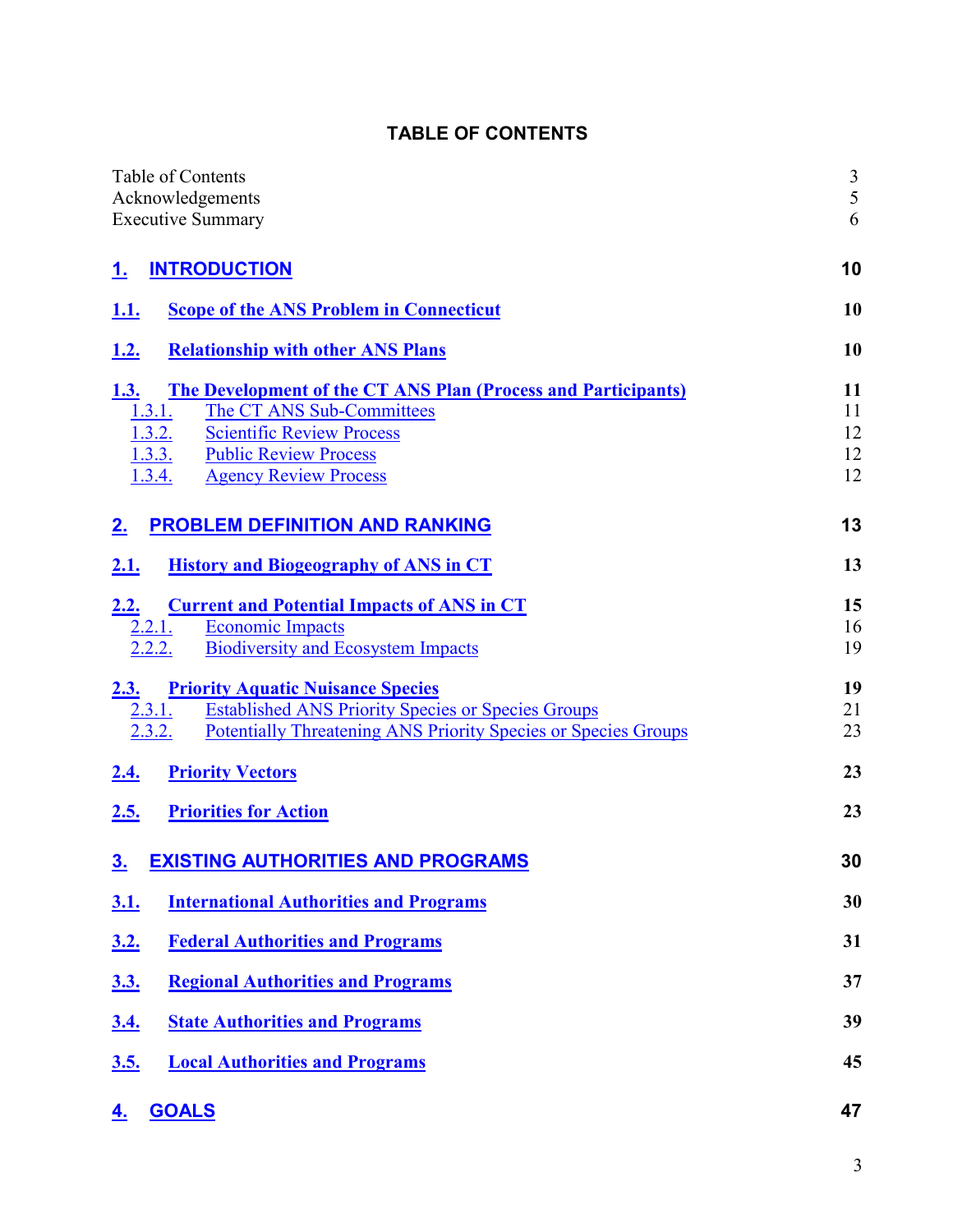| 5. | <b>OBJECTIVES, STRATEGIES, AND ACTIONS</b>                                    | 48  |
|----|-------------------------------------------------------------------------------|-----|
| 6. | <b>IMPLEMENTATION TABLE</b>                                                   | 72  |
| 7. | PROGRAM MONITORING AND EVALUATION                                             | 80  |
|    | Glossary*                                                                     | 81  |
|    | Appendix A. Listings of Known Non-Native ANS and Potential ANS in Connecticut | 83  |
|    | Appendix B. Descriptions of Species Identified as ANS or Potential ANS        | 93  |
|    | Appendix C. Description of Pathways and Vectors for ANS in Connecticut        | 99  |
|    | Appendix D. Table of Existing Agreements, Laws and Regulations                | 103 |
|    | Appendix E. Agency Comments and Review                                        | 105 |
|    | Appendix F. Public Comments and Review                                        | 106 |
|    | Appendix G. Acronym List                                                      | 112 |
|    | Literature Cited                                                              | 113 |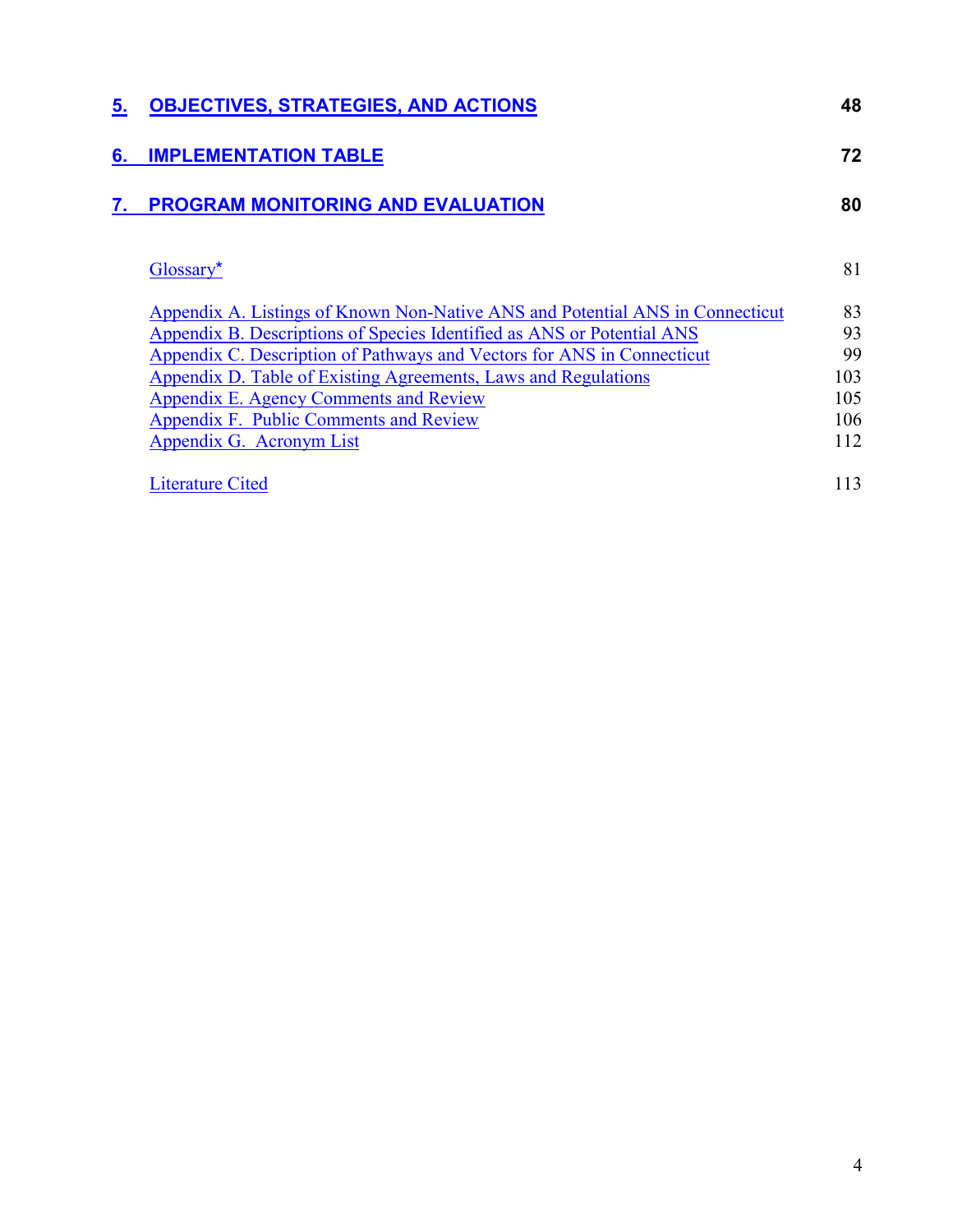#### **Acknowledgments**

This plan was drafted by the Connecticut Aquatic Nuisance Species Working Group. The Steering Committee would like to thank Jason Baker of the Massachusetts Office of Coastal Zone Management and primary author of the Massachusetts Aquatic Invasive Species Management Plan (Massachusetts Aquatic Invasive Species Management Plan 2002), for giving us permission to use some of the structure and content of the MA plan in our own. We are also grateful to Mike Goehle, US Fish & Wildlife Service Region 5 ANS Coordinator, Don MacLean, US Fish & Wildlife Service, Branch of Invasive Species, Dean Wilkerson, NOAA Liaison to the National Invasive Species Council and assistant to the NOAA Co-Chair of the ANS Task Force, William Wallace, Assistant Director, Program and Policy Development, Animal and Plant Health Inspection Service, and Paul Zajicek, National Association of State Aquaculture Coordinators, for reviewing preliminary drafts and providing substantive and constructive comments to help strengthen the final document. We also acknowledge the authors of the Maine, Hawaii, Oregon and Washington state management plans, which were used as models for parts of the Connecticut plan.

Funding support for the development of the Connecticut ANS Management Plan was provided by NOAA National Sea Grant, US Department of Commerce, through Grant No. NA16RG2253 to the Connecticut Sea Grant College Program (CTSG), University of Connecticut; and the Connecticut Department of Environmental Protection (CT DEP). Additional support was provided by the CT DEP and CTSG.

#### **Steering Committee**

*Nancy Balcom,* Extension Educator, Connecticut Sea Grant College Program, University of Connecticut and Northeast ANS Panel member; *William Hyatt,* Director, Inland Fisheries Division, Connecticut Department of Environmental Protection and Northeast ANS Panel member; *Nancy Murray,* Biologist, Geological and Natural History Survey, Connecticut Department of Environmental Protection; *Pat Bresnahan,* Associate Director, Connecticut Institute of Water Resources, University of Connecticut, and contracted plan writer

#### **Connecticut Aquatic Nuisance Species Working Group**

- ♦ **Connecticut Agricultural Experiment Station:** *Robert Capers,* Invasive Aquatic Plant Survey Program; *Greg Bugbee,* Department of Soil & Water
- ♦ **Connecticut Department of Agriculture:** *Dave Carey,* Director, Bureau of Aquaculture; *Kristin Frank,* Environmental Analyst, Bureau of Aquaculture; *Barbara Gordon,* Connecticut Seafood Council
- ♦ **Connecticut Department of Environmental Protection:** *Tim Barry,* Inland Fisheries; *Mike Beauchene,* Planning & Standards; *Bill Foreman,* Inland Fisheries; *Bill Gerrish,* Inland Fisheries; *Neal Hagstrom,* Inland Fisheries; *Guy Hoffman,* Planning & Standards; *Chuck Lee,* Water Management; *Ken Metzler,* Geological & Natural History Survey; *Dave Molnar,* Marine Fisheries; *Mike Payton,* Boating; *Brad Robinson,* Pesticides Program
- ♦ **Connecticut Invasive Plants Council:** *Tom McGowan,* Lake Waramaug Association
- ♦ **Industry / Community:** *Marc Bellaud,* Aquatic Control Technology; *Robert Dietter,* Dietter's Water Gardens; *Kurt Ehrhart,* Innovative Mosquito Management, Inc.; *John Hudak,* South Central Regional Water Authority; *Milan Keser,* Millstone Environmental Laboratory, Dominion Nuclear Connecticut, Inc.; *George Knoecklein,* Connecticut Federation of Lakes, Northeast Aquatic Research; *Bruce Lockhart,* Lockhart Environmental; *Doug Morgan,* Millstone Environmental Laboratory, Dominion Nuclear Connecticut, Inc.; *Laura Reid,* Fish Mart, Inc.; *Brian Roach,* Aquarion Water Company
- ♦ **Universities:** *James T. Carlton,,* Williams College–Mystic Seaport; *Donna Ellis,* University of Connecticut Cooperative Extension & the Connecticut Invasive Plant Working Group; *Don Les,* Ecology & Evolutionary Biology, University of Connecticut; *Les Mehrhoff,* Invasive Plant Atlas of New England, University of Connecticut; *Eric Schultz*, Ecology & Evolutionary Biology, University of Connecticut; *Robert Whitlatch,* Marine Sciences, University of Connecticut; *Charles Yarish,* Ecology & Evolutionary Biology, University of Connecticut
- ♦ **US Department of Agriculture:** *Todd Bobowick,* Natural Resources Conservation Service
- ♦ **US Fish & Wildlife Service:** *Beth Goettel,* Silvio O. Conte National Fish & Wildlife Refuge; *Jane MacLellan,* Long Island Sound Study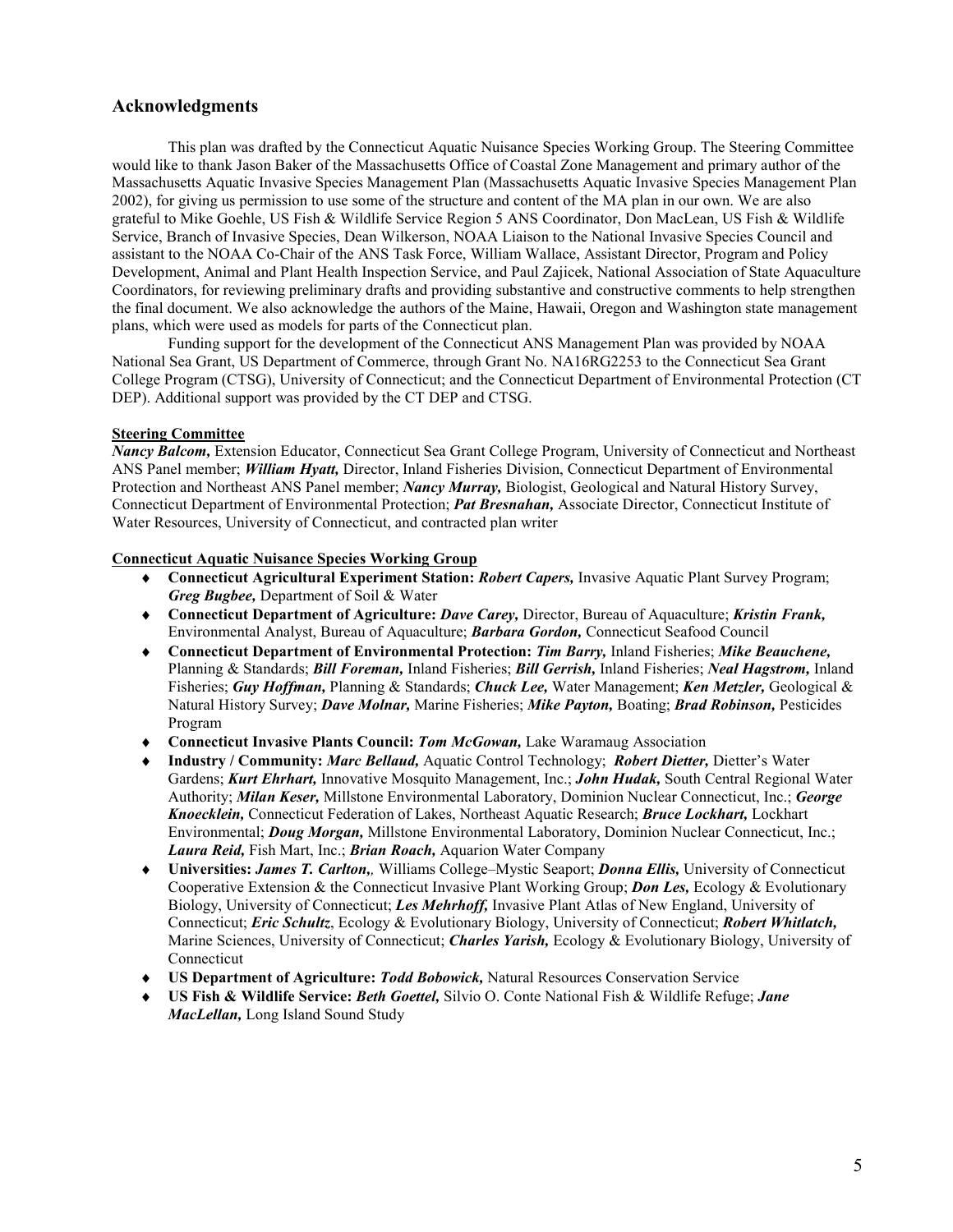## *Executive Summary*

#### **Background**

The introduction and spread of aquatic nuisance species  $(ANS)^{1}$  in the marine and freshwater environments pose a serious threat to the ecology and biodiversity of native ecosystems and to the health and economic interests of the people of the State of Connecticut.

Aquatic invasions pose difficult challenges to natural resource managers. Once established, populations of ANS are self-sustaining. Effective ANS management requires on-going efforts devoted to the prevention of new introductions and to the eradication and/or control of existing populations. Nonindigenous species have the potential to establish and spread rapidly due to a lack of physical or biological constraints and access to effective vectors. The range of ANS impacts is extensive and includes degradation of habitat or ecosystem structure, localized extinction of rare species, spread of pathogens, choking of waterways, clogging of water intakes and wetland systems, fouling of water supplies, and interference with recreational activities such as fishing, boating and swimming.

The Nonindigenous Aquatic Nuisance Prevention and Control Act (NANPCA) of 1990 created a Federal ANS Task Force in response to the invasion and subsequent spread of zebra mussels across the U.S. This legislation, as amended by the National Invasive Species Act of 1996, authorized and provided guidance for the development of state aquatic nuisance species management plans. Section 1204 of the Act enables Governors to submit comprehensive plans to the Federal ANS Task Force. Management plans are required to identify activities needed to prevent or control infestations and to reduce associated environmental and public health risks, in an environmentally sound manner. States with approved plans are eligible to request Federal assistance from the US Fish and Wildlife Service for up to 75% of implementation cost. At this time federal funding is limited. However, given the extent of damage caused by ANS, it is reasonable to expect that the availability of Federal ANS funding will increase in the future.

## **Goal of the CT ANS Plan**

To implement a coordinated approach to minimizing the ecological, socioeconomic and public health impacts of aquatic nuisance species in the State of Connecticut.

## **Approach for developing the CT ANS Plan:**

- ♦ Guidance developed by the Federal ANS Task Force was the primary reference (see [http://www.anstaskforce.gov/state\\_guidance.htm\)](http://www.anstaskforce.gov/state_guidance.htm). Connecticut plan addresses required elements and is organized as per the Federal guidance document.
- ♦ The federally-approved Massachusetts ANS Plan was used as a guide. Federally-approved plans for Maine, Washington, Oregon and Hawaii were also used as references.
- ♦ The CT ANS Plan was developed by an ANS Steering Committee, ANS Working Group and ANS subcommittees comprised of representatives from state and federal agencies, academic institutions, business and industry.
- ♦ Project management was by the Connecticut Institute of Water Resources and was funded by a grant obtained through the National Sea Grant College Program to CT Sea Grant (CTSG) and CT Department of Environmental Protection (CT DEP).
- $\bullet$  The draft plan was reviewed by faculty members of several Connecticut universities, the U.S. Fish and Wildlife Service Lower Great Lakes Fishery Resources Office, CIPWG (Connecticut Invasive Plant Working Group), IPANE (Invasive Plant Atlas of New England), and by Connecticut state agencies (Department of Environmental Protection (CT DEP), Department of Agriculture (DOA), Department of Public Health (DPH)), and by four members of the Federal ANS Task Force.

 $<sup>1</sup>$  A list of acronyms is provided in Appendix G.</sup>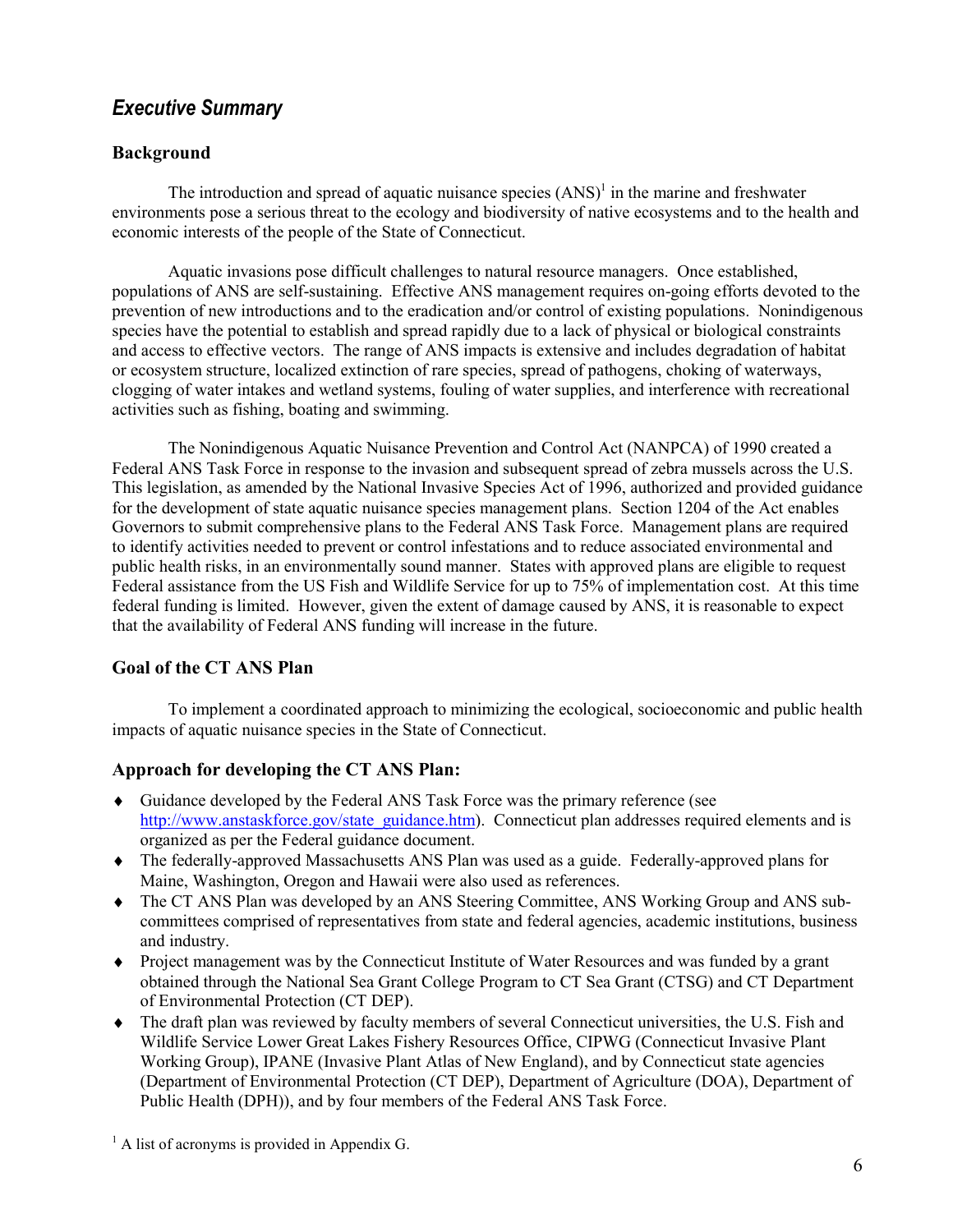♦ Public input was sought and obtained by posting the draft plan on several websites (Connecticut Institute of Water Resources (CT IWR), CTSG and CT DEP) and by advertising and holding public meetings.

## **Key Findings:**

- ♦ More than 50 non-native and 40 cryptogenic (uncertain if native) species have been identified in Long Island Sound. Twenty-seven non-native fish species, 24 non-native freshwater plants along with a large and as yet undetermined number of non-native invertebrates inhabit the freshwaters of Connecticut.
- $\blacklozenge$  The rate of new species introductions accelerated during the 20<sup>th</sup> century as greater numbers of aquatic taxa were transported through direct (ex. aquarium trade, bait trade) and indirect (ex. commercial shipping, recreational boating) pathways.
- ♦ ANS were differentiated from other non-native species by evaluating likelihood of introduction and spread, likelihood of establishment and severity of impact.
- ♦ Aquatic invaders frequently affect natural resource health and ecosystem functioning. Specific effects include increased predation, parasitism, competition, and introduction of pathogens.
- ♦ ANS have a large socioeconomic cost including degradation of water quality; impairment of recreational uses, diminished property values, and increased costs of power generation and water supply.
- ♦ Management of established ANS populations is expensive. Examples include efforts to limit impacts of milfoil, fanwort, Asiatic clams, and phragmites. Additional costs associated with recent invaders (e.g., water chestnut, hydrilla and zebra mussels) and potential invaders (e.g., New Zealand mud snail, various pathogens) could be even greater.
- ♦ Some non-native aquatic species have been intentionally introduced, have become widely established, and provide a desirable benefit (e.g. largemouth bass and brown trout introduced to enhance recreational fishing).
- ♦ Existing populations of ANS vary greatly in their impact on aquatic ecosystems and susceptibility to control/management options. Existing ANS populations were categorized as follows:
	- Class 1: Species with limited or incipient populations (e.g., hydrilla, water chestnut, zebra mussels)
	- Class 2: Established species, significant impact, some practical control techniques available (e.g., milfoil, fanwort, phragmites)
	- Class 3: Established species, significant impact, no known effective control (e.g., Asian shore crab, green crab, rusty crayfish, landlocked alewife, mud mat)
	- Class 4: Established species, impacts unclear (e.g., brackish water mussel, flowering rush)
	- Class 5: Potential invaders, impacts expected to be severe (e.g., New Zealand mud snail)
- ♦ Many potentially damaging ANS could easily be introduced into Connecticut waters. Potential invaders were evaluated based on their likelihood of introduction, likelihood of establishment and likelihood of having a significant negative impact. Examples of potentially damaging invaders include giant salvinia, yellow floating heart, snakehead fish, flathead catfish, New Zealand mud snail, European flat oyster, various marine tunicates, and pathogens such as MSX (in oysters) and largemouth bass virus.
- ♦ ANS are typically introduced as an unforeseen consequence of desirable activities. Most common vectors include commercial shipping (ballast water), hull fouling, bait trade, aquarium trade, nursery trade and recreational boating and fishing activity.
- ♦ There are no options for control and eradication once a species becomes established in Long Island Sound.
- ♦ There are some limited options for control or even eradication of ANS in freshwater systems. Early detection, rapid response, monitoring and long-term management are sometimes possible.
- ♦ Federal and CT State laws and regulations generally provide sufficient authority for controlling ANS. However, existing State statutes and regulations are not sufficient to enable rapid response. Enforcement of existing laws needs to be given a higher priority.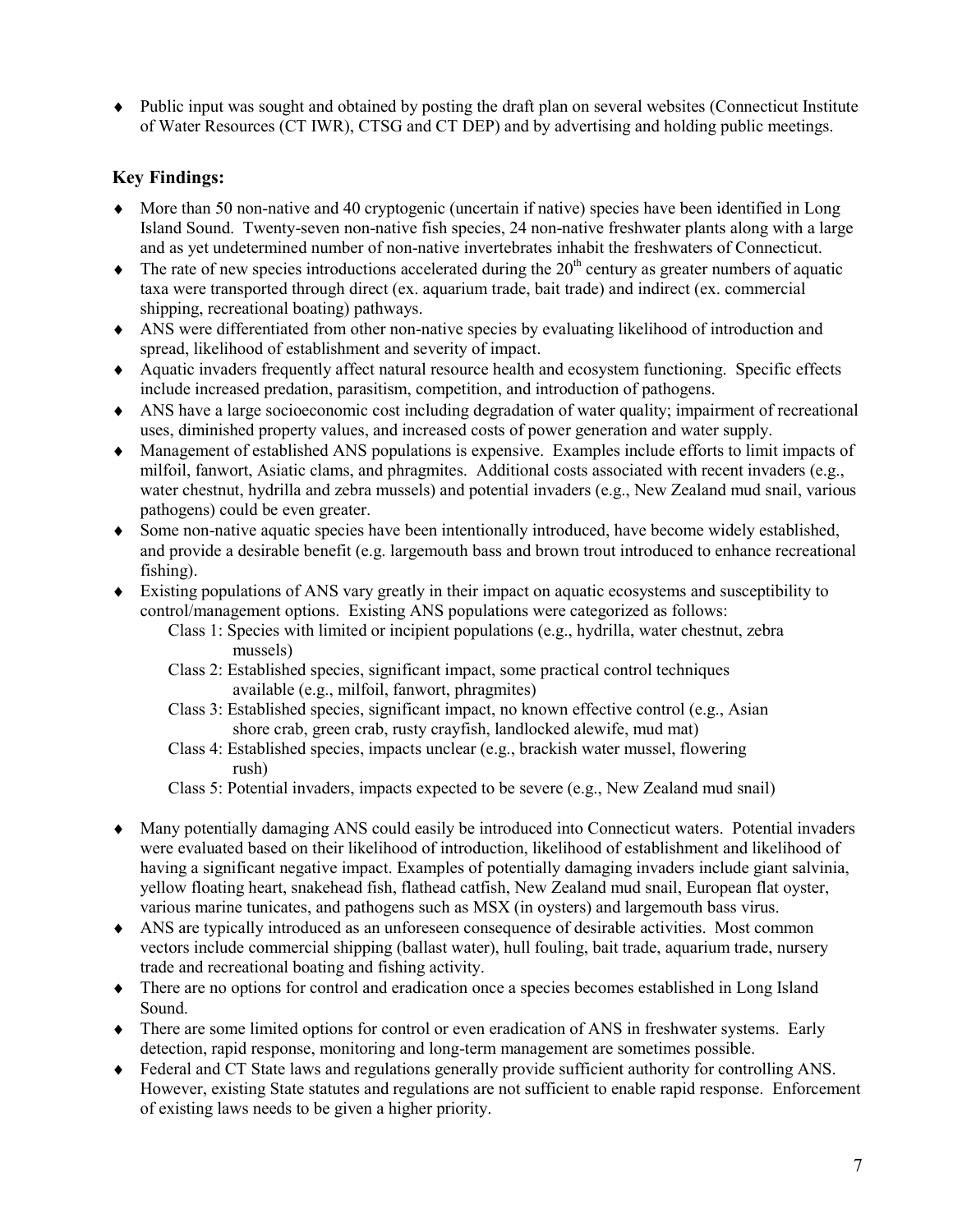- ♦ Staff and programs involved in addressing ANS issues in Connecticut are spread among five federal Agencies, four regional programs, and two state agencies including numerous divisions, offices and programs. Improved communication and coordinated action among federal and state agencies and programs is needed.
- ♦ Continued participation of academia, non-governmental organizations (NGOs), business and industry is critical to the successful implementation of an effective ANS program.

## **Conclusions:**

- ♦ Aquatic Nuisance Species (ANS) are a statewide problem in Connecticut. Rates of introduction are increasing and all varieties of aquatic environments are affected.
- ♦ ANS result in significant ecological, socioeconomic and management costs.
- ♦ ANS lists should not include all non-native species. The term "nuisance" infers that they are non-native to a region or habitat, cause nagative impacts, and do not provide an equivalent benefit to society.
- ♦ Introduction and spread of all ANS can be reduced through education and/or regulation. Education, regulation and enforcement are the first and most important lines of defense against the further spread of established ANS and the introduction of new ANS.
- ♦ The highest priority is preventing the introduction of Class 5 species.
- ♦ Control and management efforts should focus on Class 1 and 2 species.
- The focus for addressing marine ANS must be on interrupting the pathways or vectors and thus preventing new introductions. Education and regulation are key.
- ♦ Management for freshwater ANS can have a broader focus and should include early detection, monitoring, rapid response and on-going management to prevent further spread.
- ♦ Existing laws and regulations pertaining to ANS need to be reviewed and updated periodically.
- ♦ Improved communication and coordination among regulating entities and increased enforcement of existing laws and statutes is needed.
- ♦ Dedicated program staff is needed to coordinate and provide the level of education, regulation, enforcement, rapid response, monitoring, control and management necessary to address ANS issues in Connecticut.
- ♦ Successful implementation of an ANS Plan will require additional and on-going financial support for dedicated staff and coordination. Insufficient funding will result in continued degradation of habitats and increased costs for control.

## **Recommendations:**

Recommendations are organized in eight categories as presented in Section 5 (Objectives, Strategies and Actions, see page 48) and Section 6 (Implementation Table, see page 72). Each of these recommendations has short-term (2 year) and long-term (>2 yr.) components. Short-term components and the necessary resources are identified in the Implementation Table. The timetable for long-term objectives is undetermined and dependent on available resources.

- 1. **Coordination:** Improve communication and coordination of activities among Federal and State authorities in Connecticut:
	- (a) Hire dedicated ANS staff (see #2a below).
	- (b) Establish an ANS coordinating committee and ad-hoc working groups
	- (c) Maintain and update species and vector lists.
	- (d) Coordinate with other states to address regional ANS issues.
	- (e) Develop an information management system to ensure access to complete and up-to-date ANS information.
- 2. **Funding:** Secure adequate funding for ANS prevention, control and management:
	- (a) Apply for a Federal ANS grant.
	- (b) Secure additional funding necessary to create a position and support a statewide ANS coordinator.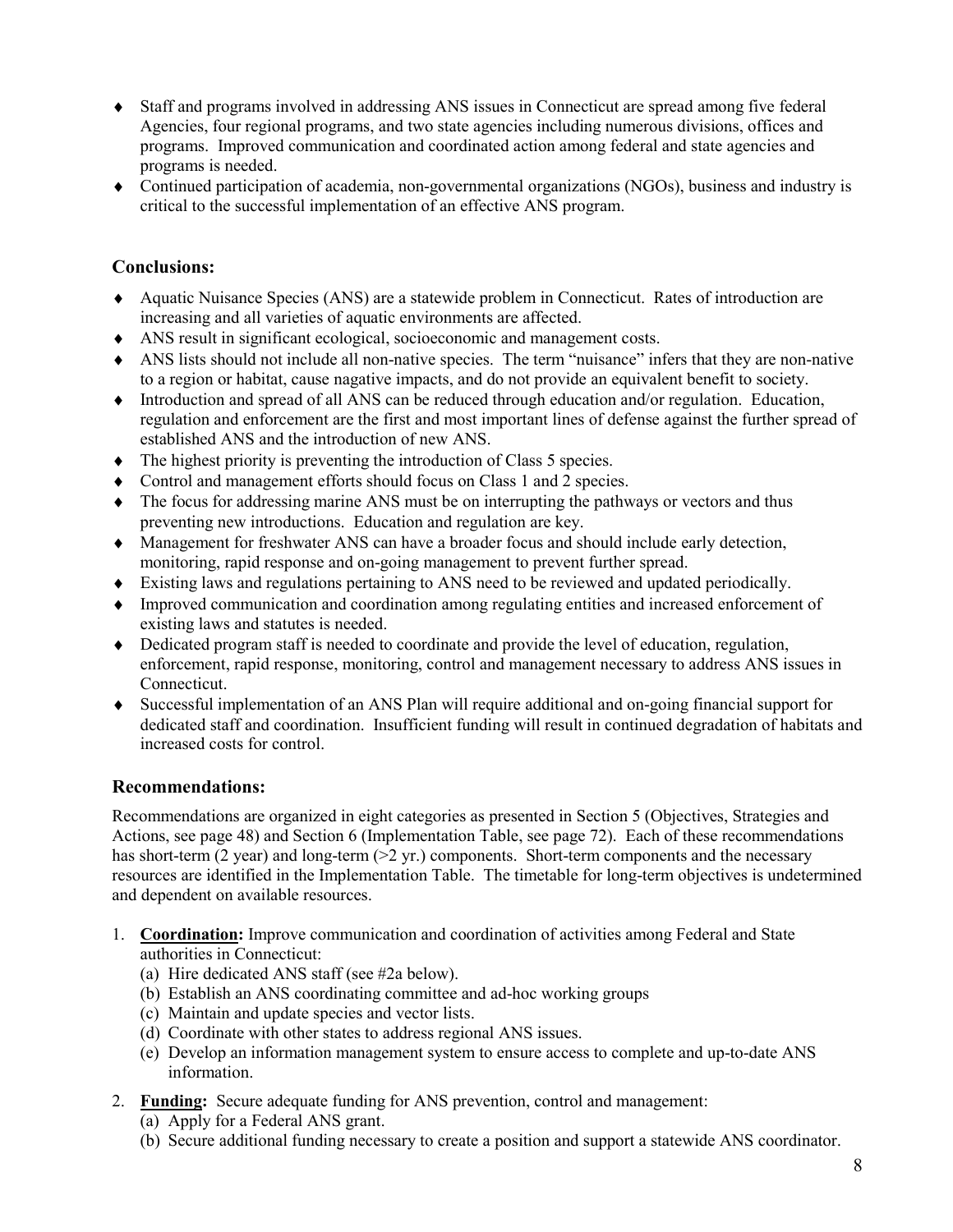- (c) Identify and seek additional funding through a variety of sources for specific projects.
- 3. **Prevention:** Prevent the introduction of additional ANS into Connecticut:
	- (a) Evaluate the specific role of transport vectors in Connecticut and assess introduction risks.
	- (b) Seek greater enforcement of importation/liberation permits.
	- (d) Develop Best Management Practices (BMPs) for industry (shipping, aquaculture, bait, nursery, water supply and pet trade) and research activities involving ANS.
	- (e) Enhance education and outreach efforts to minimize introduction of ANS via recreational boating and fishing
- 4. **Detection and Monitoring:** Detect new and monitor existing ANS populations:
	- (a) Train existing staff in ANS identification and incorporate into ongoing monitoring efforts (fisheries, water quality, etc.)
	- (b) Develop monitoring plan, recruit and train volunteers.
	- (c) Evaluate monitoring efforts.
- 5. **Control and Rapid Response:** Control the spread of ANS:
	- (a) Develop control and rapid response protocol specific to the State of Connecticut to ensure that resources are applied only where prudent, feasible and cost-effective.
	- (b) Prioritize ANS species based on distribution and realistic potential for control.
	- (c) Evaluate effectiveness of control and adapt control and response actions as necessary.
- 6. **Education and Awareness:** Increase public awareness and knowledge of ANS issues in Connecticut:
	- (a) Make ANS-related educational materials readily available to the public.
	- (b) Develop materials specific to Connecticut priority ANS, vectors, pathways and issues, and distribute to key groups (eg. anglers, boaters, pet trade).
	- (c) Disseminate information on control options to organizations involved in ANS management (eg. municipalities, lake associations).
	- (d) Keep state agencies, elected officials, adjacent states, water suppliers, and other industries apprised of ANS issues.
- 7. **Research:** Address research needs for ANS in Connecticut:
	- (a) Identify information needs specific to Connecticut.
	- (b) Promote, and facilitate applied research.
	- (c) Develop a strategy for communicating ANS research needs.
- 8. **Legislation, Regulation and Policy:** Perform periodic review of ANS related statutes, regulations and policies:
	- (a) Recommend modifications as necessary to address emerging issues.
	- (b) Recommend modifications as dictated by changes in ANS population and/or results of research.
- 9. **Priorities for Action:** The following are action items listed in priority order. These were adapted from the above listed recommendations.
	- Hire a statewide ANS coordinator and establish an ANS coordinating committee
	- Develop ANS educational materials and distribute to key groups
	- Enforce importation/liberation regulations for fish, invertebrates, and other organisms
	- Identify, prioritize and secure funding to enable implementation of ANS priorities
	- Develop and implement ANS early detection, monitoring and assessment plans
	- Develop and implement ANS rapid response protocol for Connecticut
	- Evaluate effectiveness of ANS control and adapt control actions as necessary
	- Develop and maintain Connecticut ANS website/portal
	- Identify research priorities for Connecticut ANS
	- Conduct a legislative briefing on ANS issues in Connecticut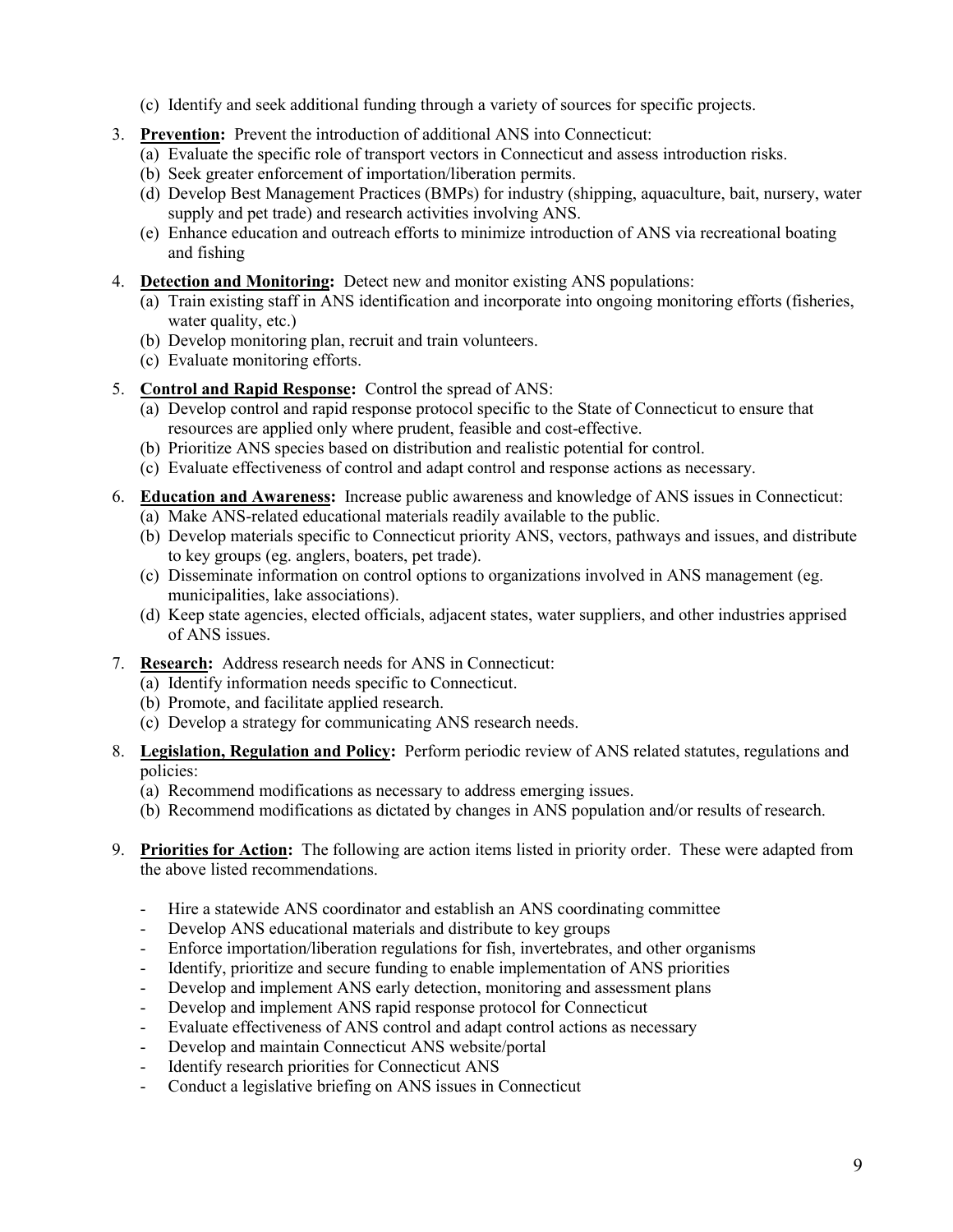# <span id="page-9-0"></span>**1. INTRODUCTION**

## <span id="page-9-1"></span>**1.1. Scope of the ANS Problem in Connecticut**

The introduction and spread of aquatic nuisance species (ANS) in the marine and freshwater environments of Connecticut pose a serious threat to the ecology and biodiversity of native ecosystems, and can affect the ecological health and economic interests of the people of the state of Connecticut. These species, which are nonindigenous, have the potential to establish and spread rapidly, due to a lack of physical and biological constraints in the habitats to which they have been introduced. The range of impacts these organisms can have on aquatic systems is extensive, including the loss or degradation of habitat and community structure, the localized or complete extinction of rare and endangered species, the spread of pathogens that impact the health of established species, and the choking of waterways, water intakes, and wetland systems, and negative effects on recreation.

## <span id="page-9-2"></span>**1.2. Relationship with other ANS Plans**

While the authority and programs outlined in this plan are generally limited to the political boundaries of Connecticut, it is recognized throughout that there is a need for interstate and international cooperation to prevent the introduction and spread of ANS. For example, because Long Island Sound is bordered both by Connecticut and New York, it makes sense to coordinate efforts on marine ANS issues of mutual concern and interest. This coordination will be facilitated by the long-standing federal/bistate partnership known as the Long Island Sound Study, an EPA-directed National Estuary Program. An initial coordinating meeting is planned for 2006, to discuss common goals and concerns, and to determine how priority tasks and strategies of the New York invasive species plan and the Connecticut ANS management plan can be integrated. Research priorities will be discussed, as well as the possible designation of permanent monitoring sites to gauge the status and ecosystem impacts of non-native species.

The Connecticut plan was developed using the approved ANS plans of Massachusetts, Maine, Hawaii along with material from other states which address both freshwater and marine aquatic nuisance species. The plans for Massachusetts and Maine were particularly relevant as these states' species and ecosystems are similar to Connecticut's and they are addressing issues and concerns that are similar to what we are facing in Connecticut.

Currently, an informal network exists among those working on aquatic nuisance plant species. When *Hydrilla verticillata* was found in Maine, the information was circulated at the New England Regional Botanical Advisory Committee, through the New England Wild Flower Society (NEWFS), the Connecticut Invasive Plant Working Group (CIPWG) and the Northeast Invasive Plant Group NIPGro).

Connecticut is a member state of the Northeast ANS Panel, a regional panel of the Federal ANS Task Force, and participates in semi-annual panel meetings to review and discuss priorities for the region, many of which are reflected in this plan. The NEANS Panel is an important mechanism in facilitating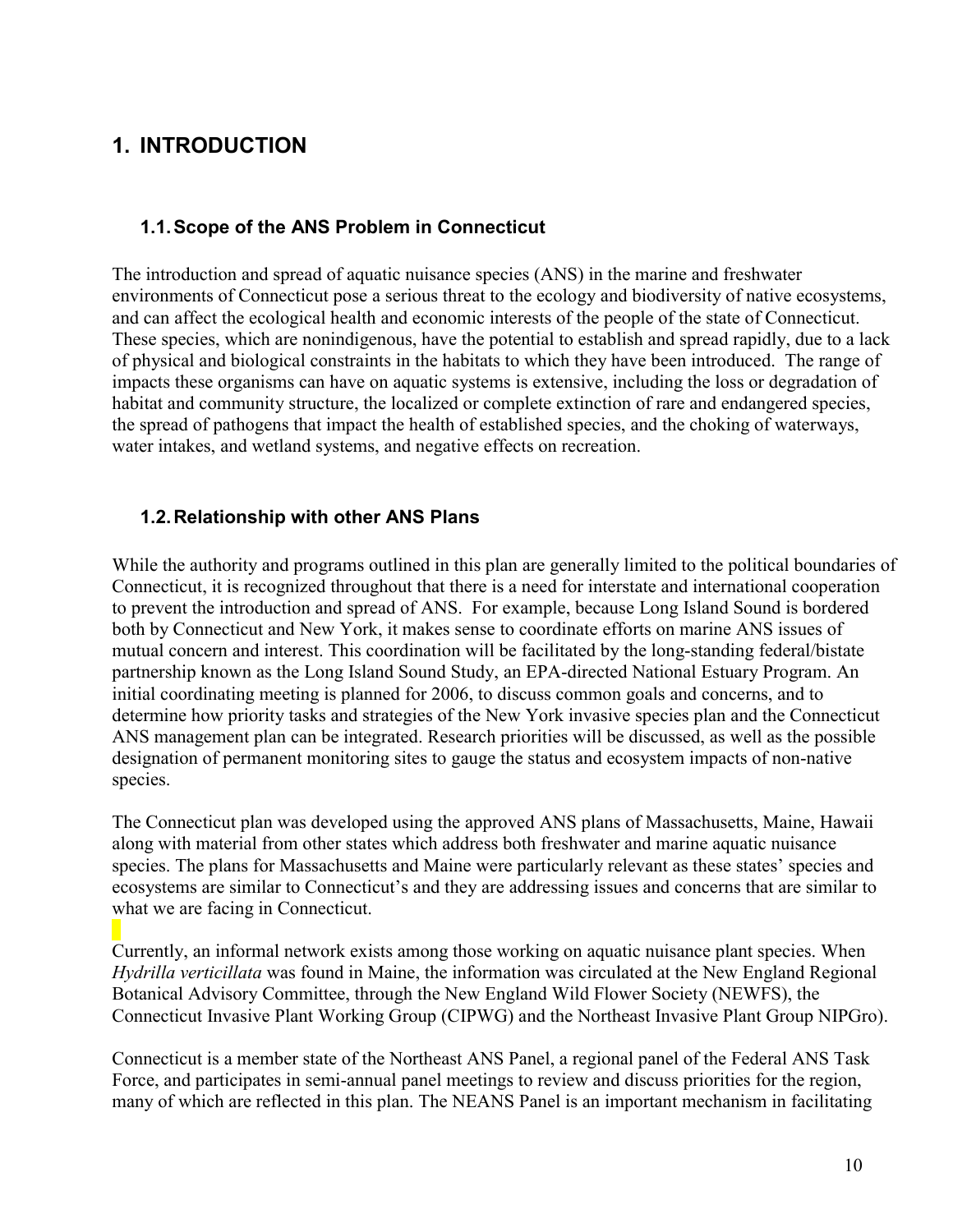interstate coordination. Panel meetings help the Northeast states with active ANS plans (Maine, Massachusetts, Vermont and New York), and those states with plans in development (Rhode Island, New Hampshire, Connecticut) to share ideas, expertise, and resources, as well as discuss concerns and priorities with several neighboring Canadian provinces. The interactions further encourage joint efforts on projects, such as a recently initiated Sea Grant-funded vector outreach and education program that has involvement from all of the Northeast states, the development and widespread dissemination of hydrilla watch cards, or the rapid response training workshops held in 2004 and 2005.

Connecticut will seek to address collaboratively any priority issues the NEANS Panel adopts. For example, the Panel is considering whether to adopt as a goal the eradication of hydrilla from all Northeast waters. If such a goal is set, Connecticut will join with the other Northeast states to develop and implement a plan (as resources allow) for achieving that goal. Another on-going regional collaboration is the training of volunteers to identify invasive plants, thereby increasing the number of "eyes" monitoring a wide range of habitats for new aquatic plant introductions.

## <span id="page-10-0"></span>**1.3. The Development of the CT ANS Plan (Process and Participants)**

The Connecticut Aquatic Nuisance Species Working Group (the ANS Working Group) was established in February of 2004 to coordinate and enhance efforts for the prevention and management of ANS through the development of this management plan. The Working Group is made up of representatives from state and federal agencies, academic institutions, and industry and community representatives (see Acknowledgments) and has worked to coordinate existing management efforts, identify priority nuisance species to target for prevention and control, and develop specific objectives and actions focused on management, research, and outreach/education. The Working Group was coordinated by a Steering Committee made up of two representatives from the Connecticut Department of Environmental Protection (CT DEP), one representative from the Connecticut Sea Grant College Program, University of Connecticut (CTSG), and one representative from the Connecticut Institute of Water Resources (CTIWR). Funding from the National Sea Grant College Program, the CT DEP, and CTSG facilitated the development of this comprehensive ANS management plan for the State of Connecticut.

Many Working Group members serve on additional committees involved in invasive species management initiatives in Connecticut and the region (described below). Integration of these committees into the ANS Working Group has ensured that management measures outlined in this plan represent a fully coordinated approach.

Comments received from state agencies, subject matter experts and the general public during the development of this document have been an important component of the planning process, and wherever possible, comments received have been incorporated into this plan.

## <span id="page-10-1"></span>**1.3.1. The CT ANS Sub-Committees**

The CT ANS Working Group was divided into three sub-committees to facilitate the development of the plan. The Marine Sub-committee focused on fish, invertebrates, algae and pathogens found in coastal and estuarine communities; the Freshwater Sub-committee on freshwater fish, invertebrates, algae and pathogens found in inland lakes, rivers and streams; and the Plant Subcommittee on freshwater and brackish vascular plants. Each sub-committee met several times and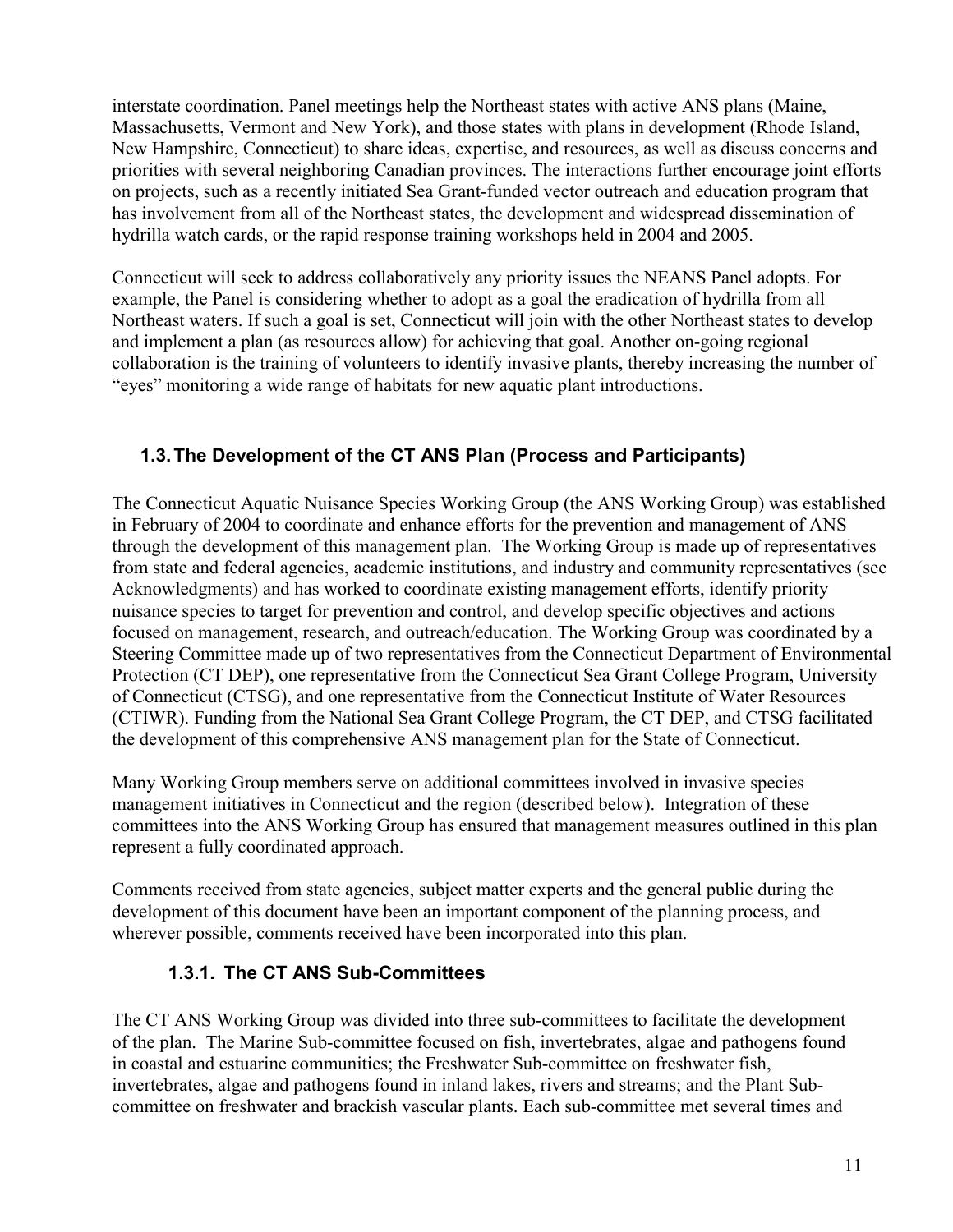conferred by email between February 2004 and May 2005 to discuss and develop the content of this plan.

## <span id="page-11-0"></span>**1.3.2. Scientific Review Process**

Faculty members of several Connecticut colleges and universities served as members of the ANS Working group. In addition, drafts of this plan were submitted to other academic subject matter experts for review.

## <span id="page-11-1"></span>**1.3.3. Public Review Process**

In June 2005, the ANS Working Group steering committee conducted two public meetings on the draft ANS management plan. The meetings were advertised by mail and by e-mail to various listserves, and the draft plan was available electronically on the CTIWR website or by mail from CT DEP. Written comments were also solicited. At each meeting, the plan was discussed and members of the public given an opportunity to speak and ask questions. A summary of comments raised during the public hearings and the explanations provided in response is given in Appendix F.

## <span id="page-11-2"></span>**1.3.4. Agency Review Process**

In May of 2005, a draft of this plan was submitted to Mike Goehle of the U.S. Fish and Wildlife Service, Lower Great Lakes Fishery Resources Office for review. Key leaders of the CT DEP also received a draft to review. In late June, a revised draft was submitted to the Federal Aquatic Nuisance Species Task Force for preliminary review. In August of 2005 the ANS Steering Committee met to discuss the public and ANS Task Force comments and make any necessary revisions to the CT ANS plan before sending it to several state agencies for formal review (Department of Environmental Protection, Department of Agriculture, Department of Public Health, Department of Transportation, Office of Policy and Management). Upon receipt of the agencies' comments, the final draft plan was completed. A list of major points raised by the agencies, and responses of the Steering Committee is provided in Appendix E. Upon acceptance by the agencies, the plan was submitted to Governor M. Jodi Rell for her signature.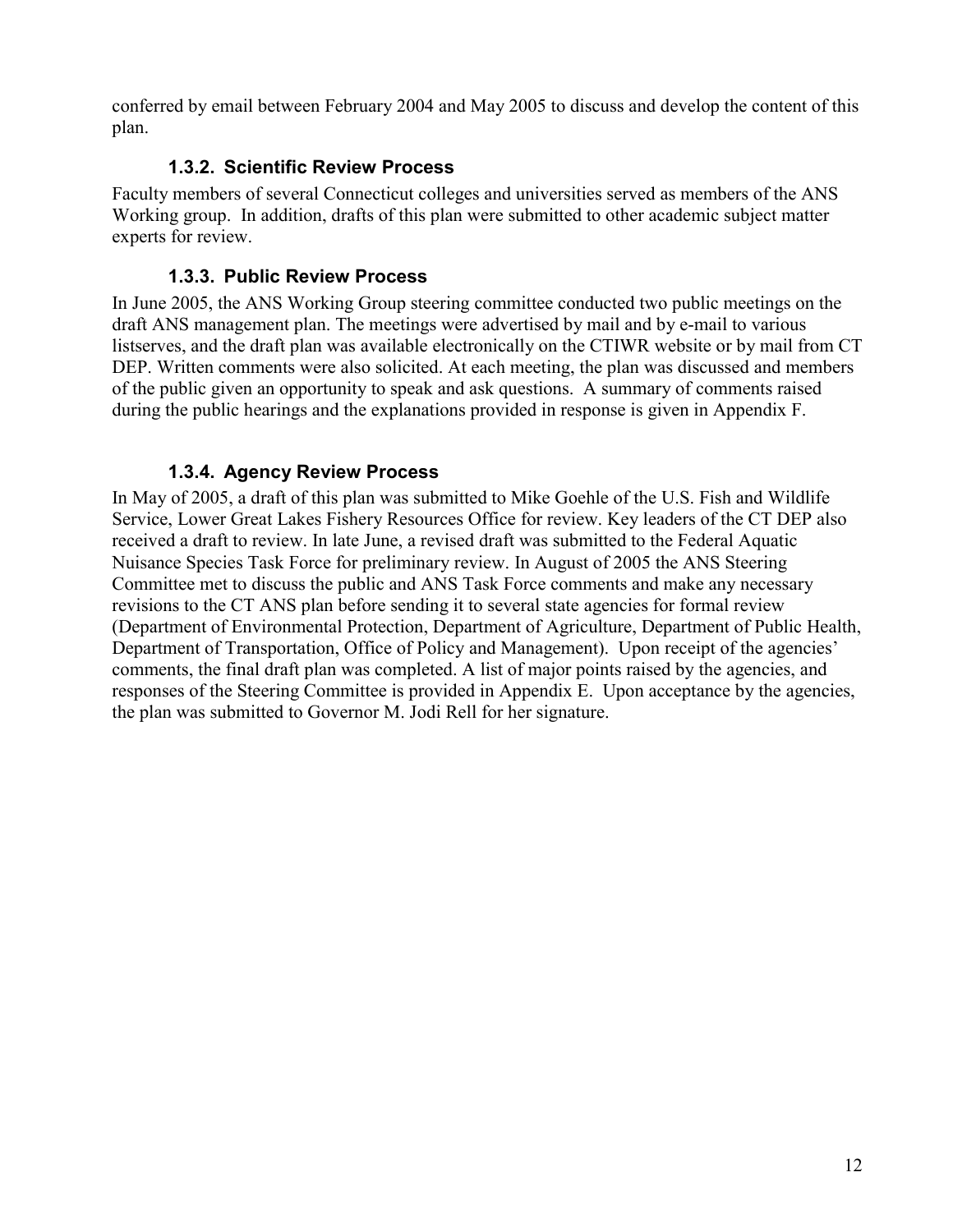# <span id="page-12-0"></span>**2. PROBLEM DEFINITION AND RANKING**

The problem of aquatic invasions poses unique challenges to the management of aquatic systems and the development of policy affecting aquatic environments. Since established populations of aquatic invaders are self-sustaining, resources must be devoted to both the prevention of new introductions and to the control and eradication of existing populations of invaders. The introduction of only a few organisms or, in the case of aquatic plants and algae, a piece or fragment of an organism, can result in the infestation of a water body, watershed, or an entire biogeographic region. These introductions can occur through any number of transport vectors, further complicating preventative measures. The following section highlights some of the major impacts of past introductions, identifies priority pathways by which these species may have been imported, and identifies established and threatening species of greatest concern to Connecticut freshwater and marine water bodies. The discussion and identification of the major problems and concerns outlined below have served as the foundation for the development of detailed Management Objectives and Actions outlined in Section IV.

## <span id="page-12-1"></span>**2.1. History and Biogeography of ANS in CT**

Aquatic nuisance species are a statewide problem in Connecticut. Rates of introductions (and discovery of introductions) are increasing, and all varieties of aquatic environments are affected. Bisected by the Connecticut River, Connecticut's watershed extends into the states of Massachusetts, Vermont and New Hampshire, as well as Canada. The Connecticut River watershed and seven other major basins [some of which also extend into New York, Massachusetts and Rhode Island, (Fig. 1)], empty into Long Island Sound (LIS), the State's southern border.

Connecticut has an abundance and diversity of freshwater habitats as the State contains approximately 425 major lakes, ponds, reservoirs and impoundments covering more than 56,000 acres, and over 6,500 miles of rivers, streams and brooks. These waters are populated by a variety of native and non-native species. At present, 27 non-native fish species along with a large and yet undetermined number of non-native invertebrates and plants inhabit the freshwaters of Connecticut. Many of the non-native fish species were intentionally introduced to enhance sport fishing opportunities or in response to habitat alterations associated with agriculture and development. Some of these initial introductions date back to the late 1800s (ex: brown trout) whereas others were made in the early-to-mid 1900s (ex: smallmouth and largemouth bass), and some in recent years (walleye were reintroduced and grass carp were introduced late in the  $20<sup>th</sup>$  century). Among other non-native taxa, most introductions to freshwater were associated with the bait trade, aquarium trade, nursery trade and recreational boating and fishing activity. These unintended introductions undoubtedly occurred throughout the  $20<sup>th</sup>$  century with the likelihood and frequency of introductions increasing over time as greater numbers of aquatic taxa were transported.

A good discussion of the history and biogeography of nonindigenous aquatic vascular plants in Southern New England is provided by Les and Mehroff (1999). Eurasian water-milfoil (*Myriophyllum spicatum*), variable leaf water-milfoil (*Myriophyllum heterophyllum*), curly leaved pondweed *(Potamogeton crispus)*; purple loosestrife (*Lythrum salicaria*) and phragmites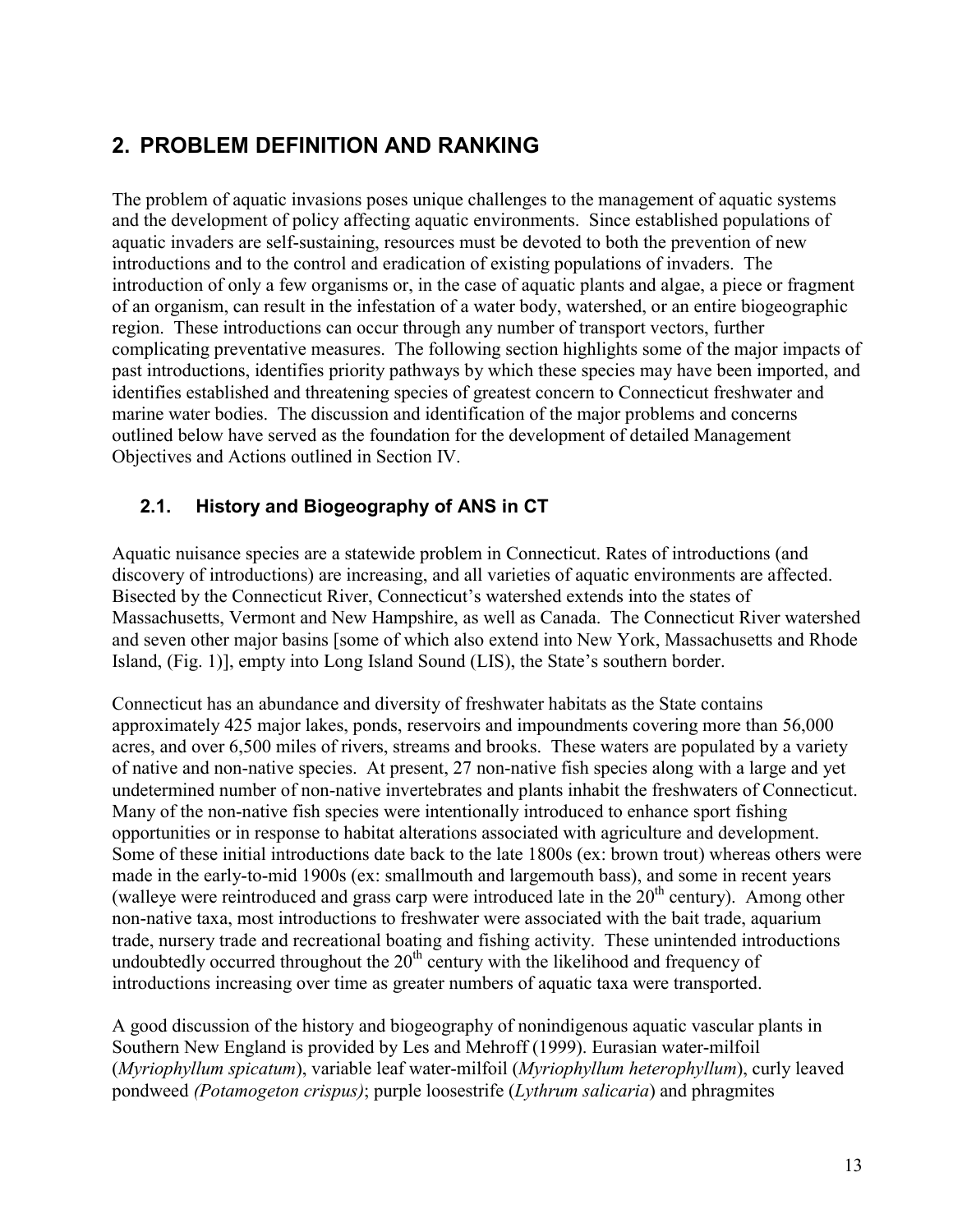(*Phragmites australis*) are non-native invasive plants that have become abundant and wide spread in Connecticut over the past 30 years. Fanwort (*Cabomba caroliniana*) was first found in Connecticut in 1937 and has become quite widespread in eastern Connecticut. Because of their widespread abundance in Connecticut, these species are managed with the goals of limiting spread through controlled maintenance. Eradication is highly unlikely to occur, but preventing spread to other water bodies is a priority action. Once established, invasive plant species frequently have long lag times before they begin to have dramatic effects (FICMNEW 2003).

More recent invasive plant arrivals to Connecticut include hydrilla (*Hydrilla verticillata) in* 1989, water chestnut (*Trapa natans)* in 1999, and Brazilian waterweed (*Egeria densa) in* 1992. Currently only a limited number of populations of each of these species have been documented to date. Ongoing aquatic plant survey work will undoubtedly locate additional populations.

Most of Connecticut's aquatic nuisance plants initially arrived here by introductions that escaped from cultivation. Introductions by the nursery trade, aquascaping, and water gardening consumers continue to be an important source of new introductions of non-native invasive plants. Recreational boating and transport of boats throughout the Northeast is another leading method/source of dispersing non-native invasive plants. Legislative and educational efforts have been initiated and more are planned to reduce new introductions and control spread of existing non-native invasive plants.

The LIS estuary was one of the first nationally significant estuaries designated by the U.S. Environmental Protection Agency (EPA), and supports a variety of coastal and marine habitats and organisms. About 110 miles long and 21 miles wide at its widest point, LIS has 600 miles of coastline, almost half of which are in Connecticut. The Sound is unusual in that it is located near the boundary of two biogeographic provinces (the Virginia Province to the south, and the Boreal Province to the north of Cape Cod; Fig. 1). As a result, both coldwater and warm water estuarine and marine species are supported. Ocean water from the Atlantic enters from the eastern end, while significant fresh water inputs are received from the Connecticut, Thames, Quinnipiac, and Housatonic Rivers in Connecticut. The Sound has a second connection to the ocean, through the East and Hudson Rivers/New York Harbor at the Sound's westernmost point.

More than 50 non-native and 40 cryptogenic species have been identified in Long Island Sound (MacLellan 2004; Appendix A, Table A-4). (Cryptogenic species are those species for which not enough information exists to determine their origin; they may be native or non-native.) These species range from the red alga, *Grateloupia turuturu*, recently discovered in September 2004, to the common periwinkle snail, *Littorina littorea,* which has dominated the New England intertidal zone for more than 150 years. Other non-native species include ascidians (tunicates), which foul docks, pilings, and boat hulls, a crab from Asia that dominates the upper intertidal zones, and two oyster diseases (MSX and Dermo).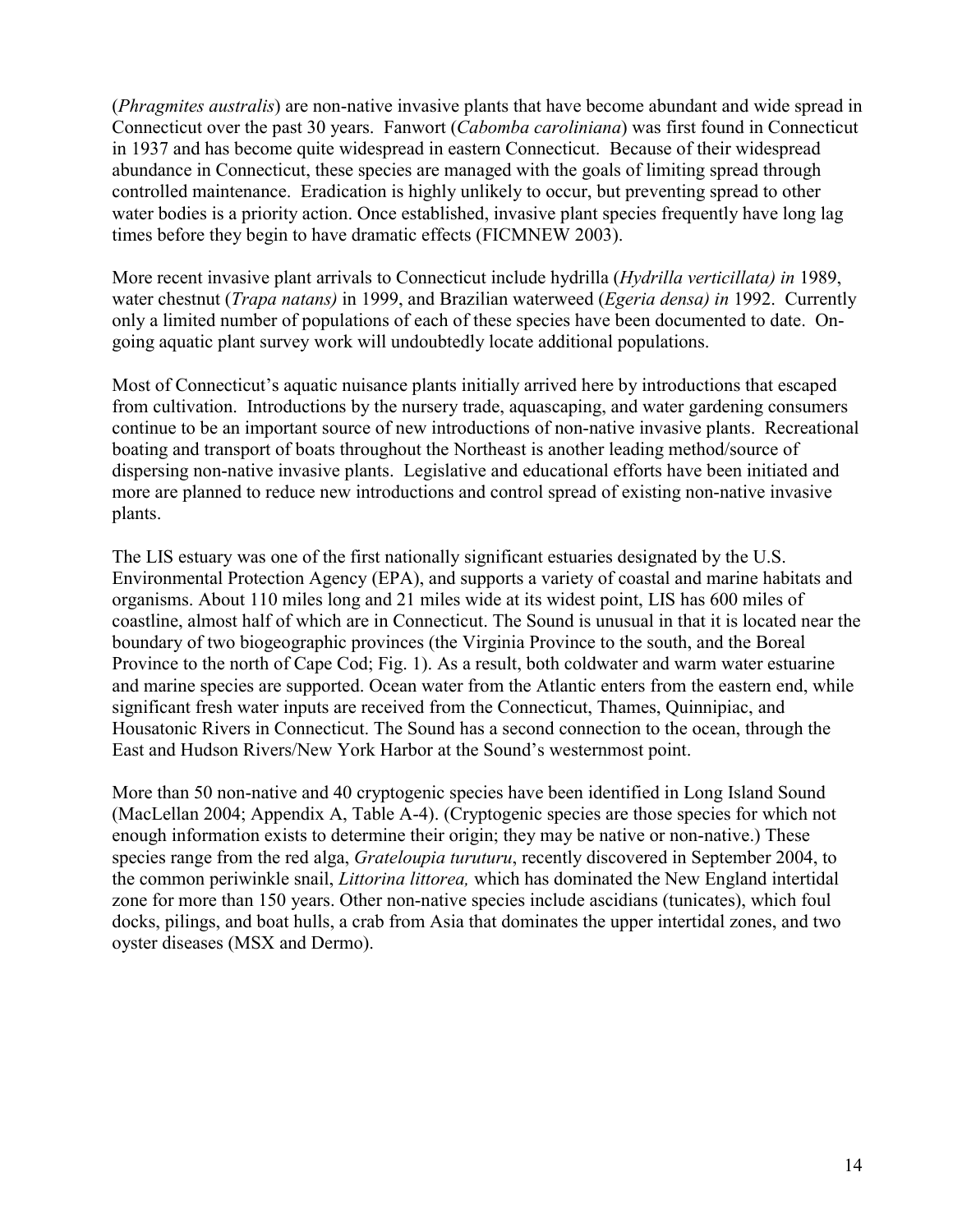

Figure 1. Long Island Sound is situated between the southern border of Connecticut and Long Island, New York. Watersheds and key rivers are marked. (Figure courtesy of the EPA Long Island Sound Study.)

## <span id="page-14-0"></span>**2.2. Current and Potential Impacts of ANS in CT**

Connecticut currently faces a variety of impacts from aquatic invaders in both fresh and coastal waters, which can have significant and lasting impacts upon natural resource health, economic interests, biodiversity and ecosystem functioning. Current impacts from ANS include:

- ♦ Reduced diversity of native flora and fauna
- ♦ Environmental effects such as predation, parasitism, competition and displacement, introduction of new pathogens, changes in genetic make-up, wildlife habitat alterations and degradation
- Degradation of water quality
- ♦ Impairment of recreational uses such as swimming, boating, and fishing
- $\triangle$  Economic impacts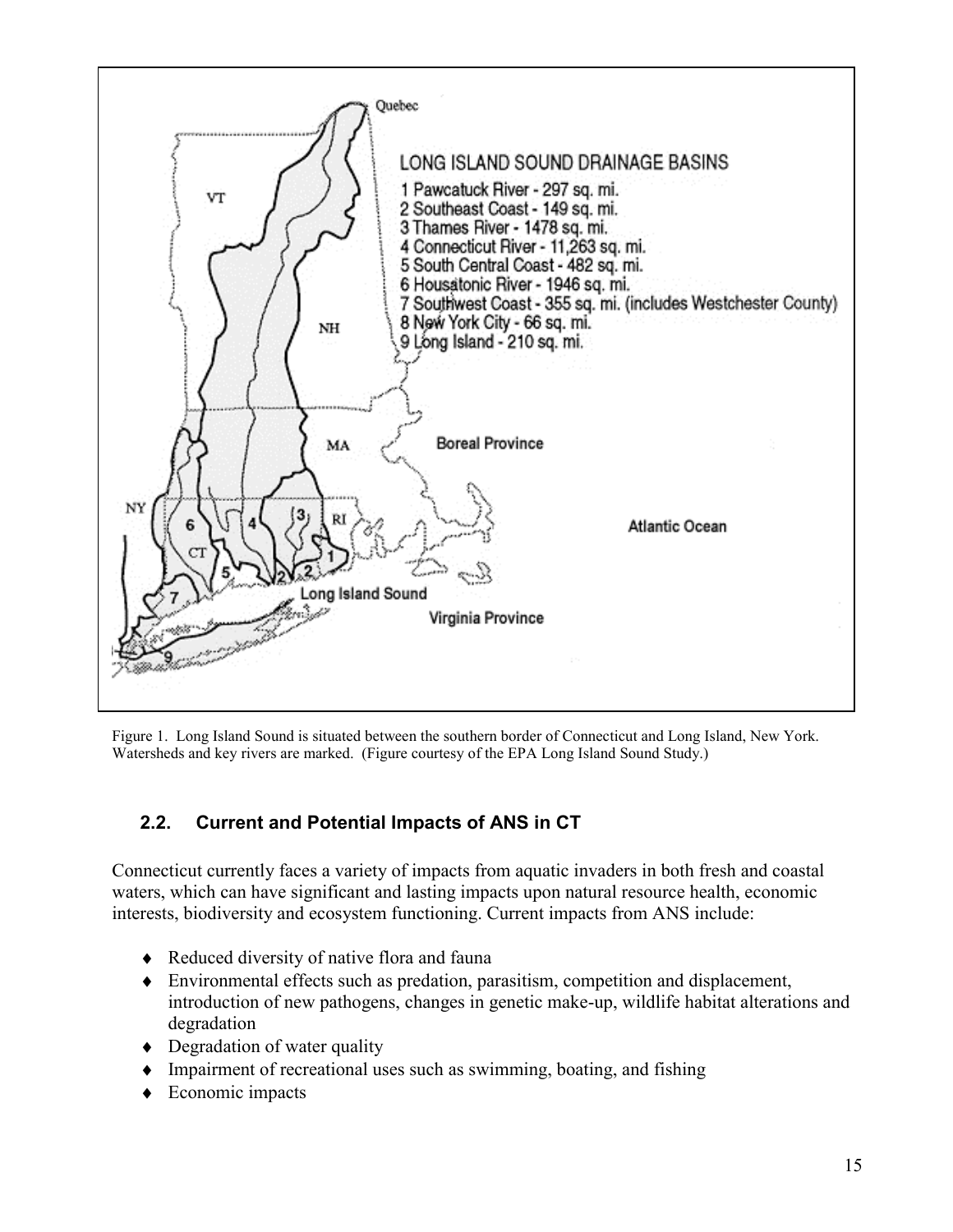- ♦ Increased threats to public health and safety
- ♦ Increased threats to proper functioning and maintenance of power generation and drinking water utilities; increased costs for maintenance and operation
- ♦ Diminished value of properties near aquatic plant-infested lakes and ponds
- ♦ Declines in finfish and shellfish populations due to pathogens (e.g. oyster diseases caused by parasites, MSX and Dermo) or competitive interactions with ANS (e.g., mats of *Didemnum sp*. overgrowing shellfish or shellfish beds)
- ♦ Loss of coastal infrastructure due to habits of fouling and boring organisms
- ♦ Secondary effects may result as by-products of ANS (e.g., recreational development may be seriously hampered as lakeside residents become more concerned about introductions of ANS through recreational activities associated with new boat launches or other fisheries access areas).
- ♦ Resource management agencies may face losing long-standing programs due to ANS arrival, or will have to divert key resources to ANS prevention and control efforts (ex: More than \$3 billion has been spent in the Great Lakes on management and control of zebra mussels).

More detailed information on some of these existing and potential impacts follows.

## <span id="page-15-0"></span>**2.2.1. Economic Impacts**

#### **Freshwater and Saltwater Fishing Impacts**

Long Island Sound is an important estuary in the region, serving as spawning, nursery, and feeding grounds for many coastal and estuarine species. These species form the basis of important bi-state commercial and recreational fisheries, which in 1992 were calculated to contribute \$150 million and \$1 billion to local economies, respectively (Altobello 1992). As with most estuaries, the Sound is valued for its recreational, commercial, economic, and aesthetic values. It is sometimes referred to as the "Urban Sea," as more than 8 million people live within the Sound's watershed, and more than 20 million people live within an hour's drive of the shore (Burg 2004). There are more than 600,000 registered boats in Connecticut, and creel surveys support estimates of 450,000 marine anglers fishing in the State (Molnar 2004). The Sound also supports heavy commercial shipping traffic, traveling to ports in New London, New Haven, Bridgeport, and Stamford; some travel up the Connecticut River as far as Hartford.

Freshwater fishing is a popular recreational activity in Connecticut with 254,000 adult anglers (plus ~100,000 youth) making 3.5 million fishing trips and spending \$74 million annually (not including monies spent on boats). Most sought-after fish species include trout (1.5 million trips per year), largemouth and smallmouth bass (1.5 million trips per year), and an assortment of other gamefish and panfish (0.5 million trips per year) (USFWS 2001). Saltwater anglers spend an additional \$68 million annually on recreational fishing in Connecticut (not including monies spent on boats)

Approximately 160,000 freshwater fishing licenses are sold each year providing more than \$3 million in revenue to the State of Connecticut. Additional revenues are generated from sales and excise taxes on freshwater and saltwater fishing equipment, boats and boating equipment, and by taxes on motorboat fuels. ANS alter aquatic habitat, disrupt food chains, and reduce the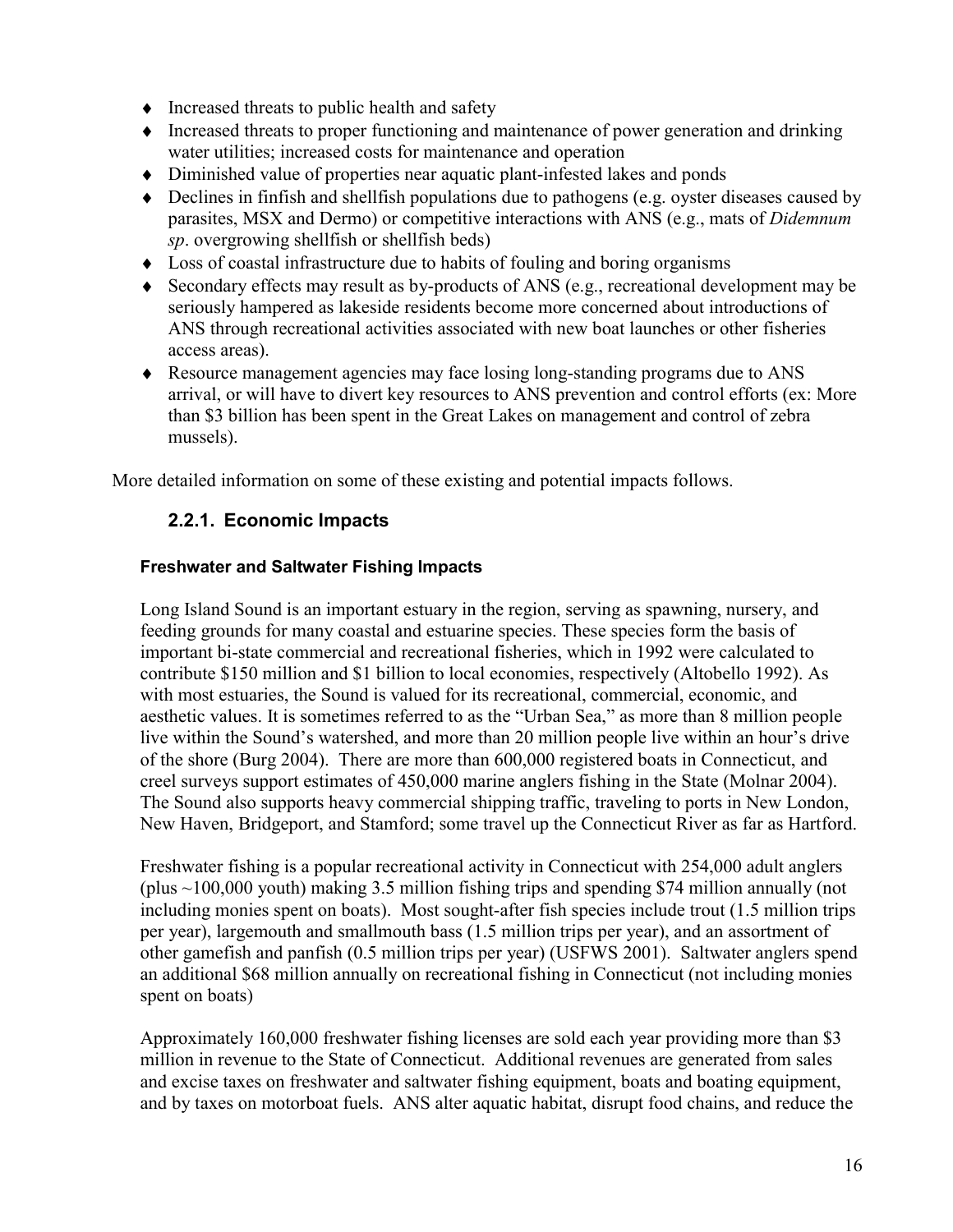growth, survival and abundance of important game fish. Recreational fishing and associated economic activity are similarly affected. Examples include the collapse of trout populations and fisheries in some areas of the western U.S. following the introduction of whirling disease and, more recently, New Zealand mud snails; the potential loss of largemouth bass fisheries following introduction of largemouth bass virus; the potential loss of productivity in off-shore fishing grounds following the introduction of non-native tunicates; and disruption of fishing activity by overgrowth of nuisance aquatic plants such as milfoil, fanwort and hydrilla.

#### **Commercial Fishing / Aquaculture Industry Impacts**

Oyster parasites, primarily MSX (*Haplosporidium nelsoni*) and, to a lesser degree, Dermo (*Perkinsus marinus*), caused the commercial oyster aquaculture industry in Long Island Sound to suffer heavy losses in the late 1990s (Sunila et al. 1999). Harvest and market data compiled by the Connecticut Department of Agriculture, Bureau of Aquaculture (CT DA/BA) demonstrates the devastating effects these diseases have had on the 100+-year-old oyster farming industry in Connecticut (David Carey, CT DA/BA, pers. comm.). Annual harvests of oysters averaged more than 686,000 bushels during the period 1991 – 1996. However, after MSX struck in 1997 and 1998, oyster harvests during the period 1997-2002 dropped to an annual average of 119,000 bushels, with a low of 32,000 bushels in 2002. As the harvests plummeted, the overall ex-vessel value of oyster farming also dropped 96% in 10 years, from \$45 million in 1992 to a \$2 million in 2002.

The recent discovery of extensive mats of the colonial tunicate, *Didemnum sp.*, in eastern Long Island Sound is raising concerns about the species' potential impact on shellfish. In one area, the mat covers about a square mile of the seafloor (and its associated biota). Currently, more than 40,000 acres of shellfish grounds are leased in Connecticut waters for the farming of oysters and hard clams, a \$12 million industry in 2003. A number of aquatic nuisance tunicate species also foul aquaculture equipment such as cages, requiring more time and effort to keep the cages clean. The economic impact of these fouling organisms on mariculture operations is currently being investigated by a team of researchers based at the University of Connecticut. European green crabs (*Carcinus maenas*) prey on commercially valuable shellfish resulting in an annual loss of ~\$44 million to the northeast United States and Canada (NEANS Pannel, in press).

In addition to being impacted by ANS, scientists are also examining the potential for shellstock to be a vector for the transport of viable algal cells, particularly those that cause localized harmful algal blooms, from one area to another (S. Shumway, University of Connecticut, personal communication). When available, the results of this work may prompt state and federal regulators of shellfish to review their policies guiding safe shellfish transplants.

#### **Water and Power Industry Impacts**

A 1995 survey by New York Sea Grant solicited information on the economic impact of zebra mussels on electric power generation stations, public and private drinking water treatment plants, industrial facilities, navigation lock and dam structures, marinas, hatcheries, and other facilities in the eastern half of the United States and Canada (O'Neill 1996). More than 330 facilities reported zebra mussel-related expenses for the period from 1989 to 1995, exceeding \$69 million, with an average individual expense of about \$200,000 (O'Neill 1996). Nuclear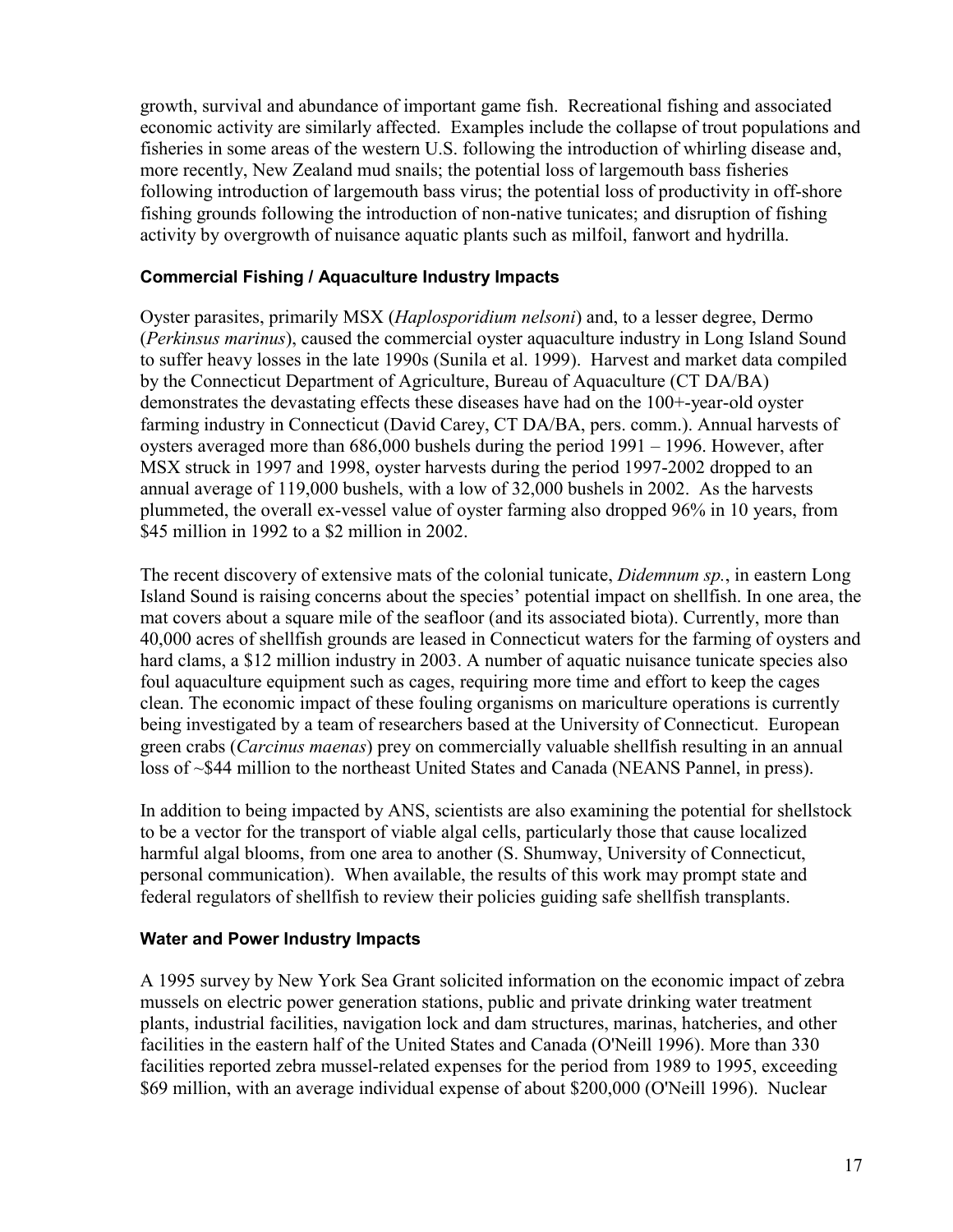power plants reported the greatest expenditure, along with drinking water plants and other industries. Golf courses reported the lowest expenditures. Overall, total zebra mussel-related expenditures increased annually, from \$234,000 per year in 1989 to \$17.8 million per year in 1995 (O'Neill 1996). More recently, estimates for the expenditures occurring as a result of zebra mussel monitoring, planning and engineering, preventive measures, retrofitting of equipment or facilities, treatment and control measures, and research, may be approaching \$100 million per year. New England did not contribute data to this survey; however, Connecticut power and water companies were both active in the State's ad hoc zebra mussel task force and allocated resources to monitoring and planning for possible zebra mussels infestations (Balcom 2004).

The Asiatic clam, *Corbicula fluminea*, is a serious biofouler of raw water intake pipes, and has plagued nuclear power plants all over the country. Costs associated with the fouling of Asiatic clams are estimated to be \$1 billion annually (Pimentel et al. 2000). In the lower Connecticut River, personnel found a population of Asiatic clams fouling systems of the now-closed Yankee Atomic Power plant in 1990, and controlled them with continuous low-level chlorination (Balcom 1994).

#### **Impacts on Water Quality**

Overabundant populations of landlocked alewife and other planktivorous fish species often reduce water quality and increase the costs of water treatment for water supply companies. Alewives alter water quality via occasional mass die-offs and by size-selective foraging (feeding preferentially on larger-bodied zooplankton). Foraging by alewives shifts zooplankton community size structure and species composition to both smaller individuals and species (Brooks and Dodson 1965, Hutchinson 1971, Warshaw 1972). This often results in an increase in algal biomass due to lower rates of herbivory and faster nutrient cycling by smaller-bodied zooplankton (Carpenter et al. 1985, Carpenter et al. 1993, Jeppesen et al. 1990).

Aquatic plants such as milfoil and fanwort can clog intake pumps, interfere with lake and reservoir management activities and reduce water quality (during plant die-offs). In many reservoirs, chemical treatment of ANS plant species is required annually (Ex. from 1982-2005 \$6 million was spent to control water chestnut in Lake Champlain).

#### **Property Value Impacts**

An economic study that investigated the percentage drop in value of waterfront property and public sites on suburban Connecticut lakes with hypothetical declines in water quality showed that conditions that make swimming inadvisable could result in percentage losses in value ranging from 31% - 36% for property owners, and 44% - 65% for users of public sites (Fishman et al. 1998). Aquatic weeds such as Eurasian water milfoil, fanwort, and hydrilla can also block access for boats, swimming and fishing, leading to a concomitant loss in value.

A 2003 University of New Hampshire analysis indicates that infestations of an exotic aquatic weed, specifically variable milfoil *(Myriophyllum heterophyllum*), may reduce lakefront property values by as much as 10-20% as compared to similar properties on uninfested lakes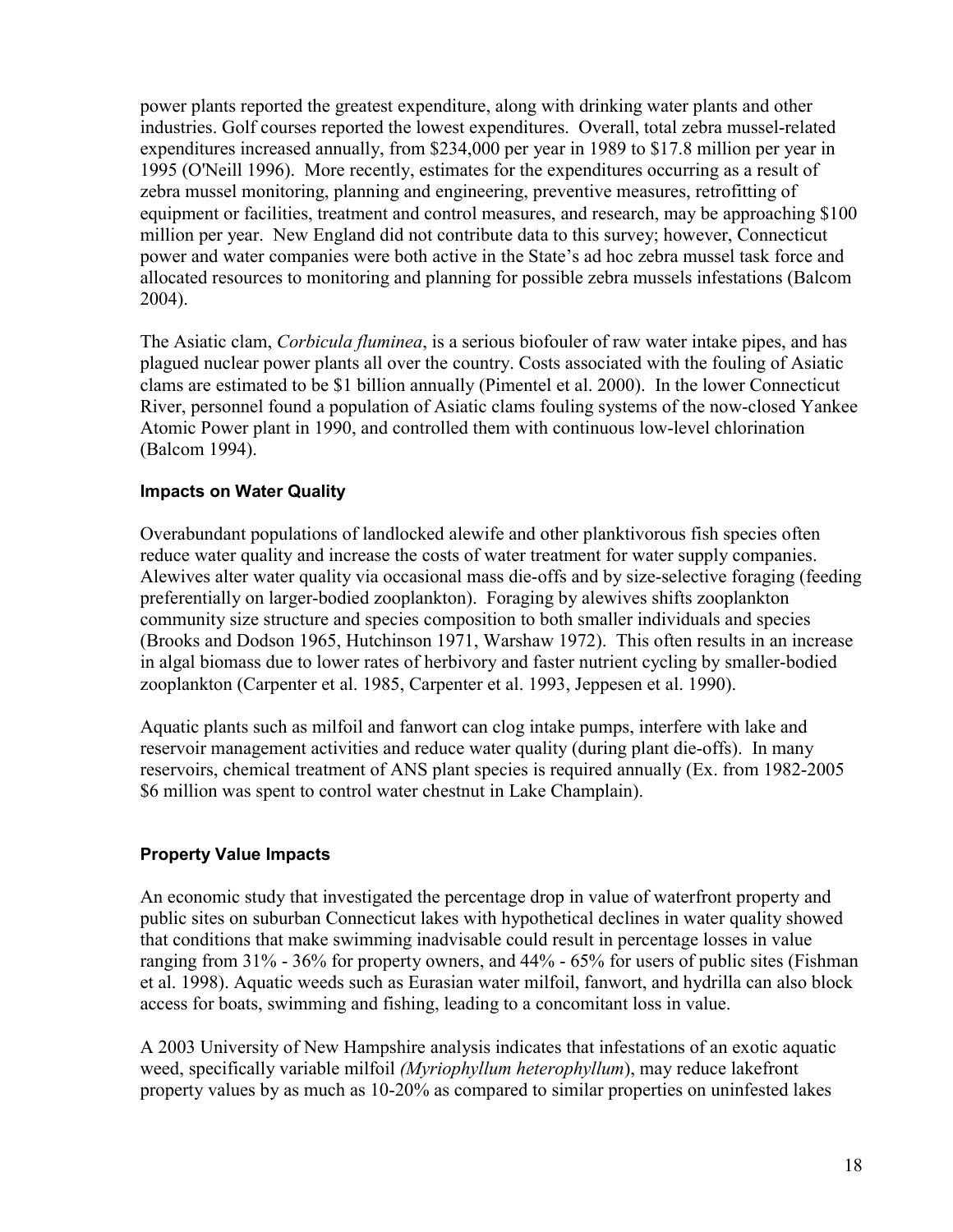(Halstead et al. 2003). Another study estimates that annual costs associated with aquatic weeds in the U.S. total \$110 million (Pimentel et al. 2004).

## <span id="page-18-0"></span>**2.2.2. Biodiversity and Ecosystem Impacts**

## **Reduced Diversity of Native Flora and Fauna**

Ecosystems have evolved over long periods of time into a system of complex interactions between flora, fauna and microorganisms. When a non-native invasive species enters a particular ecosystem, they disrupt this delicate balance. This disturbance results in degradation of the ecosystem function and displacement of native species. Frequently species diversity is reduced to nearly a monoculture of one non-native invasive species. Not only does this result in a reduction in the number and abundance of native species, but also creates serious threats to endangered and threatened species. Additional assaults/threats to the ecosystem can also result from actions designed to eradicate or control the non-native invasive species.

In addition to economic costs, invasions of non-native species in general can also have ecological costs, as ecosystems move towards homogeneity and local, unique diversity is lost (Ruesink 1998). Introductions of new predators, competitors, diseases, and parasites also threaten the structure and biodiversity of local ecosystems (Carlton and Geller 1993). Many introduced species go unnoticed or are mistaken for native species; later they may be labeled "cryptogenic," an acknowledgement that their origins are unclear (Carlton and Geller 1993).

Two examples of species that dominate habitats and reduce diversity within an ecosystem are the common reed (*Phragmites australis*) and purple loosestrife (*Lythrum salicaria*). *Phragmites* is currently a focus of State of Connecticut management efforts to remove and eliminate it in certain areas; purple loosestrife is undergoing targeted biological control in a few locations as well (University of Connecticut Cooperative Extension System providing volunteers with information on how to properly grow and release *Galerucelia* beetles).

## <span id="page-18-1"></span>**2.3. Priority Aquatic Nuisance Species**

Lists of nuisance species that are established in Connecticut waters, or that have the potential to become established in Connecticut have been drafted. Procedures outlined in the ANS Task Force Organism Risk Analysis (ANS Task Force 1996) were generally followed in evaluating status of non-native freshwater species. A formal assessment of the prioritization of marine species is ongoing (see Task 1B2). While the number of species is still being assessed for all habitats, they are significant (Appendix A, Tables A-1 to A-6). Some of the established species listed have not demonstrated invasive characteristics, and therefore are not considered ANS at this time. While complete assessment of the State's waters has not been undertaken, on-going surveys include annual fisheries inventories of 30 lakes and ponds and 40 to 60 rivers and streams during which presence or absence of ANS is recorded (see ongoing Task 4B2). Aquatic plant surveys are done on both state owned and private water bodies by the CT DEP and the CAES. Three sites in Long Island Sound were included in a rapid assessment of marine ANS conducted in southern New England waters (Pederson et al., 2005). A more comprehensive assessment of marine ANS through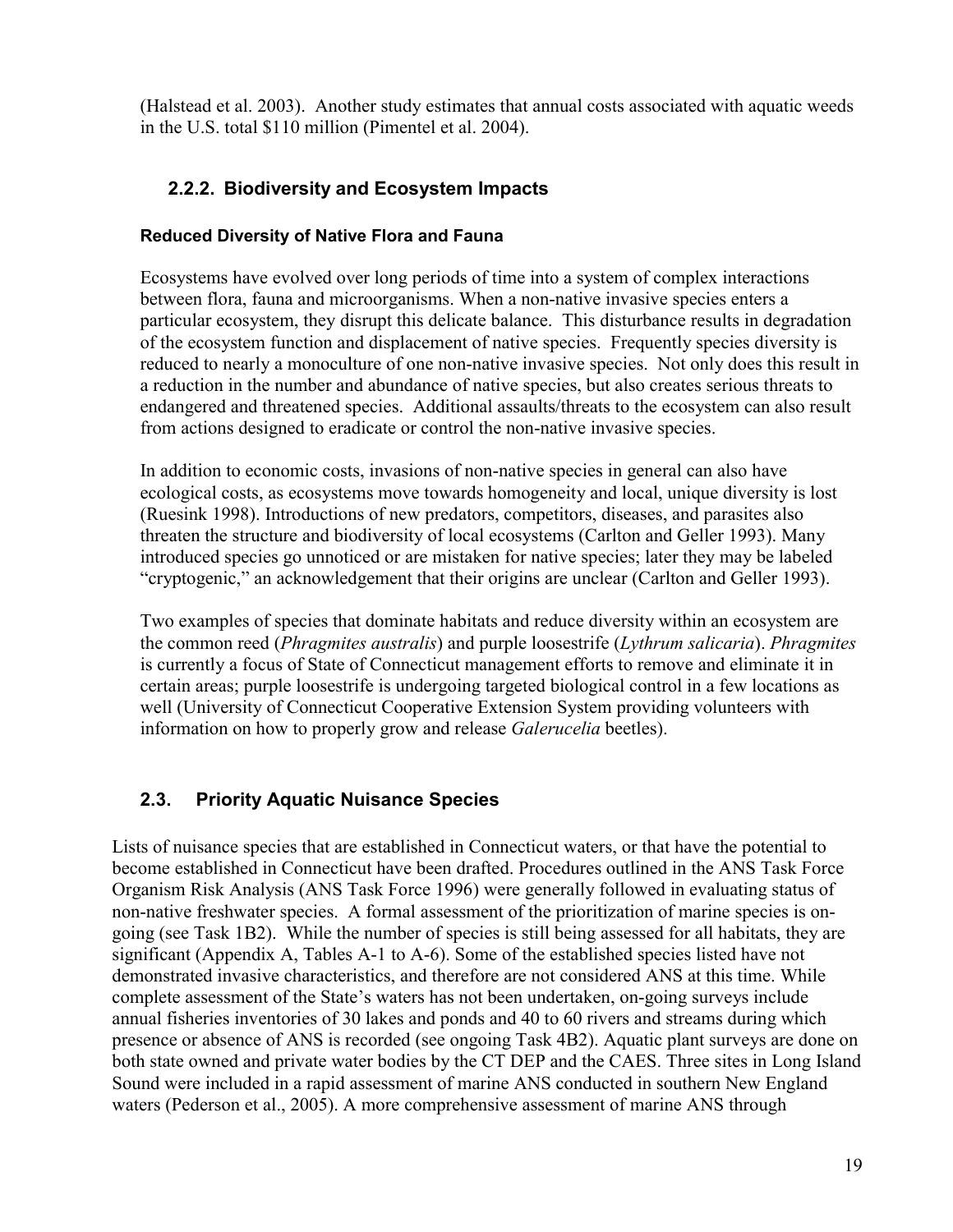standardized monitoring sites is one of the priority discussion topics for the EPA LISS, New York State and Connecticut.

These draft lists were compiled by the Working Group sub-committees, developed from existing regional lists, input from Working Group members, and other local resources. The species have been prioritized for management action (Section 2.5). Background information on many of the priority species has also been compiled (Appendix B).

A list of marine introduced species in Long Island Sound has been compiled (MacLellan 2005; Appendix A, Table A-4). A group of researchers are currently compiling the Invasive Plant Atlas of New England (IPANE), documenting terrestrial and aquatic non-native plant species in New England. The CT DEP has a fairly extensive database of the locations of invasive aquatic plants and freshwater fish, due to agency surveys and work with local lake associations. Information on nonnative invertebrate species in our freshwater lakes and rivers is lacking. Not all species deserve or can have the same management priority. Decisions were made to prioritize the species for management, research, and outreach/education attention (section 2.5)**.**

## **Terminology**

The compilation of species lists came about after much discussion, particularly regarding the use of the terms "invasive" and "aquatic nuisance" species. Botanists regularly employ the term "invasive" when referring to plant species that are undesirable and likely to become problematic in terms of spreading quickly and being difficult to eradicate. Further, the State of Connecticut established an Invasive Plant Council in 2004. Nationally, the term "invasive" includes both aquatic and terrestrial species and has largely replaced the term "nuisance." Both the Federal Aquatic Nuisance Species Task Force and the National Invasive Species Council define an "invasive species" as one that is having some sort of negative impact. An introduced species that does not have a negative impact is not considered an invasive species and is instead called a non-native species.

During the Working Group's discussions, the concern was raised that not all introduced species are negative. For example, the CT DEP occasionally introduces non-native species of fish into selected water bodies as a means to enhance recreational fishing opportunities. These fish become established, but are not considered invasive at this time. Further, non-native species are occasionally deliberately introduced as biological control agents for undesirable species, as in the case of purple loosestrife and the *Galerucelia* beetles.

To avoid confusion among the public, the decision was made to universally refer to the species that are the focus of this management effort as aquatic nuisance species (ANS) and not aquatic invasive species (AIS). The term "nuisance" infers that they are non-native to a region or habitat, undesirable and require action, and is the terminology used in the original Act (NANPCA) passed by Congress in 1990.

Another term sometimes used to describe non-native species is "exotic." Given its both positive and negative connotations and the confusion surrounding its use, the Working Group has chosen not to use this term.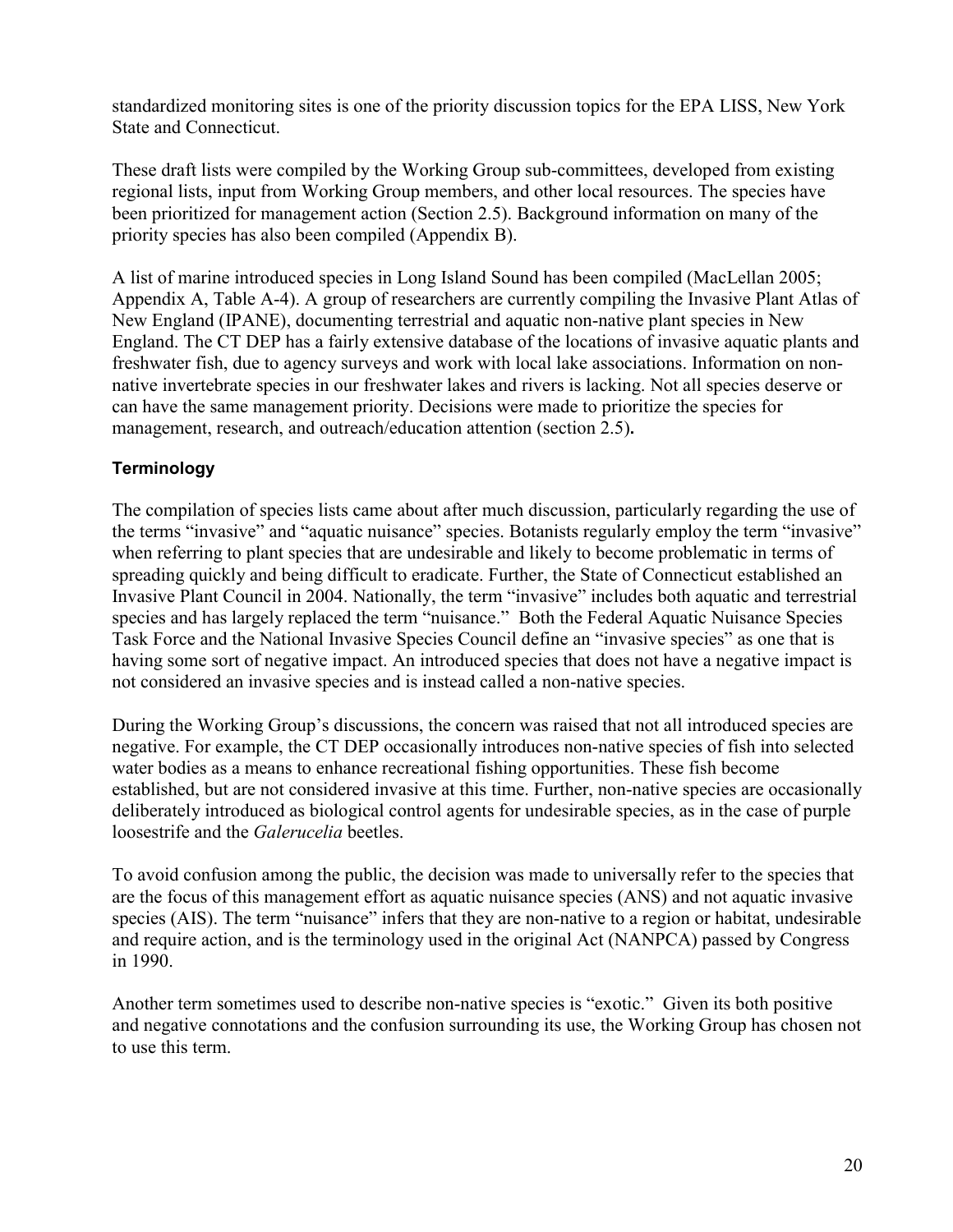The identification of all aquatic introduced species is on-going. The lists for freshwater and marine species will be continually updated as new information becomes available or new species are discovered in the region. Concomitantly, changes in the focus of management efforts and priorities will likely also occur (Section 2.5).

The lists of freshwater and marine aquatic nuisances (potential and established) in Appendix A are not regulatory, although certain of the species listed are already regulated by the State of Connecticut. For ANS that are already established, the primary management objective is to prevent their spread to additional as-yet-unaffected water bodies. For those ANS not yet found in Connecticut waters, the primary management objective is to minimize the potential for their introduction and establishment.

## <span id="page-20-0"></span>**2.3.1. Established ANS Priority Species or Species Groups**

Within and among the sub-committees, discussions were held on the criteria to decide what constitutes an ANS, as the guidance from the Federal ANS Task Force requires that "comprehensive plans must identify and discuss all likely ANS problems, issues, and concerns…and should include instances where…there may not be a consensus about a problem or whether one even exists." These discussions were occasionally contentious, and some disagreements remain as to which species should be included on the lists; the lists include species that are known introductions and those that are cryptogenic in their origins.

## **Freshwater and Marine Invertebrates, Vertebrates, and Seaweeds**

The freshwater and marine sub-committees reviewed life history information on both established and potential freshwater and marine non-native vertebrate and invertebrate ANS and their vectors, giving them an initial ranking as "greatest threat," "modest threat," or "low threat" accordingly for each of the following criteria. Seaweeds were included in the discussion of marine species (Appendix A, Tables A-1, A-2, A-4, and A-5):

- ♦ Likelihood of introduction or spread (from established areas)
- ♦ Likelihood of establishment
- ♦ Severity of ecological, environmental, or socioeconomic impacts

For both the freshwater and marine sub-committees, general life history characteristics that typically apply to "invasive" species were used as the foundation of the discussions to prioritize the threat of the species, and included the ability to thrive in variety of habitats under a wide range of environmental conditions, high reproductive capacity, rapid growth, and ease of dispersion. In addition, the following broad criteria for priority species designation, as well as any additional criteria determined by each of the sub-committees, were considered during deliberations:

- ♦ Severity of the problem posed to Connecticut by the introduced species.
- ♦ Existing capabilities for management (species for which management options are currently available are given higher priority).
- ♦ Associated costs and benefits of management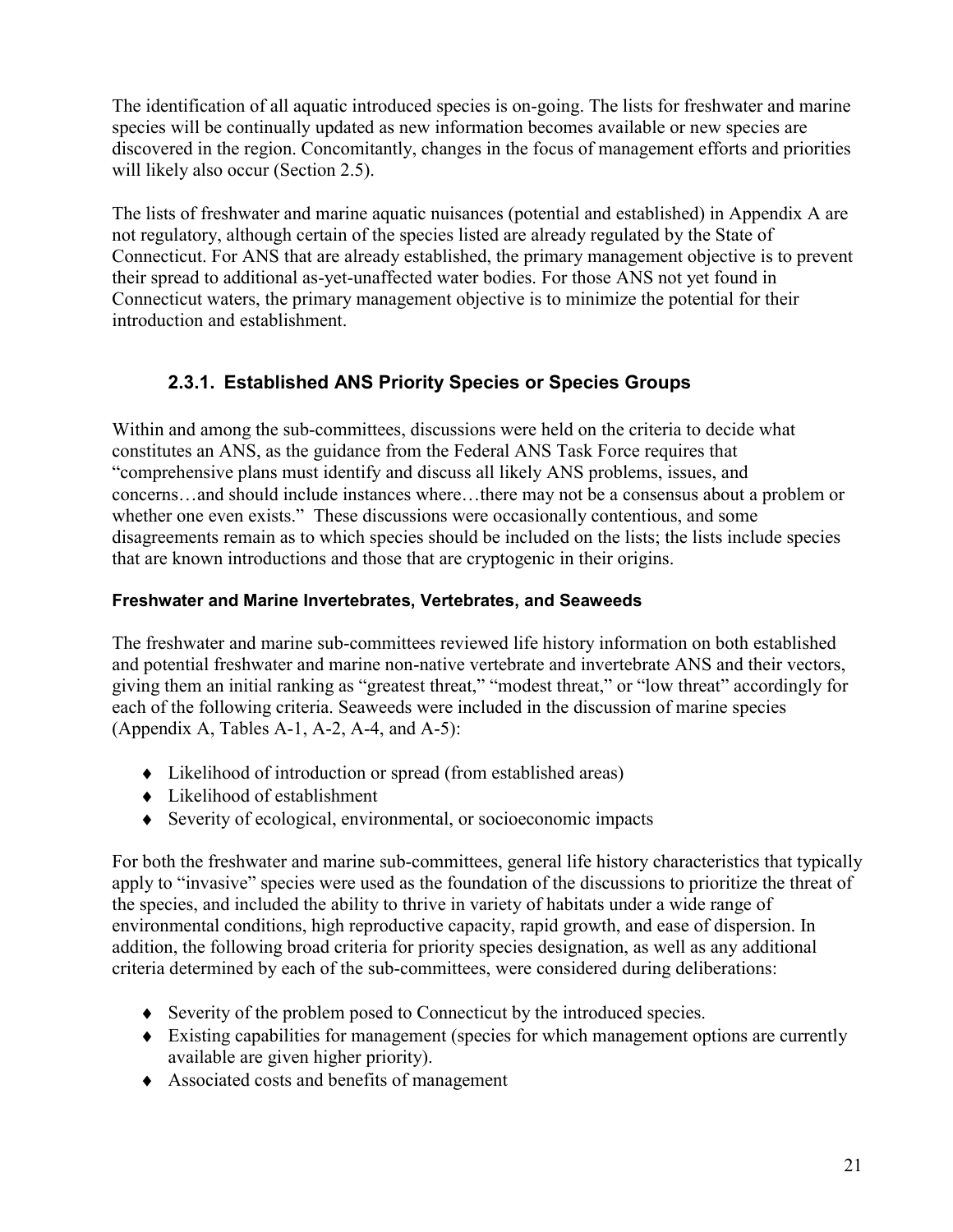The sub-committees conceptually used a process similar to the ANSTF Generic Nonindigneous Aquatic Organisms (GNAO) Risk Analysis Review Process (1996); however, this process will formally become part of the annual review of the priority species lists for both freshwater and marine ANS. An independent review of the prioritization of the marine species is currently being undertaken by a graduate fellow with the EPA Long Island Sound Study, as directed by the Chairs of the Science and Technology Advisory Committee, employing the GNAO Risk Analysis Review Process (see Task 1 B 2). The results of this review will be compared with the species prioritization and management classifications contained in this plan, and will be part of the bi-state/federal discussions focused on ANS in Long Island Sound.

## **Pathogens**

The introduction of pathogens is a major concern, as the protection of the health of Connecticut's aquatic resources, commercial interests, and environmental health are paramount. The major routes of dissemination of these pathogens are through the movement of fish and/or fish gametes (i.e. importation/liberation of fish and/or fish gametes from infected areas/facilities into non-infected areas/facilities), the importation and planting of unapproved shellfish seed, from ballast water discharges, or from natural dispersion from other affected areas over time. For freshwater fish, some of the more targeted game species pathogens, such as largemouth bass virus, could be moved interstate by contaminated boats, i.e. livewells, bilge water, etc. Movement of pathogens associated with aquarium species (*Hexamitosis*) could be accomplished by inadvertent or intentional release of aquarium fish species. For shellfish, concerns are raised not only by the shellfish pathogens themselves, but also by non-native species of shellfish that may serve as reservoirs for other nonnative organisms or pathogens. Priority pathogens and their vectors are listed (Appendix A, Table A-6).

## **Aquatic Macrophytes**

Invasive or nuisance freshwater plants have been the focus of significant attention throughout Connecticut due to their widespread impacts on lakes and ponds throughout the state. These species propagate by seed and fragmentation; form dense mats, alter the community structure, and have a negative effect on recreational activities such as boating, fishing, and swimming. Existing control efforts in Connecticut are conducted largely through local initiatives, in collaboration with CT DEP. Lake associations have been particularly active in seeking ways to control or eradicate unwanted aquatic vegetation. Improved detection and rapid response to new invasions and additional public education are priority actions for management of aquatic nuisance plant species.

Priorities for ranking plant species were based on the following:

- ♦ Must be nonindigenous to Connecticut
- ♦ Adequate evidence of naturalization in Connecticut
- ♦ Potential for severity of infestation
- ♦ Difficulty of control; associated costs and benefits of management actions

In addition, species lists from other New England states and New York were reviewed along with their criteria for listing. IPANE data and Federal species lists, publications and programs were also consulted (Appendix A, Table A-3).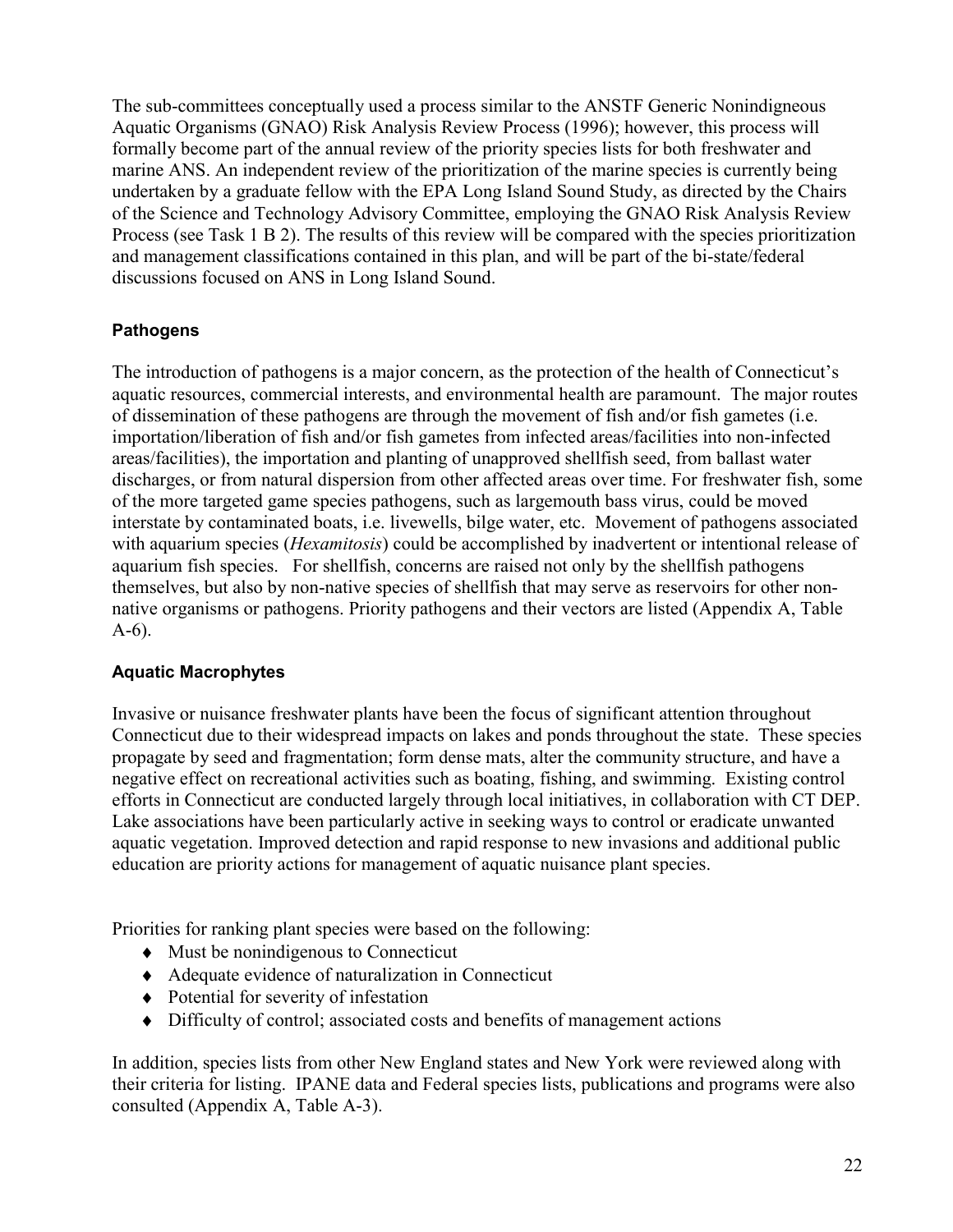Further, this sub-committee established management priorities for site-specific action:

- ♦ New non-native nuisance plant species detected/found in Connecticut
- ♦ New locations of already established non-native nuisance species
- ♦ Populations of already established non-native nuisance species under certain circumstances including: protection of State listed species, protection of significant habitat types

## <span id="page-22-0"></span>**2.3.2. Potentially Threatening ANS Priority Species or Species Groups**

In addition to categorizing ANS already established in Connecticut waters, the ANS Working Group also considered non-native aquatic species that have the potential to survive and become established if introduced. The life history and characteristics of these species indicate that there is likelihood that they could survive Connecticut's current climate, or could become established if there was a subtle change in the environment or climate over time that favored them (e.g. localized and sustained warming trend). These species will largely be addressed through introduction prevention measures and educational programs.

## <span id="page-22-1"></span>**2.4. Priority Vectors**

A number of inter- and intra-state current and potential pathways or vectors for ANS were identified for Connecticut by the ANS Working Group. A summary of these pathways is provided in Table 1 (page 24), including potential mechanisms for introduction into and dispersal throughout Connecticut. Over time, many of these vectors and pathways will be addressed on many levels, including regulation/policy, legislation, education, and research. This list will also be reviewed and updated over time. Detailed information on these pathways is provided (Appendix C).

## <span id="page-22-2"></span>**2.5. Priorities for Action**

Effective management of ANS includes elements of prevention, early detection, rapid response, monitoring and control. The need for and relative importance of these elements varies among different ANS species, vectors and habitats. The success of the State of Connecticut in effectively managing ANS depends on our technical knowledge, the selection of appropriate priorities for action and, ultimately, our ability to garner the resources necessary to implement these actions.

In addition to using education, regulation, and policy to prevent the introduction and spread of ANS, there are management options for many freshwater aquatic nuisance species that allow for control or even eradication. Early detection of new introductions and routine monitoring of existing populations are feasible in most freshwater habitats. However, once a non-native species becomes established in a marine system such as Long Island Sound, the management options for control and eradication are virtually non-existent. Therefore, the focus for addressing marine ANS must be on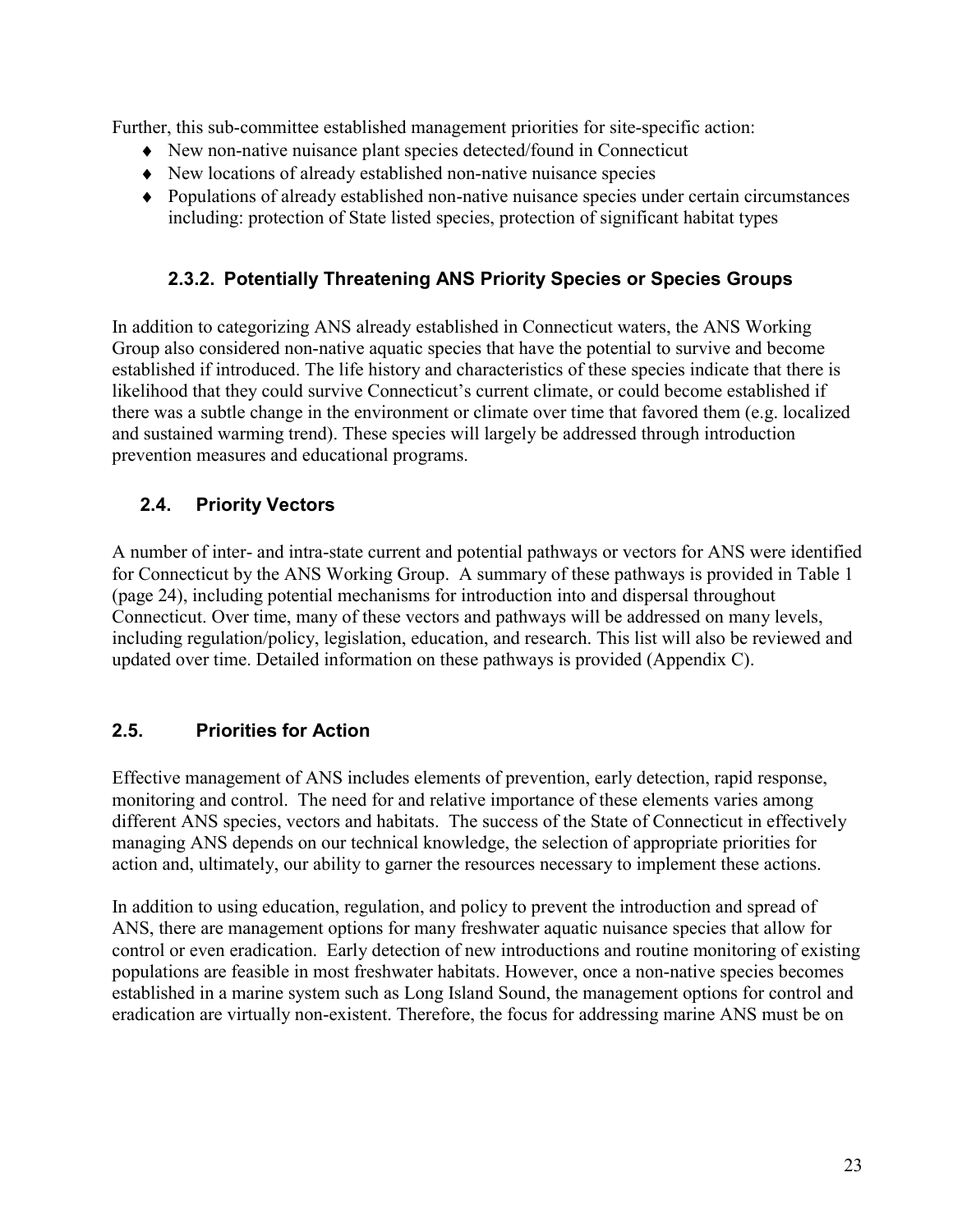| Table 1. Potential Mechanisms for Introduction and Dispersal Within<br><b>Connecticut</b> |                                                                                                                             |                                                      |
|-------------------------------------------------------------------------------------------|-----------------------------------------------------------------------------------------------------------------------------|------------------------------------------------------|
| <b>Mechanism</b><br>Category                                                              | <b>Examples</b>                                                                                                             | Introduction<br>and/or<br><b>Dispersal</b><br>(I, D) |
| <b>Natural</b><br><b>Dispersal</b><br>(passive and<br>active)                             | Wind. Currents<br>Water fowl, birds<br><b>Migratory Fish</b>                                                                | I, D<br>I, D<br>I, D                                 |
| <b>Managed</b>                                                                            | <b>Water Diversions</b>                                                                                                     | D                                                    |
| <b>Aquatic</b><br><b>Resources</b>                                                        | Fishways                                                                                                                    | D                                                    |
|                                                                                           | Commercial Vessels and Recreational Boats (fouling organisms, organisms<br>caught on boat trailers, engines, gear)          | I, D                                                 |
|                                                                                           | Hull Fouling Cleaning Activities (organisms removed from boat hulls and<br>washed into water)                               | ı                                                    |
| <b>Transportation</b>                                                                     | Ballast Water and Sediments (planktonic organisms and larvae, adult<br>organisms)                                           |                                                      |
|                                                                                           | Seaplanes                                                                                                                   | I, D                                                 |
|                                                                                           | Dredging equipment                                                                                                          | I, D                                                 |
|                                                                                           | Construction                                                                                                                | I, D                                                 |
|                                                                                           | <b>Aquatic Weed Harvesters</b>                                                                                              | I, D                                                 |
| <b>Equipment</b>                                                                          | Herbicide applicators                                                                                                       | I, D                                                 |
|                                                                                           | Dive and snorkeling gear                                                                                                    | I, D                                                 |
|                                                                                           | <b>Bait Trade/Anglers</b><br>(release of bait fish, invertebrates, sediments, pathogens from live wells or<br>bait buckets) | I, D                                                 |
|                                                                                           | Aquaculture (target or non-target organisms, pathogens)                                                                     |                                                      |
|                                                                                           | Seafood Industry/ Retailers / Restaurants / (live seafood trade)                                                            |                                                      |
|                                                                                           | Seafood Consumers (cultural incentives)                                                                                     | I. D                                                 |
| <b>Organism</b><br><b>Handlers</b>                                                        | Aquarium Industry/Hobbyists (intentional or accidental releases of target or<br>non-target organisms; pathogens)            | I                                                    |
|                                                                                           | Garden Industry/Gardeners (target or non-target organisms; pathogens)                                                       | I, D                                                 |
|                                                                                           | Research Facilities                                                                                                         |                                                      |
|                                                                                           | (target or non-target organisms; pathogens)                                                                                 | I, D                                                 |
|                                                                                           | <b>Stocking Programs</b>                                                                                                    |                                                      |
|                                                                                           | (target or non-target organisms; pathogens)                                                                                 | I, D                                                 |
|                                                                                           | <b>Bio-control Programs</b>                                                                                                 | Ī, D                                                 |

Г

interrupting the pathways or vectors of non-native species and preventing new introductions through education, regulation or policy. Established monitoring sites in various basins of the Sound can also aid in the detection of new species and populations.

٦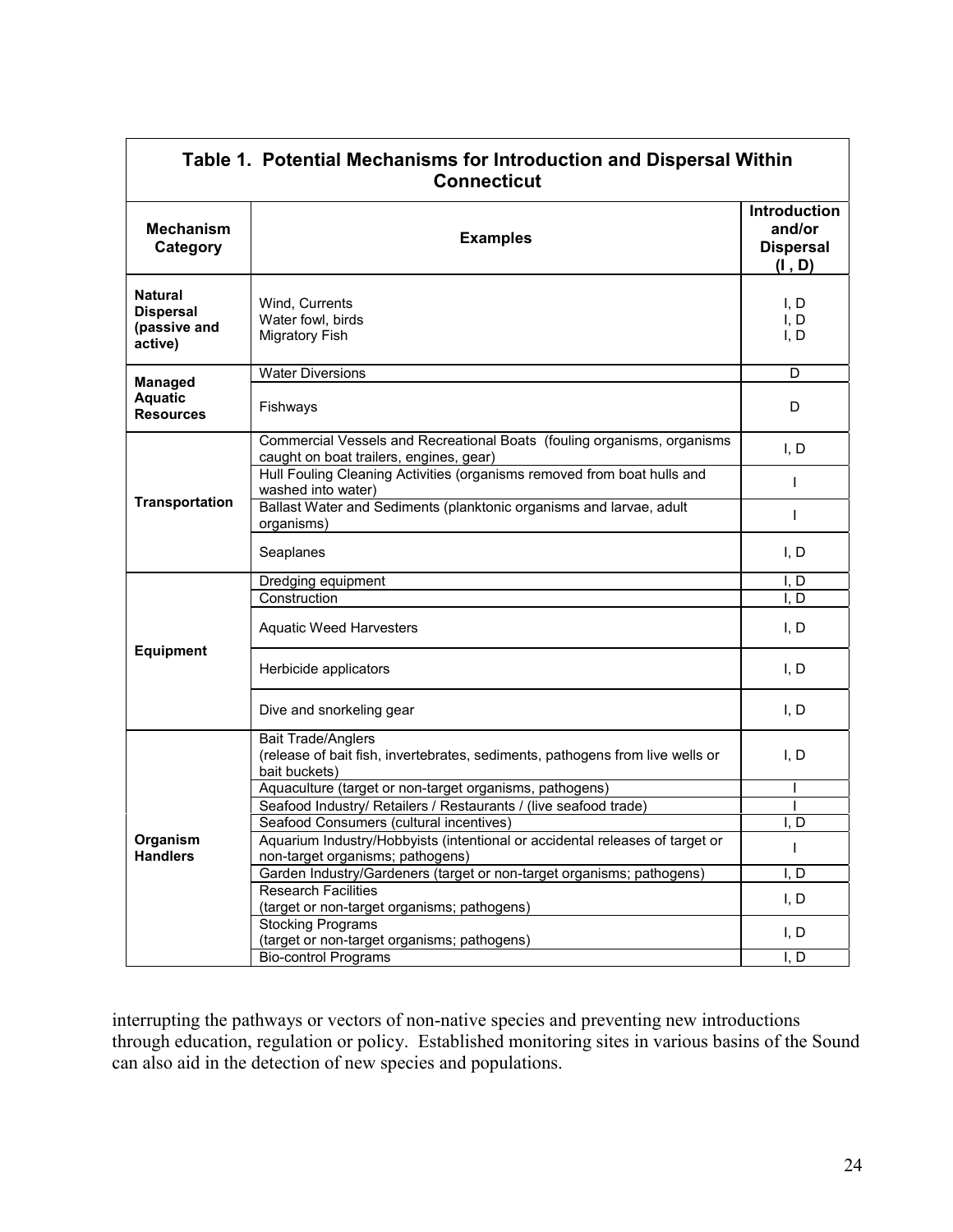The Working Group has identified eight management goals, and developed associated strategies and tasks for each (see Sections 4 and 5 below). The Implementation Table (Section 6) outlines the general timeframe and resources that have been identified to date. From this comprehensive set, twelve action items were selected as our priorities for action.

Recognition of the management constraints, coupled with the resource limitations that currently exist, have guided the prioritization of the management goals in this first version of the Connecticut ANS management plan. The priorities for action listed below will be addressed using a combination of management, education, research, and legislation. Additional information on how and by whom they will be addressed initially is provided in the Implementation Table. In some cases, individual tasks and strategies that have been outlined as important steps towards meeting these priorities have no time or funds associated with them in the Implementation Table (and are listed as TBD or 'to be determined'). Effort is underway to identify appropriate funding sources to facilitate the activities described.

The following priorities for action have been selected:

- 1. Hire a statewide ANS coordinator and establish a statewide coordinating committee.
- 2. Develop ANS educational materials and distribute to key groups.
- 3. Enforce importation/liberation regulations for fish, invertebrates, and other organisms.
- 4. Identify, prioritize and secure funding to enable implementaiton of ANS priorities.
- 5. Develop and implement statewide early detection, monitoring and assessment plans.
- 6. Develop and implement a rapid-response protocol for Connecticut.
- 7. Evaluate effectivness of ANS control and adapt control techniques as necessary.
- 8. Develop and maintain Connecticut ANS website/portal.
- 9. Identify research priorities for Connecticut ANS.
- 10. Conduct a legislative briefing on ANS issues in Connecticut.

## **Prioritization by Management Classes**

In addition to these 12 identified priorities for action, it is helpful to identify and categorize freshwater and marine nuisance species by their extent of invasion and degree to which they can be controlled, to facilitate the prioritization of management efforts and help focus further research and outreach activities.

The ANS Working Group developed a comprehensive list of current and potential aquatic nuisance species (see Appendix A). Using the criteria and rankings of the sub-committees described in the previous section, the Steering Committee selected a number of these species, and categorized them into management classes using the same delineations utilized in the Washington, Oregon, and Hawaii state ANS management plans, with an addition of a  $5<sup>th</sup>$  class.

These management classes categorize species according the extent of the invasion and the degree to which current management capabilities can effectively control them and/or prevent further spread. It is expected that the management class species lists will be updated annually. The initial management classifications are: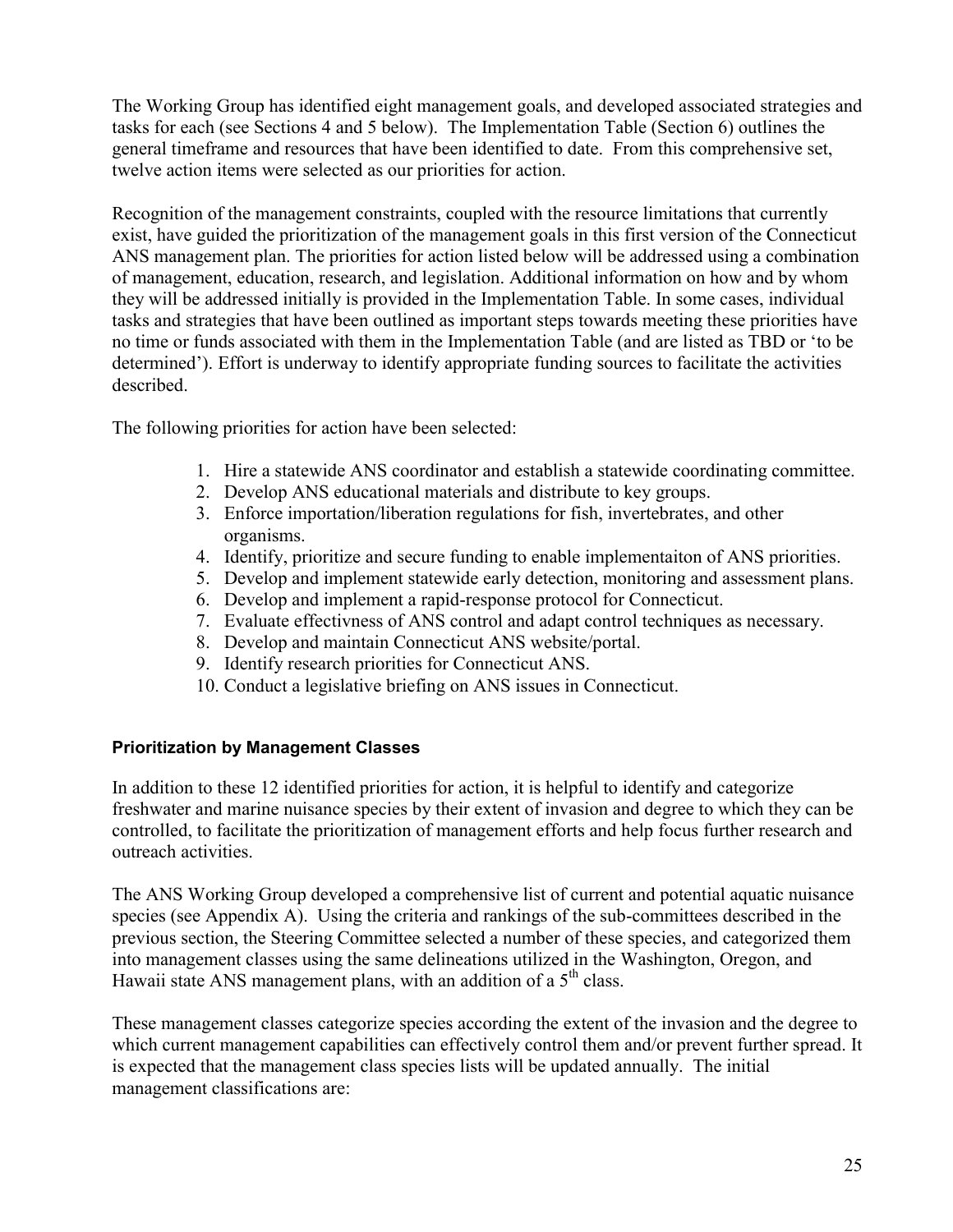# **CLASS 1: Limited or Incipient Populations**

*Includes species that have limited or incipient populations within Connecticut waters*.

#### **Primary management actions include:**

- ♦ Rapid response efforts for the eradication of new populations
- ♦ Prevention of further introductions of new populations
- ♦ Prevention of dispersal into new waters
- ♦ Issuance of alerts and educational materials to facilitate detection of new infestations
- ♦ Systematic monitoring of natural waterways to detect additional populations
- ♦ Interruption of possible "export" pathways from Connecticut

| Table 2. Management Class 1: Initial Species List |                                                    |  |
|---------------------------------------------------|----------------------------------------------------|--|
| <b>Freshwater Species</b>                         | <b>Marine Species</b>                              |  |
| <b>Plants</b>                                     | <b>Vertebrates</b>                                 |  |
| Egeria densa (Brazilian water weed)               | Pterois volitans/miles (lionfish, vagrant species) |  |
| Hydrilla verticillata (hydrilla)                  | (Action involves education alert - venomous)       |  |
| Myriophyllum aquaticum (parrotfeather)            |                                                    |  |
| Trapa natans (water chestnut)                     |                                                    |  |
|                                                   |                                                    |  |
| <b>Invertebrates</b>                              |                                                    |  |
| Dreissena polymorpha (zebra mussels)              |                                                    |  |
|                                                   |                                                    |  |
| <b>Pathogens</b>                                  |                                                    |  |
| Largemouth bass virus                             |                                                    |  |
| Infectious salmon anemia                          |                                                    |  |
| Plus: Any Class 2 species found in new locations  |                                                    |  |

#### **CLASS 2: Established Species, Significant Impact, Some Practical Control Techniques Available**

*Includes species present and established in Connecticut with known impacts (or potential for impact) that may be mitigated or controlled with appropriate management techniques.*

#### **Primary management actions include:**

- ♦ Prevention of further introductions and dispersal to new waters, including interrupting possible "export" pathways from Connecticut
- $\triangleleft$  Control of population range
- ♦ Mitigation of impacts (including to species that are rare, threatened or endangered)
- ♦ Resource managers, researchers, and industry representatives working together to find longterm solutions for those species considered to be important for recreation or commercial purposes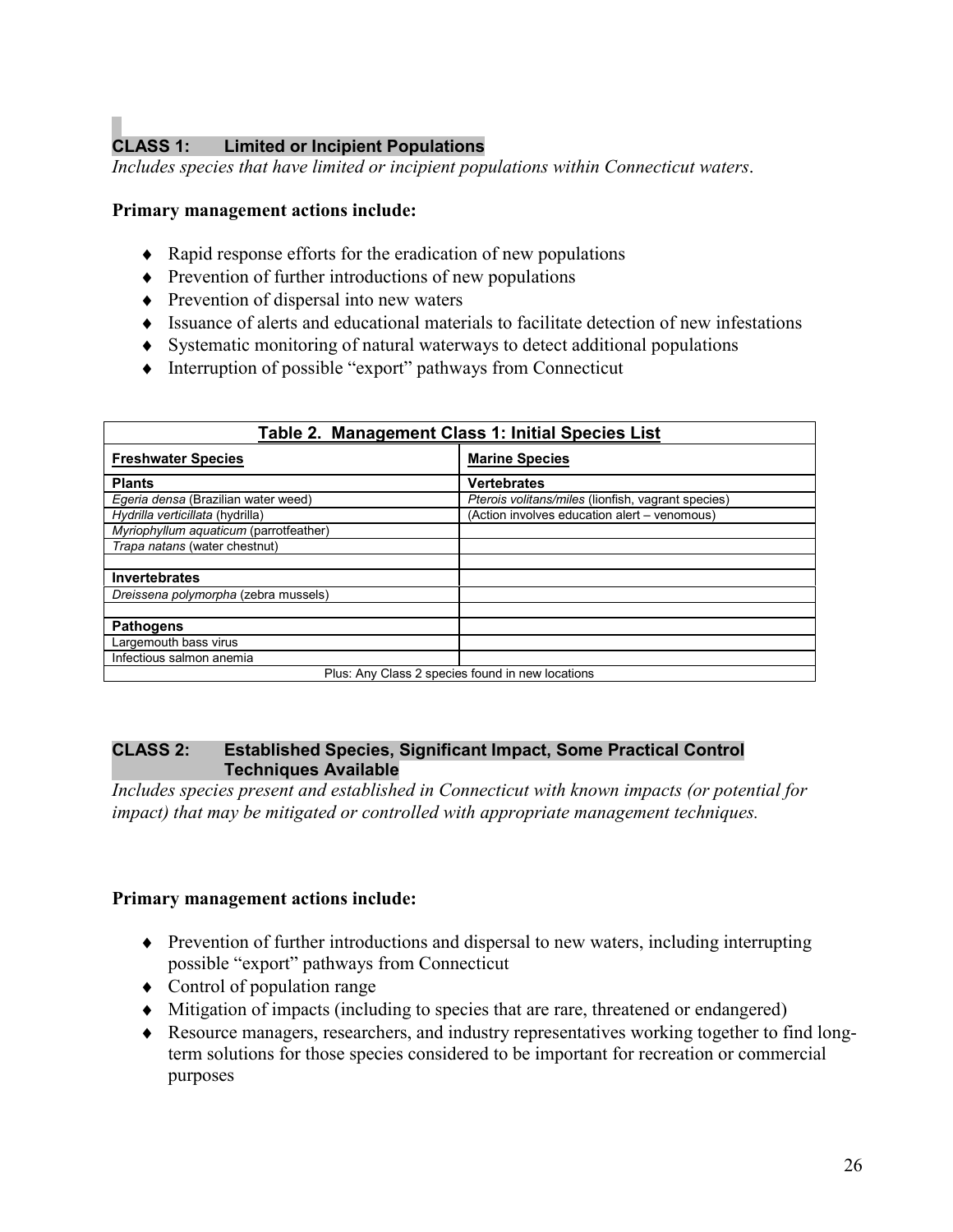| Table 3. Management Class 2: Initial Species List                        |                         |
|--------------------------------------------------------------------------|-------------------------|
| <b>Freshwater Species</b>                                                | <b>Marine Species</b>   |
| <b>Plants</b>                                                            | Algae                   |
| Cabomba caroliniana (fanwort)                                            |                         |
| <i>Iris pseudacorus</i> (yellow iris)                                    |                         |
| Lythrum salicaria (purple loosestrife)                                   |                         |
| Myriophyllum heterophyllum (variable-leaf water-milfoil<br>hybrids)      |                         |
| Myriophyllum spicatum (Eurasian water-milfoil) (New<br>infestation only) |                         |
| Najas minor (eutrophic water-nymph)                                      |                         |
| Phragmites australis (common reed, nonindigenous<br>genotypes)           |                         |
| Potamogeton crispus (curly-leaved pondweed)                              |                         |
|                                                                          |                         |
| <b>Invertebrates</b>                                                     | <b>Invertebrates</b>    |
|                                                                          |                         |
|                                                                          |                         |
| <b>Vertebrates</b>                                                       | <b>Vertebrates</b>      |
| Tinca tinca (tench)                                                      | Cygnus olor (mute swan) |

## **Class 3: Established species, Significant Impact, No Known Effective or Practical Control Techniques Available**

*Includes species established in Connecticut, with known impacts (or potential for impact), but with no known available effective or appropriately effective management techniques. This category also includes some species that are considered to be so widespread that known control techniques are not feasible.*

## **Primary management actions include:**

- ♦ Prevention of further introductions, including interrupting possible "export" pathways from **Connecticut**
- ♦ Mitigation of impacts (including to species that are rare, threatened or endangered)
- ♦ Further evaluation and research of potential control methods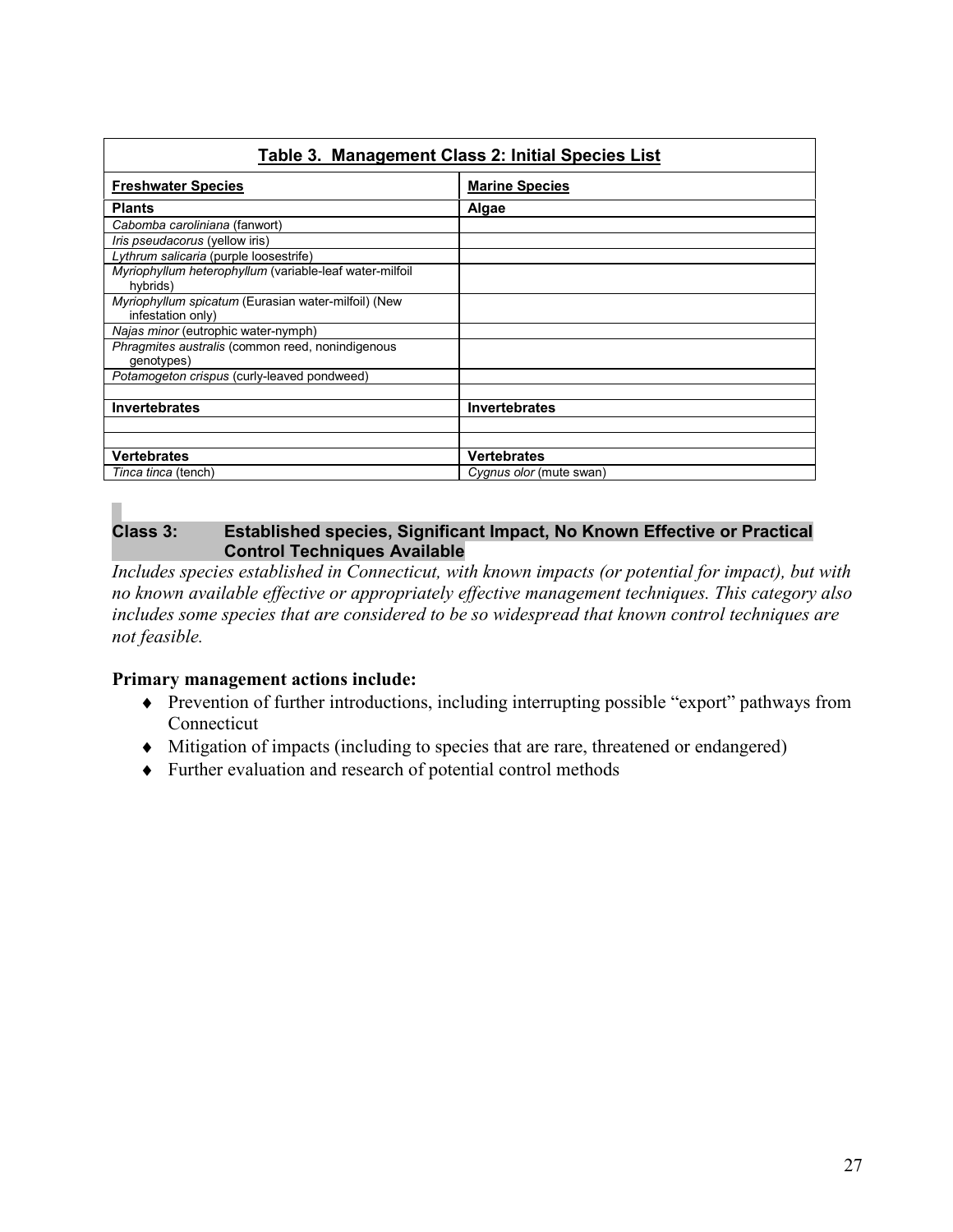| Table 4. Management Class 3: Initial Species List |                                                          |  |
|---------------------------------------------------|----------------------------------------------------------|--|
| <b>Freshwater Species</b>                         | <b>Marine Species</b>                                    |  |
| <b>Plants</b>                                     | Algae                                                    |  |
| Glossostigma cleistanthum (mud mat)               | Grateloupia turuturu (Rhodophyta, red alga)              |  |
|                                                   | Codium fragile tomentosoides (green fleece)              |  |
|                                                   |                                                          |  |
| <b>Invertebrates</b>                              | <b>Invertebrates</b>                                     |  |
| Orconectes rusticus (rusty crayfish)              | Didemnum sp. (compound sea squirt)                       |  |
| Corbicula fluminea (Asiatic clam)                 | Styela clava (clubbed tunicate)                          |  |
|                                                   | Styela canopus (rough sea tunicate)                      |  |
|                                                   | Diplosoma listerianum (compound seasquirt)               |  |
|                                                   | Ascidiella aspersa (sea squirt)                          |  |
|                                                   | Botrylloides violaceus (orange or red sheathed tunicate) |  |
|                                                   | Botryllus schlosseri (golden star tunicate)              |  |
|                                                   | Membranipora membranacea (kelp bryozoan)                 |  |
|                                                   | Halichondria bowerbanki (bread crumb sponge)             |  |
|                                                   | Hemigrapsus sanguineus (Asian shore crab)                |  |
|                                                   | Carcinus maenas (European green crab)                    |  |
|                                                   |                                                          |  |
| <b>Vertebrates</b>                                | <b>Vertebrates</b>                                       |  |
| Alosa pseudoharengus (landlocked alewife)         |                                                          |  |
| Cyprinus carpio (carp and koi)                    |                                                          |  |
| Dorosoma cepedianum (gizzard shad)                |                                                          |  |
| Carassius auratus (goldfish)                      |                                                          |  |
| Ameiurus natalis (yellow bullhead)                |                                                          |  |
|                                                   | <b>Pathogens</b>                                         |  |
|                                                   | Perkinsus marinus (dermocystidium oyster disease)        |  |
|                                                   | Haplosporidium nelsoni (MSX oyster disease)              |  |
|                                                   | Mycobacteria shottsi (mycobacteria)                      |  |

## **Class 4: Established Species, Impacts Unclear**

*Includes species that are established in the waters of Connecticut and may have the potential to cause impacts, but current knowledge is insufficient to determine if control actions are warranted.*

## **Primary management actions include:**

- ♦ Prevention of further introductions, including interruption of possible "export" pathways from Connecticut
- ♦ Further research to evaluate their invasive potential and ecosystem effects
- ♦ Continued monitoring of existing populations to determine rate of spread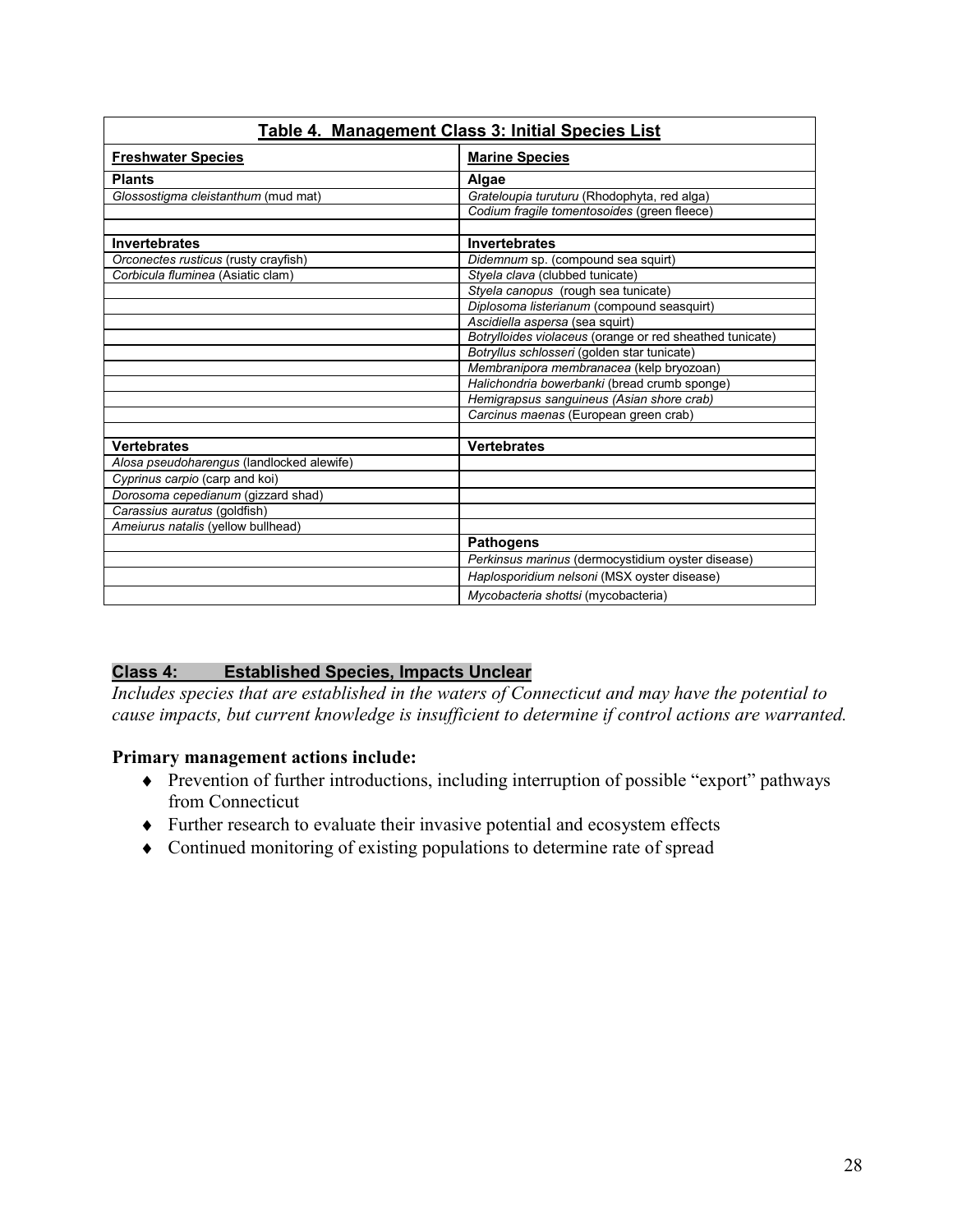| Table 5. Management Class 4: Initial Species List      |                         |
|--------------------------------------------------------|-------------------------|
| <b>Freshwater Species</b>                              | <b>Marine Species</b>   |
| <b>Plants</b>                                          | Algae                   |
| Butomus umbellatus (flowering rush)                    | Porphyra yezoensis      |
| Callitriche stagnalis (pond water-starwort)            | Porphyra suborbiculata  |
| Marsilea quadrifolia (European waterclover)            |                         |
| Myosotis scorpiodes (forget-me-not)                    |                         |
| Nelumbo lutea (American water lotus)                   |                         |
| Rorippa (Nasturtium) microphylla (onerow watercress)   |                         |
| Rorippa (Nasturtium) nasturtium-aquaticum (watercress) |                         |
|                                                        |                         |
| <b>Invertebrates</b>                                   | <b>Pathogens</b>        |
| Mytilopsis leucophaeta (brackish water mussel)         | Pfiesteria sp. (culata) |
|                                                        |                         |
| <b>Vertebrates</b>                                     |                         |
| Amia calva (bowfin)                                    |                         |
| Leuciscus (ide or orfe)                                |                         |
| Lepomis gibbosus (green sunfish)                       |                         |

## **Class 5: Potential ANS Invaders, Impacts Expected to be Severe**

*Includes species not yet present in CT waters having high likelihood of introduction and if introduced, expected to have significant biological and/or socio-economic impact.*

## **Primary management actions include:**

♦ Prevention of introduction to the State of Connecticut

| Table 6. Management Class 5: Initial Species List |                                          |
|---------------------------------------------------|------------------------------------------|
| <b>Freshwater Species</b>                         | <b>Marine Species</b>                    |
| <b>Plants</b>                                     | Algae                                    |
| Salvinia molesta (Giant salvinia)                 | Undaria pinnatifida (Wakame)             |
|                                                   | Sargassum muticum (Asian rockweed)       |
|                                                   | Caulerpa taxifolia ((Killer green alga)  |
|                                                   |                                          |
| <b>Invertebrates</b>                              | <b>Invertebrates</b>                     |
| Potamopyrgus antipodarum (New Zealand mud snail)  | Ostrea edulis (European flat oyster)     |
| (Misc. Eurasian mysids)                           | Crassostrea ariakensis (Suminoe oyster)  |
|                                                   | Rapana venosa (Veined Rapa whelk)        |
| <b>Vertebrates</b>                                | Hemigrapsus pencillatus (Grapsid crab)   |
| Pylodictis olivaris (Flathead catfish)            | Eriocheir sinensis (Chinese mitten crab) |
| Ictalurus furcatus (Blue catfish)                 | Styela plicata (Asian sea aquirt)        |
| Unauthorized bait species.                        |                                          |
|                                                   | <b>Pathogens</b>                         |
|                                                   | <b>QPX</b>                               |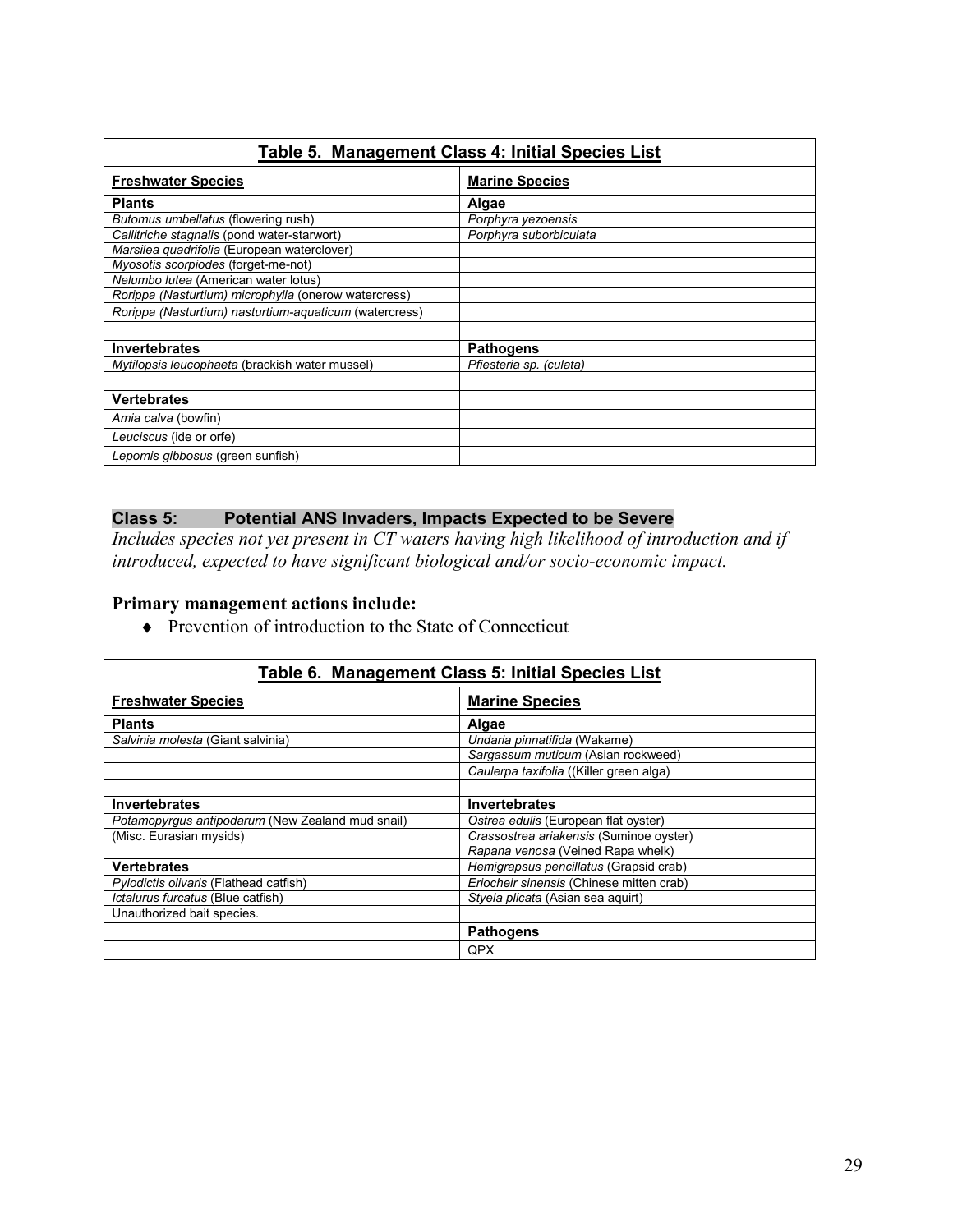# <span id="page-29-0"></span>**3. EXISTING AUTHORITIES AND PROGRAMS**

Most of the following text pertaining to international and federal authorities has been taken from the Massachusetts ANS plan. At this time there are no actual gaps in authority, but there are insufficiencies in existing regulations and needs for improved communication and coordinated action which we will be looking at as a part of our long-term plan.

Relevant programs that currently address the ANS problem at the federal, regional, and state level are described briefly in the following paragraphs with emphasis on those that have been active in Connecticut and are necessary to facilitate the implementation of this plan. Where possible, the ANS Working Group has developed management actions based on expansion of the capabilities of these existing programs, particularly at the state and regional level.

A table of relevant laws and regulations can be found in Appendix D.

## <span id="page-29-1"></span>**3.1. International Authorities and Programs**

While international organizations have limited authority in the United States and countries worldwide, organizations such as the International Maritime Organization (below) have taken a lead role in developing policies and guidelines relating to international trade and commerce. Clearly, invasive species management is an international issue, and limiting uncontrolled global transport of ANS will require some reliance on these agencies to shape and implement management strategies.

#### **Global Invasive Species Program (GISP)**

The GISP was established in 1997 to address global threats caused by invasive alien species, and to provide support to the implementation of Article 8(h) of the Convention on Biological Diversity. GISP looks for innovative ways of improving cooperation with existing and new partners in the invasive alien species world, with the aims of minimizing and where possible, eliminating, any form of duplication while maximizing the effectiveness of joint programs, and promoting the sharing of best-practice information. It is an enabling body, focused on effective information exchange and networking mechanisms, one of several significant international efforts to assess the challenges associated with invasive species and develop policies and guidelines (see http://[www.gisp.org\)](http://www.gisp.org/).

#### **International Council for the Exploration of the Sea (ICES)**

This organization coordinates and promotes marine research in the North Atlantic. Advice developed by the ICES is used by 19-member nations to help manage the North Atlantic and adjacent seas. The ICES has a strong interest in biological invasions and has a Working Group on Introductions and Transfers of Marine Organisms and a Study Group on Ballast and Other Ship Vectors. The former working group deals with intentional introductions (e.g., for aquaculture purposes), and, through a risk assessment process and quarantine recommendations, works towards the reduction of unintentional introductions of invasive and deleterious species. The latter study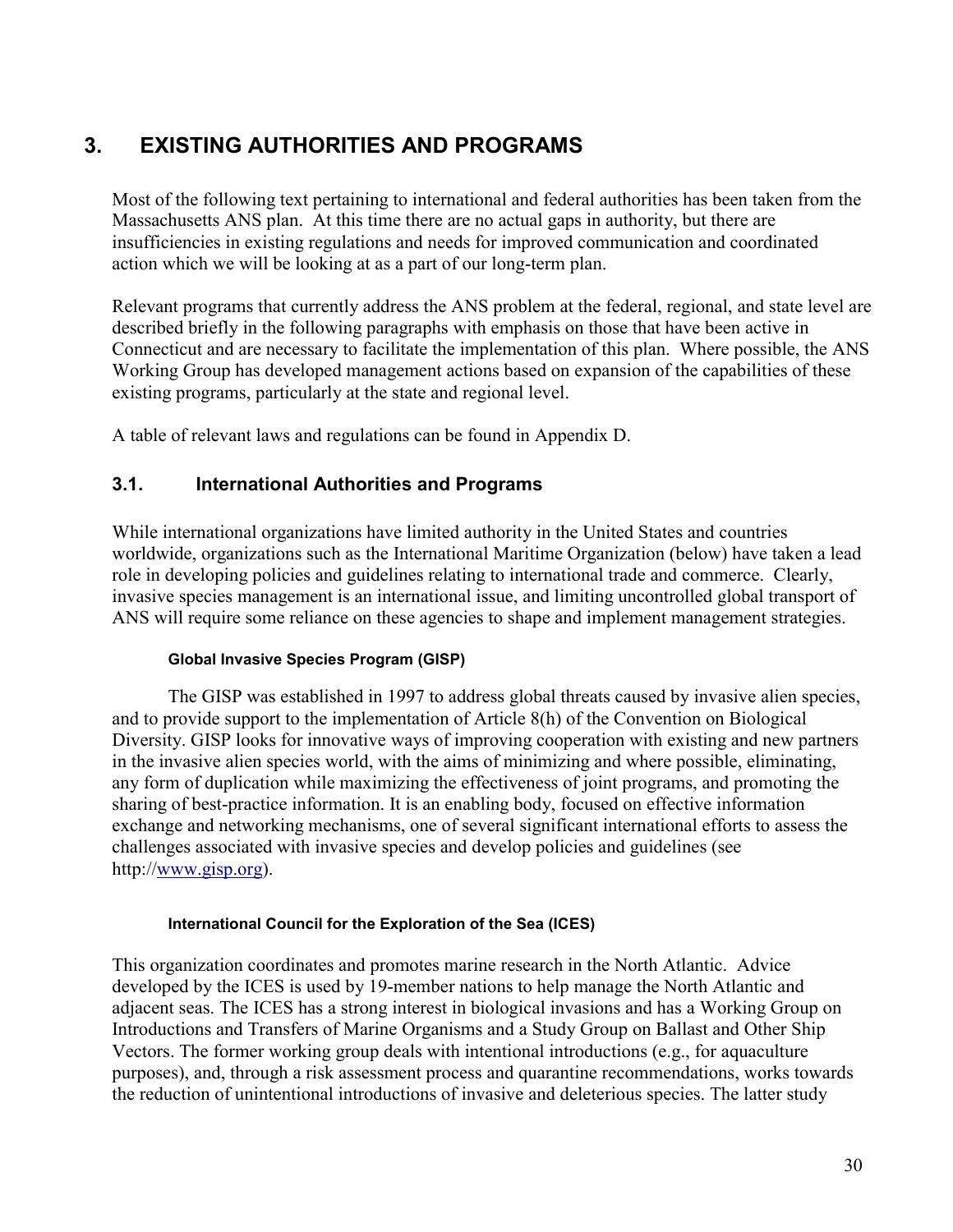group focuses on unintentional species introductions from ballast water and hull fouling of ships. The ICES Code of Practice on the Introductions andTransfers of Marine Organisms 2003 gives recommended procedures and practices to reduce the risk of detrimental effects from the intentional introduction and transfer of marine and brackish water organisms. The Code applies to both public (commercial and government) and private (including scientific) interests (see: http://[www.ices.dk\)](http://www.ices.dk/).

#### **The International Maritime Organization (IMO)**

The IMO was established in 1948 to address safety and pollution mitigation measures for the international shipping industry. The United States plays a leadership role on the Marine Environment Protection Committee (MEPC), which is comprised of all 161 Member States, 37 Intergovernmental Organizations, and 61 Non-Governmental Organizations. The MEPC is empowered to consider any matter within the scope of the IMO concerned with prevention and control of pollution from ships, including ballast water management and the transport of ANS. IMO Assembly Resolution A.868 (2) was adopted in 1993 and established international guidelines for the control of ballast water, which served as a model for ballast water management in many countries. In February 2004, a diplomatic conference approved a convention on ballast water management. When formally approved by a sufficient number of countries (with a sufficient amount of the world's shipping tonnage), the Convention will become international law.

## **United Nations – Food and Agricultural Organization (FAO)**

The United Nations FAO oversees the International Portal on Food Safety, Animal and Plant Health, which facilitates trade in food and agriculture products and provides a single access point for authorized official and national information across sectors of food safety, animal and plant health. Invasive alien species are covered under this program, including contributing to the implementation of the Convention on Biological Diversity. This is one of several significant international efforts to assess the challenges associated with invasive species and develop policies and guidelines.

## <span id="page-30-0"></span>**3.2. Federal Authorities and Programs**

At the federal level, no single agency has authority over the management of ANS. Rather, multiple agencies have developed invasive species programs, largely in reaction to severe ANS issues. Effective invasive species management in the United States will require federal agencies to expand existing efforts to deter nonindigenous species introductions through the oversight of international and interstate trade and commerce and associated transport vectors such as commercial shipping and the trade of organisms via mail order and the Internet (Section III).

## **NANPCA**

The federal government responded to the devastating economic and ecological impacts of the zebra mussel introduction to the Great Lakes by passing the Nonindigenous Aquatic Nuisance Prevention and Control Act of 1990 (NANPCA, PL 101-646). This act (reauthorized and amended as the National Invasive Species Act of 1996) includes a provision for the preparation of State ANS Management Plans (NANPCA, Section 1204) and outlines the following objectives (Section 1002):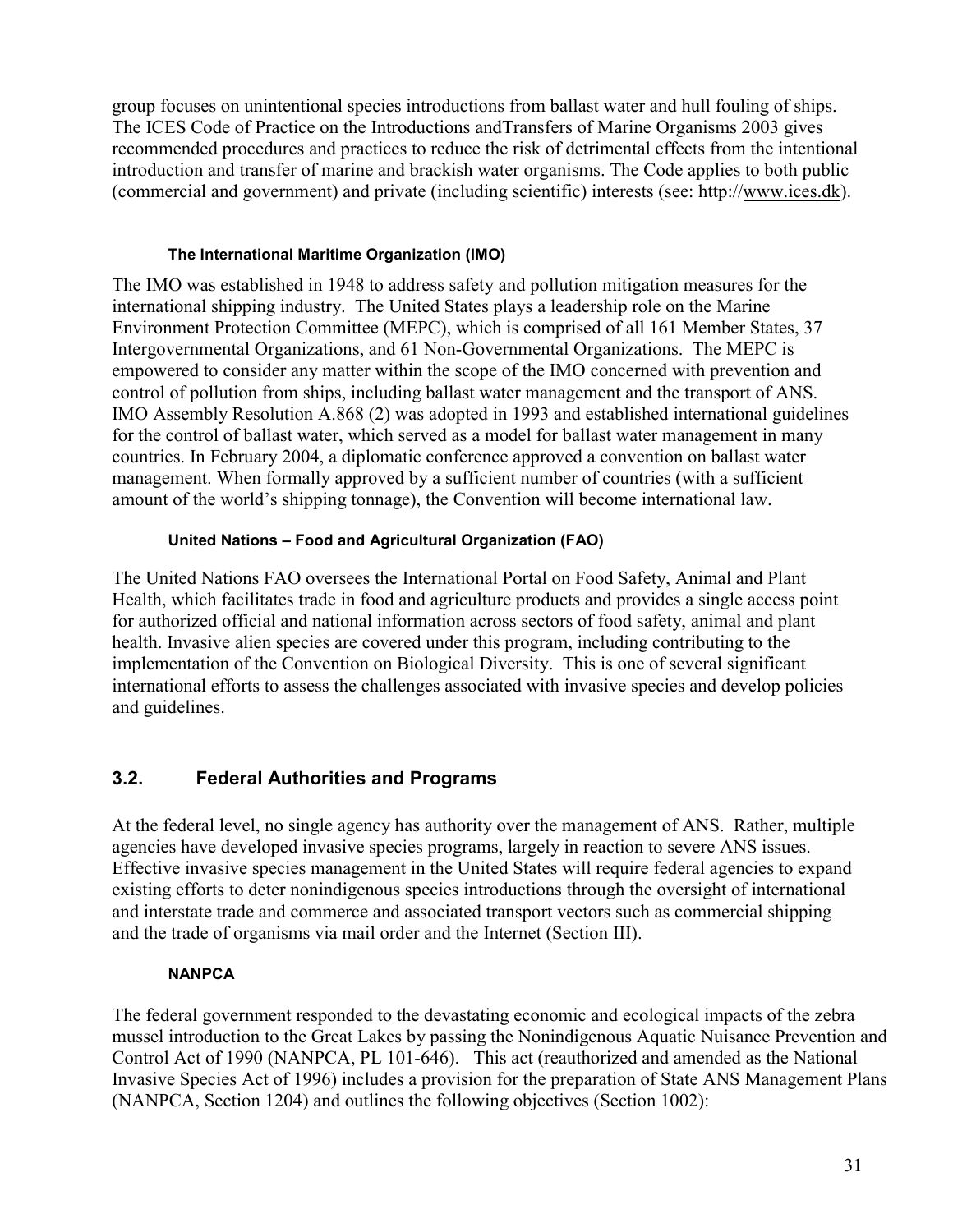- 1) To prevent further unintentional introductions of nonindigenous aquatic species.
- 2) To coordinate federally funded research, control efforts and information dissemination.
- 3) To develop and carry out environmentally sound control methods to prevent, monitor, and control unintentional introductions.
- 4) To understand and minimize ecological damage.
- 5) To establish a program of research and technology development to assist state governments.

Section 1201 of NANPCA establishes the Federal interagency ANS Task Force (ANSTF). The ANS Task Force is charged with coordinating federal aquatic nuisance species management efforts with the efforts of the private sector and other North American interests. The ANS Task Force is responsible for initiating research programs, planning initiatives, and policy direction for the prevention, detection and monitoring, and control of aquatic nuisance species, and operates through regional panels as well as issue-specific working groups that address particularly problematic invaders.

An additional element of NANPCA is the establishment of ballast management regulations. Under Section 1101 of the Act, the U.S. Secretary of Transportation is charged with developing mandatory ballast water guidelines for the Great Lakes (and later for the upper Hudson River). This task was delegated to and completed by the U.S. Coast Guard, the lead federal agency for ballast water management issues. Amendments to NANPCA in 1996 directed the Secretary to extend ballast water management regulations to the remainder of U.S. waters. Developed and implemented by the Coast Guard in July of 1999, the Voluntary National Guidelines applied to waters outside of the Great Lakes Ecosystem. This voluntary program consisted of a suite of ballast water management (BWM) guidelines, and included a requirement that all vessels entering U.S. waters from outside the Exclusive Economic Zone file a BWM report. A third Coast Guard related element of the 1996 amendments was the publication of voluntary guidelines aimed at controlling the spread of ANS through recreational activities (i.e., boating, fishing, SCUBA diving, etc.) The Coast Guard worked with the ANS Task Force to complete these guidelines in December of 2000.

In 2004, the voluntary ballast water (BW) exchange and reporting program became mandatory (Federal Register 2004A, 2004B). All vessels with ballast tanks on all waters of the U.S., regardless of Exclusive Economic Zone (EEZ) entry have mandatory practices they must follow, which regulate where ballast operations can take place, mandate cleaning and maintenance protocols, and require vessel-specific BW management plans (USCG 2004). In addition, all vessels transiting to U.S. waters with ballast water taken on within 200 nautical miles of any coast after operating beyond the U.S. EEZ must conduct mid-water BW exchange prior to entering U.S. waters, retain the BW on board while in U.S. waters, or use a USCG-approved alternative method for treating BW (USCG 2004). There are specific reporting and recordkeeping requirements for all vessels, with penalties for non-compliance (USCG 2004). The specifics of the USCG's BW Management Program are found at http:/[/www.uscg.mil/hq/g-m/mso/bwm.htm.](http://www.uscg.mil/hq/g-m/mso/bwm.htm) All submitted ballast reports are housed within the National Ballast Information Clearinghouse (NBIC) at: http://invasions.si.edu/nbic/inde.g.html.

On March 30, 2005, the U.S. District Court for the Northern District of California ruled in Northwest Environmental Advocates (NWEA) et al. v. EPA et al. that ballast water often contains invasive species that can be considered pollutants under the Clean Water Act (CWA). The court also held that EPA exceeded its CWA authority in exempting an entire category of discharges from the National Pollutant Discharge Elimination System (NPDES) permitting program (Water Policy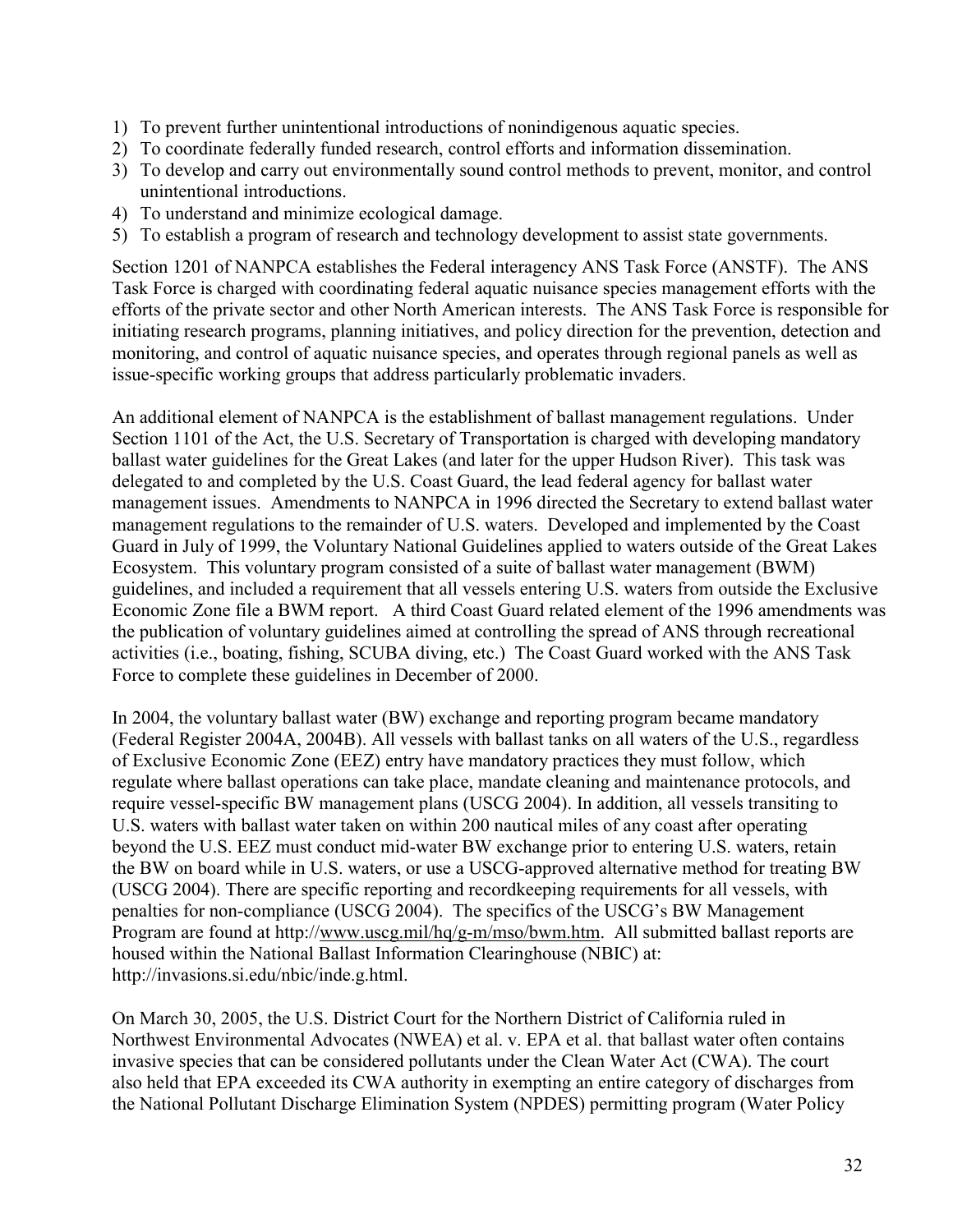Report via InsideEPA.com, 10/31/05; 14(22). Currently the EPA and the shipping industry are trying to convince the court to avoid setting any schedules for EPA to establish regulatory requirements on ballast water discharges, while environmentalists and representatives of the Great Lake states are pushing for specific timeframes for interim regulatory controls and final controls.

Federal programs dealing with nonindigenous species that existed prior to the passage of NANPCA are largely related to interstate and international transport of known pest flora and fauna and the protection of valuable horticultural, aquacultural, or endangered species. These laws include:

- ♦ **The Lacey Act of 1900 (and amendments):** The Lacey Act establishes a permitting process administered by the U.S. Fish and Wildlife Service regulating the importation and interstate transport of vertebrates, mollusks, and crustacea that are "injurious to human beings, to the interests of agriculture, horticulture, forestry, or to wildlife or the wildlife resources of the United States." The Secretary of the Interior maintains the Injurious Species List.
- ♦ **The Federal Seed Act of 1939 (and amendments):** This act prohibits the importation of seeds of unknown type and origin by ensuring the purity and proper labeling of seed imports.
- ♦ **The Endangered Species Act of 1973 (and amendments):** The Endangered Species Act can be used to authorize the eradication or control of ANS in the case that a listed species is threatened by the invader's presence or spread.
- ♦ **The Plant Protection Act of 2000 (superceded the Noxious Weed Act of 1974).** The Plant Protection Act gives the U.S. Department of Agriculture (USDA) Animal and Plant Health Inspection Service (APHIS) the authority to prohibit the importation and interstate transportion of species included on the Noxious Weed List developed by the USDA. In cooperation with state agricultural departments, APHIS annually designates priority agricultural pest species for annual intensive monitoring efforts.
- ♦ **The Animal Health Protection Act.** Enables USDA APHIS to conduct programs to protect livestock, including "farmed" aquatic animals, against pests and diseases.

The most recent invasive species initiative developed at the federal level came in February of 1999 with Executive Order 13112. This order establishes the National Invasive Species Council, a federal interagency organization charged with the biennial development of a National Invasive Species Management Plan.

## **Federal Programs and Activities**

In addition to the regulations outlined in the above legislation, several government agencies have recognized the severity of the invasive species problem, and have adopted the management and control of invasive species as priority program areas.

## **Aquatic Nuisance Species Task Force**

This intergovernmental organization is dedicated to preventing and controlling aquatic nuisance species, and implementing the Nonindigenous Aquatic Nuisance Species Prevention and Control Act of 1990, the mandates of which were expanded with the passage of the National Invasive Species Act (NISA) in 1996. The Task Force is co-chaired by the U.S. Fish and Wildlife Service and the National Oceanic and Atmospheric Administration. It coordinates governmental efforts dealing with ANS in the United States with those of the private sector and other North American interests, through regional panels and issue specific committees. Ten federal agency representatives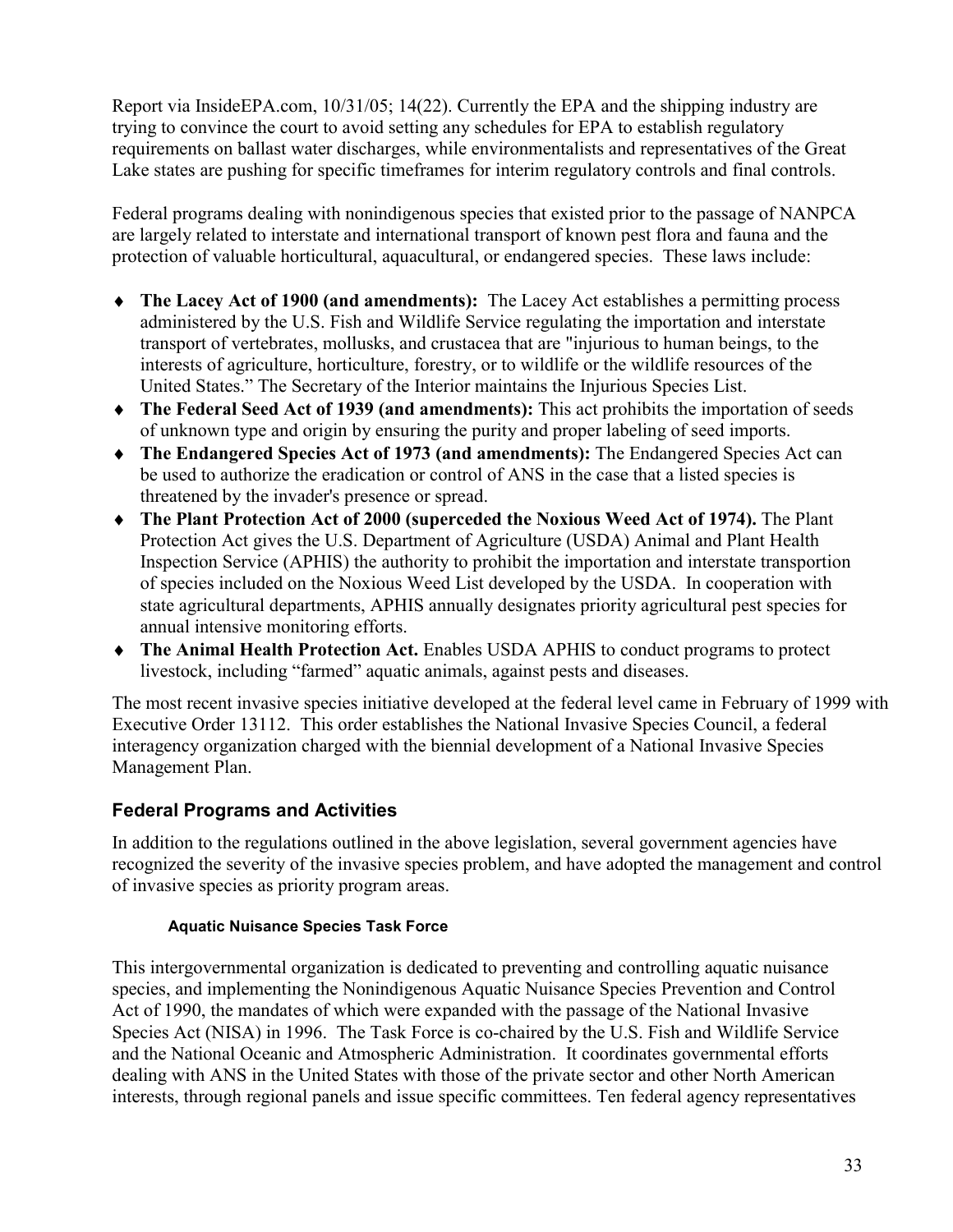and 12 ex officio members comprise the Task Force. Among its responsibilities, the Task Force reviews state management plans to address aquatic nuisance species, and helps facilitate access to federal funds for implementation of these plans, once approved.

The ANSTF has also created species-specific national management plans for the green crab, *Carcinus maenas,* and the Chinese mitten crab, *Eriocheir sinensis*, as well as a draft plan for *Caulerpa,* a protocol for researchers investigating aquatic invasive species, and the Generic Nonindigenous Aquatic Organisms (GNAO) Risk Analysis Review Process. http://[www.anstaskforce.gov.](http://www.anstaskforce.gov/)

## **U.S. Department of Agriculture (USDA)**

The U.S. Department of Agriculture (USDA) Animal and Plant Health Inspection Service (APHIS) Plant Protection and Quarantine (PPQ) program manages the Cooperative Agricultural Pest Survey (CAPS). Through the CAPS Program, surveys are conducted to detect or delimit exotic plant pests: insects, terrestrial and aquatic weeds, and diseases that are not known to occur in the U.S. or have been recently introduced through U.S. ports of entry or other pathways. CAPS surveys and other monitoring activities strive to protect agriculture and natural resources and to prevent economic losses. Individual state monitoring programs are directed by a state survey committee, which is made up of representatives from state agencies and scientific institutions. The state survey committee reviews an APHIS-recommended list of potential pests (the Noxious Weed List), and chooses one or more for annual surveillance efforts. Target species may include weeds, plant diseases, insects, and other invertebrates. APHIS also cooperates with the US Customs Service to limit the import of specified plant pests and their hosts into the country. The CAPS State Survey Committee in Connecticut serves as an advisory group for CAPS survey activities in the state. Committee members meet several times per year to provide input on upcoming exotic pest surveys, discuss survey results and share relevant information on pest occurrences in Connecticut. Pest distribution data from surveys and other sources provided by State Survey Committee members is submitted to a national database. This information is available for retrieval upon request. CAPS pest detection surveys are conducted for a number of aquatic nuisance pests, including hydrilla and giant salvinia.

Under the Plant Protection Act and the Animal Health Protection Act, APHIS sets policy and provides scientific support regarding the prevention of intentional or unintentional introductions. The U.S. Department of Homeland Security (DHS) conducts the port-of-entry inspections.

## **U.S. Army Corps of Engineers**

The Army Corps of Engineers (ACOE) maintains an aquatic weed program. Authorized under various iterations of the Water Resources Development Act, it includes research on control methods as well as a matching grant program for control of aquatic weeds.

## **U.S. Coast Guard**

The Coast Guard implements and enforces the USCG Ballast Water Management Program (<http:/[/www.uscg.mil/hq/g-m/mso/bwm.htm>](http://www.uscg.mil/hq/g-m/mso/bwm.htm); see NANPCA above).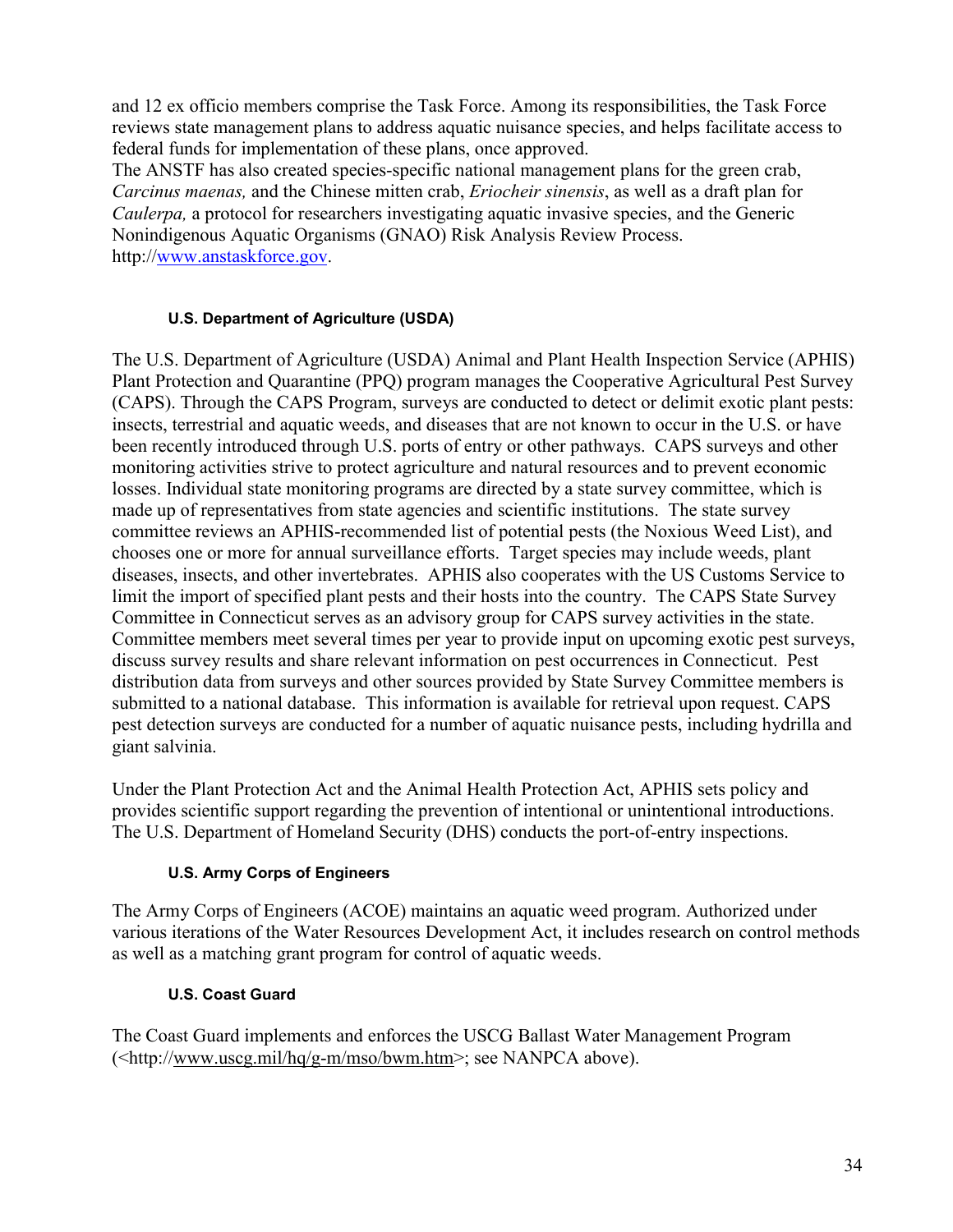#### **National Ballast Water Information Clearinghouse**

This is the repository for ballast water reports  $\langle \frac{http://invasions.si.edu/nbic/index.g.html}{$ database is linked to the Smithsonian's Marine Invasions Research Lab. The website includes three ways to submit ballast water management reports, a way to search ballast reports, and other program information. Each year, the results of the ballast water reporting program are vetted and released to the public in a congressional report.

#### **U.S. Environmental Protection Agency, Long Island Sound National Estuary Program**

The EPA Long Island Sound Office was established to support the Long Island Sound Study (LISS), a National Estuary Program focused on protecting and restoring the health of the Sound, and to implement the LISS Comprehensive Conservation and Management Plan (CCMP). Developed and approved by the States of Connecticut and New York and the EPA, the CCMP identifies specific commitments and recommendations for actions to improve water quality, protect habitat and living resources, and educate and involve the public. One issue highlighted by the CCMP is the negative effect that introduced species have had by preying upon or competing with sensitive species in this region. A goal of the LISS is to implement management actions that will enhance prospects for a healthy ecosystem with balanced and diverse populations of indigenous flora and fauna. The LISS administers grants that can be used for invasive species education and research.

The 2003 Long Island Sound Agreement, which builds upon the goals of the CCMP, called for the LISS to develop a list of the non-native species in Long Island Sound (Appendix A, Table A-4).

## **U.S. Fish and Wildlife Service (USFWS)**

The USFWS has traditionally been the lead in dealing with invasive species at the federal level and is co-chair of the Federal ANS Task Force, providing technical assistance to states in developing invasive species control plans. A national public awareness campaign directed at recreational boaters and fishermen, Stop the Aquatic Hitchikers!, is administered by the USFWS. The USFWS has been active in ANS management activities in Massachusetts and Connecticut through the Silvio O. Conte National Wildlife Refuge Invasive Plant Control Initiative. In addition to these activities, the USFWS administers grants that can be used for invasive species management.

## **U.S. Geological Survey (USGS)**

The USGS has acknowledged its role in nonindigenous species management in a White Paper on Invasive Species, in which the goal of developing new strategies for the prevention, early detection, and prompt eradication of new invaders is identified. The USGS further identifies information management and documentation of invasions as a priority for the agency. In keeping with this objective, the USGS has developed and maintains an extensive, spatially referenced database of nonindigenous species, which is accessible via the Internet ([http://nas.er.usgs.gov/\)](http://nas.er.usgs.gov/). The USGS is a cooperative partner with Invasive Plant Atlas of New England.

#### **National Invasive Species Council**

Established in 1999, the Council is an inter-departmental council that helps to coordinate and ensure complementary, cost-efficient and effective federal activities regarding invasive species. The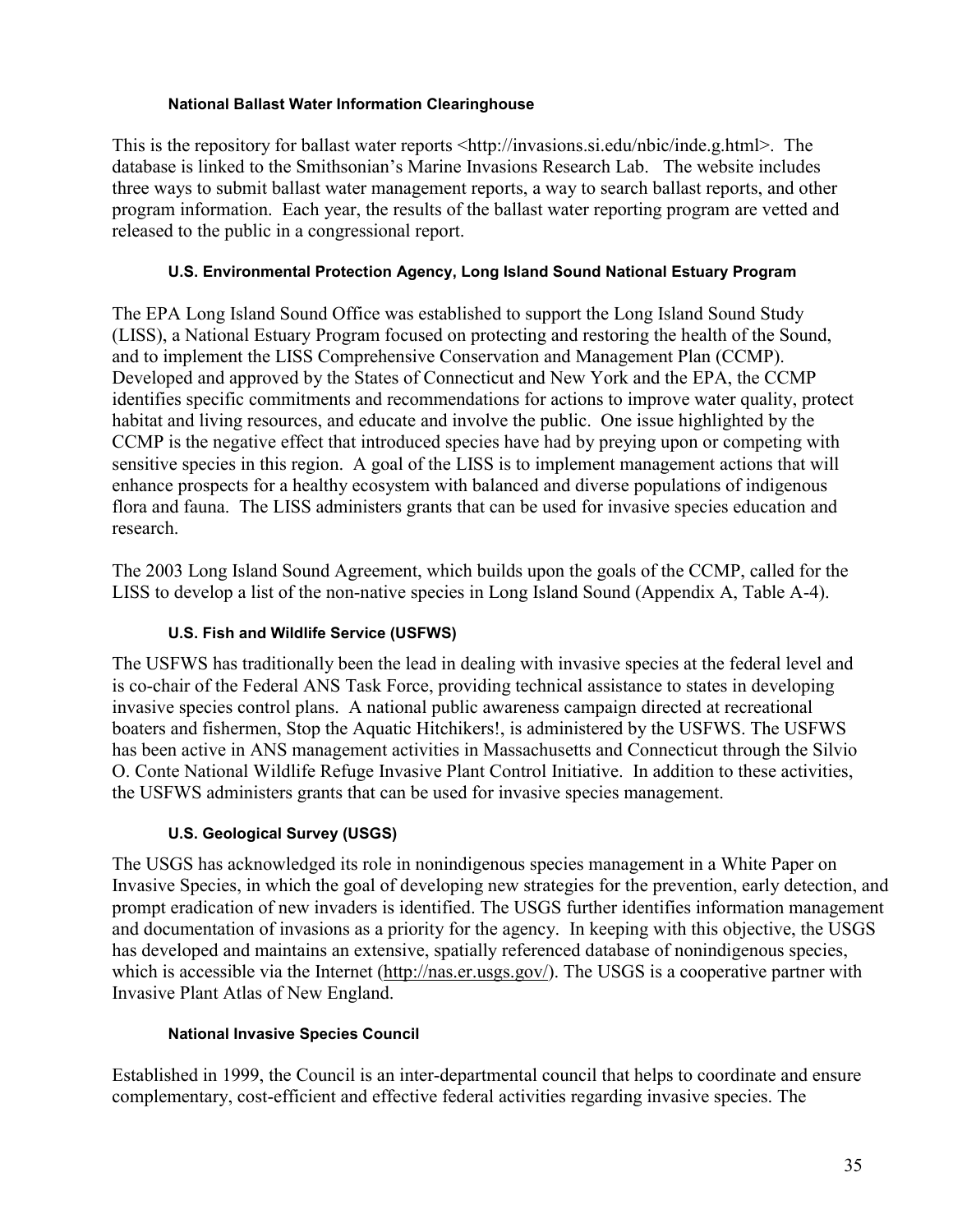Council Co-Chairs are the Secretaries of Agriculture, Commerce, and the Interior. The Secretaries of State, Defense, Homeland Security, Treasury, Transportation, Health and Human Services, and the administrators of the Environmental Protection Agency, U.S. Agency for International Development, U.S. Trade Representative, and the National Aeronautics and Space Administration are also members of the Council. The Council works with the Invasive Species Advisory Committee (ISAC), which was established to advise the federal government on the issue of invasive species and to act as representatives of the many stakeholders. Stakeholders represent states organizations, industry, conservation groups, scientists, academia, and other interests. ISAC has been instrumental in writing the National Invasive Species Council Management Plan (see http://[www.invasivespecies.gov\)](http://www.invasivespecies.gov/).

#### **National Oceanic and Admospheric Administration (NOAA), Department of Commerce**

The National Oceanic and Atmospheric Administration (NOAA) serves as a co-chair of the federal ANSTF, along with the USFWS. NOAA, the USFWS and the Maritime Administration of the U.S. Department of Transportation have jointly sponsored research into the development of new technologies for ballast water treatment.

#### **NOAA National Ocean Service, National Estuarine Research Reserves, National Marine Sanctuaries**

The NOAA National Ocean Service (NOS) has sponsored survey work for baseline data in marine and coatal areas. In addition to general survey work, NOAA's National Estuarine Research Reserves (NERRs) and National Marine Sanctuaries have participated. NOS has also set up a comprehensive list of taxonomists to help with identification of unfamiliar species in marine and estuarine areas covering everything from protests through fish, and has sponsored integrated assessments of particular species (e.g., lionfish, tunicates).

#### **NOAA Sea Grant**

NOAA Sea Grant or the National Sea Grant College Program was established in 1966 to foster research, outreach, and education for the promotion of sustainable development of coastal regions. It operates as a federal partnership with state universities in all coastal and Great Lake states (see Connecticut Sea Grant under Section 3.4 State Programs - Universities). Sea Grant has played an active national role in supporting research on invasive species issues in the United States; information on these projects can be found at <[www.sgnis.org>](http://www.sgnis.org/). The Sea Grant network has assumed the primary role for national extension and education about aquatic invasive species in collaboration with many partners through projects such as the National Aquatic Nuisance Species Clearinghouse, the National Zebra Mussel Training Initiative, sponsorship of many conferences and workshops, participation in national public awareness campaigns such as the USFWS / NOAA Sea Grant / Pet Industry Joint Advisory Council's Habitattitude™. Educational materials are located at [<www.seagrant.umn.edu/education/ais\\_guide.pdf>](http://www.seagrant.umn.edu/education/ais_guide.pdf)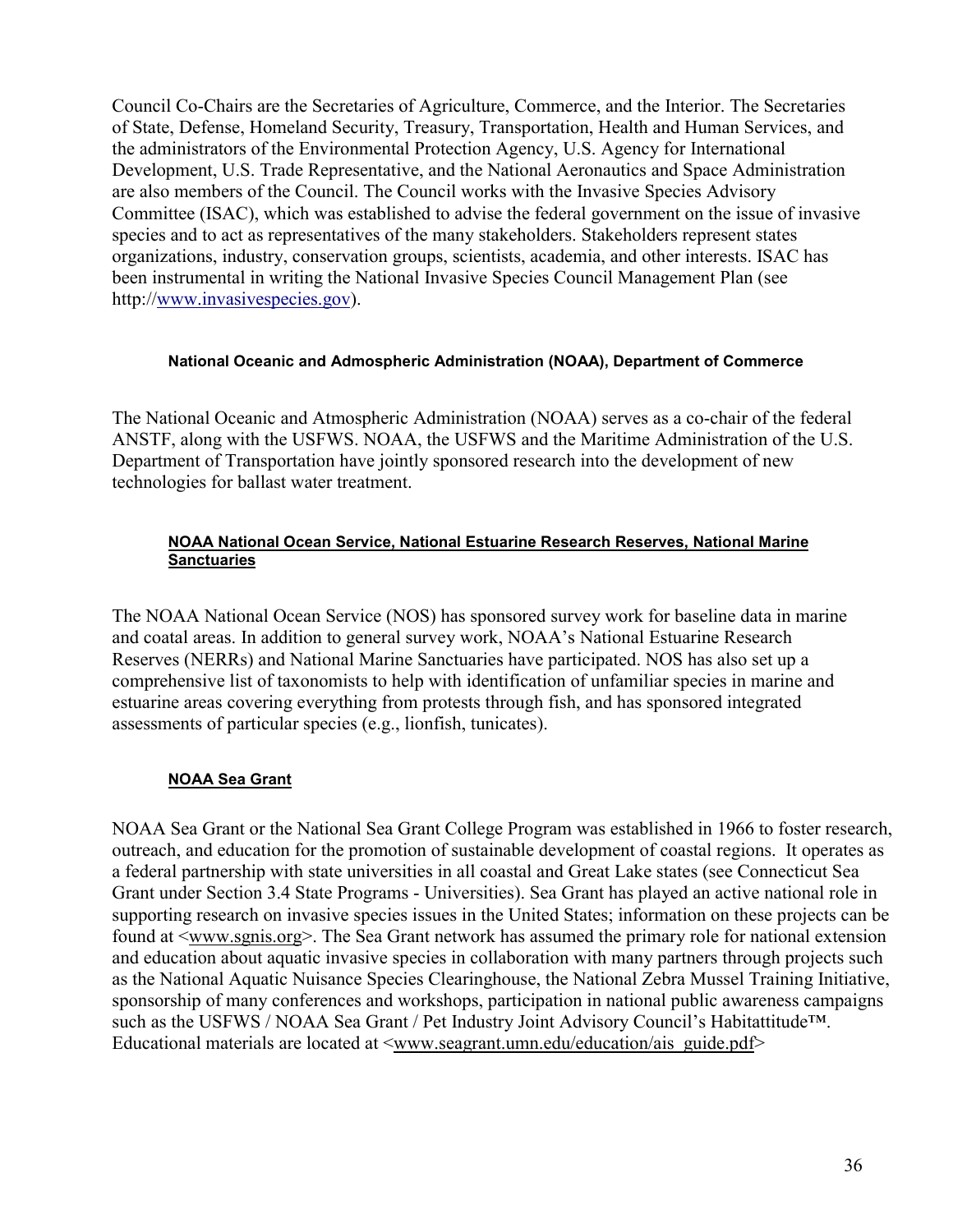# **3.3. Regional Authorities and Programs**

### **Northeast Regional Panel of the Federal Aquatic Nuisance Species Task Force**

Section 1203 of the National Aquatic Nuisance Prevention and Control Act of 1990 directs the Federal ANS Task Force to encourage the development and use of regional panels to:

- 1) Identify priorities for each region with respect to aquatic nuisance species.
- 2) Make recommendations to the Task Force regarding education, monitoring (including inspection), prevention, and control of nuisance species.
- 3) Coordinate, whenever possible, other aquatic nuisance species program activities in each region.
- 4) Develop an emergency response strategy for federal, state, and local entities for stemming new invasions of aquatic nuisance species in the region.
- 5) Provide advice to public and private individuals and entities concerning methods of preventing and controlling aquatic nuisance species infestations.
- 6) Submit an annual report to the Task Force describing activities within the region related to aquatic nuisance species prevention, research, and control.

The Federal ANS Task Force recognized the Northeast Panel in July of 2001. It includes state, federal and regional government representatives, as well as non-government organizations from the states of New York, Connecticut, Rhode Island, Massachusetts, Vermont, New Hampshire, and Maine, and the Canadian provinces of Nova Scotia, New Brunswick, and Quebec. Once formally recognized by the federal ANS Task Force, each regional panel becomes eligible for limited funding for implementation.

The Panel's Mission is to protect the marine and freshwater resources of the Northeast from invasive ANS through commitment and cohesive coordinated action. The goals of the Panel are:

1) to prevent the introduction, establishment, and dispersal of invasive ANS in the Northeast,

- 2) to control the spread of invasive ANS already introduced into the Northeast, and
- 3) to mitigate the harmful ecological, economic, social, and public health impacts associated with the introduction, establishment, or spread of invasive ANS in the Northeast.

The Panel currently has active sub-committees addressing Policy and Legislation; Science and Technology; Communications, Education, and Outreach; and Ballast Water.

#### **Silvio O. Conte National Fish and Wildlife Refuge Invasive Plant Control Initiative**

The Silvio O. Conte National Fish and Wildlife Refuge developed an Invasive Plant Control Initiative in response to the threat to natural diversity posed by invasive plant species. This initiative examines the problem of invasive plants from a regional perspective and identifies tasks that will enhance the capability within the region to address identified issues.

In cooperation with a number of partners, the Refuge used a grant from the National Fish and Wildlife Foundation to develop a strategic plan discussing the state of the issue, outlining future actions for the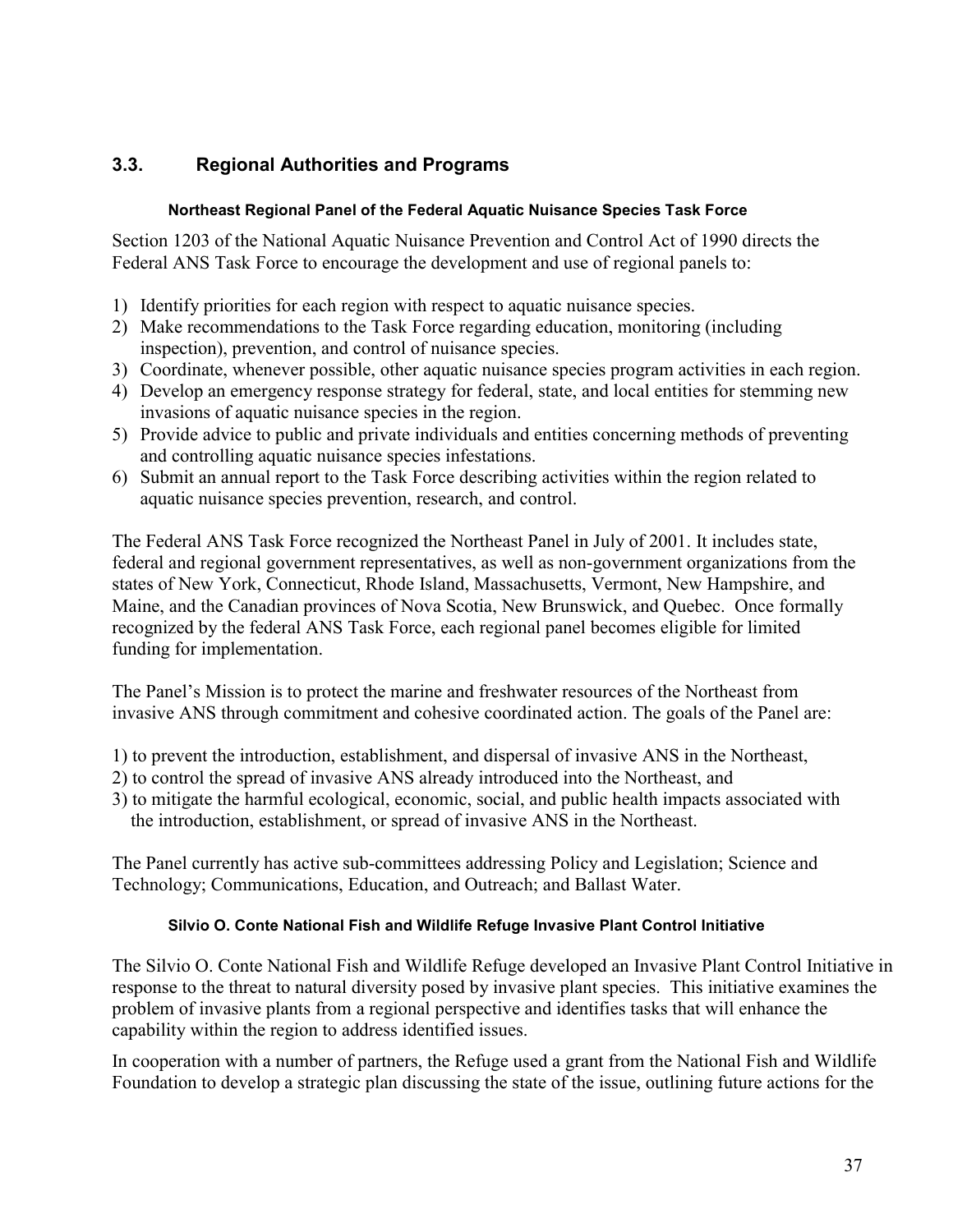Connecticut River Watershed and Long Island Sound, and recommending funding for high priority invasive plant control projects in 1998.

As part of the initiative, a partnership of federal, state, municipal, business and non-profit groups formed to control water chestnut (*Trapa natans*), a recent invader to the watershed. Components of the strategy include mechanical harvesting of the source population and organizing volunteers to monitor water bodies for satellite populations within the watershed, hand-pulling them when found.

The ANS Working Group has incorporated actions in the Connecticut ANS Plan that address needs identified in the Connecticut River Watershed/Long Island Sound Strategic Plan including the development of priority species lists, education of specific stakeholders regarding the invasive plants problem, and coordination of resources within and across New England States. The ANS Working Group will continue to work with proponents of the Invasive Plant Control Initiative to ensure that management efforts in the Connecticut River Watershed are coordinated with state and regional initiatives.

### **The New England Invasive Plant Group (NIPGro)**

In keeping with its invasive plant management priorities, the Silvio O. Conte Refuge has taken the lead in the establishment and administration of the New England Invasive Plant Group (NIPGro). NIPGro is a networking link among the organizations and agencies involved with terrestrial and freshwater aquatic invasive plant issues in the region. Priorities of the group include:

- 1) Minimizing new introductions to the region by instituting an early warning and response system.
- 2) Using the NIPGro network to exchange information, share educational materials, identify research needs, and establish links with researchers.
- 3) Developing standardized criteria for creating priority species lists.
- 4) Coordinating control efforts.

#### **Invasive Plant Atlas of New England**

Funding from the U.S. Department of Agriculture is supporting the development of an Invasive Plant Atlas of New England <IPANE; [http://invasives.eeb.uconn.edu/ipane/>](http://invasives.eeb.uconn.edu/ipane/), which will be the foundation of an early warning and response system for the region. The University of Connecticut is overseeing the Atlas work, assisted by the New England Wild Flower Society. Connecticut and the Northeast Regional Panel will work closely with NIPGro on various ANS management issues, and, in particular, on the sharing and organization of invasive species distribution information.

#### **New England Wild Flower Society (NEWFS)**

NEWFS is an independent, non-profit, member-supported organization whose purpose is to promote the conservation of temperate North American plants through horticulture, education, research, habitat preservation and conservation advocacy. The organization devotes time and effort to educate the public on issues regarding invasive species plants and conduct projects to control invasive plant species in sensitive habitats throughout New England.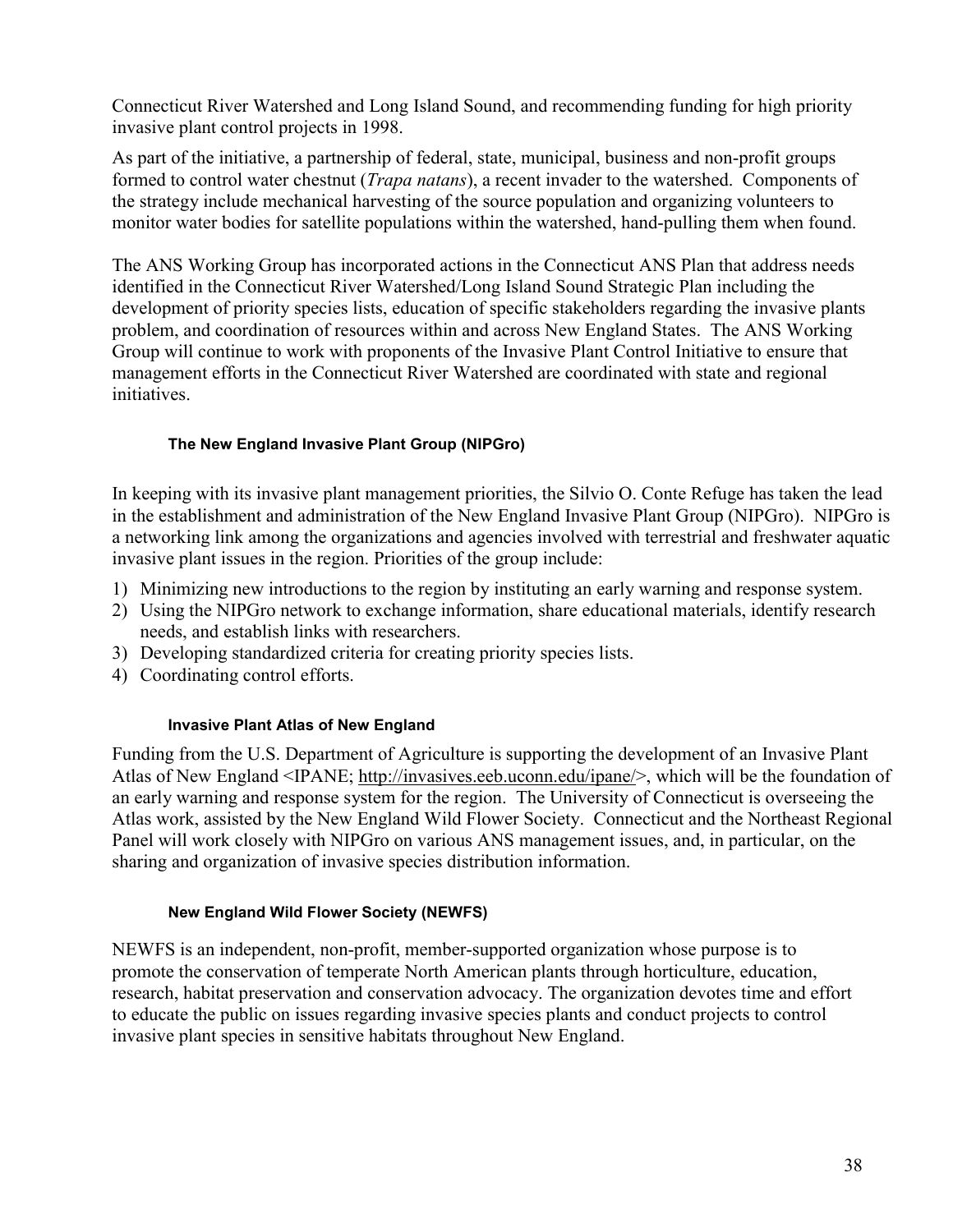# **3.4. State Authorities and Programs**

### **Connecticut Department of Environmental Protection (CTDEP)**

### • **CTDEP Internal Invasive Species Committee**

This committee is made up of representatives from 12 divisions within the DEP. The Committee discusses and develops policy statements, species status assessments and coordinates and prioritizes the Department's actions related to management, education and training related to invasive species issues.

## • **CTDEP Bureau of Natural Resources**

## **Inland Fisheries Division**

The Inland Fisheries Division manages the state's freshwater fishery resources to provide sustainable fish populations and public benefit. Inland and diadromous fish populations are managed through stocking, adjusting harvest, population manipulation and habitat preservation and enhancement. The Division reviews and comments on permit applications for development, water diversion and habitat alteration that affect aquatic habitat and associated riparian zones, provides technical assistance, and conducts habitat enhancement projects. The Division also conducts public awareness and educational programs to promote an understanding and appreciation of fishing, aquatic resources and habitat. Programs, regulations and activities relevant to ANS include:

- ♦ **Importation/liberation of aquatic vertebrates and invertebrates:** The importation, possession or liberation/stocking of live fish (and eggs) and invertebrates is prohibited without a permit (26-55, General Statutes of Connecticut (GSC)). The Inland Fisheries Division reviews and issues these permits (26-55-1, RCSA). CT DEP's Wildlife Division has primary responsibility for reptiles and amphibians. With several exceptions, importation and possession of common aquarium species are exempt from the permit requirement. By enacting regulations, the Division also issues a list of fish species whose possession or importation into the state is prohibited.
- ♦ **Grass carp.** Possession of diploid (fertile) grass carp is prohibited (26-55a, GSC). Possession/liberation of certified sterile grass carp as an aquatic macrophyte management tool is allowed only with a permit (26-55-1(i), RCSA). All ponds are inspected by fisheries biologists to determine the appropriateness of stocking and to ensure that escapement can be prevented
- ♦ **Habitat restoration and alteration**. The Division reviews and comments on permit applications for use of aquatic herbicides and provides technical assistance concerning related fish and fish habitat issues as needed. Staff also provide site-specific guidance and technical assistance for non-chemical management/restoration of aquatic systems.
- ♦ **Biological surveys.** The Division surveys a number of lakes, ponds, rivers and streams each year. Problem species are identified and their status monitored.
- ♦ **Education and public outreach.** The Division provides information about ANS to anglers and the general public. The primary vehicle for distribution of information is a two-page spread in the CT Angler's Guide (regulations booklet issued annually). Fishing tournament organizers also receive ANS information (included with their copies of approved permits).
- ♦ **Control of aquatic flora and fauna**. Although rarely used, CT DEP does have statutatory authority (26-22, GSC and Sec. 26-142a-12) to remove undesirable plants or animals from the waters of the state when such measures are in the interest of fisheries management.
- ♦ **Sale of Bait**. Under Section 26-45 of the GSC the CT DEP regulates the sale of bait and requires dealers to obtain a license.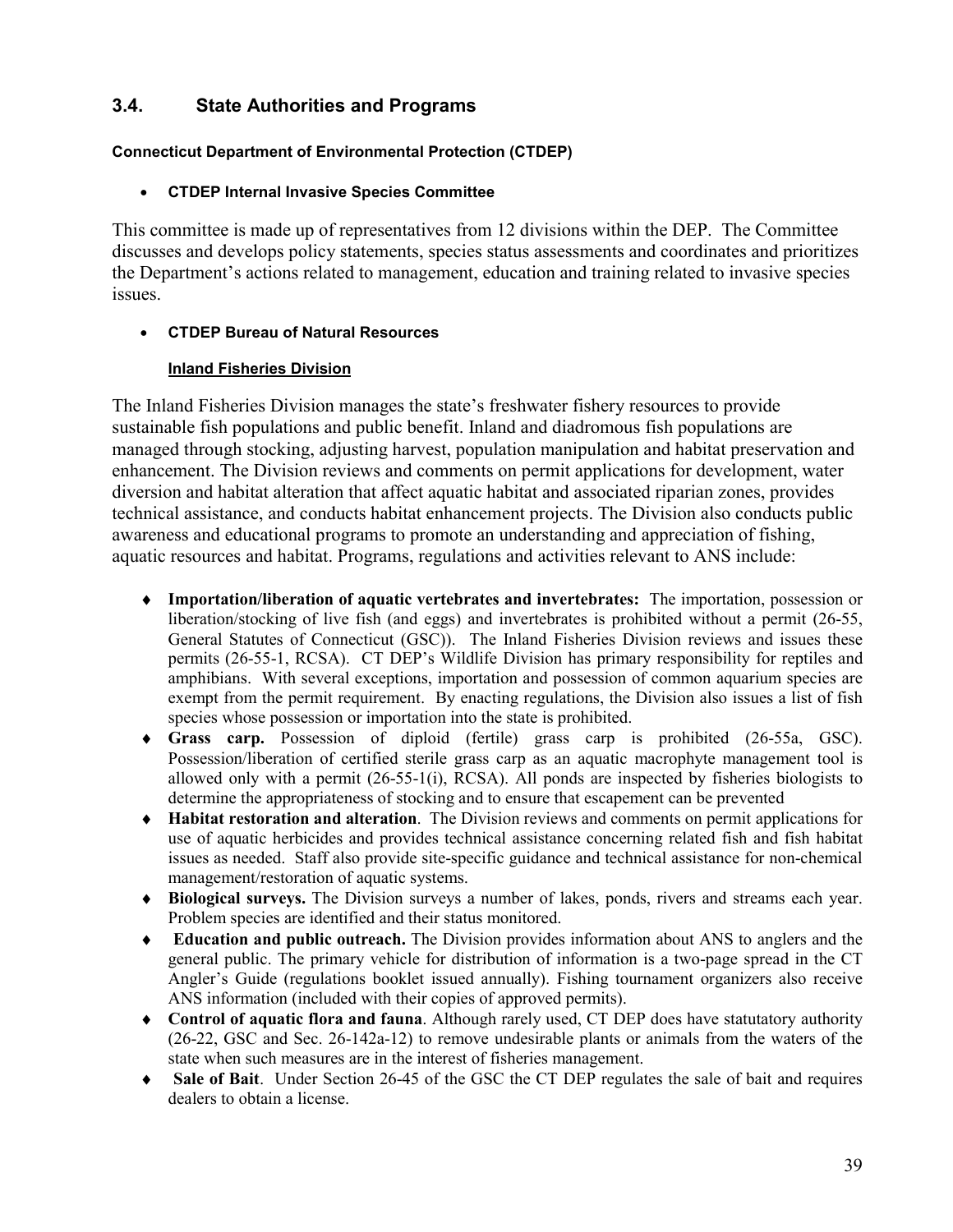#### **Marine Fisheries Division**

The Marine Fisheries Division manages the state's marine fishery resources to provide sustainable fish and lobster populations and public benefit. Marine fish populations are managed through population manipulation and habitat preservation and enhancement. The Division also conducts public awareness to promote an understanding and appreciation of fishing, aquatic resources and habitat.

- ♦ **Sale of Bait:** Under Section 26-45 of the GSC the CT DEP regulates the sale of bait and requires dealers to obtain a license.
- ♦ **Importation/liberation of aquatic vertebrates and invertebrates:** The importation, possession or liberation/stocking of live fish (and eggs) and invertebrates is prohibited without a permit (26-55, General Statutes of Connecticut (GSC)). The Inland Fisheries Division administers and issues permits for marine species in consultation with the Marine Fisheries Division (26-55-1, RCSA).
- ♦ **Biological surveys:** The Division performs seine and trawl suveys of Long Island Sound each year. Potential problem species are identified and their status monitored.
- ♦ **Education and Public Outreach**: The Division provides information about ANS to anglers and the general public. The primary vehicle for distribution of information is a two-page spread in the CT Angler's Guide (regulations booklet issued annually) and the CT DEP marine fisheries web site.
- ♦ **Control of aquatic flora and fauna:** Although rarely used, CT DEP does have statutory authority (26-22, GSC) to remove undesirable plants or animals from the waters of the state when such measures are in the interest of fisheries management.

### **Wildlife Division**

The control of the invasive aquatic plant *Phragmites australis* has been a major component of recent wetland restoration efforts conducted by the Wildlife Division's Wetlands Habitat and Mosquito Management (WHAMM) Program. Since 1995, control efforts have been conducted on over 1,000 acres of phragmites monocultures. The WHAMM Program uses its own specialized lowground pressure equipment or hires qualified contractors to spray herbicide (Glyphosate) in the fall and then mow (mulch) the dead phragmites stems. Most of this work has been conducted in tidal wetlands on the lower Connecticut River and along the coast. This method has been effective in controlling phragmites, but it is costly and inefficient. Typically, the herbicide treatment must be repeated over three successive years and current regulations allow only spraying from the ground. In the future, the Wildlife Division hopes to amend regulations to allow aerial application of herbicides for phragmites, which would result in fewer chemicals applied to the wetlands and reduce costs by 90%. Also, the WHAMM Program plans on investigating new alternative herbicides for phragmites control.

The Wildlife Division hopes to soon participate in Atlantic Flyway-wide efforts to reduce the population of mute swans (*Cygnus olor*), an invasive aquatic species documented to have deleterious impacts to aquatic ecosystems. Connecticut is the only state with substantial numbers of swans that has not already initiated some form of mute swan population control. The CT DEP has the legal authority to reduce the population of swans, but has not yet exercised it.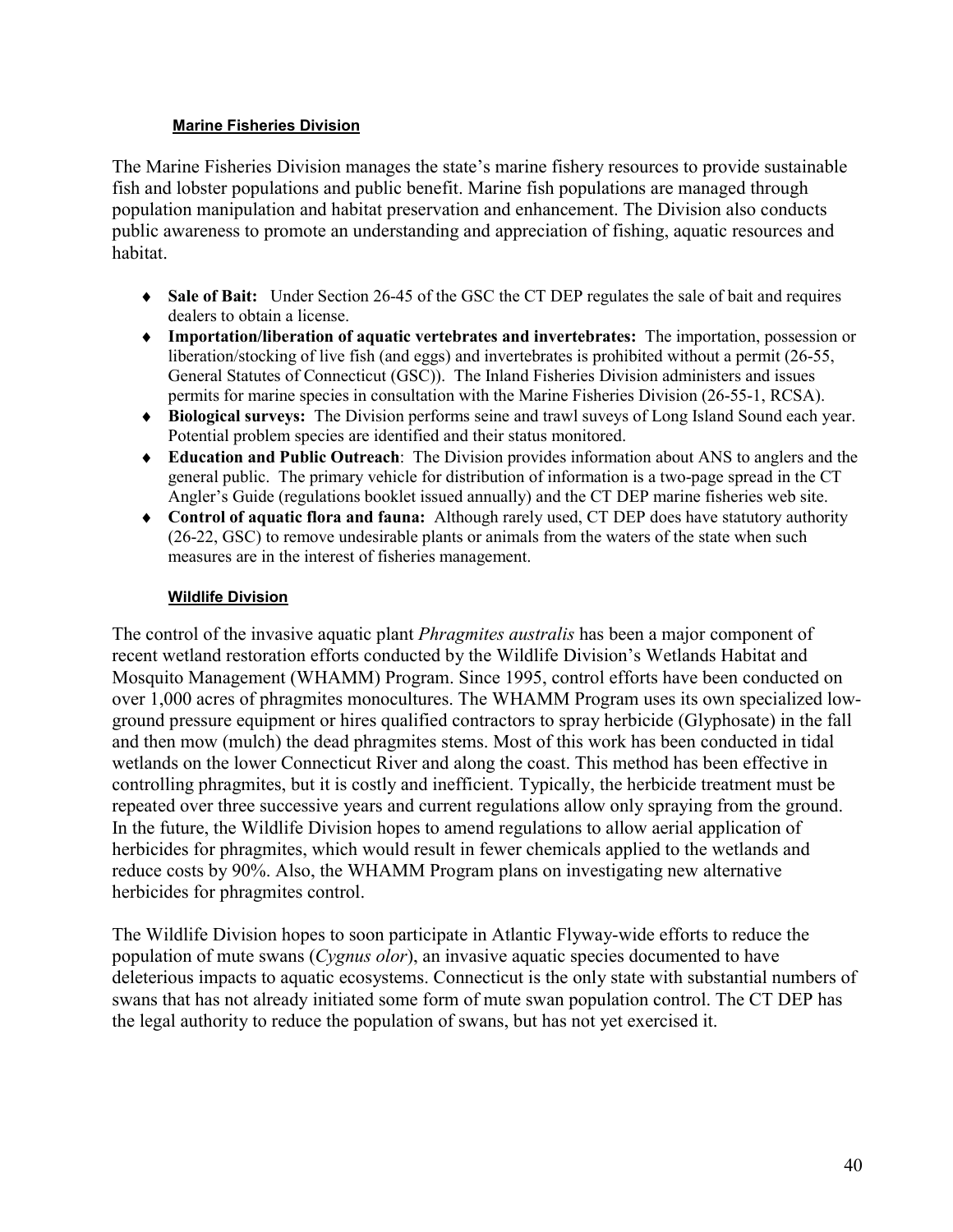# **Geological and Natural History Survey**

Survey staff have conducted aquatic plant inventories of state access lakes, ponds, and river coves since 1993. This work provides baseline information on the submersed aquatic vegetation. Resulting information is used to update the CT Natural Diversity Database of state endangered species records, document occurrences of invasive plant species, and to assist in aquatic plant management recommendations and decision-making. The first documented population of water chestnut (*Trapa natans)* in Connecticut was found during these surveys. In addition, Survey staff has assisted in preparation of the state list of invasive plant species and provides input to the Invasive Plant Council.

## • **CT DEP Bureau of Outdoor Recreation**

## **Boating Division**

The Department of Environmental Protection, Boating Division has taken several steps to help prevent the spread of ANS in Connecticut's waters. Information and warning signs have been posted at all State boat launches and private marinas, as required, explaining the ANS issue and concerns. These signs inform boaters and anglers of the potential for transport of these organisms by boats, trailers and tackle, and what steps to take to prevent accidental introduction. In addition, between Memorial Day and Labor Day, CT DEP Boating Education Assistants travel to the State launches to educate the public on this important matter. The Division also has publications they use to increase knowledge about ANS concerns. An Aquatic Nuisance Species brochure is being produced for boaters. Also, an additional page of ANS information has been published in the very popular CT Boater's Guide. Under the State's mandatory boater education course and certification program, the course textbook has an expanded section on ANS. Through these effective programs, CT boaters and anglers are quickly learning about aquatic nuisance species and the recommended actions they can take to prevent further spread.

## • **CT DEP Bureau of Materials Management and Compliance Assurance**

## **Pesticides Program**

The Pesticide Program regulates pesticides that are or could be used to control some aquatic nuisance species. The program also reviews applications and issues site-specific permits for the use of chemicals in state waters to control aquatic organisms. There is an exemption from the permit requirement for normal or emergency operations of the Department of Environmental Protection, Department of Public Health, or water supply utilities. The Pesticide Program also licenses persons who apply pesticides, including aquatic pesticides. Staff members from the program participate in discussions about control of aquatic nuisance species to provide expertise on benefits and risks of pesticides used to control such species.

# • **CT DEP Bureau of Water Protection and Land Reuse**

# **Lakes Management Program**

The Lakes Management Program provides technical assistance and administers state funding for aquatic plant management. The primary program for funding aquatic plant management is "Grants to Improve Water Quality of Lakes Used for Public Recreation" pursuant to Section 22a-339a of the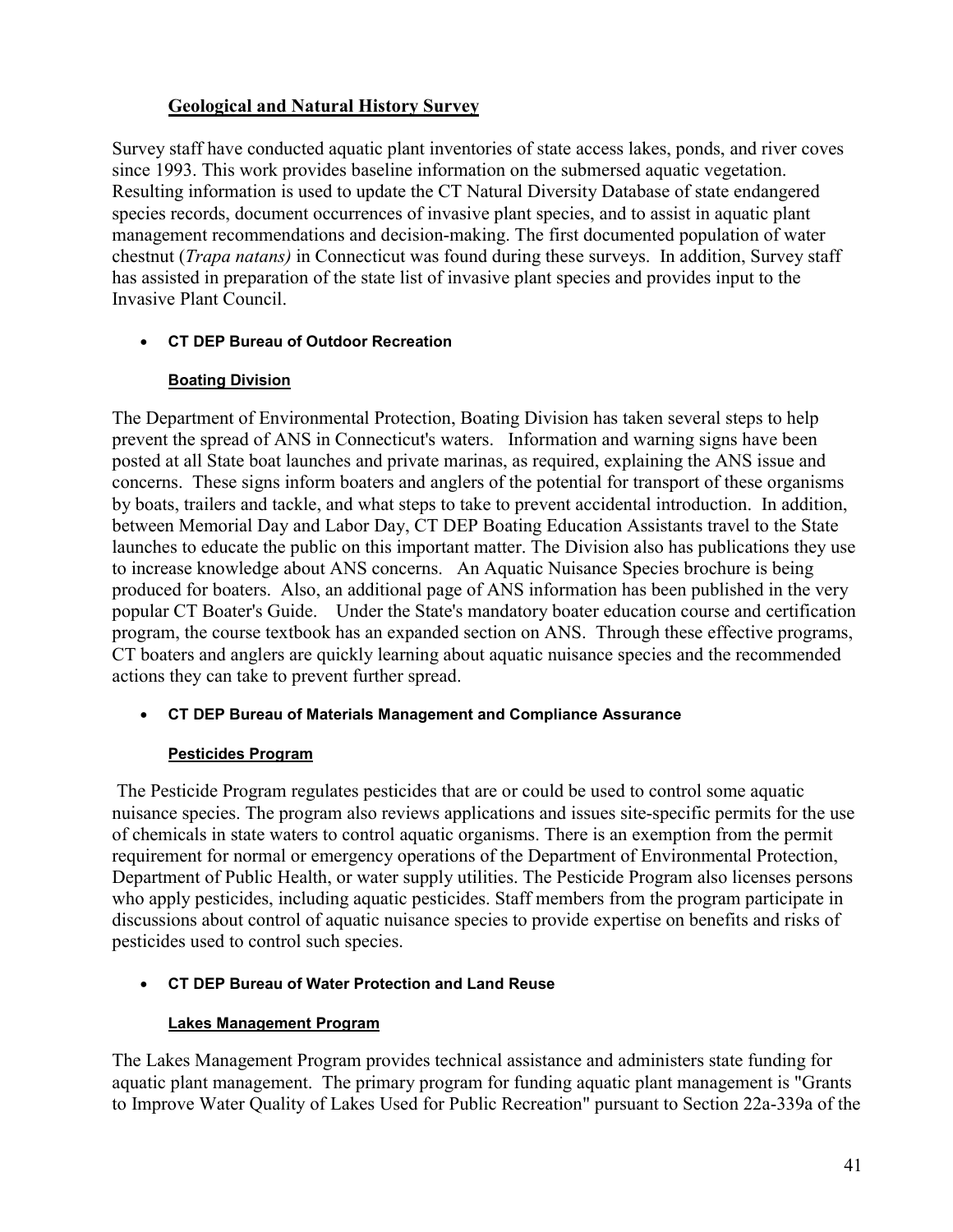Connecticut General Statutes. The grants may fund the development of aquatic plant management programs and the capital equipment necessary for implementation. The grants may not fund annual operation and maintenance costs. Private lakes and ponds that do not provide access for the general public are not eligible for grants. The grant program requires the municipality to provide a 25% match for studies and a 50% match for implementation of control measures.

### • **CT DEP Office of Long Island Sound Programs**

The Office of Long Island Sound Programs (OLISP), which admininsters the State of Connecticut's Coastal Zone Management Program, has had an active role in the water chestnut harvesting program since 1999, when the invasive weed was first discovered in the state. OLISP has served as the project leader within CT DEP for five consecutive years, and hired a seasonal employee in the summer of 2003 exclusively for the harvesting program. The intern's primary duties were searching bodies of water throughout the state that could potentially contain water chestnut, and removing it where it was found. The intern also created a GIS database to keep a record of which waterways were searched, track new and existing populations, and log other critical details.

OLISP has also taken the lead in coordinating with CT DEP staff and other volunteers to help eradicate the plant from Connecticut's waterways. A canoe, paddles, life vests and other equipment were purchased using funds from our EPA – Long Island Sound Study budget to be used in the water chestnut harvesting program. This was a cooperative project with help from the USFWS Silvio O. Conte Refuge, the Hockanum River Linear Park Committee, and the Two Rivers Magnet School.

New populations of water chestnut were discovered in or the near the Connecticut River during the summers of 2004 and 2005. As a result, efforts to search previously unexplored coves and tributaries of the Connecticut River for more undiscovered water chestnut populations was increased in 2005 and 2006.

#### **Connecticut Agricultural Experiment Station**

The Connecticut Agricultural Experiment Station (CAES) is researching ways to control nuisance aquatic plants, map their distribution and document the water conditions where they are likely to occur. Studies are being conducted on control with herbicides and the effects of these products on non-target plants. Water samples from treatment sites are being tested for herbicides to determine how concentrations change with time, where the herbicide moves and what concentrations are necessary to achieve control with minimal impacts on desirable plants. Water from nearby wells is often tested to determine if aquatic herbicides can contaminate groundwater. Studies on the effectiveness of mechanical removal by methods including, hydroraking and cutting are also in progress. A continuing statewide surveillance and mapping program of aquatic vegetation was begun in 2004. Thirty-two lakes were surveyed and mapped using global positioning system technology and geographic information software. Reference plants are being obtained from each water body and are being cataloged at CAES and the University of Connecticut. Water chemistry data is being gathered from each lake to assess the preferences of nuisance plants and determine the potential for other lakes to become infested.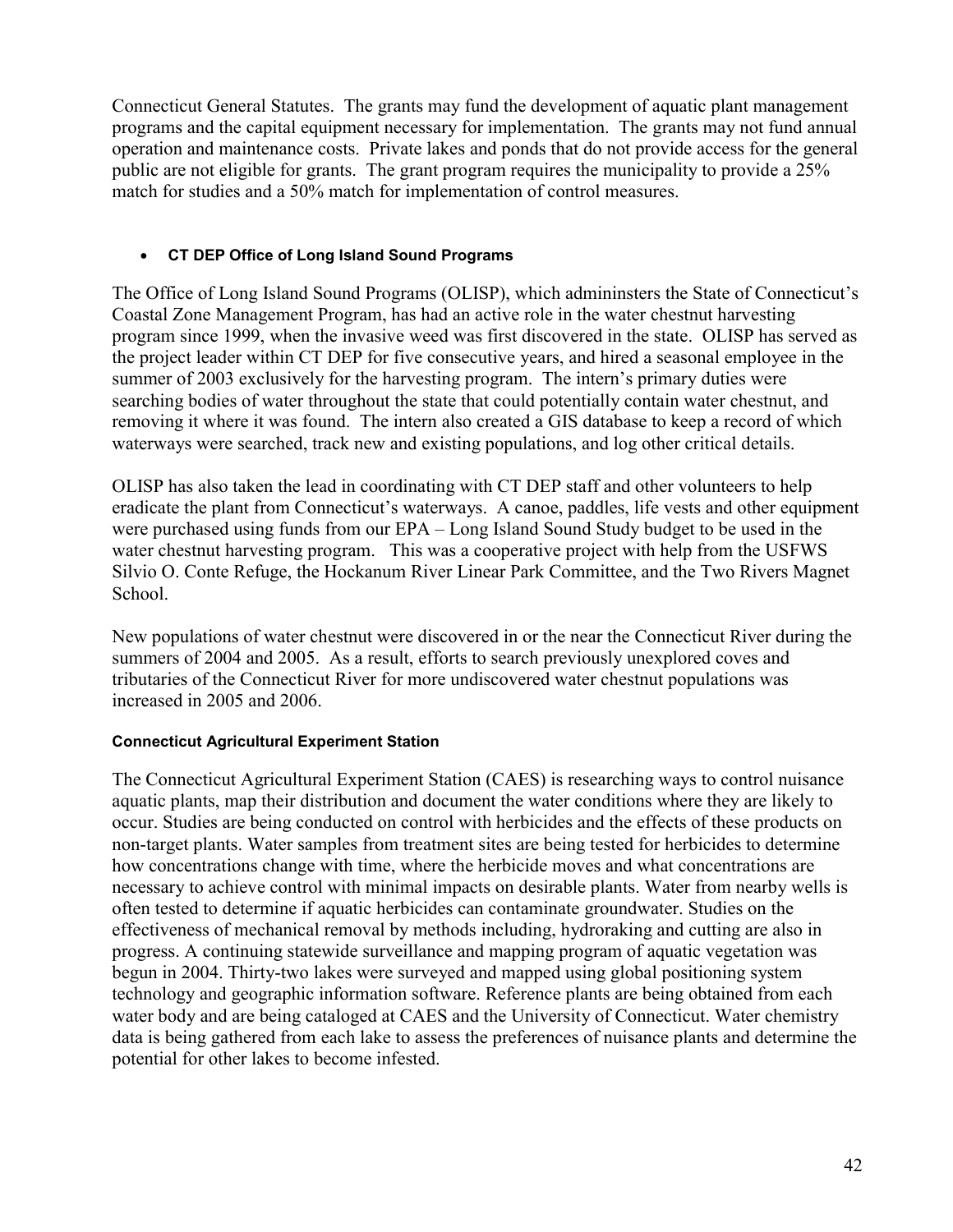#### **CT Department of Agriculture**

The Connecticut Department of Agriculture is the lead state agency responsible for commercial horticulture as well as shellfish and aquaculture. The Department of Agriculture is represented on the Invasive Plant Council.

- **Bureau of Aquaculture**
	- ♦ **Shellfish Sanitation:**
		- 1. This program is required to assure safe shell fishing areas for commercial and recreational harvesting, protection of public health, and to maintain certification and compliance with the U.S. Food and Drug Administration's National Shellfish Sanitation Program.
		- 2. The Bureau performs coastal sanitary surveys along Connecticut's 250 mile shoreline and monitors shellfish growing areas in Long Island Sound for the protection of public health by collecting and testing seawater and shellfish meat samples in order to determine levels of bacteria, toxins, and paralytic shellfish poisoning.
		- 3. The Bureau, in response to sanitary survey results, posts areas closed to shell fishing, performs hydrographic dye dilution studies, performs environmental investigations, prepares memorandum of understanding for conditional shell fishing areas, reviews applications for shellfish harvest operations, and initiates emergency closures.
		- 4. The Bureau is responsible for the sanitary inspection and certification of shellfish dealers involved in harvesting, shucking, depuration, repacking and reshipping of fresh and frozen oysters, clams, and mussels. All shellfish processing and handling operations are inspected at least twice a year as required by FDA. Harvesting boats, vehicles, facilities, equipment, product handling procedures and record keeping are checked for compliance and operational licenses are reviewed and appropriate action taken.
		- 5. The Bureau assists other state, municipal, and federal health officials in investigating food-borne illnesses, product recall, and embargo.
	- ♦ **Laboratory:** Tests and analyses performed by the laboratory include bacterial levels in seawater and shellfish, various contaminants, marine biotoxin analysis, and shellfish and fish pathology.
	- ♦ **Shellfish Habitat Management & Restoration:**
		- 1. Program provides a mechanism for shellfish aquaculturalists to obtain underwater lands in Long Island Sound for the purpose of planting, cultivating, and harvesting shellfish and serves as a foundation for the State's multi-million dollar shellfish industry.
		- 2. Bureau provides for the cultivation and propagation of shellfish through the management and restoration of state-owned natural clam and oyster beds. The continued availability of shellfish is critical to the stability and growth of commercial and recreational shellfishing. The Bureau issues Natural Bed and Conch Harvest licenses, sets corner markers, plants cultch, maintains spawning stock, monitors predators and diseases, and makes assessments of natural disaster impacts.

## ♦ **Aquaculture Development and Coordination:**

1. This program is responsible for planning and coordinating aquaculture development including development and oversight of legislation, review of NPDES and Coastal Zone applications, liaison between industry and the regulatory community, promotion, marketing technology transfer and assistance, communications, and addressing issues of regional and national concern.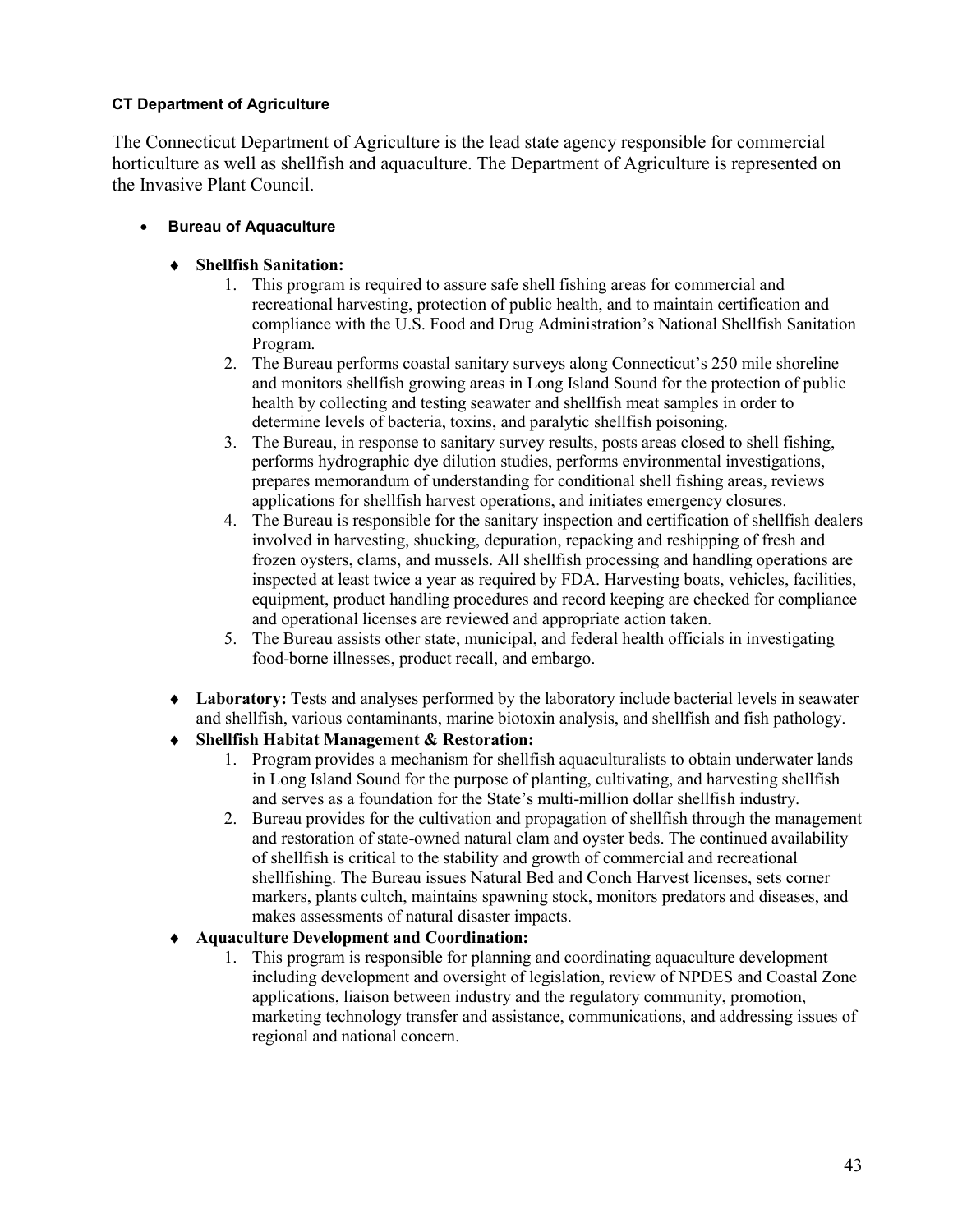#### **Connecticut State Legislature, CT Invasive Plant Council**

The Connecticut State Legislature authorized the formation of the Invasive Plant Council (IPC) in 2003, and has included 21 aquatic plant species on its list of 81 plants banned between 2003 and 2005. The Council will also be studying how a ban on sale of plants can be implemented to extend to mail order or Internet sales. The current proposal to the state includes a funding recommendation to provide for money needed to publish and distribute the list of invasive and potentially invasive plants as adopted by the Council. It also recommends that funds be provided to the CT DEP to extend its Emergency Rapid Response Plan to eliminate/control new infestations of invasive species. Additional legislation may be sought (if needed) to authorize the Connecticut Agricultural Experiment Station (CAES) to inspect nurseries and water garden outlets for invasive aquatic plants and sale of invasive plants that may be recommended and approved for banning. The IPC has recommended that the legislature authorize the Department of Agriculture to inspect pet stores for sale of invasive aquatic plants.

#### **Connecticut Invasive Plant Working Group (CIPWG)**

The Connecticut Invasive Plant Working Group (CIWPG) is a statewide organization whose members represent more than 100 affiliations. The mission of the Connecticut Invasive Plant Working Group is to gather and convey information on the presence, distribution, ecological impacts and management of invasive plant species, including aquatic invasive species; to promote the use of native or non-invasive ornamental alternatives throughout Connecticut; and to work cooperatively with researchers, conservation organizations, government agencies, the green industries, and the general public to identify and manage invasive species pro-actively and effectively.

#### **Private/Quasi-public Utilities**

• **Water Utilities**

There are currently no programs in place for industry-wide protocols and policies regarding aquatic nuisance species for water utilities in Connecticut. Water utilities within the state that utilize surface water supplies should communicate regularly with such agencies as CTSG and CT DEP in order to keep informed of the known aquatic nuisance species which might adversely effect their river and reservoir water supply sources. In the event that an aquatic nuisance species is recognized as having the potential for creating significant problems for Connecticut's drinking water suppliers, the Source Water Protection Committee of the Connecticut Section of the American Water Works Association (CTAWWA) will serve as a clearinghouse for information regarding detection monitoring and control methods. The Source Water Protection Committee can be reached via the CTAWWA website at [www.ctawwa.org.](http://www.ctawwa.org/)

#### **Universities**

#### • **Connecticut Sea Grant College Program, NOAA National Sea Grant / University of** CT

Connecticut Sea Grant has been a leader for aquatic invasive outreach and education efforts in Connecticut since 1991, coordinating the ad hoc state Zebra Mussel Task Force, producing the Northeast regional newsletter, *Aquatic Exotics News*, and co-sponsoring two Northeast regional conferences on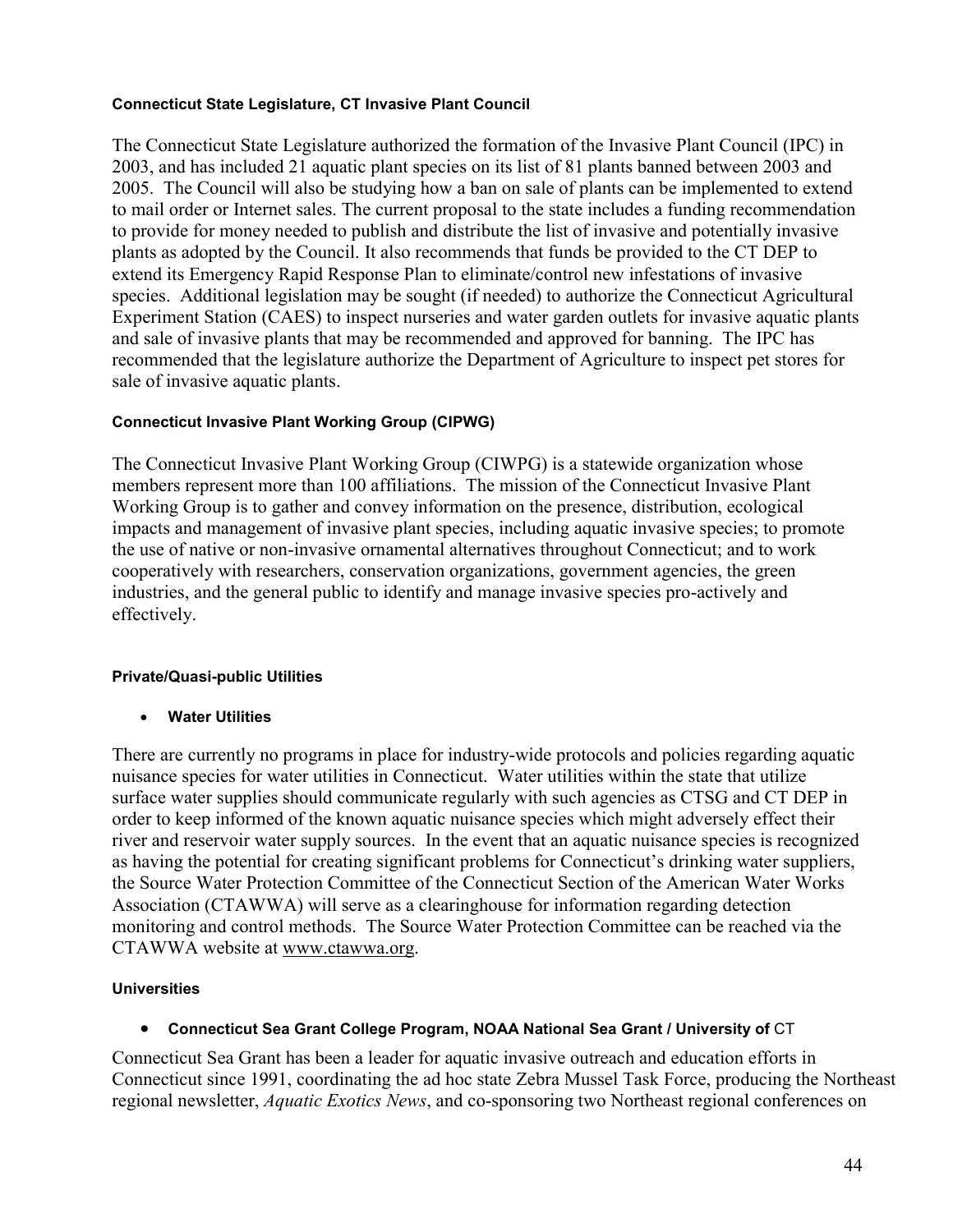nonindigenous aquatic nuisance species held in Connecticut in 1995 and in Vermont in 1997. Connecticut Sea Grant is an active member of the Northeast Regional ANS Panel, serving on the Communication, Education and Outreach and Ballast Water sub-committees, was a participant in the National Zebra Mussel Training Initiative, and has produced signs, fact sheets, poster, website <www.seagrant.uconn.edu/LISinvasives.htm> and a video on various ANS including zebra mussels, aquatic weeds, and introduced species in LIS. Connecticut Sea Grant, along with CT DEP, secured the National Sea Grant funding that served as the impetus for the development of this management plan for Connecticut.

There are a number of researchers in Connecticut who are conducting research on aquatic invasive species, addressing vectors and pathways, ecological impacts, control and eradication, and monitoring and assessment. Among the universities and colleges involved are: **The University of Connecticut:** Departments of Ecology and Evolutionary Biology, Marine Sciences, Pathobiology and Veterinary Science, and Natural Resource Management and Engineering; and **Williams College – Mystic Seaport**: Maritime Studies Program, where Dr. James T. Carlton, reknowned international expert on aquatic invasive species is based.

# **3.5. Local Authorities and Programs**

### **Connecticut Federation of Lakes**

The Connecticut Federation of Lakes (CFL) is a private non-profit organization dedicated to the care, management and improvement of Connecticut lakes. One of the CFL's primary objectives is to help stop the spread of aquatic nuisance plants in Connecticut water bodies through public education and coordination. The CFL has sponsored numerous workshops and conferences aimed at increasing public understanding and awareness of the threat that aquatic nuisance plants represent to Connecticut recreational water bodies. The CFL helped initiate and supported enactment of State legislation banning the sale and transport of invasive aquatic weeds in Connecticut. Recently in cooperation with the Connecticut Agricultural Experiment Station the CFL is sponsoring a series of seminars in locations across the State designed to train lake volunteers who can serve as local "weed watchers" and to improve the capacity for early identification of invasive aquatics in Connecticut. The CFL and the Experiment Station are also cooperating to establish a system for tracking and recording the spread of aquatic nuisance plants. The CFL supports creation of a statewide system to respond rapidly and effectively to new infestations of aquatic nuisance plants in Connecticut.

#### **Municipal Shellfish Commissions**

Shellfisheries not within the area of the state, as defined by state statute, are within the jurisdiction and control of the towns in which they are located. Shellfish Commissions may lease grounds for commercial purposes, and/or establish and maintain grounds for recreational shell fishing. They issue shell fishing permits, regulate quantities harvested, enforce local shellfish regulations, and work to ensure cultivation, enhancement, and restoration of shellfish grounds within their jurisdiction, in conjunction with the CT Department of Agriculture and the CT Department of Environmental Protection.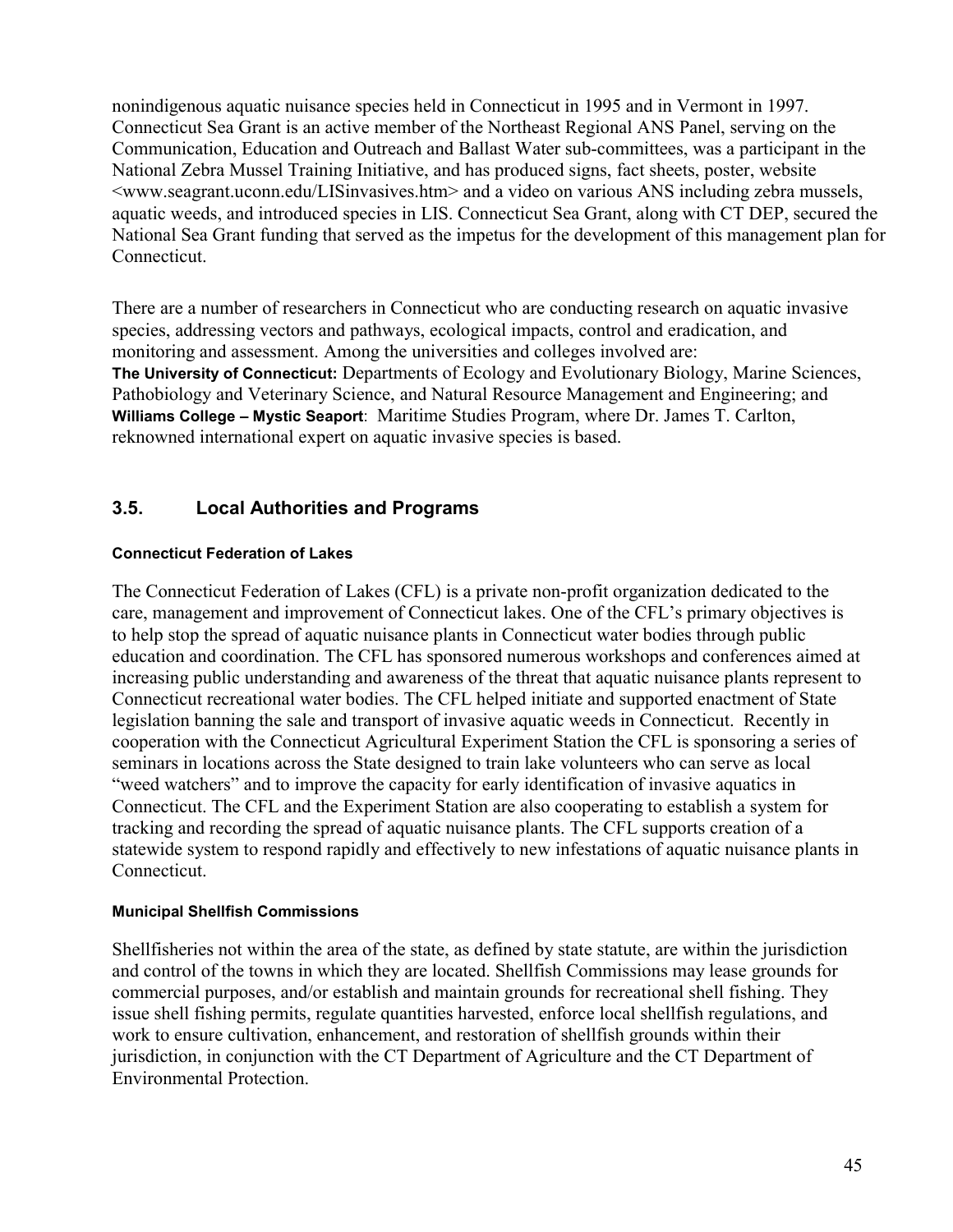#### **Harbor Management Commissions**

A Harbor Management Commission may be established by any municipality having within its limits navigable waters (as defined by state statute). Members may include representatives of various commissions including planning, zoning, conservation, shellfish, and flood control. Harbormasters serve as ex officio members. Among the responsibilities of this commission include the development of a harbor management plan, and the implementation of the plan following review and acceptance by the State of Connecticut. Waters within the territorial limits of the municipality and below the mean high water are under the jurisdiction of the Commission.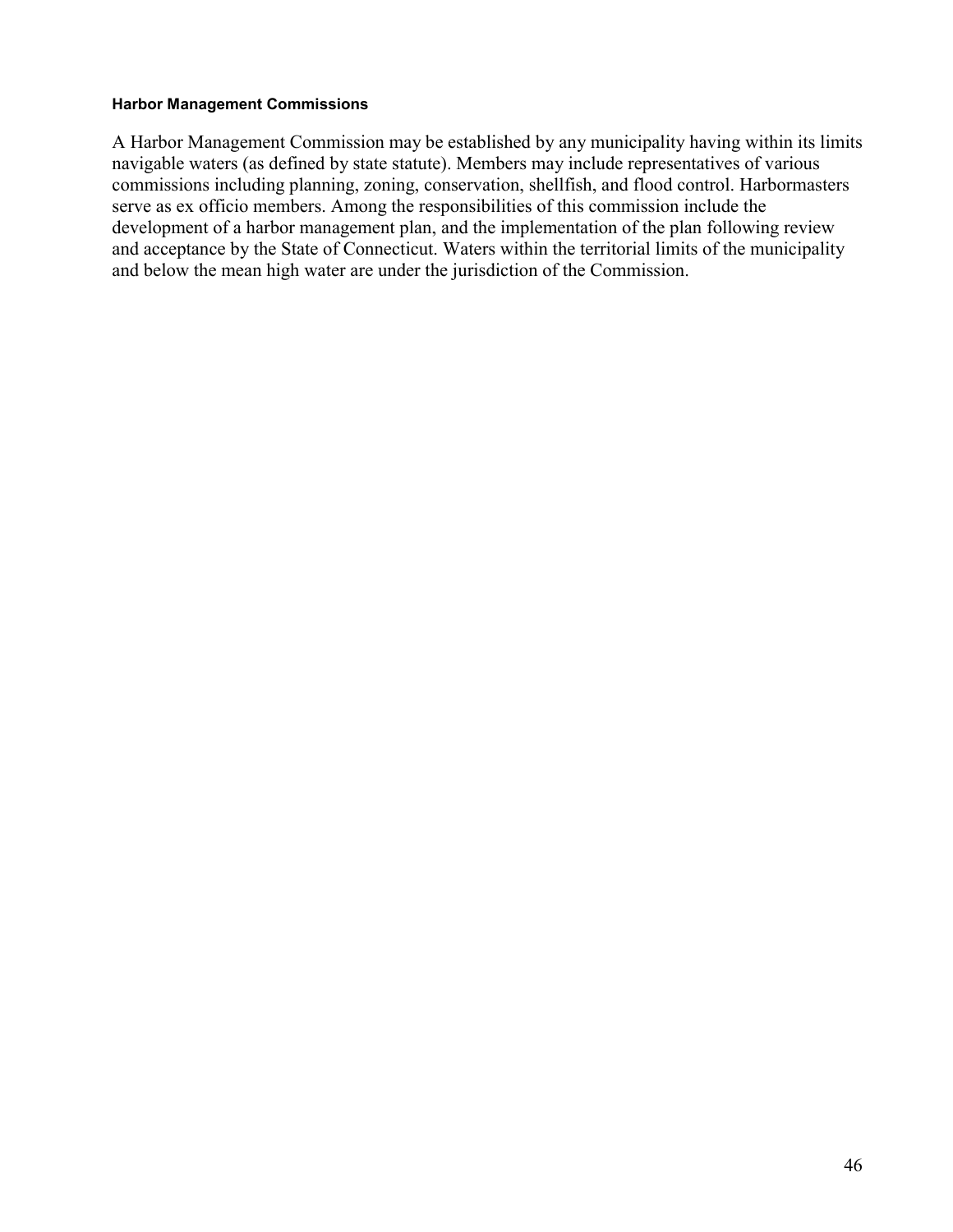# **4. GOALS**

*The overarching goal of the Connecticut Aquatic Nuisance Species Management Plan is to implement a coordinated approach to minimizing the ecological and socio-economic impacts of aquatic nuisance species in the State of Connecticut.*

In order to address this goal, specific actions will be undertaken that will be focused on a key set of objectives. These are listed below, and described more fully in Section 5.

## **Objectives of the CT ANS Management Plan**

- 1. Coordinate the activities of the various authorities.
- 2. Secure adequate funding and staff to implement management objectives
- 3. Prevent the introduction of ANS into CT
- 4. Detect new and monitor existing occurrences of ANS in CT
- 5. Control the spread of ANS in CT
- 6. Increase public awareness and knowledge
- 7. Address research needs
- 8. Introduce legislation / adopt regulations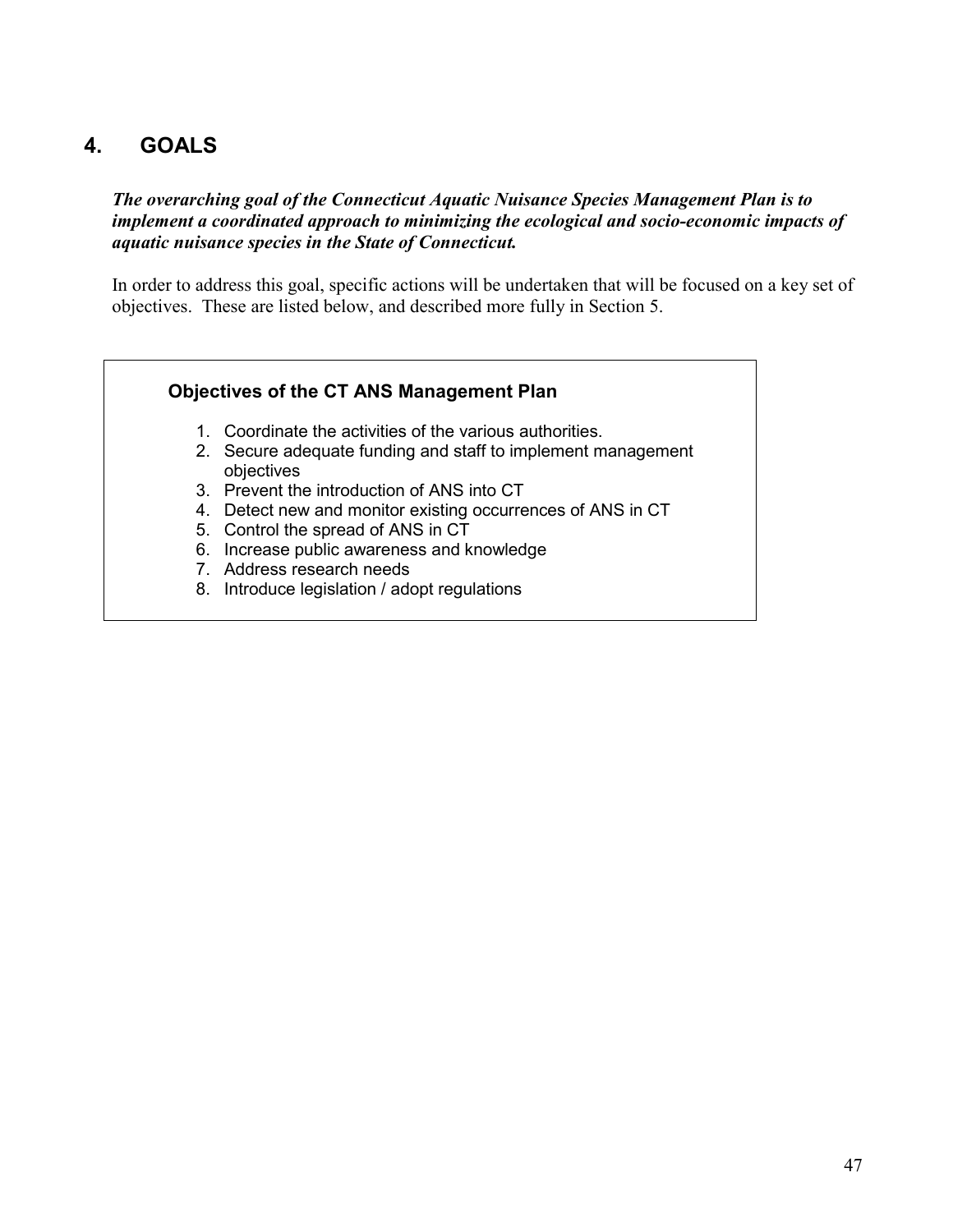# **5. Objectives, Strategies, and Actions**

NOTE: Priority = High Priority Action or Standard Priority Action (Standard Priority items are less important than High Priority items); Funding / FTE = Known (FTE and funding source and amount indicated) or TBD (unidentified at present, to be determined)

# **Objective 1: Coordination**

# **1 A Establish Coordinating Entities**

Current ANS management efforts in Connecticut have not been fully coordinated amongst various state agencies, CT DEP units, academic institutions, businesses and NGOs. Effective and efficient implementation of ANS control strategies will require improved coordination via dedicated staff. It will also require that the ANS effort cross program and divisional boundaries.

## **1 A 1 Establish Coordinating Committee**

A permanent ANS Coordinating Committee should be established, composed of representatives of authorities and programs in CT dealing with ANS, as well as representatives of constituency groups likely to be affected by such programs. This group will meet at least annually to review priority species and sites for management and research, and to coordinate overall species control efforts. The CT DEP and CTSG Steering Committee members will recommend to the Commissioner of Environmental Protection appropriate individuals for committee membership. (Cooperators = CT DEP & CTSG; paid FTEs)

**Priority:** High **Funding:** CT DEP <\$2K; CTSG <\$1K; Staff time commitments from agencies/institutions represented on Coordinating Committee **FTE:** CT DEP <0.1; CTSG <0.1

## **1 A 2 Establish and Hire Statewide Coordinator**

A full-time, statewide ANS coordinator position should be established, as a CT DEP employee. The statewide coordinator will be responsible for coordinating the broader efforts of agencies and other programs undertaken to achieve the management plan's goal and objectives, including the establishment of ad hoc working groups as needed, some of which are indicated in the tasks described below. (Position to be fully/partially supported by USFW State management plan funds) This process will take 5 people approximately 30 days total to hire the coordinator.

**Priority:** High

**Funding:** \$86,762 (\$46,898 salary; 60% fringe \$28,139; overhead 25% of salary \$11,725  $(-75\% \text{ or } $66,000 \text{ USFWS and USFWS ANS}; -25\% \text{ match CT DEP funds});$  3-5% increase per year

**FTE:** 1/year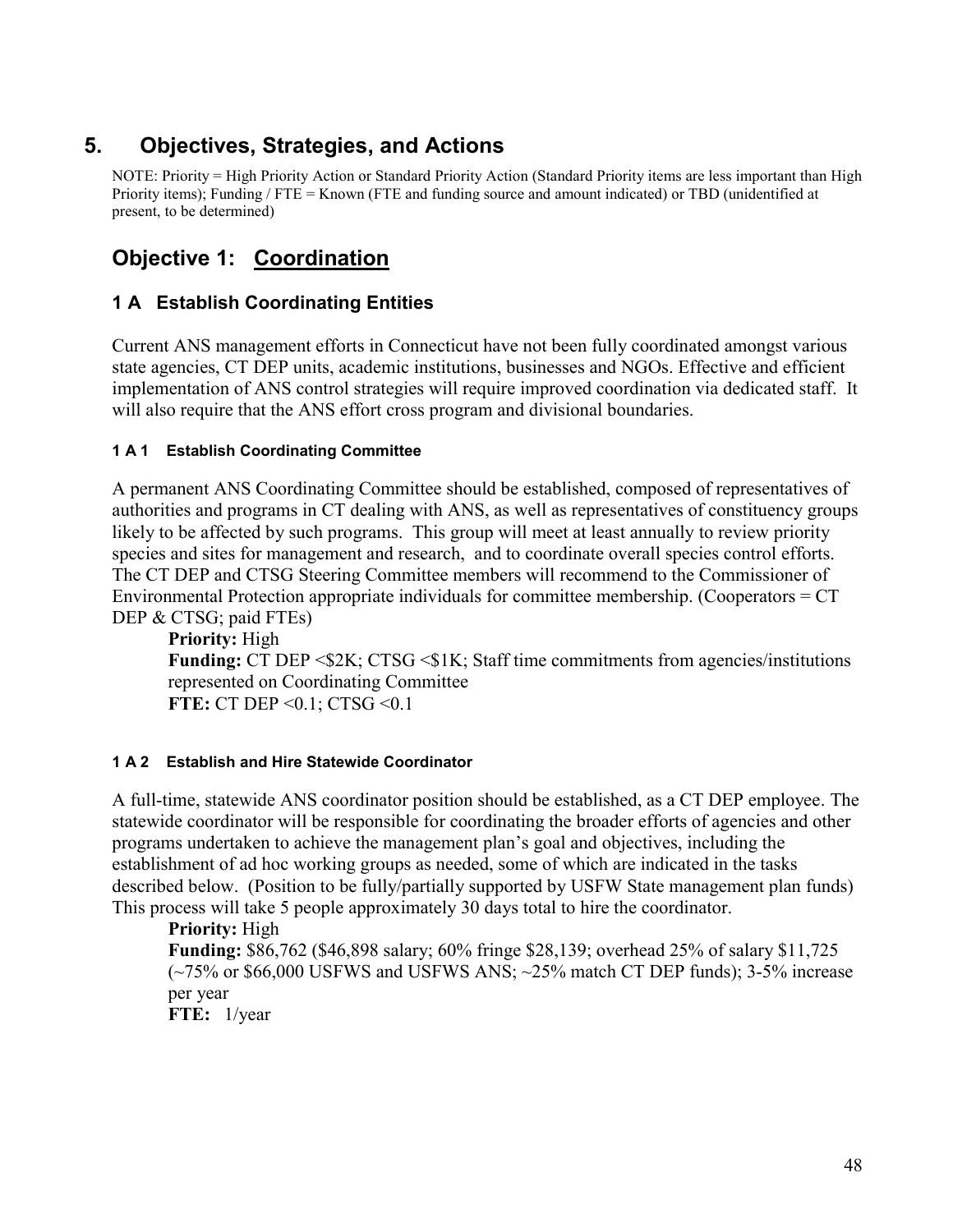# **1 B Coordinate Within Connecticut**

Coordination of Connecticut ANS management activities, given the current allocation of limited resources for ANS management, will require the on-going designation of priority species. As this plan is implemented and monitoring efforts enhanced, improved knowledge of ANS distribution and impacts will be used to continually update management priorities. Many of the tasks described below are already in progress, as part of this plan development.

## **1 B 1 Develop/Review Listing Protocols**

The Statewide Coordinator should convene an ad hoc committee to develop protocols to follow for making additions and deletions to the priority ANS, vector, management site and research priorities lists. Protocols will be reviewed by the ANS Coordinating Committee annually or as needed. The ANS Task Force Risk Analysis Review Process for classifying generic nonindigenous aquatic organisms (ANSTF 1996) will be employed to review current species classifications and all future species classifications and listings. We estimate the effort involved as ad hoc, 15 people, one day each; Coordinating Committee – less than .1 FTE. Initial lists have been developed for this plan by the CT ANS Working Group, and their effort is reflected in 2006 figures.

**Priority:** High **Funding:** < \$1K/year (Misc. – refer to Coordinating Committee 1A1 and USFWS ANS/CT DEP for statewide coordinator 1A2) **FTE:** <0.1/year

#### **1 B 2 Develop/Review ANS Lists & Management Classes**

The CT ANS Working Group, working with the IPC, state agencies and other ANS related organizations and industries, developed the initial lists of established and potential ANS in this plan. The Statewide Coordinator will establish one or more ad hoc committees to develop lists of species requiring further evaluation and a list recommending additional species to be banned. ANS lists will be reviewed and updated by the Coordinating Committee annually or as needed. The ANS Task Force Risk Analysis Review Process for classifying generic nonindigenous aquatic organisms (ANSTF 1996) will be employed to review current species classifications and all future species classifications and listings.

**Priority:** High **Funding:** < \$1K/year (Misc. – refer to Coordinating Committee 1A1 and USFWS ANS/CT DEP for statewide coordinator 1A2) **FTE:** <0.1/year

In 2005-2006, the EPA LIS Fellow for Connecticut is undertaking an independent review of the prioritization of marine ANS, employing the ANSTF Generic Nonindigenous Aquatic Organisms Risk Analysis Review Process. The results of this independent analysis will be compared to the plan, and modifications to the management classifications will be made as necessary, as part of the discussions between the EPA, Connecticut and New York regarding collaborative management of ANS in LIS.

**Priority:** High **Funding:** EPA LISS through grant to CTSG (\$20K) **FTE:** .25 graduate fellow in 2005-2006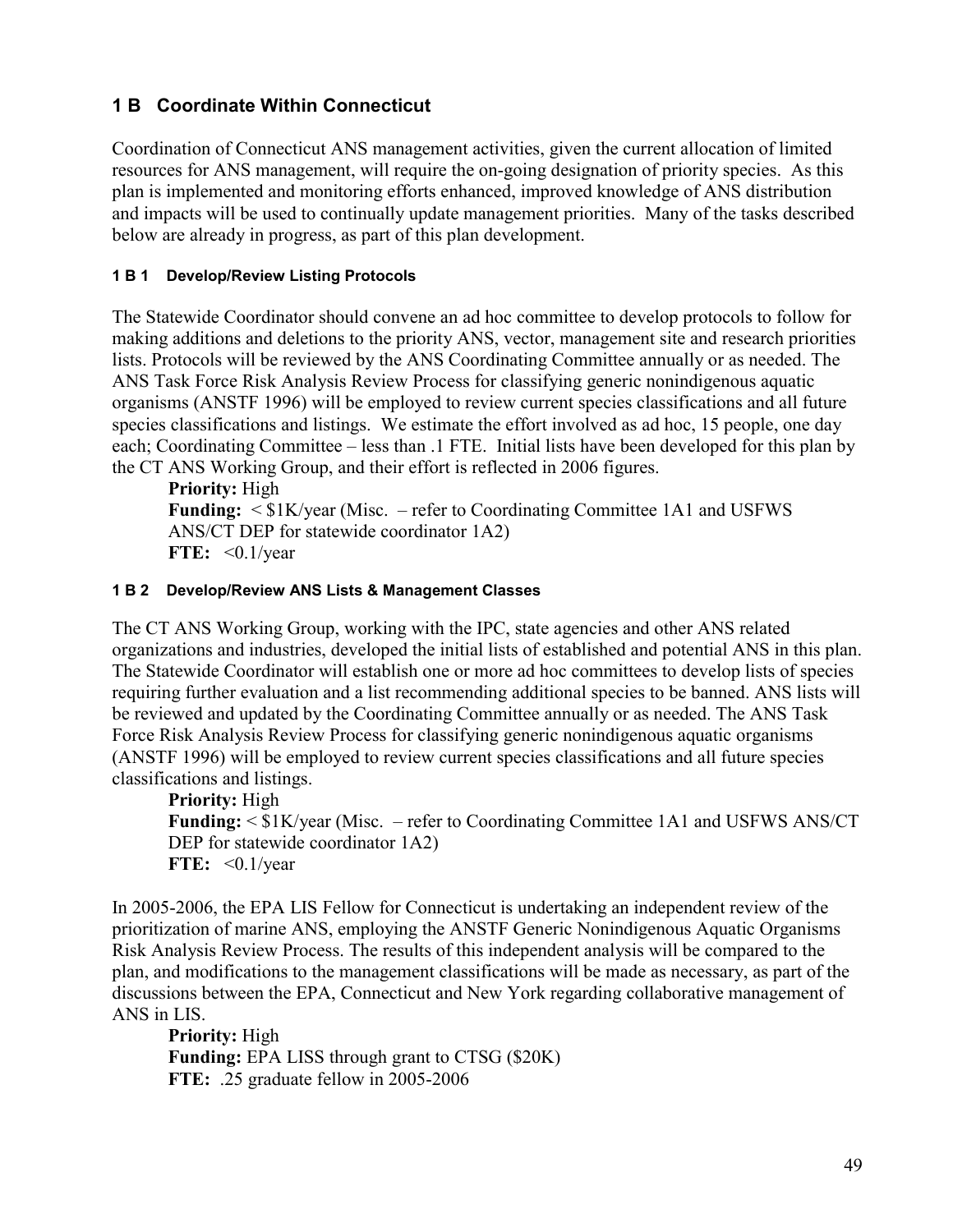#### **1 B 3 Develop/Review Vector Lists**

The CT ANS Working Group, working with the IPC, state agencies and other ANS related organizations and industries, developed the initial lists of priority vectors for established and potentially established ANS. Vector lists will be reviewed and updated annually or as needed.

**Priority:** High **Funding:** < \$1K/year (Misc. – refer to Coordinating Committee 1A1 and USFWS ANS/CT DEP for statewide coordinator 1A2) **FTE:** <0.1/year

### **1 B 4 Develop/Review Site List**

The Coordinating Committee, with input from the ad hoc committee composed of representatives from the IPC, state agencies and other ANS related organizations in CT, will develop an initial list of priority sites for management action. Site lists will be reviewed and updated annually or as needed.

```
Priority: Standard
Funding: < $1K/year (Misc. – refer to Coordinating Committee 1A1 and USFWS ANS/CT
DEP for statewide coordinator 1A2)
FTE: <0.1/year
```
### **1 B 5 Develop Research Priorities**

The Coordinating Committee, with input from the IPC, state agencies and other ANS related organizations in CT will develop, annually update, and make known a list of research priorities.

**Priority:** High **Funding:** < \$1K/year (Misc. – refer to Coordinating Committee 1A1 and USFWS ANS/CT DEP for statewide coordinator 1A2) **FTE:** <0.1/year

## **1 B 6 Evaluate ANS Program**

The Statewide Coordinator, in conjunction with the ANS Coordinating Committee, will be responsible for overseeing the overall progress of the ANS management activities as outlined in the plan, prepare an annual progress report and outline budget needs and priorities.

**Priority:** High **Funding:**  $\leq$  \$1K/year (Misc. – refer to Coordinating Committee 1A1 and USFWS \ ANS/CT DEP for statewide coordinator 1A2) **FTE:** <0.1/year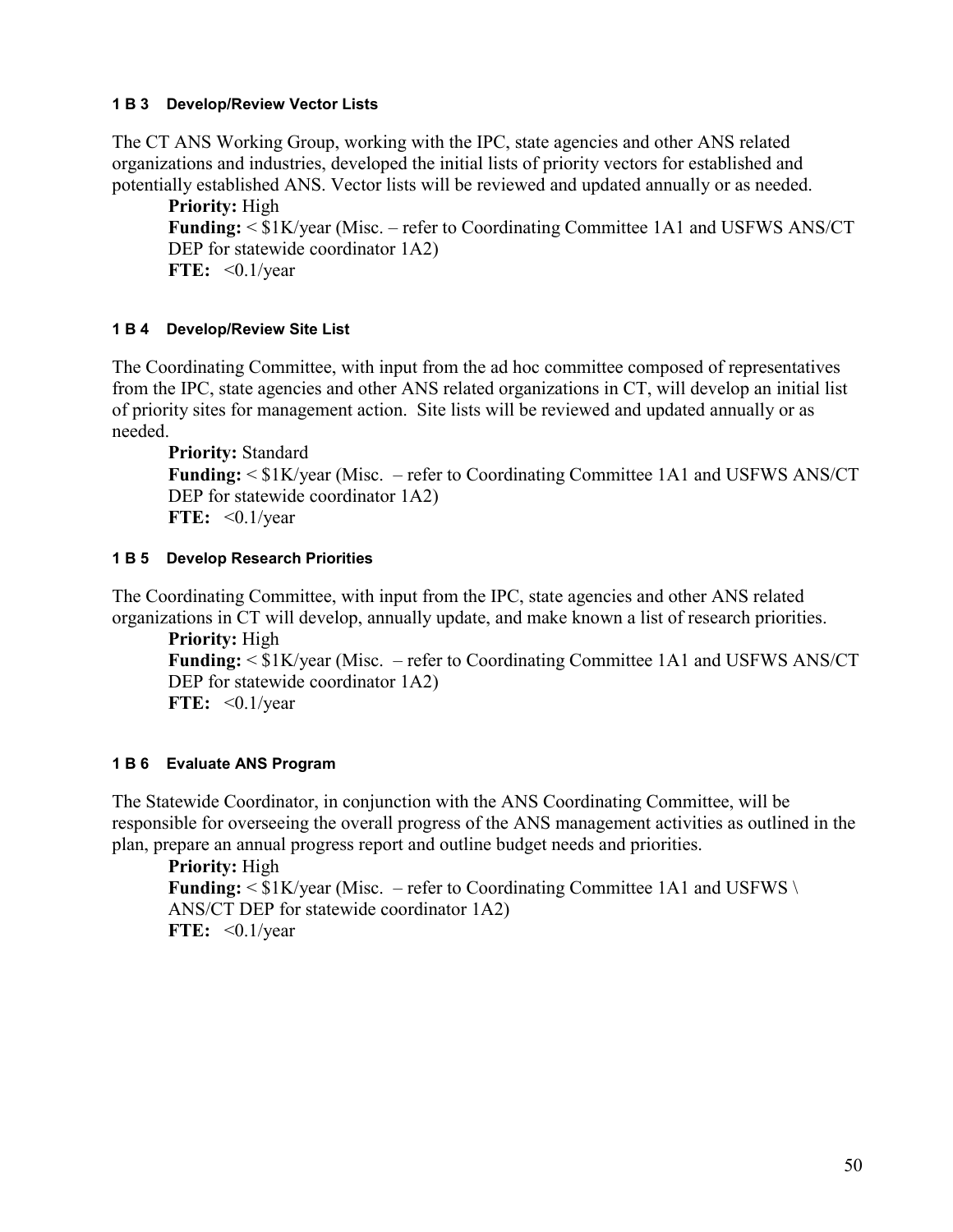# **1 C Coordinate Beyond Connecticut**

ANS management is a regional issue and not confined by political boundaries. Formal mechanisms for interstate, national and international coordination will be necessary to limit new introductions and the spread of established ANS populations. Coordination with appropriate regional/national entities will be undertaken as appropriate.

## **1 C 1 Coordinate within the Northeast Region**

Connecticut is actively represented on the Northeast Regional ANS Panel through the participation of several appointed members. Continued participation on the Panel will ensure better coordination with state and federal agencies and industry representatives to address ANS issues of mutual concern, and heightened awareness of regional priorities. More efficient use and sharing of available resources and expertise is facilitated via participation in the Northeast Regional ANS Panel.

**Priority:** High **Funding:** CT DEP (~\$1K/year); CTSG (~\$1.5K/year) for two meetings **FTE:** CT DEP (6 days /year); CTSG (8-10 days/year)

## **1 C 2 Coordinate with LIS Management Organizations**

Connecticut should partner with the EPA Long Island Sound Study (LISS) and New York State to address ANS in Long Island Sound. Leadership is being undertaken by the Chairs of the bi-state LISS Science and Technology Advisory Committee and the USFWS liaison to the LISS. A joint meeting was held in 2006, and the CT LISS Graduate Fellow has been tasked to work on reviewing the prioritization of marine ANS. The goal is to review the NYS Invasive Species Plan and the CT ANS Management Plan, identify common objectives, and develop the means for addressing these objectives.

**Priority:** High **Funding:** EPA LISS <\$1K/year; NYS DEC <\$1K/year; CT DEP OLISP <\$1K/year; CTSG/EPA <\$1K/year 2005, 2007 and on; 2006 \$17K) **FTE:** <1/year each except 2006 CTSG/EPA .25 graduate fellow

# **1 D Develop Information Management System**

Connecticut ANS distribution information is currently housed in multiple databases and formats, making comprehensive assessments of introduction and the spread of established populations difficult or impossible. A framework for collecting and assessing monitoring/detection information will be developed. Data management as it relates to ANS distribution in Connecticut watersheds and in the Northeast region will be improved.

## **1 D 1 Conduct Information Needs Analysis**

The compatibility of existing databases relevant to ANS management should be assessed and gaps in needed information identified.

**Priority:** High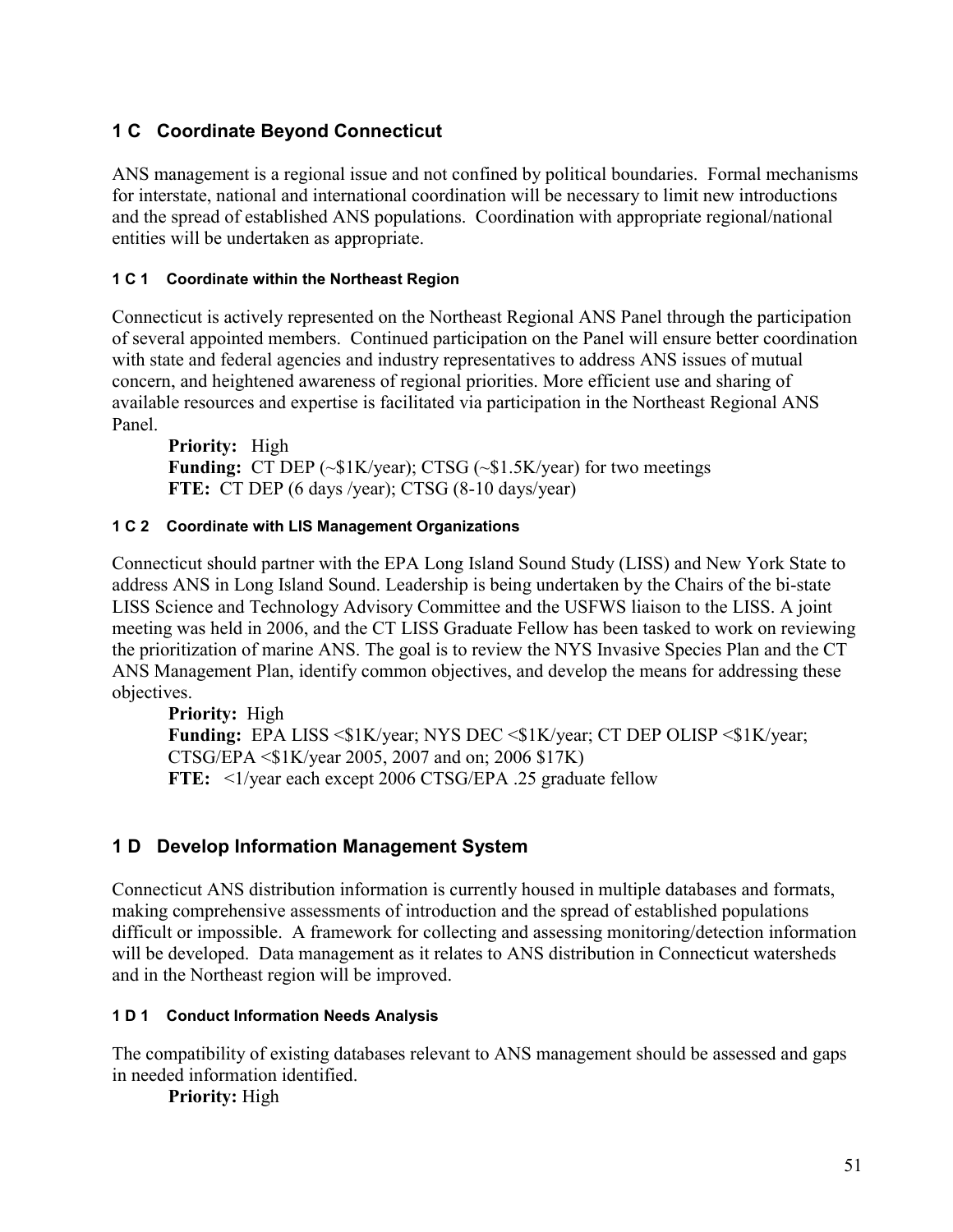Funding:  $\leq$ \$1K (USFWS ANS / CT DEP; Misc.) FTE:  $\leq 0.1$ 

#### **1 D 2 Develop and Maintain EDMA Information Management System**

Develop a CT DEP ANS EDMA (Early Detection, Monitoring and Assessment) database to track the locations of all ANS. Additional information for each ANS location will include: monitoring dates, observation notes, management actions, date conducted, results of actions taken with respect to ANS will be completed. Data from IPANE, the CT Agricultural Experiment Station and CT scientific collections (UCONN, Yale) will be incorporated. An ACCESS database currently in development by Bureau of Natural Resources staff (CT DEP) will serve as a prototype. Funding for the dedicated staff who will be required to establish and maintain this database needs to be identified.

**Priority:** High **Funding:** TBD ~\$45,000 development (2008); TBD maintenance thereafter **FTE:** TBD

### **1 D 3 Develop Experts Database**

Develop a contact list of local experts to be consulted for species identifications/confirmations, notified of occurrences, and assist in development of early detection and rapid response plans.

**Priority:** High **Funding:** Misc. (USFWS ANS, CT DEP, CAES, IPANE, NEANS, NOAA) <\$1K/year each **FTE:** <0.1/year each

# **Objective 2: Funding**

Secure adequate funding and staff to implement the ANS management plan. The successful implementation of the CT ANS plan will require both on-going financial support for a core program as well as targeted support for specific plan tasks. CT DEP will conduct the initial activities required to identify and acquire funding for the core program. Once this program is in place, additional funds will be sought by the statewide coordinator, ANS Coordinating Committee, and appropriate ad-hoc groups.

# **2 A Fund Core Program**

The successful implementation of the CT ANS management plan hinges upon the existence of a full-time coordinator, with an appropriate budget to support coordination activities. The tasks described below relate to identifying and requesting funds for the statewide coordinator and his or her program.

## **2 A 1 Identify and Secure Core Funds**

Identify potential sources of core program funding, including the USFWS, submit budget requests and /or proposals and secure funding to support a statewide coordinator.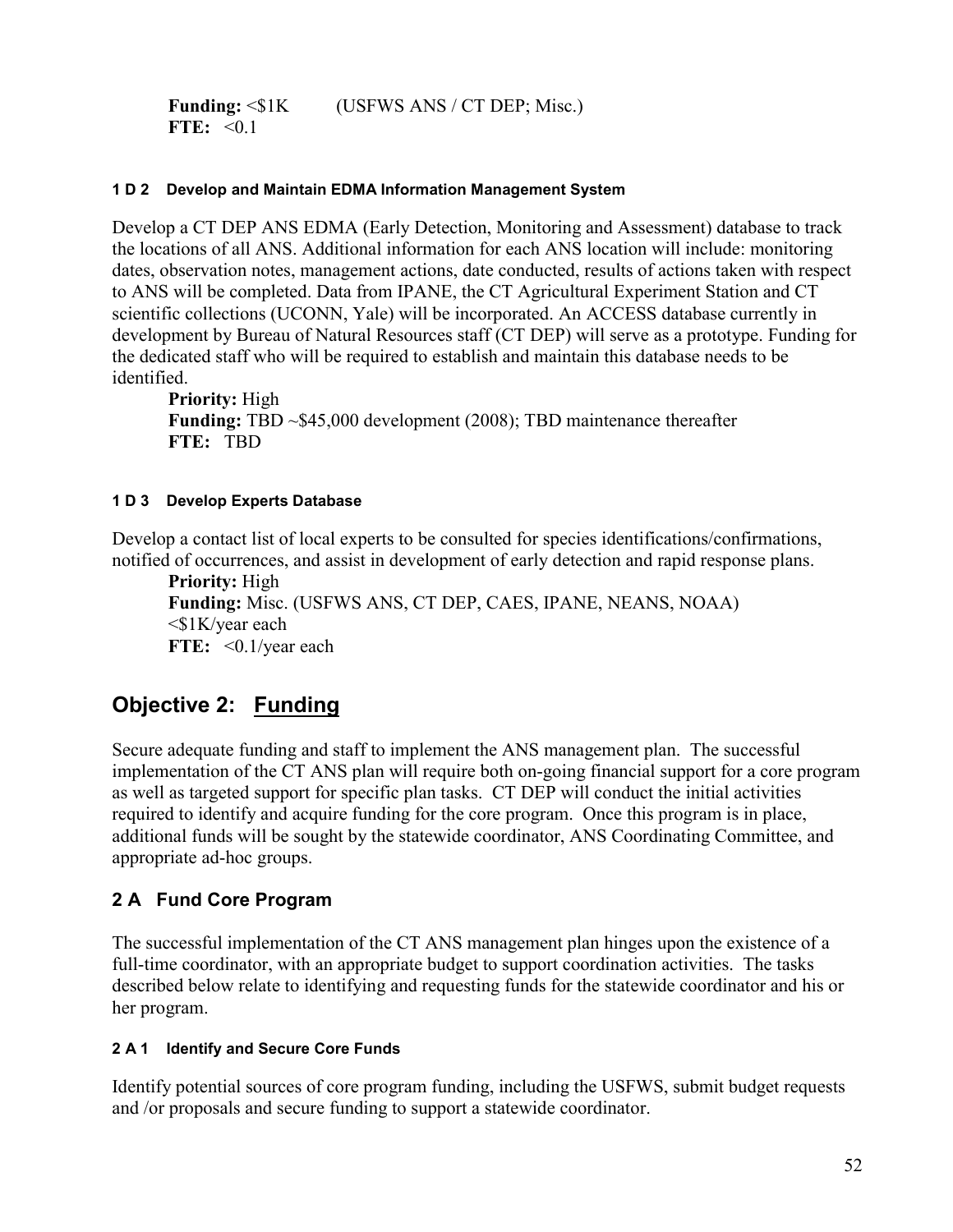**Priority:** High **Funding:** CT DEP and CTSG TBD **FTE:** CT DEP 0.2 /year; CTSG <0.1/year

# **2 B Fund Plan Components**

Specific actions outlined in the management plan may be funded through targeted grants or other fundraising activities. One of the first activities of the statewide coordinator and the Coordinating Committee will be to identify and pursue funding opportunities for specific ANS management tasks outlined as priorities but currently without identified funding sources.

## **2 B 1 Identify Opportunities and Secure Funding**

Identify sources and seek funding for both the core program and specific ANS plan components. Potential sources include: federal agencies and programs, WHIP grants, DEP general funds and Conservation Fee Funds (funding or support), possible redirect of ANS fines to the State Conservation Fund, possible boating registration fee, landowner incentive program, NGOs and affected industries (such as power, nurserymen's, chemical companies, green industries, lake associations), and grants to local municipalities and organizations for ANS control (lakes and ponds restoration).

**Priority:** High **Funding:** USFWS ANS / CT DEP TBD; Misc. TBD **FTE:** 0.2/year CT DEP; Misc. TBD

# **Objective 3: Prevention**

Introduction and spread prevention are critical elements of the ANS management plan, to prevent, eliminate or reduce the number of new introductions in Connecticut waters. In many cases, once a nuisance species becomes established, it is difficult or impossible to eradicate, at least without costly and time-consuming effort. For many of the following strategies and actions, prevention programs based on the HACCP principles of identifying significant risks and putting monitored control measures in place to prevent, eliminate, or reduce those risks have been developed by other Sea Grant programs and the USFWS.

# **3 A Assess and Minimize Introduction Risks**

Connecticut faces the risk of species introductions that have proven to be damaging in other Northeast states or regions. Development of a methodology for evaluating the risk of introduction of these species will be necessary to identify and implement species-specific preventative measures. A better understanding of the specific role various transport vectors play in ANS introduction and spread in Connecticut and the region is needed to determine the best ways to interrupt those vectors. Careful study of species introductions through these vectors, followed by efforts to communicate with related industry representatives and regional panels, will be a critical first step in reducing ANS transport.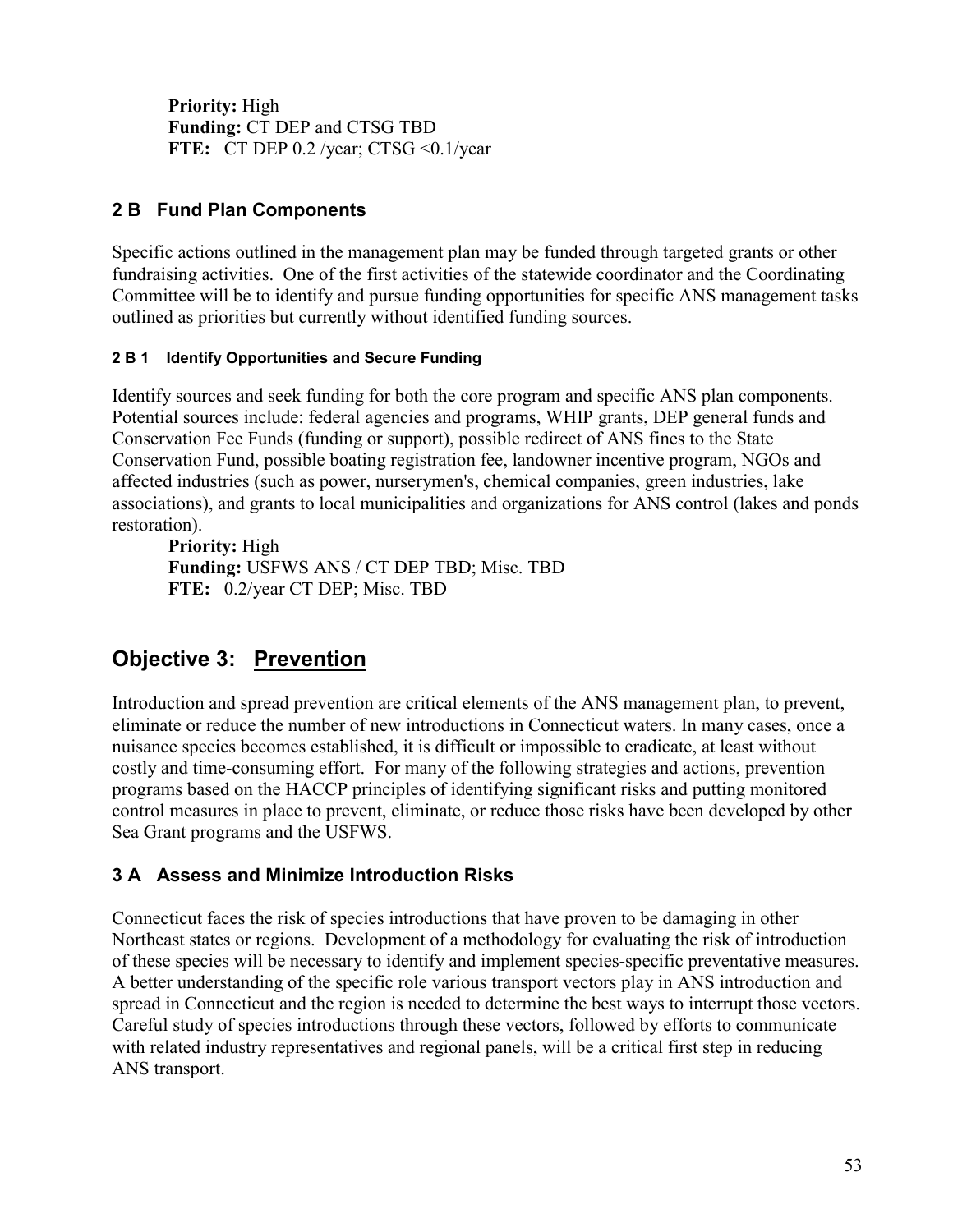#### **3 A 1 Assess Introduction Risks**

Sub-committees of the ANS Coordinating Committee will evaluate the risk of the introduction and spread of priority species or major taxa, and annually revise the priority vector list. Information related to topics such as research needs, species movements, and risky handling practices will be sought.

```
Priority: High
Funding: USFWS ANS / CT DEP <$1K/year; Misc. sources <$1K/year
FTE: <0.1/year
```
# **3 B Minimize Industry Introductions**

Effective management of ANS requires that industries that may serve as vectors of transport or introductions be involved in ANS prevention efforts. In coordination with industry representatives, Best Management Practices will be developed that will minimize introductions of invaders through priority transport vectors. This will involve assessing industrial vectors, prioritizing management needs, assessing existing BMP information and developing any new material that is needed. As needed, ad hoc groups will be established of representatives from industries identified as potential pathways for introduction. These groups should identify priority preventative strategies and educational needs

## **3 B 1 Enforce CT DEP Importation/Liberation Regulations**

Seek to elevate priority for oversight and enforcement of importation, possession, and liberation (live release) permit regulations for live fish (and eggs), invertebrate, and vertebrate species. Ensure that reported violations are reported to law enforcement staff. Coordinate response actions with law enforcement personnel.

**Priority:** High **Funding:** State of Connecticut (CT DEP) TBD **FTE:** 0.2/year (mostly existing staff time)

## **3 B 2 Minimize Aquaculture / Hatchery Introductions**

CT DA/BA, and CT DEP will review and strengthen (as necessary) protocols in place to prevent the introduction of new, non-target and/or pathogenic species via intentional releases or escapees from agriculture facilities or hatcheries.

**Priority:** High **Funding:** CT DEP <\$1K/year; CTDA <\$1K/year **FTE:** <0.1/year each

Ensure that pathology expertise is available to cover all aquatic habitats. **Priority:** High **Funding:** TBD, as needed **FTE:** TBD, as needed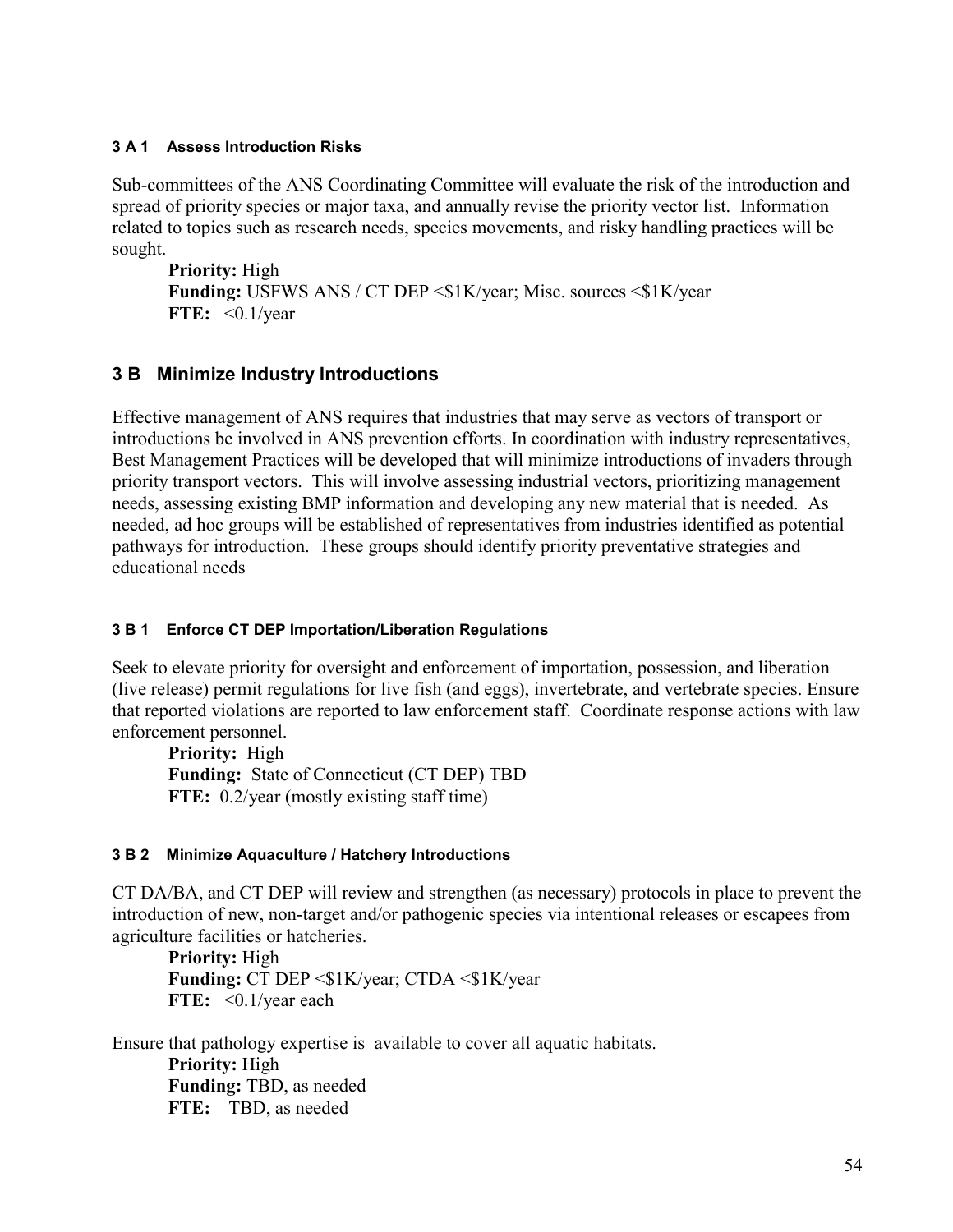CTSG will offer ANS Hazard Analysis and Critical Control Points (HACCP) training for managers of CT aquaculture facilities, baitfish farms, and fish hatcheries using the training materials developed by Sea Grant (Gunderson and Kinnunen (eds.) 2001), to help identify critical pathways through which ANS or non-target aquatic species could enter baitfish and aquaculture operations, and put measures in place to prevent the inadvertent transfer of these species to new areas (see also Action 3 B 3).

**Priority:** Standard **Funding:** CTSG staff time / workshop cost borne by participants **FTE:** 1 week in FY07 AND 1 week in FY09

#### **3 B 3 Minimize Bait Industry Introductions**

Elevate priority for oversight and enforcement of existing bait industry regulations. Using a list of Connecticut bait retailers, CT DEP and CTSG will investigate and document the species and sources of baits sold commercially for angling. As collaborators on a federally-funded grant to the Northeast Sea Grant programs, CTSG and CT DEP will participate in surveying bait dealers throughout the Northeast to determine why alternative packing materials are not commonly used and and provide them with information about ANS and accessible sources of non-marine packing materials. Further, working with bait dealers, messages will be designed (or modified) for distribution with commercially-sold bait, or for printing directly on the bait packages. Following completion of this two-year project, CT DEP may develop guidance and/or regulations for the disposal of unused bait species, and will review all statutes and regulations related to importation/liberation and make recommendations for improvement if needed. Enforcement of any newly developed statutes/regulations should be given a high priority.

**Priority:** Standard **Funding:** CTSG via grant from NSGO (\$18,105 over 2 yrs); CT DEP (\$8,010 over 2 yrs); USFWS ANS / CT DEP <\$1K/year **FTE:** CTSG < 0.1; CT DEP < 0.1 (2 wks/yr); < 0.1/year

CTSG will offer ANS HACCP training for managers of CT aquaculture facilities, baitfish farms, and fish hatcheries using the training materials developed by Sea Grant (Gunderson and Kinnunen (eds.) 2001), to help identify critical pathways through which ANS or non-target aquatic species could enter baitfish and aquaculture operations, and put measures in place to prevent the inadvertent transfer of these species to new areas (see also Action 3 B 2).

**Priority:** Standard **Funding:** CTSG staff time / workshop cost borne by participants **FTE:** 1 week in FY07 AND 1 week in FY09

#### **3 B 4 Minimize Nursery and Pet Trade Introductions**

The ANS Coordinating Committee will establish a subcommittee with trade representation to develop a strategic plan and guidelines for limiting the introduction of potentially invasive species through the pet trade, aquarium, aquascaping and water garden trade. The resources of the national public awareness campaign, Habitattitude<sup>TM</sup>, will be utilized fully to help raise public awareness of the importance of properly disposing of unwanted pets and aquarium plants. (Habitattitude<sup>TM</sup> was developed by the USFWS, NOAA Sea Grant, and the Pet Industry Joint Advisory Council; CT Sea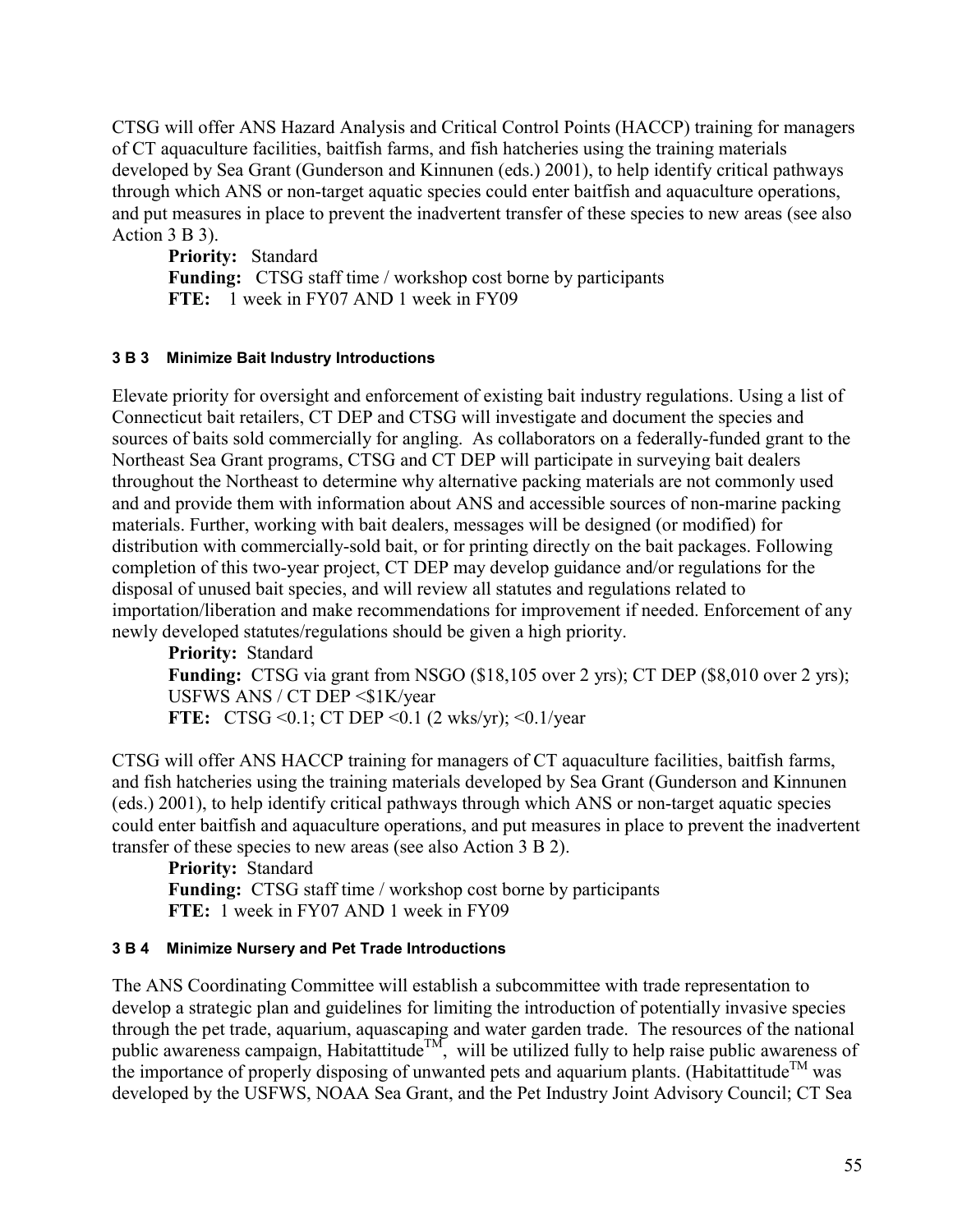Grant is a partner and has the campaign materials). Issues to be *considered* by this committee include: identification of CT retailers of water garden and aquascaping supplies, the import and sale of potentially invasive fish and invertebrate species, the import and sale of potentially invasive plant species and organisms that may be transported with these species, proper labeling and species identification of plant and animal species sold by pet stores and water garden suppliers, inspections of pet stores and water garden suppliers for priority ANS, best management practices for the disposal of diseased or unwanted organisms (Habitattitude<sup>TM</sup>) and wastewater, restricting the sale of water garden invasive plants, nursery inspections that look for invasive species, and enforcement of current regulations regarding banned sales of certain aquatic plants.

A mailing list of all pet stores in Connecticut has been compiled. Letters from the CT DEP were sent to all stores on the list in summer 2005 reminding them of prohibited species.

The IPC promoted the passage of a list of prohibited nuisance plants that includes aquatic species.

**Priority:** Standard **Funding:** TBD **FTE:** TBD

### **3 B 5 Minimize Supplier Introductions**

Prevent new introductions of ANS to freshwater and marine systems through aquatic organism supply companies. CT DEP will identify biological supply houses that ship live organisms to Connecticut. A sub-committee of the ANS Coordinating Committee will make recommendations to the Federal ANS Task Force on limiting introductions into Connecticut through the Internet trade. A sub-committee of the ANS Coordinating Committee will work to identify industry representatives and coordinate on the development of shipping and disposal guidelines. Increase administrative efforts to ensure that biological supply houses are complying with Connecticut's Importation/Liberation regulations.

**Priority:** Standard **Funding:** No action planned through 2009 **FTE:** No action planned through 2009

#### **3 B 6 Minimize Mechanical Weed Harvesting Introductions**

CT DEP will provide information to local commissions, lake groups, and contractors on the need to carefully and stringently clean and dry weed-harvesting equipment. CT DEP will provide model contract language that can be used by groups and individuals when hiring contractors for weedharvesting services to minimize the chances that weed-harvesting activities serve as a vector for aquatic plant introductions.

**Priority:** Standard **Funding:** CT DEP <\$1K/year **FTE:** CT DEP <0.1/year

# **3 C Minimize Recreation Introductions**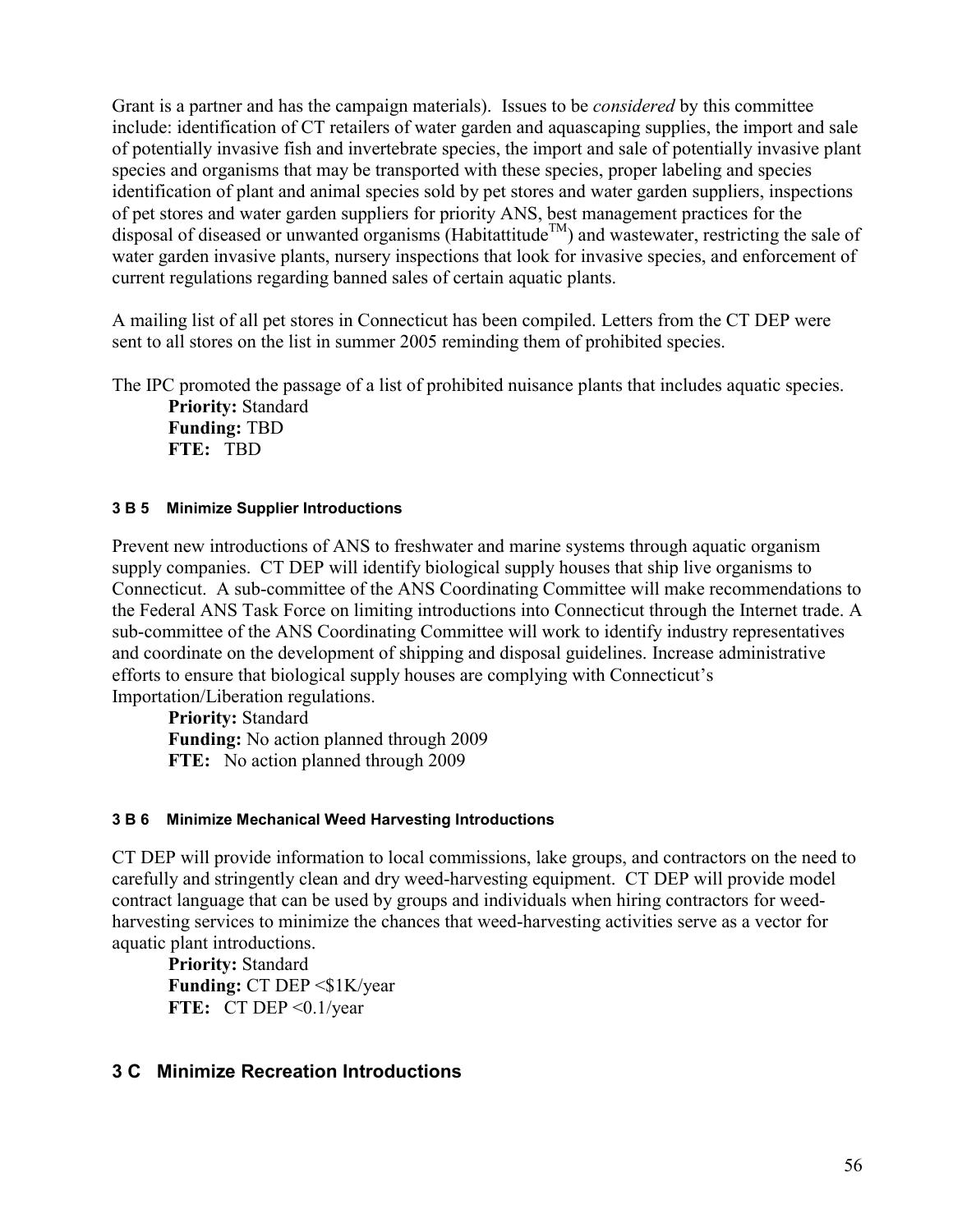Prevent new introductions of ANS via recreational boating and fishing (both boat- and shore-based) through expanded educational efforts and strict enforcement of existing laws.

On-going education and outreach efforts will be enhanced and expanded to help control the spread of fouling organisms, aquatic weeds, non-native baitfish, and fish releases to unaffected water bodies via recreational boaters and anglers. Connecticut has a law that requires the removal of plant fragments from boats and trailers.

#### **3 C 1 Minimize Recreational Boating and Fishing Introductions**

CT DEP (Boating Division) will update and maintain existing signage relating to boat and trailer ANS transport at all ponds, boat ramps, and shoreline public access points in Connecticut. ANS educational materials will continue to be distributed to members of lake and pond associations, to boaters and anglers through boater education courses, and via the Clean Boater and Clean Marinas programs. The CT DEP Boating and Fisheries Divisions will develop a pamphlet detailing the potential transport of ANS with boats and their trailers for distribution with boater registration forms and/or commercial fishing licenses. Materials from the USFWS/Federal ANSTF Stop Aquatic Hitchikers! national public awareness campaign will be utilized on various signs and included in pamphlets and guides (CT Sea Grant is a partner and has access to the campaign materials). In summer 2005, CT DEP piloted an inspection program for recreational boats which included potential ANS introductions. CT DEP Inland Fisheries Division will inform all anglers regarding the proper handling and disposing of bait in its annual Angler's Guide.

**Priority:** Standard **Funding:** CT DEP <\$1K/year; SCRWA TBD; USFWS ANS/CT DEP <\$1K **FTE:** CT DEP <0.1/year; SCRWA <0.1 /year; USFWS ANS/CT DEP <0.1/year

CT Sea Grant has NOAA Sea Grant funding to develop and carry out an extension program directed at reducing/minimizing the risk of introductions by hull fouling of privately-owned vessels, particularly those that move between winter and summer ports. Information on the risks of introductions caused by fouled hulls, hull cleaning options, anti-fouling coatings, and local/regional regulations will be developed as part of a Northeast Sea Grant regional collaboration.

**Priority:** Standard **Funding:** \$18,105 over 2 years (2006-2007) (NSGO via grant to CTSG) **FTE:** <0.1/year

#### **3 C 2 Increase Awareness and Enforcement of ANS Boating Regulations**

Evaluate ability to increase resources devoted to ANS boating regulation enforcment (i.e., increased staff or staff priorities). Encourage alternative means of educating boaters about ANS regulations and promoting compliance. Develop CT DEP policy statement for internal operations.

**Priority:** Standard **Funding:** TBD **FTE:** TBD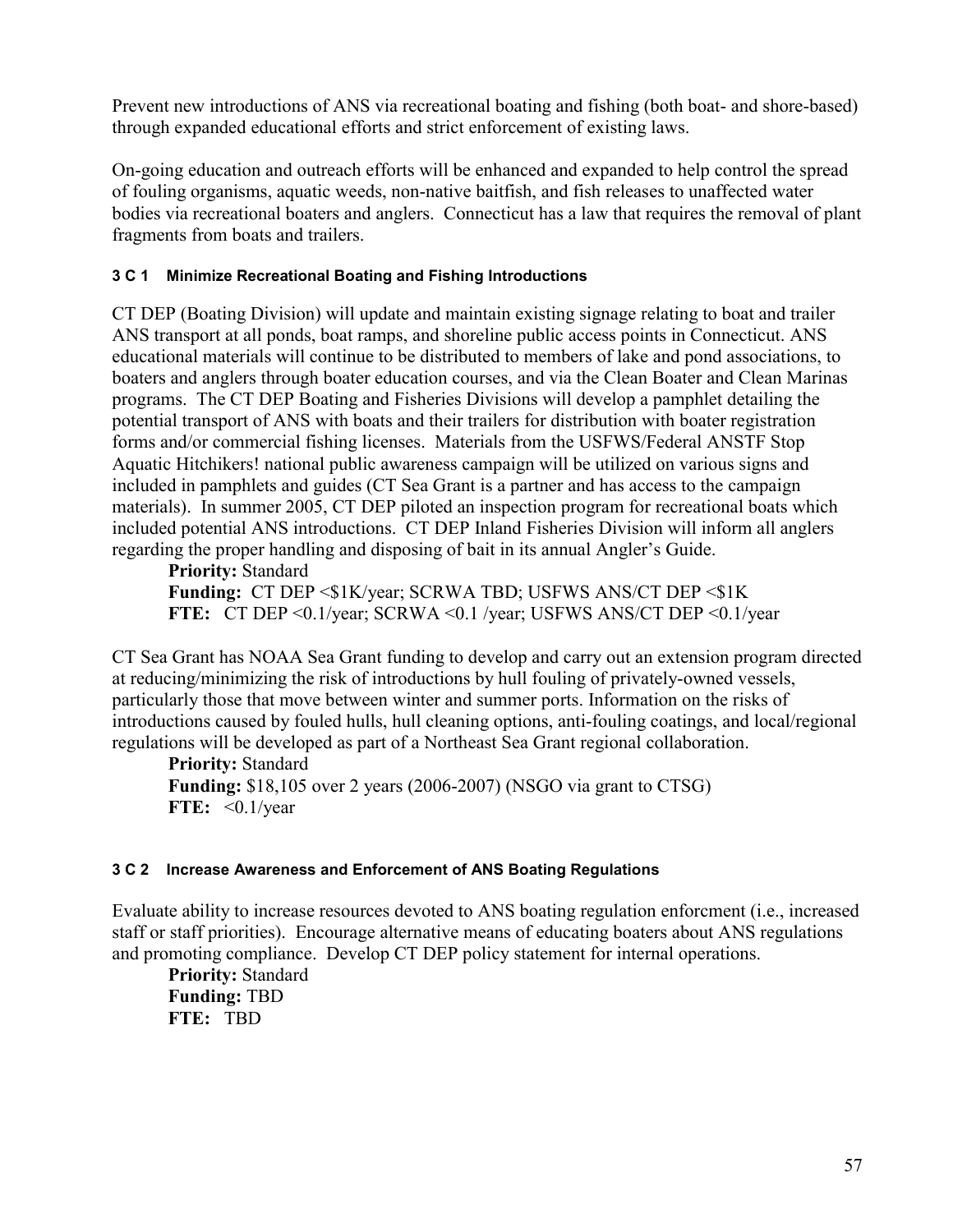# **3 D Minimize Introductions by Education and Research**

Prevent new introductions of ANS by aquatic research facilities and public aquaria. Freshwater research facilities often hold nonindigenous organisms for experimental and display purposes. Maintenance of these live species often requires the exchange of water with the natural environment, providing the opportunity for the release of these species, which may have microscopic life history stages. Furthermore, experimentation with live nonindigenous organisms may be conducted in the natural environment, requiring careful controls to prevent their release or escape.

#### **3 D 1 Promote Established Research Protocols**

The Federal ANSTF has a research protocol ([http://www.anstaskforce.gov/resprot.htm>](http://www.anstaskforce.gov/resprot.htm); ANSTF 1994, currently being updated) with which any Connecticut researcher working with ANS should be familiar. A link to this protocol will be included on the Connecticut website. The NEANS Panel is also reviewing research protocols and any protocol adopted will also be reviewed and made available to researchers via the website.

**Priority:** Standard **Funding:** None required **FTE:** <0.1/year

#### **3 D 2 Develop Aquaria BMPs**

The ANS Coordinating Committee will work with Connecticut public aquaria to develop best management practices for treatment of wastewater and release of unwanted organisms from public aquaria and freshwater research facilities.

**Priority:** Standard **Funding:** TBD for Coordinating Committee and Statewide Coordinator; <\$1K/year for SCRWA **FTE:** TBD for Coordinating Committee and Statewide Coordinator

# **3 E Minimize Water Resource Management Introductions**

Prevent new introductions of ANS to freshwater systems through water resources management projects (such as water transport, dredging, fishways, herbicide applicators, etc.). Fish passage systems have the potential of passing ANS upstream where passage didn't previously exist. Water resource projects could also create new avenues of stream flow with the same potential. Commercial aquatic site management activities have the potential to transport ANS.

#### **3 E 1 Assess Upstream Passage Risk**

An ad hoc group will work with the CT DEP fish passage coordinating committee to study the potential for upstream passage (i.e. dam removals, fishways) by ANS and recommend preventative actions.

**Priority:** Standard **Funding:** CT DEP Fish Passage Coordinating Committee <\$1K/year; CT IWR / Yale University \$30K/year for 2006, 2007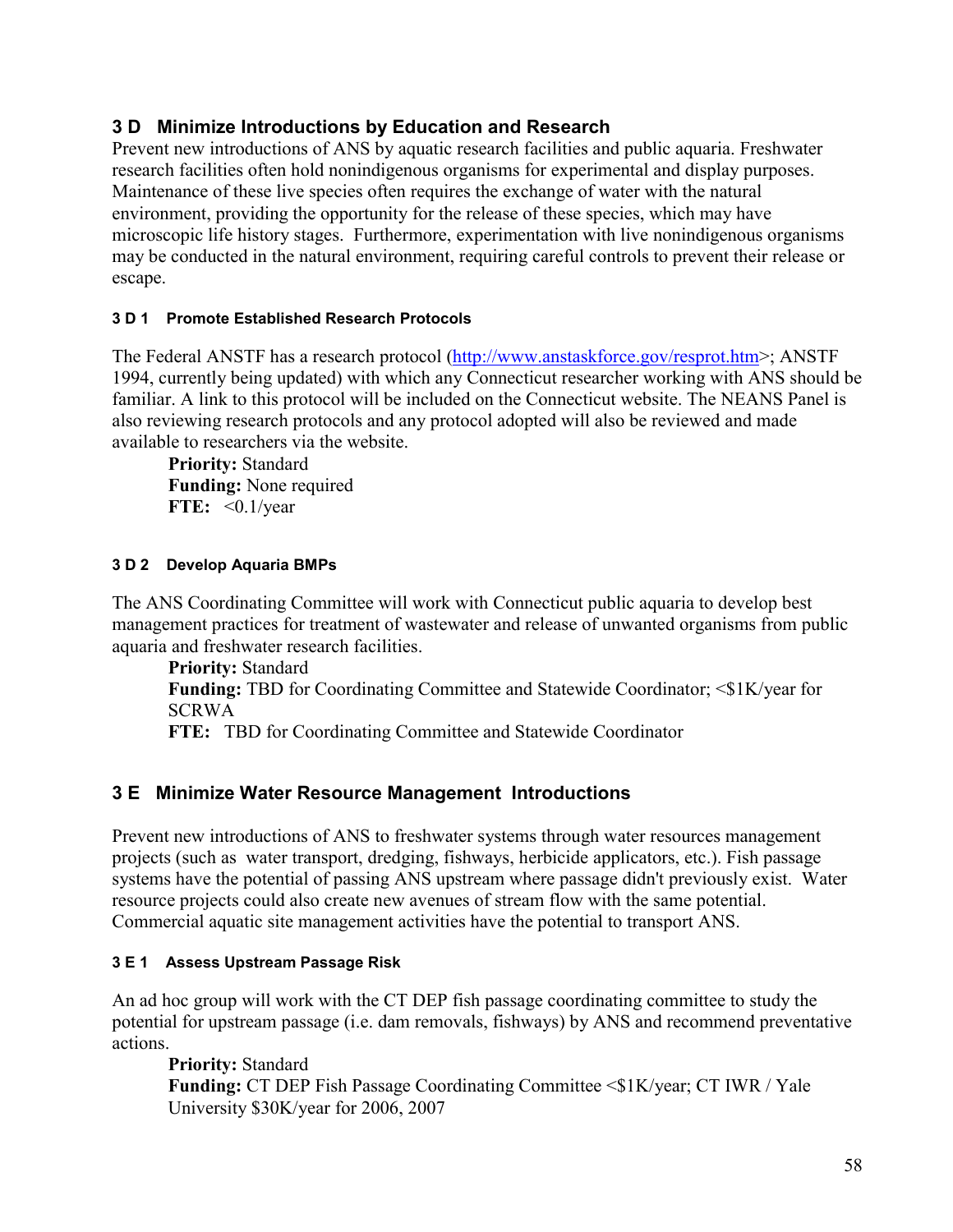**FTE:** CT DEP Fish Passage Coordinating Committee <0.1/year; CT IWR / Yale 1/year for 2006, 2007, 2008.

### **3 E 2 Assess Water Project Risk**

An ad hoc group will examine the potential impacts of water resource projects (such as diversions, construction, etc. ) for distributing ANS and recommend preventative actions.

**Priority:** Standard **Funding:** TBD **FTE:** TBD

# **Objective 4: Detection and Monitoring**

Detect new and monitor existing occurrences of ANS in CT.

# **4 A Strategizing Early Detection, Monitoring & Assessment (EDMA)**

Effective management of invaders will require the expansion of monitoring efforts that have been limited by lack of staff time and monetary resources. A coordinated Early Detection, Monitoring and Assessment (EDMA) plan to monitor for new introductions and the spread of ANS in Connecticut coastal and freshwater systems is a critical element of this plan. The strategy must envelop both early detection of new infestations as well as monitoring of known populations, address right of access to properties to aid in early detection, and develop a standard reporting protocol. Resources will be focused on priority vectors and species identified by the Coordinating **Committee** 

## **4 A 1 Develop EDMA Strategic Plan**

The Coordinating Committee in conjunction with the Statewide coordinator will evaluate existing and potential efforts related to early detection, monitoring, and assessment (EDMA). CT DEP will continue on-going monitoring in support of fisheries management and water quality initiatives. CT DEP will seek funding to expand the annual coverage of this monitoring program and its effectiveness in documenting the distribution of non-indigenous organisms. Activities will include prioritizing EDMA needs and developing EDMA protocols. For Long Island Sound, the establishment of reference sites in LIS basins for long-term monitoring will be considered in collaboration with the U.S. EPA Long Island Sound Study and the State of New York.

**Priority:** High **Funding:** Misc. Sources – Coordinating Committee  $\leq$  1K/each in 2007; USFWS ANS / CT DEP (Statewide Coordinator) <\$2K/year in 2008 & 2009 **FTE:** Coordinating Committee <0.1 each in 2008; Statewide Coordinator <.2/ year in 2008 & 2009

# **4 B Implement Monitoring Program**

#### **4 B 1 Develop and Train New Monitors**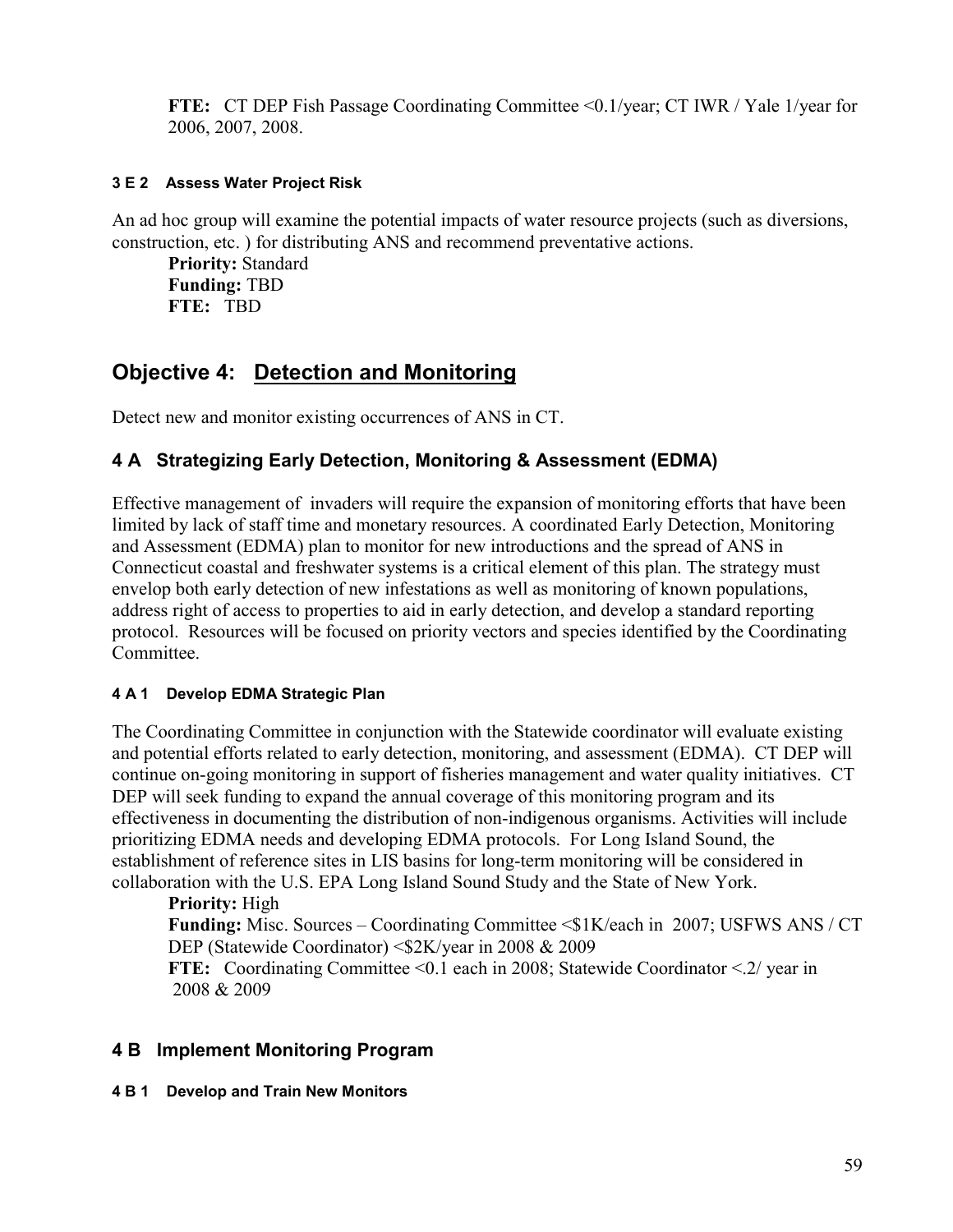Identify potential groups or organizations willing and able to conduct monitoring. CT Agricultural Experiment Station has established a pilot "Weedwatchers" Program in conjunction with the CT Federation of Lakes to train people on monitoring lakes and ponds for non-native invasive plant species. Other potential groups may include: water company monitors, lake association monitors and resident monitors who live near potentially invaded sites or water bodies and are willing to undertake training and monitor their sites, providing and early detection network. Develop training programs for inspectors/monitors that includes species identification and reporting protocols.

**Priority:** Standard **Funding:** CTAES / CFL \$2K in 2006 & TBD thereafter; USDA (IPANE) \$3K/year for 2006, 2007 & 2008; CT DEP <\$1K/year from 2007 on. **FTE:** CTAES / CFL .2 in 2006 & TBD thereafter; UDSA (IPANE) <1/year for 2006, 2007 & 2008; CT DEP <0.1/year from 2007 on

#### **4 B 2 Conduct and Evaluate Monitoring**

CT DEP will continue on-going efforts to monitor fish populations. In the process they will monitor sites for new ANS and spread of existing ANS populations. Targeted efforts may be undertaken where non-indigenous aquatic species are impacting native species, especially where they co-exist with state listed rare species. Existing staff will be trained in ANS identification and reporting protocol. Other monitoring efforts will be initiated and coordinated by the Statewide Coordinator working in conjunction with the Coordinating Committee, or by public/private utilities.

**Priority:** High **Funding:** Aquarion Water Co. \$10K/year ongoing; UWFWS (not ANS) / CT DEP BNR ~\$500K/year for ongoing fisheries monitoring including invasives; Dominion Power / Millstone Environmental Laboratory ~\$400K/year ongoing; SCRWA \$31.2k in 2005; \$15.8K in 2006; \$26.9K in 2007; \$15.9K in 2008; USDA (IPANE) \$3K/year 2005, 2006 & 2007, CTAES <\$1K / year in 2005, TBD thereafter **FTE:** Aquarion (undetermined); CT DEP BNR 5.2 /year; Dominion **TBD**; SCWRA

(undetermined); IPANE <1/year for 2005, 2006 & 2007; CTAES <0.1 in 2005, TBD thereafter

# **Objective 5: Control and Rapid Response**

Control the spread of ANS in CT and respond to new infestations as appropriate.

# **5 A Develop CT Control Recommendations**

Allocation of limited resources for ANS management will require the on-going designation and reevaluation of priority species and sites, as well as an on-going commitment to the use of costeffective control strategies. As this plan is implemented and monitoring efforts enhanced, improved knowledge of ANS distribution and impacts must be used to continually update management priorities. Invasive species will be prioritized to reflect the distribution of the species and the realistic potential for control. Species that have high invasive potential but are not widely established in Connecticut will be given a high priority for intervention to prevent their spread.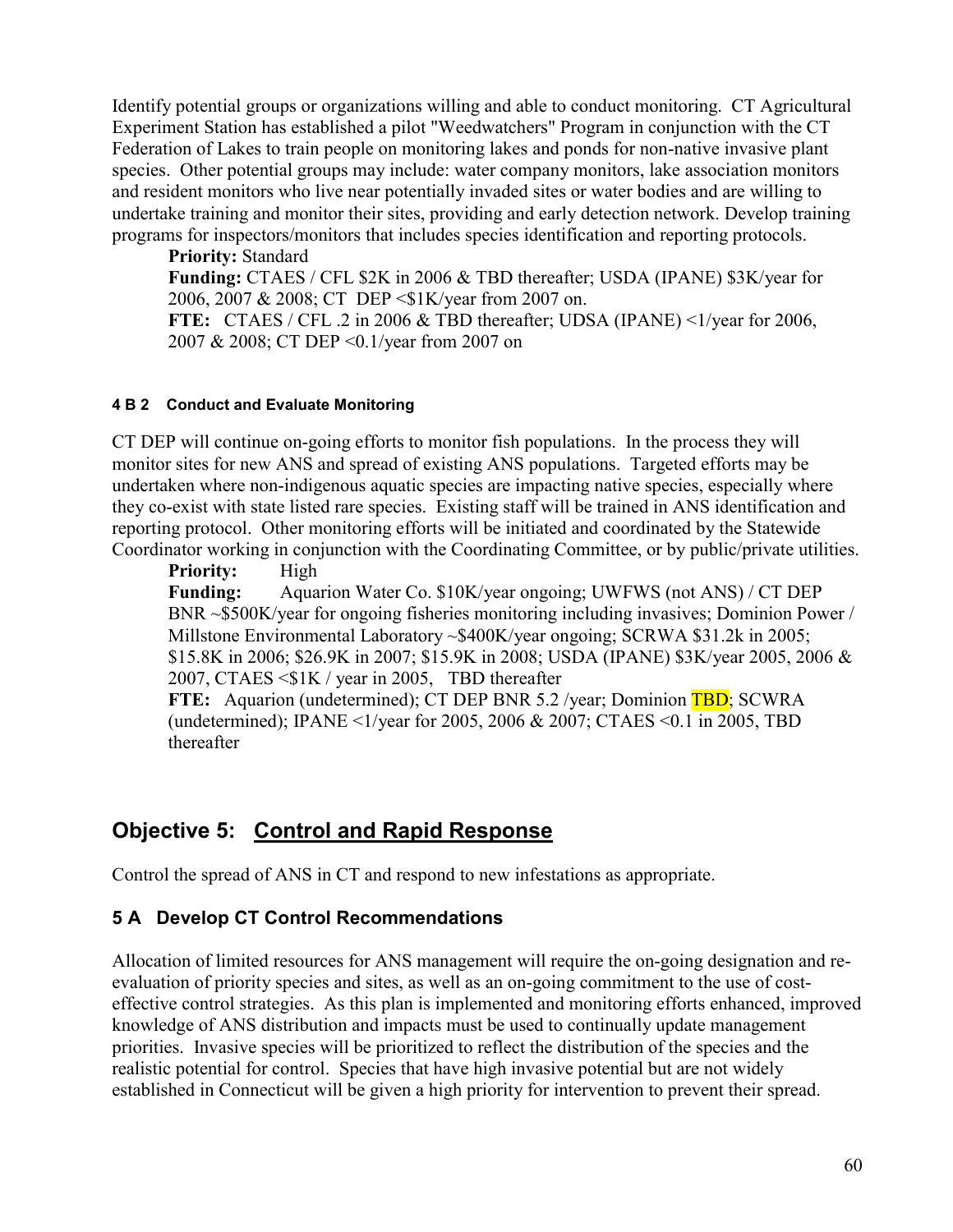Established species, even if invasive, will of necessity receive a lower priority for direct action, although efforts to prevent further spread will continue.

### **5 A 1 Develop Control Guidelines for Connecticut**

Develop control guidelines and recommendations, specific to the State of Connecticut, to ensure that control resources are applied only to feasible, cost-effective management projects. Encourage integrated management options.

**Priority:** Standard **Funding:** USFWS (ANS) / CT DEP TBD; Ad hoc committee TBD **FTE:** CT DEP (Statewide Coordinator) <0.1/ year from 2008 onward; Ad hoc committee TBD

### **5 A 2 Develop Rapid Response Protocols**

An ad-hoc committee will develop taxa-specific response protocols for the control and potential eradication of newly detected priority invaders (in many cases eradication will not be possible). This protocol will include specification of appropriate biological, chemical, and physical controls where necessary. Priority will be given to infestations that are not yet widespread or otherwise established. The protocol should also specify taxa-specific responses, procedures to determine the geographic extent of new infestations, recommendations for on-going management as well as post management monitoring schedules. This protocol may specify appropriate biological, chemical, and physical controls where necessary. The ad-hoc committee should also make recommendations on statutory and regulatory changes that are necessary to implement effective rapid response (see 8B1 on page 70). The general procedures should include: 1) Assemble the RR team, 2) review resources, options, and legal authorities, 3) review control protocols, 4) consult stakeholders, 5) develop control plan, 6) obtain funding and permits as necessary, 7) implement control actions, and 8) monitor the effectiveness of control efforts.

**Priority:** High **Funding:** USFWS (ANS) / CT DEP TBD; Ad hoc committee TBD **FTE:** CT DEP (Statewide Coordinator) <0.1/ year from 2008 onward; Ad hoc committee TBD

# **5 B Implement Rapid Response Protocols**

Once established, aquatic nuisance species may be impossible to completely eradicate. Removal of any ANS will require a coordinated protocol for immediate response and eradication of the species of concern. The ANS Coordinating Committee will implement taxa-specific response protocols for the control and potential eradication of newly detected priority invaders (in many cases eradication will not be possible).

#### **5 B 1 Conduct Taxa / Site-Specific Rapid Response**

Conduct taxa and/or site-specific rapid response for newly detected populations. Improve and expand on-going rapid response efforts for water chestnut, hydrilla, and phragmites, with input from ad hoc committees.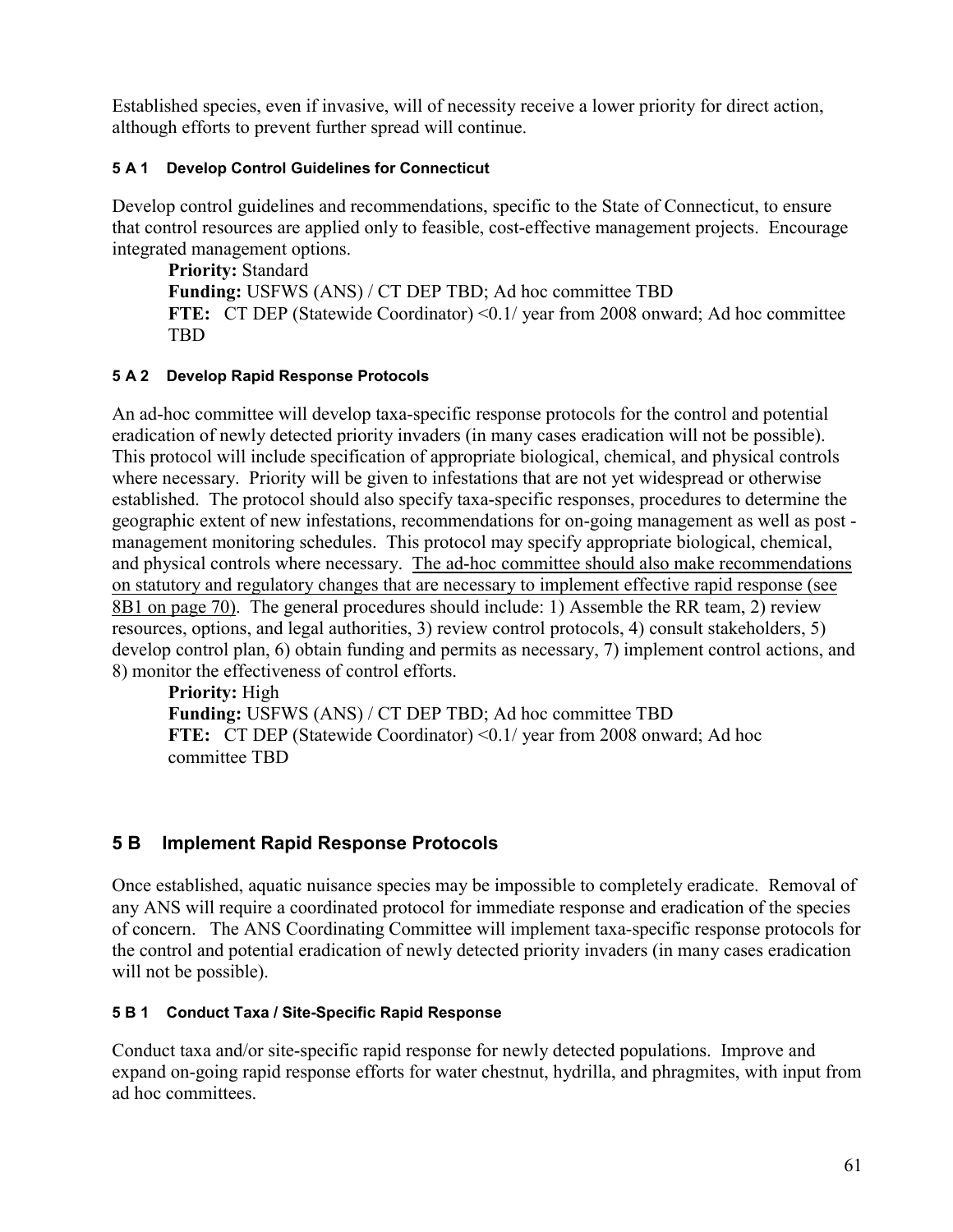**Priority:** High

**Funding:** USFWS (NEWFS) \$3k in 2005; CT DEP hydrilla program \$3,997 in 2005; CT DEP phragmites program \$98,400 in 2005; DucksUnlimited (with DEP supervision) \$220,000 in 2005. TBD thereafter.

**FTE:** USFWS (NEWFS) .2 in 2005; CT DEP water chestnut program 850 hours staff time, river surveys, volunteers, USFWS and their volunteers in 2006. TBD thereafter.

# **5 C Control Established ANS**

Maintenance control of established ANS populations will be necessary to preserve the recreational and biodiversity value of aquatic environments already infested. State funds, when available, will be concentrated on public waters that have high use and a high potential for controlling ANS for more than a very short time period.

## **5 C 1 Develop Site-Specific Control Plans**

Develop site-specific maintenance control plans for established populations of ANS and provide technical assistance to others (e.g, lake associations) to develop maintenance control plans . Develop or provide technical assistance for site-specific restoration plans if the reintroduction of beneficial native or naturalized species is needed. Continue to develop and implement site-specific control plans for phragmites. Develop site specific control plans for mute swans in conjuction with Atlantic flyway-wide efforts.

**Priority:** Standard **Funding:** CT DEP \$4,669 in 2005; \$9,175 in 2006; TBD thereafter; Aquarion Water Co., \$ undetermined **FTE:** undetermined for 2006; TBD thereafter; Aquarion .15/year

# **5 D Evaluate Control Effectiveness**

The effectiveness of ANS control efforts often goes unmonitored following implementation. Refinement of existing techniques and development of new management measures will require that the effectiveness of various control technologies are documented and reported to appropriate user groups.

# **5 D 1 Evaluate Effectiveness of Control Actions**

Develop and implement protocol to evaluate control actions. Any project to control aquatic nuisance plant species undertaken by the CT DEP will involve post-control monitoring and followup to assure that the control goals have been met. Weed control projects in public lakes that require pesticide permitting usually have post-application monitoring requirements as well. Smaller efforts in private water bodies do not usually receive the same level of scrutiny unless the plant being controlled is a recent invader with a high control priority ( e.g., hydrilla). Control techniques may need to be modified if monitoring indicates that they are not effective.

**Priority:** Standard **Funding:** USFWS (ANS) / CT DEP (Statewide Coordinator) TBD; Permittees TBD **FTE:** TBD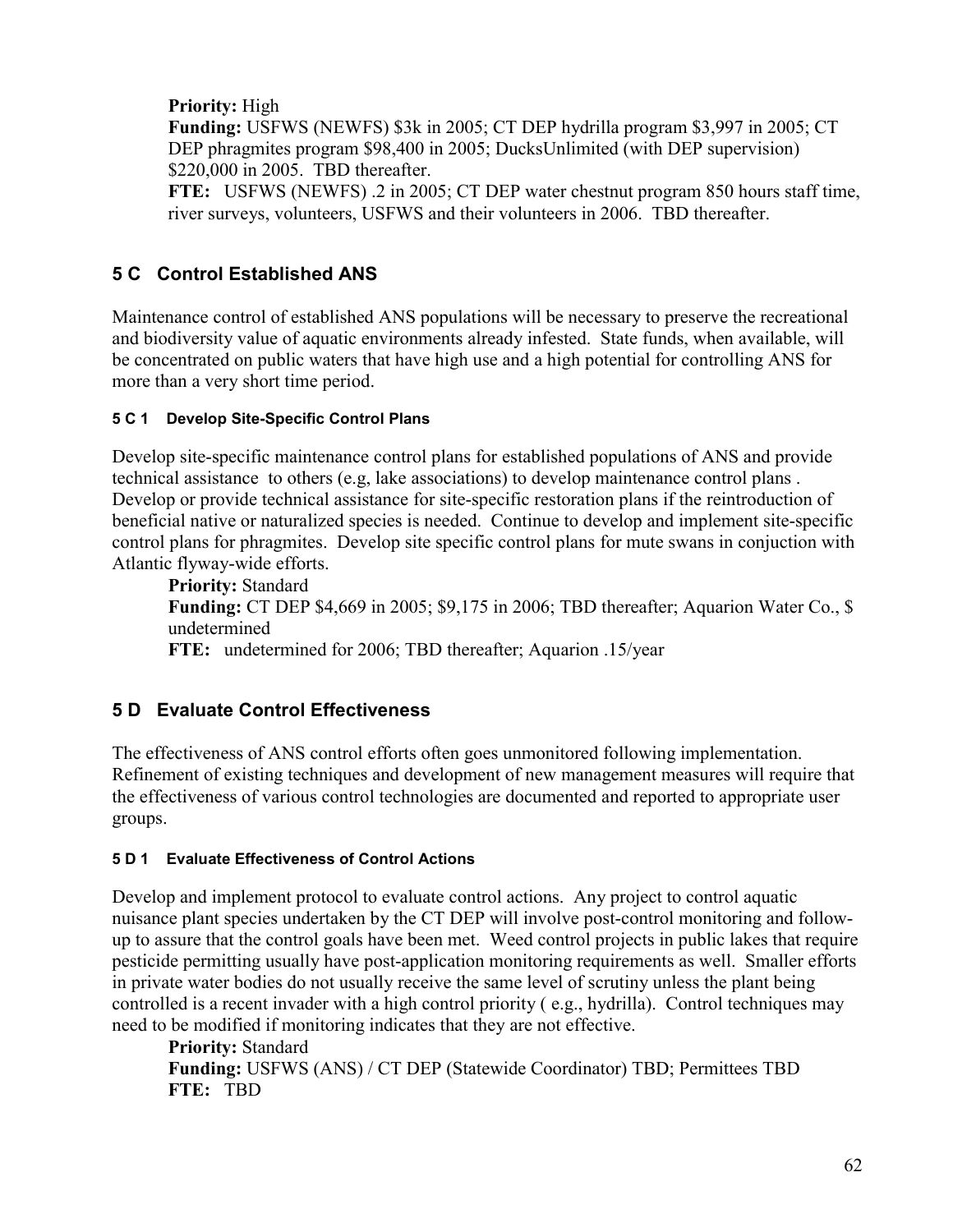# **Objective 6: Education**

Increase public awareness of ANS issues.

## **6 A Facilitate Access to ANS Resources**

Education of the general public and resource managers regarding threats from ANS and the preventative measures necessary to limit the introduction and spread of aquatic invaders to Connecticut will be continued and expanded. Access to the myriad resources, information, and general ANS-related educational materials for teachers and students, industry, agencies, legislators, and agency staff will be facilitated.

### **6 A 1 Develop ANS Website/Portal for CT**

CTSG will develop and maintain a CT ANS resource web site/portal, with input from the Coordinating Committee on content. The site will serve as the primary information site on CT ANS Coordinating Committee activities and the CT ANS plan implementation. There will be contact information, a field reporting form to submit observation of potential new ANS sightings, periodic updates, timely ANS news releases, and a calendar of events. Well-organized links to regional sites and federal, state, NGO websites, lake management sites and sites with ANS resources will be included. The ANS web site will be linked to other invasive plant, aquatic and environmental websites, including the Connecticut Invasive Plant Working Group (CIPWG), the Invasive Plant Atlas of New England (IPANE), the Long Island Sound marine invasives website, and the Northeast ANS Panel website, etc. CT DEP / CTSG will also develop a web page that gives background information on the ANS Coordinating Committee and its activities, identifies priority invasive species concerns in the region, and communicates information housed in the ANS Database.

**Priority:** High **Funding:** NOAA CTSG / State of CT **FTE:** <0.1 (CTSG)

#### **6 A 2 Enhance, Utilize Existing ANS Educational Products**

Appropriate materials and resources available through the regional panels, the Federal ANS Task Force, Sea Grant programs, and other entities will be reviewed and shared with interested parties. Where appropriate, existing materials will be adapted for distribution via fishing tournaments, training courses, boat inspections, workshops and meetings.

**Priority:** Standard **Funding:**  $\leq$ \$1K each **FTE:** <0.1 each (CTSG, CT DEP, CIPWG, etc.)

#### **6 A 3 Develop CT ANS Overview Presentations**

The Statewide ANS Coordinator will develop one or more presentations outlining the ANS problem in CT, general species of concern, common pathways or vectors, etc., and describing potential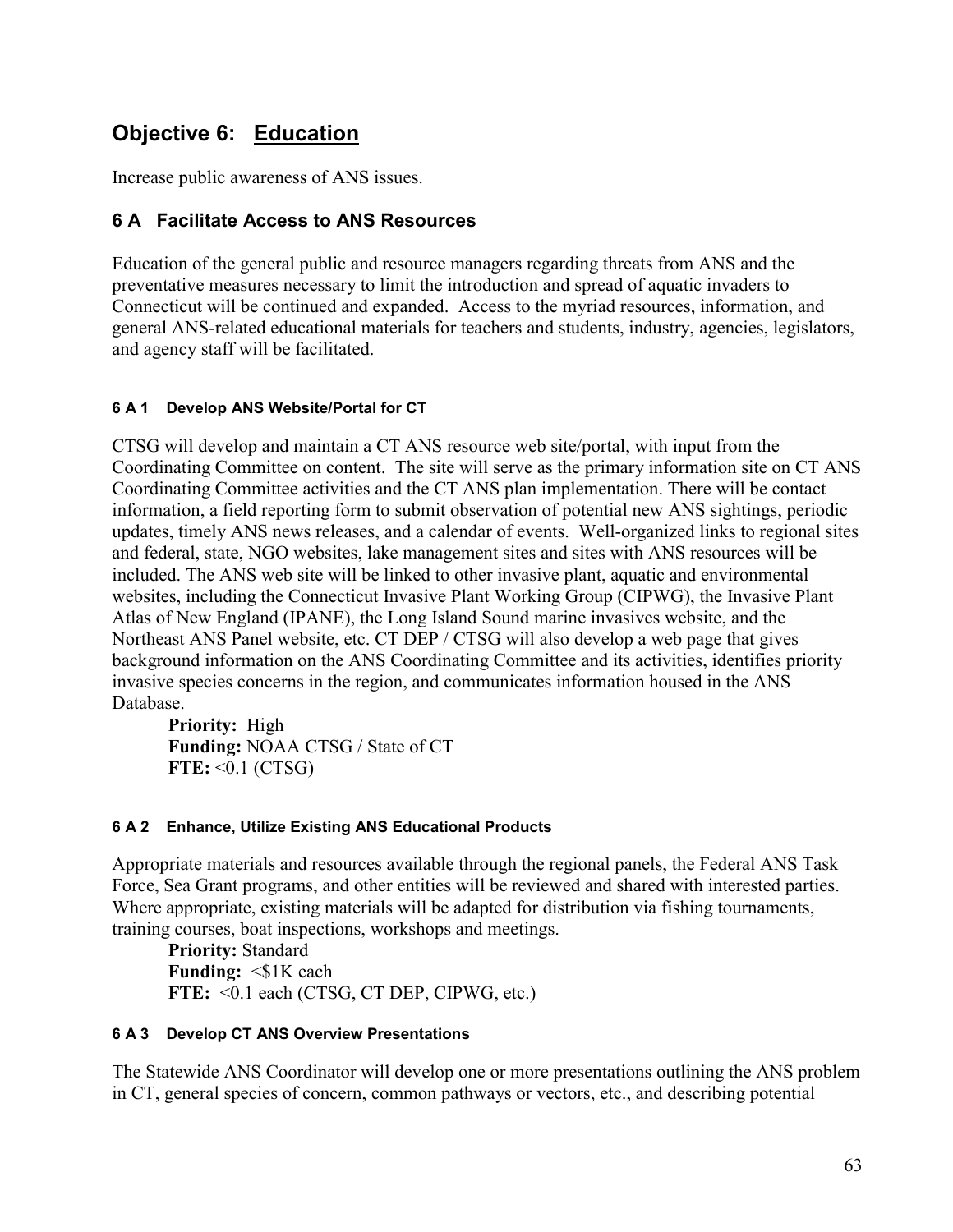management approaches. These presentations will be made available for use by the ANS Coordinating Committee and also through the website.

**Priority:** Standard **Funding:** USFWS (ANS) / CT DEP <\$1K **FTE:** <0.1 (CT DEP Statewide Coordinator)

## **6 B Distribute Targeted Educational Products**

Assistance from the general public will be necessary to limit the spread of ANS and for effective monitoring of priority invaders. The diffuse nature of the ANS problem and the wide variety of transport vectors requires resource managers, industry representatives, and the general public to be informed about potential pathways of introduction and spread. Targeted educational materials specific to CT designated priority ANS, pathways, and issues will be developed/adapted from existing resources, and distributed.

### **6 B 1 Coordinate ID Card Dissemination**

Sea Grant will encourage the NEANS Panel Communication, Education & Outreach Committee to produce a variety of regional ANS watch cards and will distribute them within Connecticut to agency officials, aquatic resource managers, and the interested public.

**Priority:** Standard **Funding:** NEANS Panel **FTE:** <0.1 each (CTSG & CT DEP)

#### **6 B 2 Revise & Update Guides and Provide Training**

CT DEP will annually revise and update ANS information included in the Angler's Guide, Boaters' Guide, and Hunting and Trapping Guides, and will provide information on ANS during boater education courses and aquatic resource education courses, and as part of the Clean Boater and Clean Marina programs.

**Priority:** Standard **Funding:** CT DEP ~\$20K/year **FTE:** 0.3/year

#### **6 B 3 Maintain, Improve Boat Launch Signage**

Expand postings concerning ANS at boat launches. Develop and print informative signs to post on state and town boat launches with ANS identification information, instructions for the removal of aquatic vegetation from boats, penalties for non-compliance, and who to contact to report ANS. CT DEP / CTSG will incorporate the USFWS/ANSTF Stop Aquatic Hitchikers! educational campaign materials in future signage for boaters and anglers.

**Priority:** Standard **Funding:** CTSG <\$1K in 2006; CT DEP <\$1K/year **FTE:** CTSG <0.1in 2006; CT DEP <0.1/year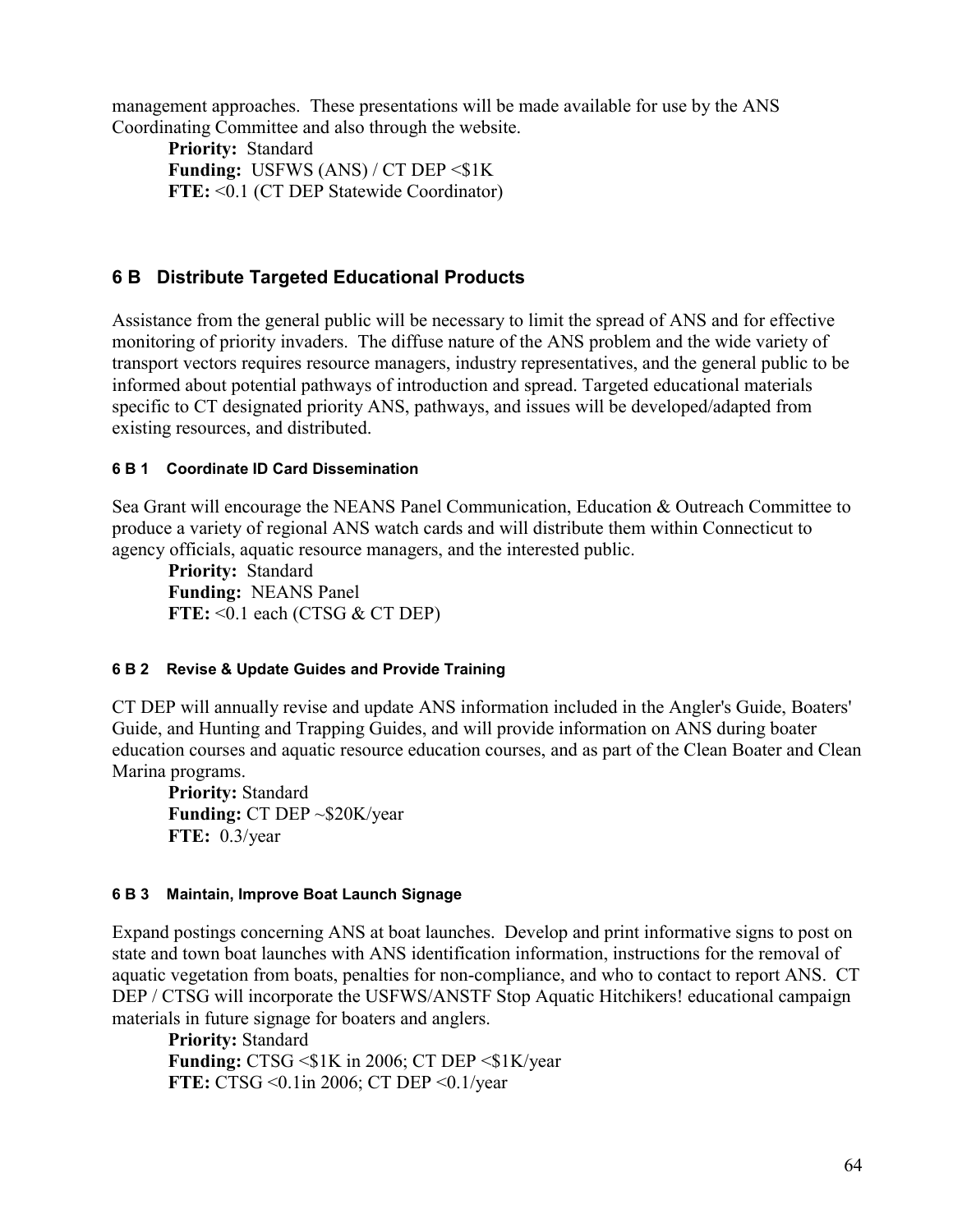#### **6 B 4 Develop Reporting Contact Lists**

Identify primary public contacts for ANS observations for the public (one each for macrophytes, freshwater vertebrates  $\&$  invertebrates, marine organisms). Contact information will be readily available (including on CT ANS web site), publicized, and updated as needed. Contacts should also be able to accept samples.

**Priority:** High **Funding:** Misc. <\$1K in 2008 (Coordinating Committee) **FTE:** <0.1/year

### **6 B 5 Develop New Educational Products**

As needed, develop new or adapt existing educational materials (fact sheets, booklets, etc.). Make available on the ANS web site.

**Priority:** Standard **Funding:** NSGO CTSG \$19K in 2006 and \$21K in 2007; USDA (IPANE) \$3K in 2006; TBD **FTE:** CTSG (see Tasks 3B4, 3B5, 3C1) <.1 in 2006 & 2007; IPANE <1 in 2006; TBD

#### **6 B 6 Disseminate Pet Trade, Aquarium, Aquascaping, and Water Garden Industry Educational Materials**

Participate in promoting locally the USFWS / ANSTF Habitattitude™ campaign materials to discourage the release of aquatic animals and plants into Connecticut waters and to promote responsible and proper disposal of unwanted organisms, as opportunities arise. Educational / branding materials are already being distributed nationwide to pet retailers. (Can use in similar fashion to the brochure developed by Mass Bays Program, "Don't Release Exotic Species", distributed to 60 pet retailers with assistance of Fish Mart.)

**Priority:** Standard **Funding:** N/A **FTE:** minimal

## **6 B 7 Develop Portable Display on Vectors**

Develop portable display(s) targeting landscapers, home gardeners and aquaria (retail and hobbyist) for use at public meetings, major shows and fairs. Include color photos, descriptive information for ANS, and contact information.

**Priority:** Standard **Funding:** TBD **FTE:** UCONN Cooperative Extension <0.1 in 2008

#### **6 B 8 Develop Live Seafood Industry Educational Materials**

Develop / distribute educational materials regarding the potential for ANS introductions via the handling of live seafood. CT Sea Grant is participating in a two-year regional educational and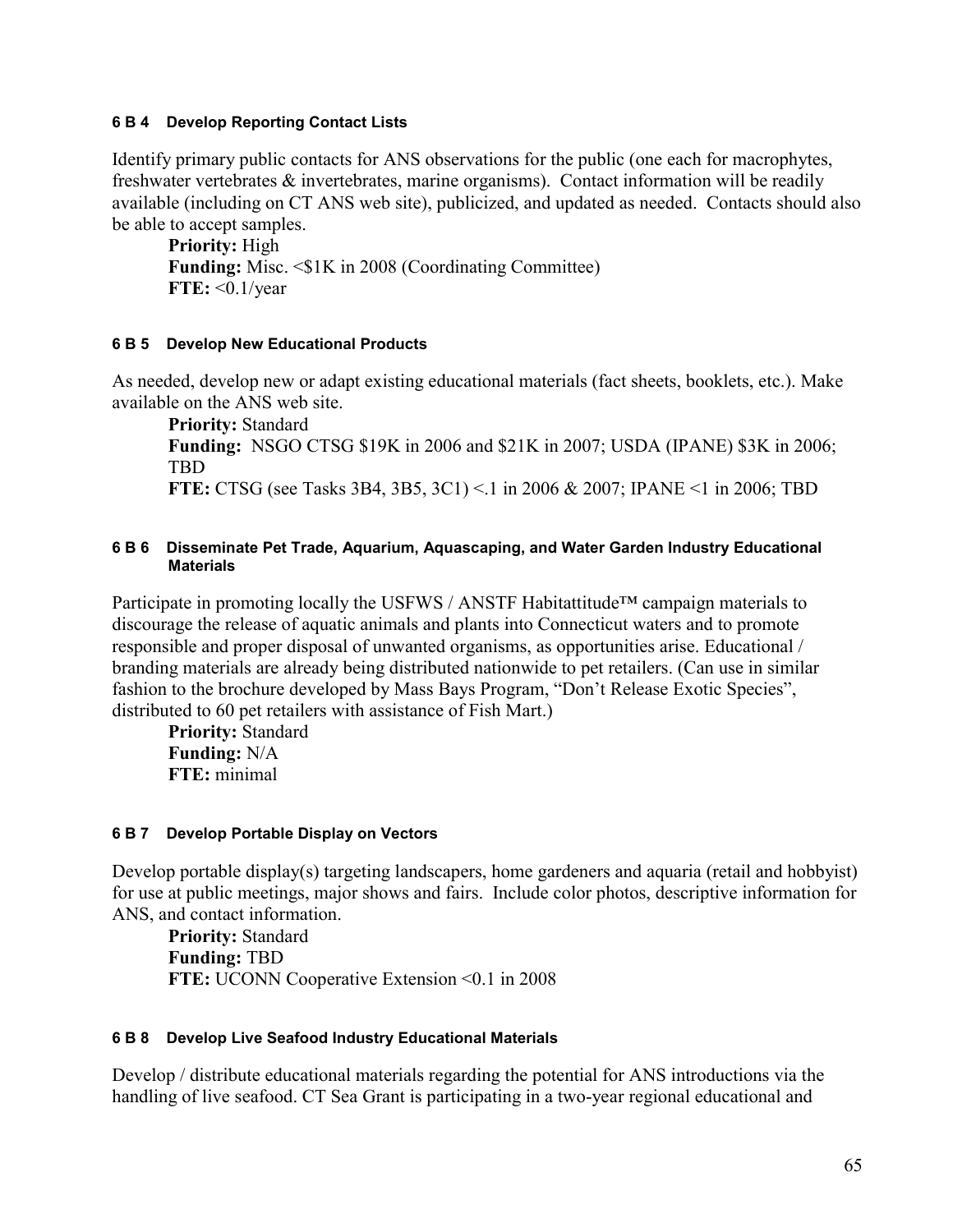outreach program addressing a number of ANS vectors, including live seafood. Materials developed as part of this collaboration, under the leadership of NY and RI Sea Grant programs will be distributed to the seafood industry within CT via CTSG.

**Priority:** Standard **Funding:** NOAA Sea Grant to NY Sea Grant \$38.5K over two years (2005-2007) **FTE:** CTSG <0.1/year in 2007

# **6 C Develop Educational Materials on Control Methods**

Organizations involved in ANS management should be made aware of the full range of options for control of established populations, including mechanical, chemical, biological, and other control techniques. The CT DEP continues to identify and evaluate control methods for aquatic invasive plants. Some methods, such as pesticides and herbicides, require regulatory approval and permits. This registration and permitting process provides an avenue for evaluation of the use of herbicides to control invasive plants. Non-pesticide methods, such as harvesting or hand pulling are not closely regulated. The CT DEP lakes program provides information on all methods of weed control to lake associations and others interested in vegetation control, and CT DEP guidebooks on lake and weed management are provided to the public upon request. Existing materials need to be assessed, and new materials developed if necessary.

## **6 C 1 Compile, Assess & Distribute Control Information**

Compile and assess information detailing available control techniques and technologies for the management of freshwater priority invaders. Use information to develop flowchart of control options to aide local communities in their decision-making.

**Priority:** High **Funding:** CT DEP TBD; USFWS (ANS) / CT DEP TBD **FTE:** CT DEP <0.1; Statewide Coordinator >.1 /year

## **6 C 2 Train Control Personnel**

CT DEP will train municipalities and watershed groups in techniques for the control of invasive species, utilizing materials such as that available through the U.S. ACOE on control methods for aquatic plants.

**Priority:** Standard **Funding:** TBD, starting in 2009 **FTE:** TBD

# **6 D Develop Government Educational Materials**

Appropriate legislators, legislative staff and state regulatory agency staff should receive ANS material or briefings to ensure they have current knowledge about the issue, how it affects Connecticut, and the progress being made towards successful implementation of the CT ANS management plan.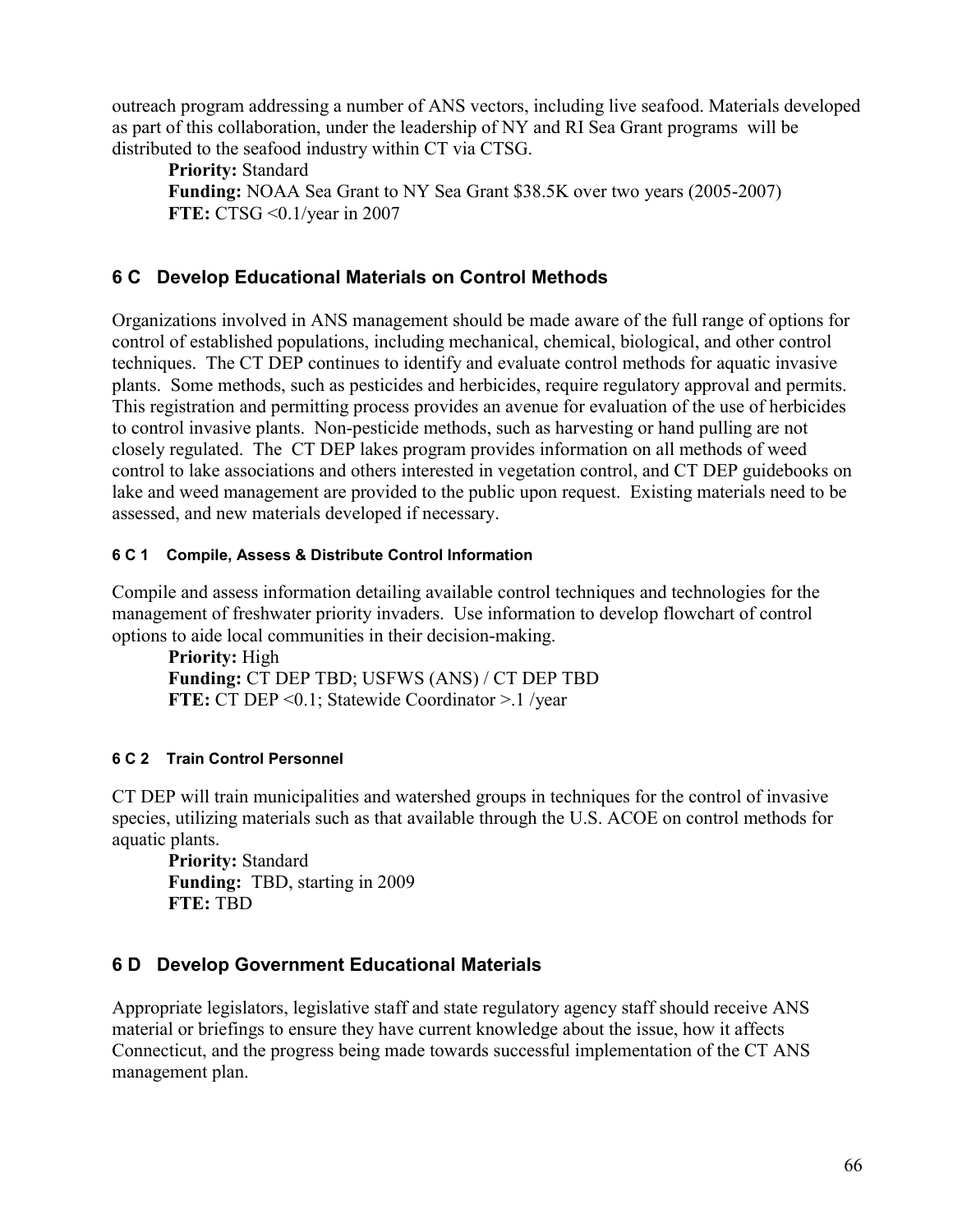#### **6 D 1 Update Legislators and Staff on ANS**

Provide periodic updates on key ANS issues in CT to legislators, legislative staff and other agency staff as appropriate. In particular, brief members of the General Assembly's Environment Committee annually.

**Priority:** Standard Funding: USFWS (ANS) / CT DEP <\$1K/year **FTE:** Statewide Coordinator <0.1/year

### **6 D 2 Inform Relevant Agency Staff**

Periodic email communications to identified agency staff providing updates, new observations, etc., to be funneled through the Statewide Coordinator.

 **Priority:** Standard Funding: USFWS (ANS) / CT DEP <\$1K/year **FTE:** Statewide Coordinator <0.1/year

# **6 E Develop Industry Educational Materials**

Representatives of industries that pose the risk of ANS transport may be unaware of the problems associated with ANS introductions and existing options for prevention and management. Targeted educational materials should be developed / shared with these stakeholders.

### **6 E 1 Identify and Develop Industry Educational Materials**

The statewide coordinator will work with sector-specific, ad-hoc committees to identify the ANS educational needs of individual industries and to develop periodic and timely news releases.

**Priority:** Standard **Funding:** TBD as need or opportunity arises **FTE:** TBD as need or opportunity arises

# **6 F Develop Public Educational Products**

Much of the general public is unaware of the problems caused by ANS. A mechanism for rapid, widespread release of information must be developed to facilitate communication and to keep the public apprised of key events, progress, and new programs and regulations.

## **6 F 1 Issue ANS News Releases**

The Coordinating Committee will work with member agencies and organizations and the Statewide Coordinator to coordinate and facilitate the issuance of news releases on the general topic of ANS (including economic costs), specific species of interest/concern, progress of the plan implementation, research results, breaking events, and other important ANS news.

**Priority:** High/Standard **Funding:** minimal **FTE:** USFWS (ANS) / CT DEP <0.1/year; CTSG <0.1/year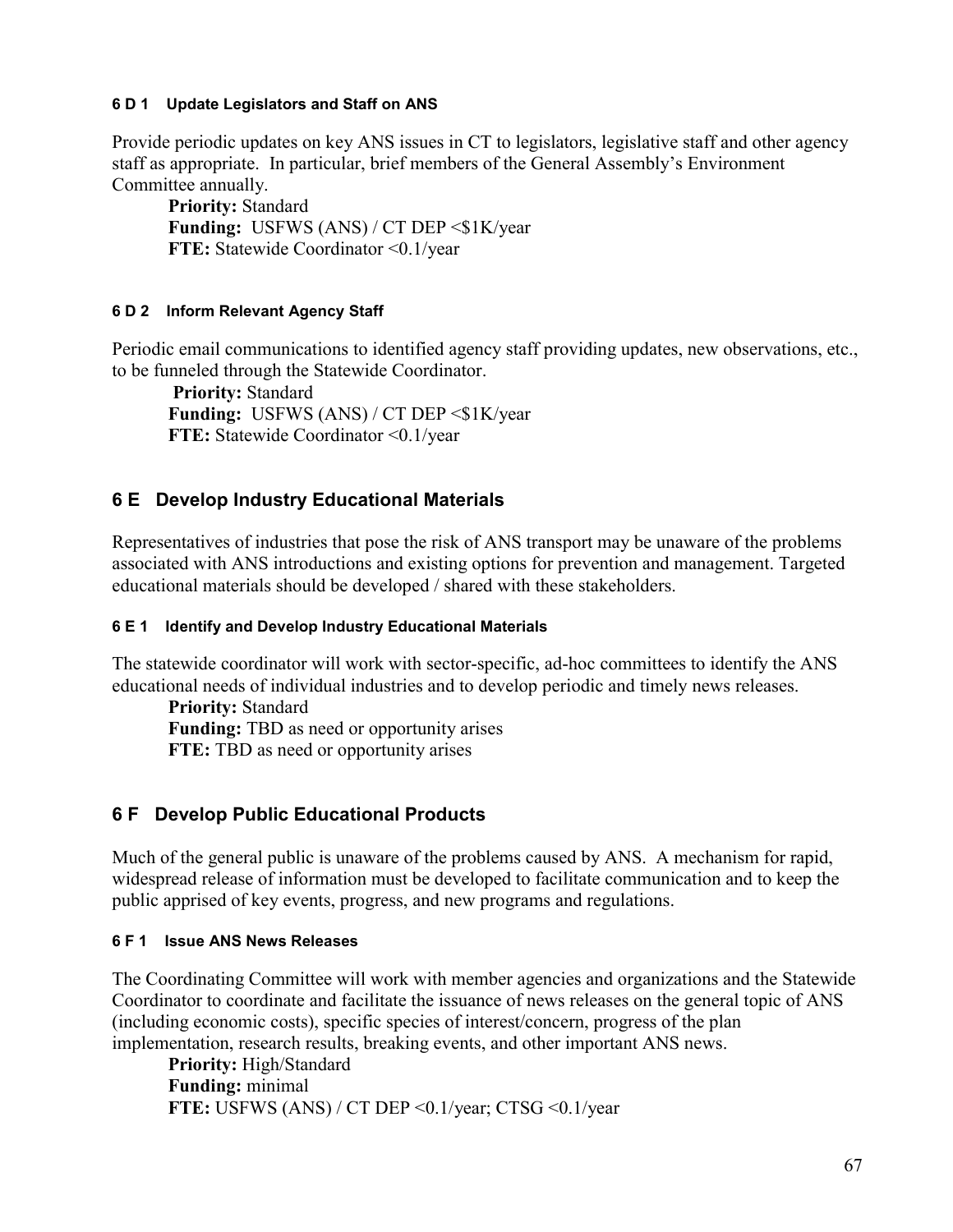# **Objective 7: Research**

Address research needs.

## **7 A Promote ANS Research to Address Identified Needs**

As ANS populations change in size and distribution and new ANS are introduced to CT, management priorities and research needs will change. Effective management will require that research priorities are re-evaluated periodically and that scientists and managers in the region are aware of the priorities and are encouraged to address them.

### **7 A 1 Develop Research Strategy**

The ANS Coordinating Committee will develop a strategy for communicating ANS research needs to the scientific community and research supporters. The strategy will encourage monitoring research, and development of biological controls for ANS in the state and regionally. Research priorities will include evaluation of potential non-target impacts from the release of biological control measures.

**Priority:** Standard **Funding:** USFWS (ANS) / CT DEP <\$1K/year; Misc. <\$1K/year **FTE:** Statewide Coordinator <0.1/year; Coordinating Committee <0.1/year

## **7 A 2 Review Research Annually**

The ANS Coordinating Committee will solicit input on identified research needs from state and federal agencies (including the Federal ANSTF, National Sea Grant, and the U.S. EPA Long Island Sound Study), regional organizations such as the NEANS Panel, Connecticut industries and utilities, local community groups such as lake associations, and NGOs. Research priorities will be re-assessed annually.

**Priority:** Standard **Funding:** USFWS (ANS) / CT DEP <\$1K/year; Misc. <\$1K/year **FTE:** Statewide Coordinator <0.1/year; Coordinating Committee <0.1/year

## **7 A 3 Facilitate Funding of Targeted Program Research**

Increase awareness among researchers of potential funding options and sources (federal, private, local) for ANS investigations by circulating notices of requests for proposals in a timely manner. A listserve of Connecticut researchers interested in aspects of ANS will be maintained by the Statewide Coordinator.

 **Priority:** Standard **Funding:** USFWS (ANS) / CT DEP <\$1K/year; Misc. <\$1K/year **FTE:** Statewide Coordinator <0.1/year; Coordinating Committee <0.1/year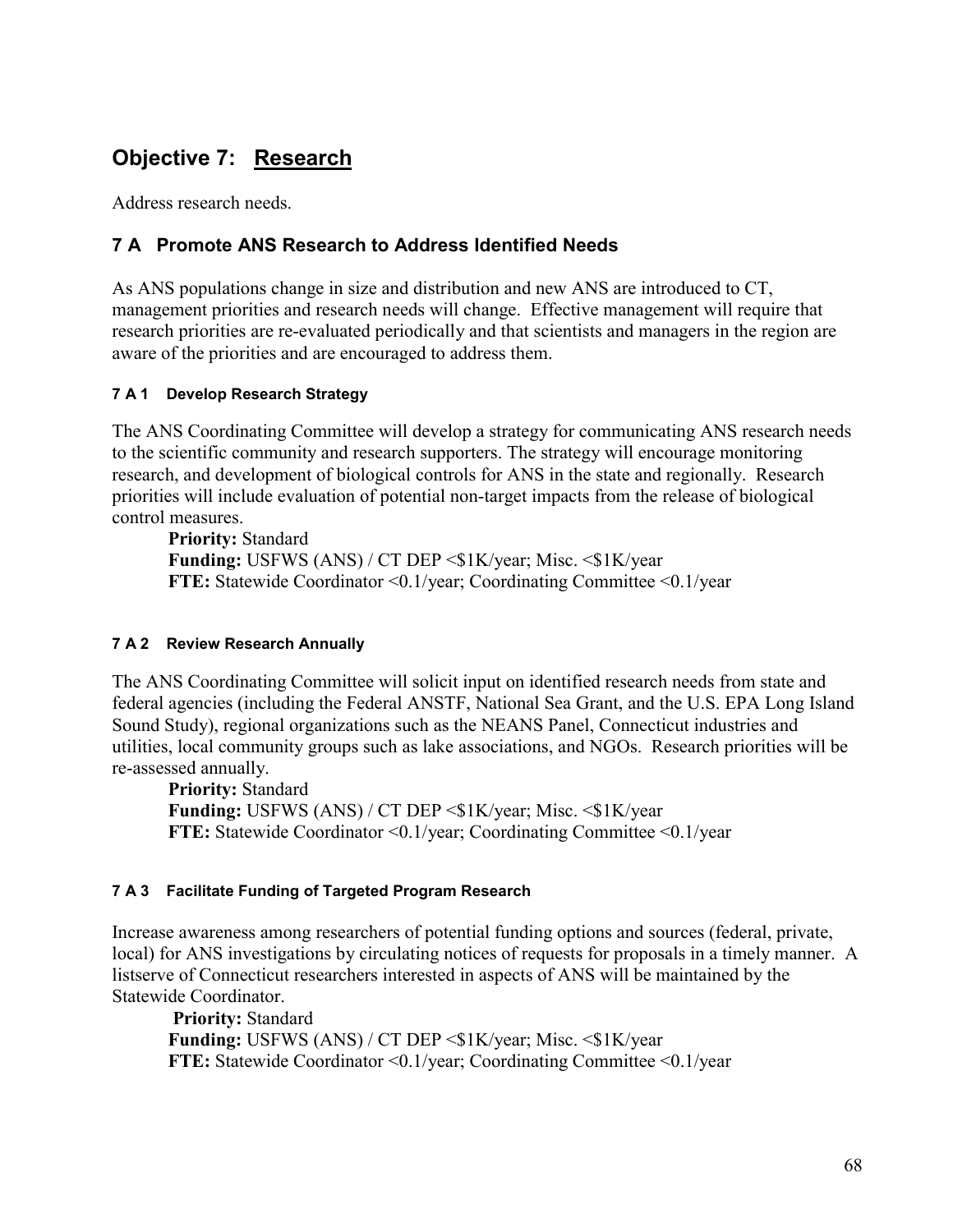#### **7 A 4 Secure Funding for ANS Research**

Seek to link research needs with available funding opportunities; promote potential funding sources and encourage proposal submissions. Support research into the economic impact of ANS in Connecticut. Support vector monitoring and species-specific research and outreach. Support research evaluating the magnitude of introductions through vectors such as hull fouling, ballast water, internet trade, pet trade, nursery, water garden and aquascaping trades, aquaculture and commercial hatcheries. Support experimental management projects using integrated control actions and evaluate effectiveness of actions. Control of established populations of ANS continues to be costly and labor intensive in most, if not all cases. Limiting the spread of priority ANS will require continued development of cost-effective and far-reaching control technologies, evaluation of potential short-term and long-term impacts of the controls (e.g., herbicide use) on public health and ecosystem function. Support the development of improved technology for monitoring the spread of nonindigenous organisms. Current research projects:

ECONOMIC *Effect of invasive fouling organisms on mariculture operations*

**Priority:** Standard **Funding:** NSGO to University of Connecticut (Whitlatch, Shumway et al.) \$298K federal and \$149K match over 2 years (2005-2007) **FTE:** 43 months over 2 years

### VECTOR *Hull fouling of recreational boats as a vector*

### **Priority:** Standard

**Funding:** NSGO and non-federal match to University of Connecticut (Whitlatch, Osman & Balcom) \$284 K federal and \$170K match over 2 years (2003-2005) **FTE:**

## SPECIES-SPECIFIC *Impacts and Spread of Grateloupia turuturu in Long Island Sound*

**Priority:** Standard **Funding:** CTSG to University of Connecticut (Yarish et al.) \$120K in federal and nonfederal funds in 2006; \$117K in federal and non-federal funds in 2007 **FTE:**

CONTROL *SCRWA*

**Priority:** Standard Funding: <\$1K/year **FTE:** undetermined

# **Objective 8: Legislation, Regulation and Policy**

Introduce legislation and / or adopt regulations as necessary to address aquatic nuisance species.

# **8 A Assess Existing Authority**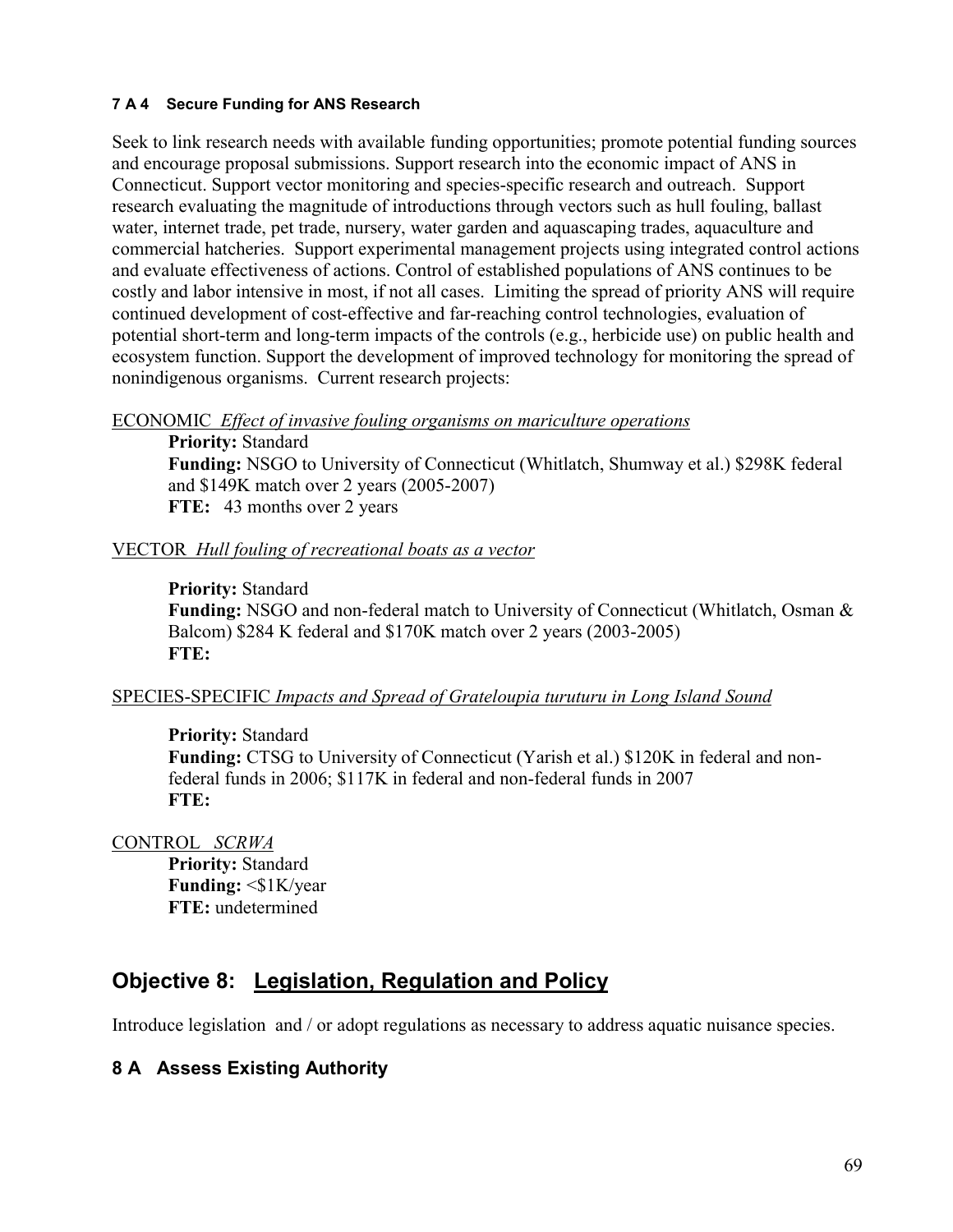Currently, Connecticut's authority to prohibit the import/liberation of potentially harmful vertebrate and invertebrate species is incomplete. State authority to restrict the introduction of specific aquatic species designated as threats to the ecology and economy of Connecticut must be thoroughly reviewed and evaluated.

### **8 A 1 Compile and Review Interstate / National / International Authority**

Compile and review of interstate, national and international authority to prohibit introductions of ANS. Utilize existing resources such as the website www.invasivespecies.gov/laws/fedacts\shtl#la for information on federal acts, as summarized by the National Invasive Species Council, and the summary of Northeast state regulations as gathered by Policy and Legislation Committee of the NEANS Panel.

**Priority:** Standard **Funding:** USFWS (ANS) / CT DEP <\$1K in 2008 and 2010 **FTE:** Statewide Coordinator <0.1 in 2008 and 2010

## **8 A 2 Assess CT Authority**

CT DEP will assess Connecticut's existing authority to prohibit the introduction and transport of ANS designated as priorities by the ANS Working Group.

**Priority:** Standard **Funding:** CT DEP <\$1K in 2008 and 2010; USFWS (ANS) / CT DEP <\$1K in 2008 and 2010 **FTE:** CT DEP <0.1/year; Statewide Coordinator <0.1/year

# **8 B Develop Legislative Recommendations**

As invasive species management evolves in Connecticut, additional legislative or regulatory needs may become apparent. General recommendations for additional state and federal legislative needs to minimize impacts from invasive species will be developed as necessary. Work with the existing legislative invasive plant council to develop and implement legislation.

## **8 B 1 Evaluate Legislative and Regulatory Needs**

The ANS Coordinating Committee will biennially evaluate statewide legislative and regulatory needs based on the results of implementation efforts outlined in the ANS Management Plan. Example: Rapid Response protocols developed in 5A1 and 5A2 are likely to require new statutes or regulations.

**Priority:** Standard **Funding:** Misc. (Coordinating Committee)  $\leq$ \$1K in 2009 and 2011; USFWS (ANS) / CT DEP <\$1K in 2009 and 2011; IPC <\$1K in 2009 and 2011 **FTE:** Coordinating Committee <0.1 in 2009 and 2011; Statewide Coordinator <0.1 in 2009 and 2011; Invasive Plant Council <0.1 in 2009 and 2011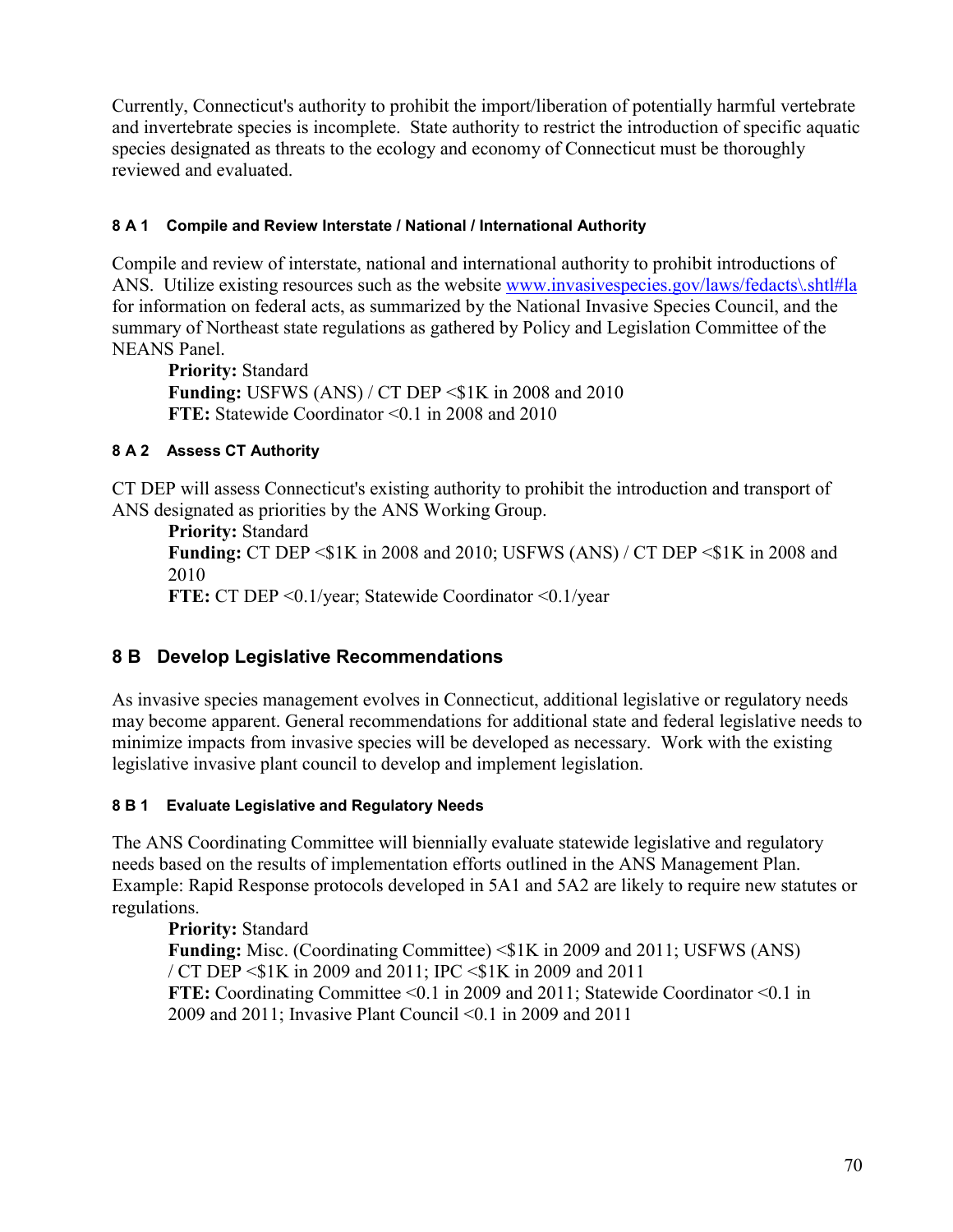#### **8 B 2 Evaluate / Support Funding Legislation**

Review options developed by other states for dedicated funding for ANS management activities. Consider legislative funding options for providing seed money for selected ANS management actions in Connecticut. Participate in efforts to evaluate / draft federal legislation increasing supoprt for state ANS programs (e.g., International Association of Fish and Wildlife Agencies IAFWA))

**Priority:** Standard **Funding:** Misc. (Coordinating Committee) <\$1K/year; USFWS (ANS) / CT DEP < \$1K/year

**FTE:** Coordinating Committee <0.1/year; Statewide Coordinator <0.1/year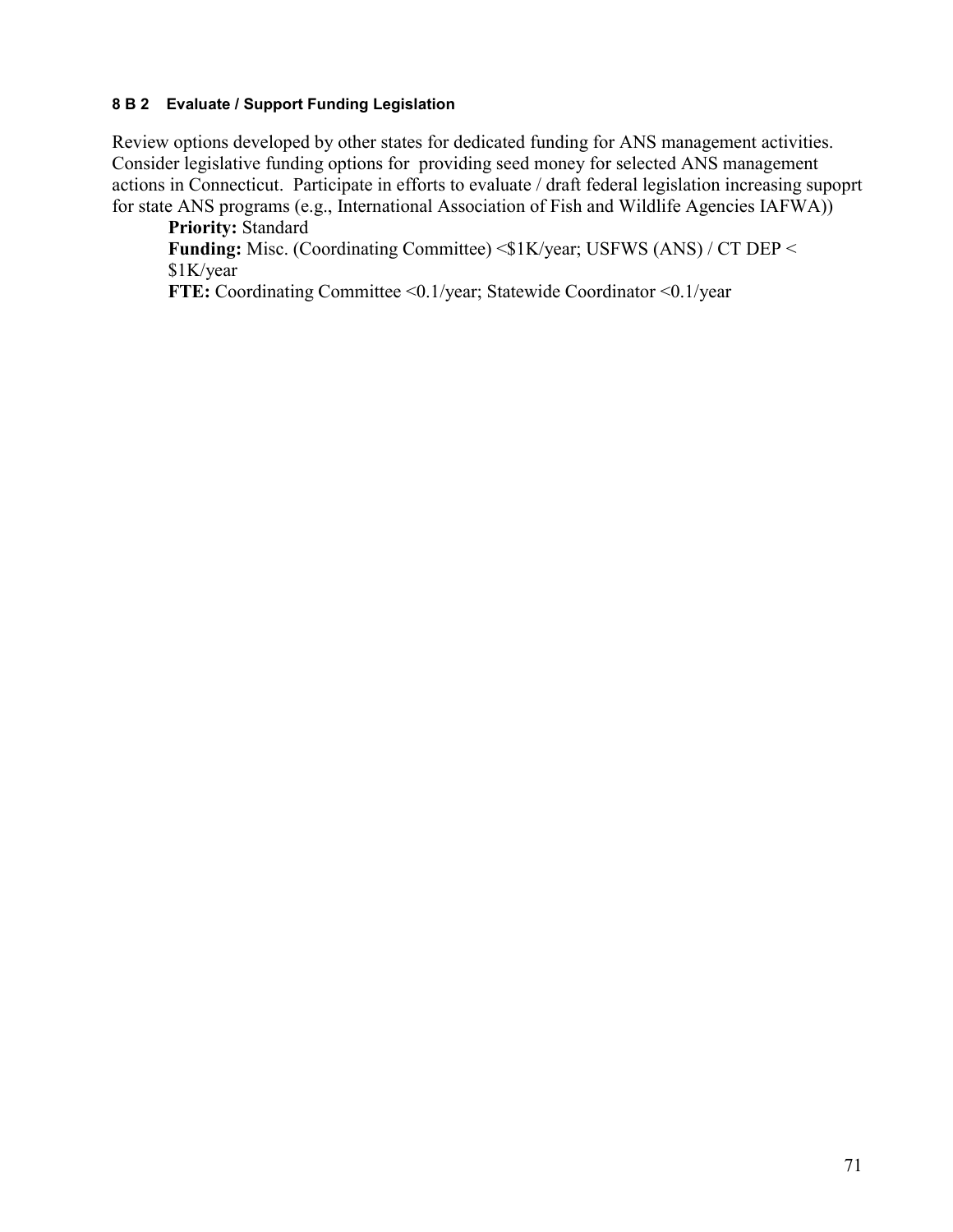# **6. IMPLEMENTATION TABLE**

| <b>Task</b>     | <b>Task</b>                                             | <b>Funding</b>                 | Imple-          | Cooperating                | <b>Current and Planned Funding (Dollars/FTE)</b> |                   |                                                       |                   |                                                            |                     |
|-----------------|---------------------------------------------------------|--------------------------------|-----------------|----------------------------|--------------------------------------------------|-------------------|-------------------------------------------------------|-------------------|------------------------------------------------------------|---------------------|
| ID              | <b>Name</b>                                             | <b>Source</b>                  | menting         | <b>Organizations</b>       |                                                  |                   |                                                       |                   |                                                            |                     |
|                 |                                                         |                                | <b>Entities</b> |                            | 2006<br><b>CY</b>                                | 2007<br><b>CY</b> | 2008<br><b>CY</b>                                     | 2009<br><b>CY</b> | 2010<br><b>CY</b>                                          | 2011<br><b>CY</b>   |
| 1               | Coordination                                            |                                |                 |                            |                                                  |                   |                                                       |                   |                                                            |                     |
| 1A              | <b>Establish Coordinating Entities</b>                  |                                |                 |                            |                                                  |                   |                                                       |                   |                                                            |                     |
| 1A1             | <b>Establish Coordinating</b><br>Committee              | <b>CT DEP</b>                  | CT DEP          | <b>CTSG</b>                | N/A                                              | N/A               | $<$ \$2K / < .1 N/A                                   |                   | N/A                                                        | N/A                 |
|                 |                                                         | <b>CTSG</b>                    | CT DEP          | <b>CT DEP</b>              | N/A                                              | N/A               | $<$ \$1K / < 1                                        | N/A               | N/A                                                        | N/A                 |
| 1A2             | <b>Establish and Hire</b><br>Statewide Coordinator      | USFWS (ANS) / CT<br><b>DEP</b> | <b>CT DEP</b>   | <b>Steering Committee</b>  | N/A                                              | N/A               | \$93,892 / 1                                          | \$96,709 / 1      | \$99,610/1                                                 | \$102,598/          |
| 1B              | <b>Coordinate Within Connecticut</b>                    |                                |                 |                            |                                                  |                   |                                                       |                   |                                                            |                     |
| 1 <sub>B1</sub> | Develop/Review Listing<br>Protocols                     | <b>MISC</b>                    | CTSG / CT DEP   | <b>ANS Working Group</b>   | $<$ \$1K / < 0.1 N/A                             |                   | N/A                                                   | N/A               | N/A                                                        | N/A                 |
|                 |                                                         | <b>MISC</b>                    | CT DEP          | Ad Hoc Committee           | N/A                                              | N/A               |                                                       |                   | $<$ \$1K / <0.1 $<$ \$1K / <0.1 $<$ \$1K / <0.1 $<$ \$1K / | $0.1$               |
|                 |                                                         | <b>MISC</b>                    | <b>CT DEP</b>   | Coordinating Committee N/A |                                                  | N/A               | $<$ \$1K / <0.1 $\le$ \$1K / <0.1 $\le$ \$1K / <0.1   |                   |                                                            | $<$ \$1K /<br>$0.1$ |
|                 |                                                         | USFWS (ANS) / CT<br><b>DEP</b> | CT DEP          | Statewide Coordinator      | N/A                                              | N/A               | $<$ \$1K / <0.1 $\leq$ \$1K / <0.1 $\leq$ \$1K / <0.1 |                   |                                                            | $<$ \$1K /<br>$0.1$ |
| 1B2             | Develop/Review ANS ListsMisc.<br>and Management Classes |                                | CTSG / CT DEP   | <b>ANS Working Group</b>   | $<$ \$1K / < 0.1 N/A                             |                   | N/A                                                   | N/A               | N/A                                                        | N/A                 |
|                 |                                                         | <b>EPA LISS / CTSG</b>         | <b>CTSG</b>     | <b>EPA LISS</b>            | \$10K / .25                                      | N/A               | N/A                                                   | N/A               | N/A                                                        | N/A                 |
|                 |                                                         | JSFWS (ANS) / CT<br><b>DEP</b> | CT DEP          | Statewide Coordinator      | N/A                                              | N/A               |                                                       |                   | $<$ \$1K / < 0.1 $\le$ \$1K / < 0.1 $\le$ \$1K / < 0.1     | $<$ \$1K /<br>$0.1$ |
|                 |                                                         | <b>MISC</b>                    | <b>CT DEP</b>   | Coordinating Committee N/A |                                                  | N/A               | $<$ \$1K / <0.1 $\le$ \$1K / <0.1 $\le$ \$1K / <0.1   |                   |                                                            | $<$ \$1K/<br>$0.1$  |
| 1B3             | Develop/Review Vector<br>Lists                          | <b>MISC</b>                    | CTSG / CT DEP   | <b>ANS Working Group</b>   | $<$ \$1K / < 0.1 N/A                             |                   | N/A                                                   | N/A               | N/A                                                        | N/A                 |
|                 |                                                         | USFWS (ANS) / CT<br><b>DEP</b> | <b>CT DEP</b>   | Statewide Coordinator      | N/A                                              | N/A               |                                                       |                   | $<$ \$1K / <0.1 $<$ \$1K / <0.1 $<$ \$1K / <0.1 $<$ \$1K / | $0.1$               |
|                 |                                                         | <b>MISC</b>                    | <b>CT DEP</b>   | Coordinating Committee N/A |                                                  | N/A               |                                                       |                   | $<$ \$1K / <0.1 $<$ \$1K / <0.1 $<$ \$1K / <0.1 $<$ \$1K / | $0.1$               |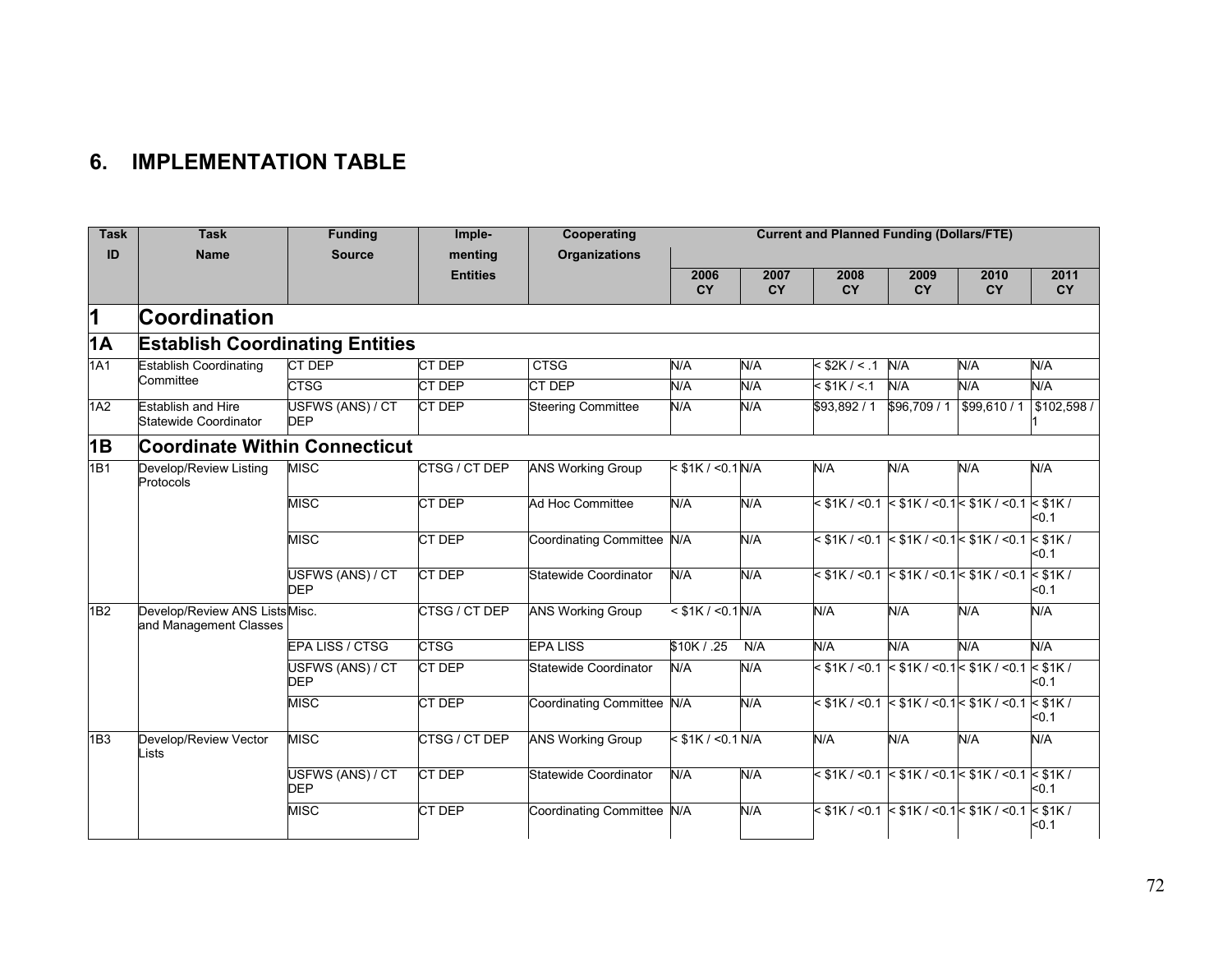| <b>Task</b>     | <b>Task</b>                                                                                                  | <b>Funding</b>                 | Imple-                                                 | Cooperating                                                                     |     |                    | <b>Current and Planned Funding (Dollars/FTE)</b>                                                                                                                                                                                                     |                              |                                                                  |                                           |
|-----------------|--------------------------------------------------------------------------------------------------------------|--------------------------------|--------------------------------------------------------|---------------------------------------------------------------------------------|-----|--------------------|------------------------------------------------------------------------------------------------------------------------------------------------------------------------------------------------------------------------------------------------------|------------------------------|------------------------------------------------------------------|-------------------------------------------|
| ID              | <b>Name</b>                                                                                                  | <b>Source</b>                  | menting                                                | <b>Organizations</b>                                                            |     |                    |                                                                                                                                                                                                                                                      |                              |                                                                  |                                           |
| 1B4             | Develop/Review Site List                                                                                     | <b>MISC</b>                    | CT DEP                                                 | Ad Hoc Committee                                                                | N/A | N/A                |                                                                                                                                                                                                                                                      |                              | $<$ \$1K / <0.1 $<$ \$1K / <0.1 $<$ \$1K / <0.1 $<$ \$1K /       | $0.1$                                     |
|                 |                                                                                                              | <b>MISC</b>                    | <b>CT DEP</b>                                          | Coordinating Committee N/A                                                      |     | N/A                |                                                                                                                                                                                                                                                      |                              | $<$ \$1K / <0.1 $<$ \$1K / <0.1 $<$ \$1K / <0.1 $<$ \$1K /       | < 0.1                                     |
|                 |                                                                                                              | USFWS (ANS) / CT<br><b>DEP</b> | CT DEP                                                 | <b>Statewide Coordinator</b>                                                    | N/A | N/A                |                                                                                                                                                                                                                                                      |                              | $<$ \$1K / <0.1 $<$ \$1K / <0.1 $<$ \$1K / <0.1 $<$ \$1K /       | $0.1$                                     |
| 1B5             | Develop Research<br><b>Priorities</b>                                                                        | <b>MISC</b>                    | CT DEP                                                 | Coordinating Committee N/A                                                      |     | N/A                |                                                                                                                                                                                                                                                      |                              | $<$ \$1K / < 0.1 $\le$ \$1K / < 0.1 $\le$ \$1K / < 0.1           | $<$ \$1K /<br>$0.1$                       |
|                 |                                                                                                              | USFWS (ANS) / CT<br><b>DEP</b> | CT DEP                                                 | <b>Statewide Coordinator</b>                                                    | N/A | N/A                |                                                                                                                                                                                                                                                      |                              | < \$1K / <0.1 < \$1K / <0.1 < \$1K / <0.1 < \$1K /               | $0.1$                                     |
| 1B6             | Evaluate ANS Program                                                                                         | <b>MISC</b>                    | CT DEP                                                 | Coordinating Committee N/A                                                      |     | N/A                |                                                                                                                                                                                                                                                      |                              | $<$ \$1K / <0.1 $<$ \$1K / <0.1 $<$ \$1K / <0.1 $<$ \$1K /       | <0.1                                      |
|                 |                                                                                                              | USFWS (ANS) / CT<br><b>DEP</b> | CT DEP                                                 | Statewide Coordinator                                                           | N/A | N/A                |                                                                                                                                                                                                                                                      |                              | $<$ \$1K / <0.1 $\le$ \$1K / <0.1 $\le$ \$1K / <0.1 $\le$ \$1K / | <0.1                                      |
| 1C              | <b>Coordinate Beyond Connecticut</b>                                                                         |                                |                                                        |                                                                                 |     |                    |                                                                                                                                                                                                                                                      |                              |                                                                  |                                           |
| 1C1             | Coordinate with Northeast CTSG<br>Region                                                                     |                                | <b>CTSG</b>                                            | <b>NEANS Panel</b>                                                              |     |                    | $$1.5K / 0.1$1.5K / 0.1$1.5K / 0.1$1.5K / 0.1$1.5K / 0.1$1.5K / 0.1$1.5K / 0.1$1.5K / 0.1$1.5K / 0.1$1.5K / 0.1$1.5K / 0.1$1.5K / 0.1$1.5K / 0.1$1.5K / 0.1$1.5K / 0.1$1.5K / 0.1$1.5K / 0.1$1.5K / 0.1$1.5K / 0.1$1.5K / 0.1$1.5K / 0.1$1.5K / 0.1$ |                              |                                                                  |                                           |
|                 |                                                                                                              | USFWS (ANS) / CT<br>DEP        | Statewide<br>Coordinator, CT<br>DEP NEANS panel<br>rep | <b>NEANS Panel</b>                                                              |     |                    | <\$1K / <0.1 <\$1K / <0.1 \frac{{\$1K / <0.1 \frac{{\$1K}}}\$1K / <0.1 \s\$1K / <0.1                                                                                                                                                                 |                              |                                                                  |                                           |
| 1C <sub>2</sub> | Coordinate with Long<br><b>Island Sound</b>                                                                  | <b>EPA</b>                     | <b>EPA LISS</b>                                        | CT DEP, CTSG, NYS<br><b>DEC</b>                                                 |     |                    | $<$ \$1K / <0.1 <\$1K / <0.1 <\$1K / <0.1                                                                                                                                                                                                            | $<$ \$1K / <0.1 <\$1K / <0.1 |                                                                  | $<$ \$1K / $<$ 0.1                        |
|                 | Management<br>Organizations                                                                                  | CT DEP OLISP                   | <b>EPA LISS</b>                                        | NYS DEC, EPA LISS,<br><b>CTSG</b>                                               | N/A | $<$ \$1K / $<$ 0.1 | $<$ \$1K / $<$ 0.1                                                                                                                                                                                                                                   |                              | $<$ \$1K / <0.1 $<$ \$1K / <0.1                                  | $<$ \$1K / <0.1                           |
|                 |                                                                                                              | <b>CTSG</b>                    | <b>EPA LISS</b>                                        | CT DEP, NYS DEC, EPA\$17K / .25<br>.ISS                                         |     | $<$ \$1K / $<$ 0.1 | $<$ \$1K / <0.1                                                                                                                                                                                                                                      |                              |                                                                  | $<$ \$1K / <0.1 <\$1K / <0.1 <\$1K / <0.1 |
|                 |                                                                                                              | <b>NYS DEC</b>                 | <b>EPA LISS</b>                                        | CT DEP, EPA LISS,<br><b>CTSG</b>                                                | N/A |                    | $<$ \$1K / <0.1 $<$ \$1K / <0.1                                                                                                                                                                                                                      |                              |                                                                  | $<$ \$1K / <0.1 <\$1K / <0.1 <\$1K / <0.1 |
| 1D              | <b>Develop Information Management System</b>                                                                 |                                |                                                        |                                                                                 |     |                    |                                                                                                                                                                                                                                                      |                              |                                                                  |                                           |
| 1D1             | <b>Conduct Information</b>                                                                                   | <b>MISC</b>                    | CT DEP                                                 | Coordinating Committee N/A                                                      |     | N/A                | $<$ \$1K / $<$ 0.1                                                                                                                                                                                                                                   | N/A                          | N/A                                                              | N/A                                       |
|                 | <b>Needs Analysis</b>                                                                                        | USFWS (ANS) / CT<br><b>DEP</b> | CT DEP                                                 | <b>Statewide Coordinator</b>                                                    | N/A | N/A                | $<$ \$1K / $<$ 0.1                                                                                                                                                                                                                                   | N/A                          | N/A                                                              | N/A                                       |
| 1D2             | Develop & Maintain Early<br>Detection, Monitoring &<br>Assessment (EDMA)<br>Information Management<br>System | <b>TBD</b>                     | CT DEP                                                 | IT person, IPANE,<br>USFWS, Statewide<br>Coordinator,<br>Coordinating Committee | N/A | N/A                | \$45K/5                                                                                                                                                                                                                                              | TBD                          | TBD                                                              | TBD                                       |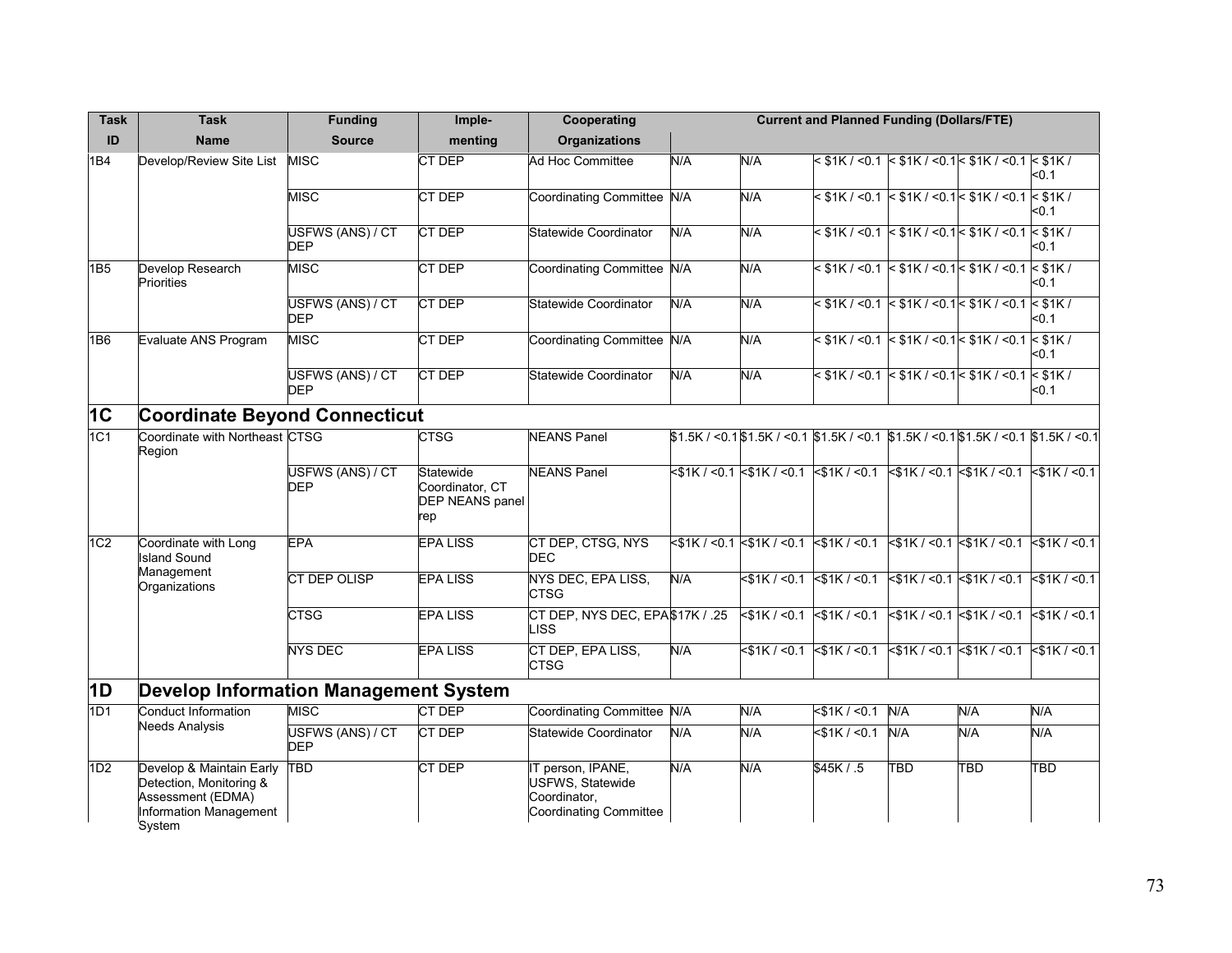| <b>Task</b>     | <b>Task</b>                                               | <b>Funding</b>                 | Imple-          | Cooperating                   | <b>Current and Planned Funding (Dollars/FTE)</b> |                   |                    |                                 |                   |                   |
|-----------------|-----------------------------------------------------------|--------------------------------|-----------------|-------------------------------|--------------------------------------------------|-------------------|--------------------|---------------------------------|-------------------|-------------------|
| ID              | <b>Name</b>                                               | <b>Source</b>                  | menting         | <b>Organizations</b>          |                                                  |                   |                    |                                 |                   |                   |
|                 |                                                           |                                |                 |                               |                                                  |                   |                    |                                 |                   |                   |
|                 |                                                           |                                |                 |                               |                                                  |                   |                    |                                 |                   |                   |
| 1D <sub>3</sub> | Develop Experts DatabaseUSFWS (ANS) / CT                  | <b>DEP</b>                     | <b>CT DEP</b>   | <b>Statewide Coordinator</b>  | N/A                                              | N/A               | $<$ \$1K/ $<$ 0.1  | $<$ \$1K/ < 0.1 < \$1K/ < 0.1   |                   | 51K/50.1          |
|                 |                                                           | TBD                            | <b>CTAES</b>    | <b>CTAES</b>                  | N/A                                              | N/A               | $<$ \$1K/ < 0.1    | $<$ \$1K/ $<$ 0.1               | $<$ \$1K/ $<$ 0.1 | $<$ \$1K/ $<$ 0.1 |
|                 |                                                           | $\overline{\mathsf{FED}}$      | <b>IPANE</b>    | <b>IPANE</b>                  | N/A                                              | N/A               | $<$ \$1K/ $<$ 0.1  | $<$ \$1K/ < 0.1 $<$ \$1K/ < 0.1 |                   | $<$ \$1K/ $<$ 0.1 |
|                 |                                                           | USFWS (ANS) / NOAA NEANS       |                 | <b>NEANS</b>                  | N/A                                              | N/A               | $<$ \$1K/ $<$ 0.1  | $<$ \$1K/ < 0.1 $<$ \$1K/ < 0.1 |                   | $<$ \$1K/ $<$ 0.1 |
| $\vert$ 2       | Funding                                                   |                                |                 |                               |                                                  |                   |                    |                                 |                   |                   |
| $2\overline{A}$ | <b>Fund Core Program</b>                                  |                                |                 |                               |                                                  |                   |                    |                                 |                   |                   |
| 2A1             | Identify and Secure Core<br>Funds                         | <b>TBD</b>                     | CT DEP          | <b>CTSG</b>                   | N/A                                              | TBD / 0.2         | TBD / 0.2          |                                 |                   |                   |
|                 |                                                           | <b>TBD</b>                     | <b>CTSG</b>     | CT DEP                        | N/A                                              | TBD / < 0.1       | TBD / < 0.1        |                                 |                   |                   |
| 2B              | <b>Fund Plan Components</b>                               |                                |                 |                               |                                                  |                   |                    |                                 |                   |                   |
| 2B1             | Identify Opportunities and MISC<br><b>Secure Funding</b>  |                                | <b>CT DEP</b>   | Ad Hoc Committee              | <b>TBD</b>                                       | TBD               | <b>TBD</b>         | <b>TBD</b>                      | TBD               | <b>TBD</b>        |
|                 |                                                           | <b>MISC</b>                    | CT DEP          | Coordinating Committee TBD    |                                                  | TBD               | <b>TBD</b>         | <b>TBD</b>                      | <b>TBD</b>        | TBD               |
|                 |                                                           | USFWS (ANS) / CT<br><b>DEP</b> | <b>CT DEP</b>   | Statewide Coordinator         | N/A                                              | N/A               | TBD / 0.2          | TBD / 0.2                       | TBD / 0.2         | TBD / 0.2         |
| $\overline{3}$  | <b>Prevention</b>                                         |                                |                 |                               |                                                  |                   |                    |                                 |                   |                   |
| 3A              | <b>Assess and Minimize Introduction Risks</b>             |                                |                 |                               |                                                  |                   |                    |                                 |                   |                   |
| 3A1             | Assess Introduction Risks MISC                            |                                | <b>CT DEP</b>   | Coordinating Committee N/A    |                                                  | N/A               | 51K/50.1           | $<$ \$1K/ $<$ 0.1               | $<$ \$1K/ $<$ 0.1 | $<$ \$1K/ $<$ 0.1 |
|                 |                                                           | USFWS (ANS) / CT<br><b>DEP</b> | CT DEP          | <b>Statewide Coordinator</b>  | N/A                                              | N/A               | $<$ \$1K/ $<$ 0.1  | $<$ \$1K/ $<$ 0.1               | $<$ \$1K/ $<$ 0.1 | $<$ \$1K/ $<$ 0.1 |
|                 |                                                           | <b>MISC</b>                    | CTSG / CT DEP   | <b>ANS Working Group</b>      | <\$2K / <0.1 N/A                                 |                   | N/A                | N/A                             | N/A               | N/A               |
| 3B              | <b>Minimize Industry Introductions</b>                    |                                |                 |                               |                                                  |                   |                    |                                 |                   |                   |
| 3B1             | Enforce CT DEP<br>Importation / Liberation<br>Regulations | CT DEP                         | CT DEP          |                               | N/A                                              | TBD / 0.2         | TBD / 0.2          | TBD / 0.2                       | TBD / 0.2         | TBD / 0.2         |
| 3B2             | Minimize Aquaculture /                                    | <b>CT DEP</b>                  | CT DEP          | <b>CT DA</b>                  | N/A                                              | $<$ \$1K/ $<$ 0.1 | $<$ \$1K/ $<$ 0.1  | $<$ \$1K/ < 0.1 < \$1K/ < 0.1   |                   | $<$ \$1K/ $<$ 0.1 |
|                 | <b>Hatchery Introductions</b>                             | CT DA / BA                     | <b>CT DA/BA</b> | <b>CT DEP</b>                 | N/A                                              | $<$ \$1K/ $<$ 0.1 | $<$ \$1K $/$ < 0.1 | $<$ \$1K/ $<$ 0.1               | $<$ \$1K/ $<$ 0.1 | $<$ \$1K/ $<$ 0.1 |
|                 |                                                           | <b>CTSG</b>                    | <b>CTSG</b>     | CT DEP, CT DA/BA,<br>industry | N/A                                              | \$1.5K/ < 0.1     | N/A                | $$1.5K$ /<0.1                   | N/A               | N/A               |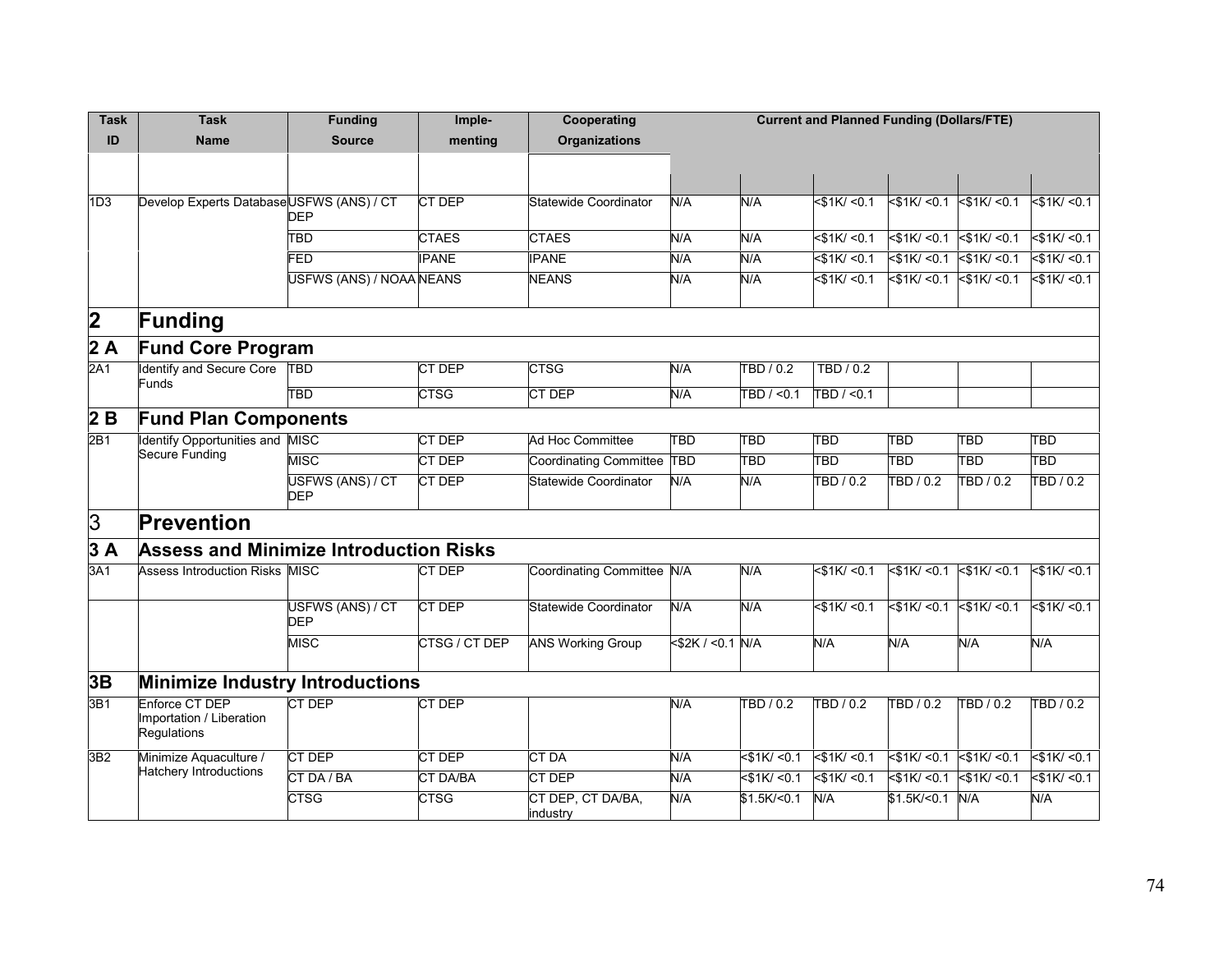| <b>Task</b>     | <b>Task</b>                                                                     | <b>Funding</b>                 | Imple-       | Cooperating                                                                                                   | <b>Current and Planned Funding (Dollars/FTE)</b> |                   |                                        |                   |                   |                   |
|-----------------|---------------------------------------------------------------------------------|--------------------------------|--------------|---------------------------------------------------------------------------------------------------------------|--------------------------------------------------|-------------------|----------------------------------------|-------------------|-------------------|-------------------|
| ID              | <b>Name</b>                                                                     | <b>Source</b>                  | menting      | <b>Organizations</b>                                                                                          |                                                  |                   |                                        |                   |                   |                   |
| 3B3             | Minimize Bait Industry<br>Introductions                                         | USFWS (ANS) / CT<br><b>DEP</b> | CT DEP       |                                                                                                               | N/A                                              | <\$1K/ <0.1       | $<$ \$1K/ $<$ 0.1                      | $<$ \$1K/ $<$ 0.1 | $<$ \$1K/ $<$ 0.1 | $<$ \$1K/ $<$ 0.1 |
|                 |                                                                                 | <b>CT DEP</b>                  | CT DEP       | <b>CTSG, Northeast Sea</b><br>Grant programs, bait<br>dealers & retailers                                     | N/A                                              | \$4K/ <0.1        | \$4K/ <0.1                             | N/A               | N/A               | N/A               |
|                 |                                                                                 | <b>NSGO</b>                    | <b>CTSG</b>  | CT DEP, Northeast Sea<br>Grant programs, bait<br>dealers & retailers                                          | N/A                                              | \$9K / < 1        | $$9K/ < 1$ ; seeN/A<br>3B <sub>2</sub> |                   | see 3B2           | N/A               |
| 3B4             | Minimize Nursery and Pet MISC                                                   |                                | CT DEP       | Ad Hoc Committee                                                                                              | N/A                                              | N/A               | 50.1                                   | < 0.1             | 50.1              | < 0.1             |
|                 | Trade Introductions                                                             | <b>MISC</b>                    | CT DEP       | Coordinating Committee, N/A<br>pet trade                                                                      |                                                  | TBD               | $\overline{TBD}$                       | TBD               | TBD               | TBD               |
|                 |                                                                                 | <b>MISC</b>                    | CT DEP       | <b>Invasive Plant Council</b>                                                                                 | N/A                                              | 51K/50.1          | $<$ \$1K/ $<$ 0.1                      | $<$ \$1K/ $<$ 0.1 | $<$ \$1K/ $<$ 0.1 | $<$ \$1K/ $<$ 0.1 |
|                 |                                                                                 | USFWS (ANS) / CT<br><b>DEP</b> | CT DEP       | Statewide Coordinator                                                                                         | N/A                                              | TBD               | TBD                                    | TBD               | TBD               | TBD               |
| 3B5             | Minimize Supplier                                                               | <b>MISC</b>                    | CT DEP       | Coordinating Committee N/A                                                                                    |                                                  | <b>N/A</b>        | N/A                                    | N/A               | $<$ \$1K/ $<$ 0.1 | $<$ \$1K/ $<$ 0.1 |
|                 | Introductions                                                                   | USFWS (ANS) / CT<br><b>DEP</b> | CT DEP       | Statewide Coordinator                                                                                         | N/A                                              | N/A               | N/A                                    | N/A               | $<$ \$1K/ $<$ 0.1 | $<$ \$1K/ $<$ 0.1 |
| 3B6             | Minimize Mechanical<br><b>Weed Harvesting</b><br>Introductions                  | <b>MISC</b>                    | CT DEP       | CT DEP, local<br>commissions                                                                                  | N/A                                              | N/A               | $<$ \$1K $/$ < 0.1                     | TBD               | TBD               | TBD               |
| 3C              | <b>Minimize Recreation Introductions</b>                                        |                                |              |                                                                                                               |                                                  |                   |                                        |                   |                   |                   |
| 3C1             | Minimize Recreational<br>Boating and Fishing<br>Introductions                   | <b>NSGO</b>                    | <b>CTSG</b>  | rec. boating industry, CT N/A<br><b>DEP, Northeast Sea</b><br>Grant programs, marine<br>trades, local marinas |                                                  | \$9K/ <0.1        | \$9K/ <0.1                             | <b>TBD</b>        | TBD               | <b>TBD</b>        |
|                 |                                                                                 | <b>SCRWA</b>                   | <b>SCRWA</b> |                                                                                                               | /50.1                                            | $\overline{50.1}$ | /50.1                                  | TBD               | TBD               | TBD               |
|                 |                                                                                 | USFWS (ANS) / CT<br><b>DEP</b> | CT DEP       | <b>Statewide Coordinator</b>                                                                                  | N/A                                              | N/A               | $<$ \$1K/ $<$ 0.1                      | TBD               | TBD               | TBD               |
|                 |                                                                                 | CT DEP                         | CT DEP       | CTSG, rec. boating<br>industry, marine trades,<br>local marinas                                               | $<$ \$1K/ $<$ 0.1                                | $<$ \$1K/ $<$ 0.1 | $<$ \$1K/ $<$ 0.1                      | $<$ \$1K $<$ 0.1/ | $<$ \$1K/<0.1/    | $<$ \$1K/ $<$ 0.1 |
| 3C <sub>2</sub> | Increase Awareness &<br><b>Enforcement of ANS</b><br><b>Boating Regulations</b> | <b>TBD</b>                     | CT DEP       |                                                                                                               | N/A                                              | $\overline{TBD}$  | TBD                                    | TBD               | TBD               | TBD               |
| 3D              | Minimize Introductions by Education and Research                                |                                |              |                                                                                                               |                                                  |                   |                                        |                   |                   |                   |
| 3D1             | <b>Promote Established</b><br><b>Research Protocols</b>                         |                                | CT DEP       | Coordinating Committee, N/A<br>NEANS, Statewide<br>Coordinator, CTSG                                          |                                                  | N/A               | < 0.1                                  | < 0.1             | < 0.1             | < 0.1             |
| 3D2             | Develop Aquaria BMPs                                                            | <b>MISC</b>                    | CT DEP       | Coordinating Committee, N/A<br>Statewide Coordinator                                                          |                                                  | N/A               | $\overline{\mathsf{TBD}}$              | TBD               | TBD               | TBD               |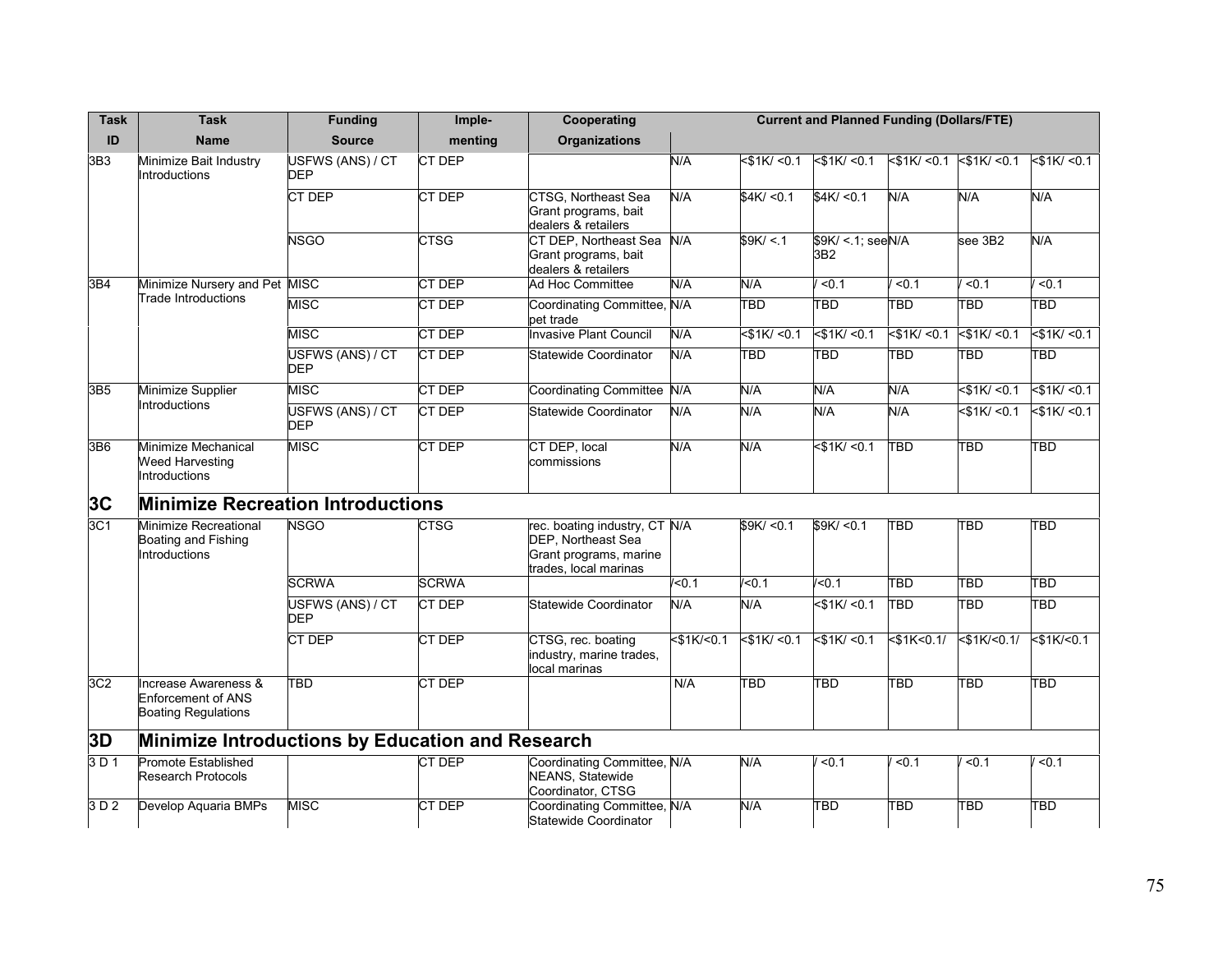| Task                    | <b>Task</b>                                                  | <b>Funding</b>                 | Imple-        | Cooperating                                                                         | <b>Current and Planned Funding (Dollars/FTE)</b> |                         |                                                             |                   |                         |                   |
|-------------------------|--------------------------------------------------------------|--------------------------------|---------------|-------------------------------------------------------------------------------------|--------------------------------------------------|-------------------------|-------------------------------------------------------------|-------------------|-------------------------|-------------------|
| ID                      | <b>Name</b>                                                  | <b>Source</b>                  | menting       | <b>Organizations</b>                                                                |                                                  |                         |                                                             |                   |                         |                   |
|                         |                                                              |                                |               |                                                                                     |                                                  |                         |                                                             |                   |                         |                   |
| 3E                      | Minimize Water Resource Management Introductions             |                                |               |                                                                                     |                                                  |                         |                                                             |                   |                         |                   |
| 3E1                     | <b>Assess Upstream</b><br>Passage Risk                       | <b>CT DEP</b>                  | <b>CT DEP</b> | CT DEP Inland Fisheries <\$1K/<0.1<br>Fish Passage<br><b>Coordinating Committee</b> |                                                  | $<$ \$1K/ $<$ 0.1       | $<$ \$1K/<0.1                                               | $<$ \$1K/ $<$ 0.1 | $<$ \$1K/ $<$ 0.1       | $<$ \$1K/ $<$ 0.1 |
|                         |                                                              | CT IWR / Yale<br>University    | Yale Univ.    | CT DEP, Rogers Lake<br>Authority                                                    | \$30K/1                                          | \$30K/1                 | N/A                                                         | N/A               | N/A                     | N/A               |
| 3E2                     | Assess Water Project Risk CT DEP                             |                                | CT DEP        | <b>CT DEP Permit Review</b>                                                         | N/A                                              | N/A                     | N/A                                                         | N/A               | TBD                     | TBD               |
|                         |                                                              | <b>MISC</b>                    | CT DEP        | Ad hoc Committee                                                                    | N/A                                              | N/A                     | N/A                                                         | N/A               | TBD                     | <b>TBD</b>        |
| $\overline{\mathbf{4}}$ | <b>Detection and Monitoring</b>                              |                                |               |                                                                                     |                                                  |                         |                                                             |                   |                         |                   |
| $\overline{4A}$         | <b>Strategize Early Detection, Monitoring and Assessment</b> |                                |               |                                                                                     |                                                  |                         |                                                             |                   |                         |                   |
| 4A1                     | Develop EDMA Strategic                                       | <b>MISC</b>                    | <b>CT DEP</b> | Coordinating Committee N/A                                                          |                                                  | <b>N/A</b>              | $<$ \$1K/ $<$ 0.1                                           | N/A               | N/A                     | N/A               |
|                         | Plan                                                         | USFWS (ANS) / CT<br><b>DEP</b> | CT DEP        | Statewide Coordinator                                                               | N/A                                              | N/A                     | $<$ \$2K/0.2                                                | <\$2K/0.2         | TBD                     | TBD               |
| 4B                      | <b>Implement Monitoring Program</b>                          |                                |               |                                                                                     |                                                  |                         |                                                             |                   |                         |                   |
| 4B1                     | Develop and Train New                                        | <b>MISC</b>                    | <b>CTAES</b>  | CTAES, CFL                                                                          | \$2K/0.2                                         | <b>TBD</b>              | <b>TBD</b>                                                  | <b>TBD</b>        | TBD                     | <b>TBD</b>        |
|                         | <b>Monitors</b>                                              | <b>USDA</b>                    | <b>IPANE</b>  | <b>NEWFS</b>                                                                        | \$3K/11                                          | \$3K/ < 1               | \$3K/11                                                     | <b>TBD</b>        | <b>TBD</b>              | $\overline{TBD}$  |
|                         |                                                              |                                |               |                                                                                     |                                                  |                         |                                                             |                   |                         |                   |
|                         |                                                              | CT DEP                         | CT DEP        |                                                                                     | N/A                                              | $<$ \$1K/ $<$ 0.1       | $<$ \$1K/<0.1                                               | $<$ \$1K/<0.1     | $<$ \$1K/ $<$ 0.1       | $<$ \$1K/<0.1     |
| $\overline{AB2}$        | <b>Conduct and Evaluate</b>                                  | Aquarion                       | Aquarion      |                                                                                     | \$10K/                                           | \$10K/                  | \$10K/                                                      | \$10K/            | \$10K/                  | \$10K/            |
|                         | Monitoring                                                   | CT DEP BNR /<br>USFWS          | CT DEP BNR    |                                                                                     |                                                  |                         | -\$500K/5.2 - \$500K/5.2 - \$500K/5.2 \$500K/5.2 \$500K/5.2 |                   |                         | \$500K/5.2        |
|                         |                                                              | Dominion                       | Dominion      |                                                                                     | $-$ \$400K                                       | ~5400K                  | ~5400K                                                      | <b>TBD</b>        | TBD                     | TBD               |
|                         |                                                              | <b>SCRWA</b>                   | <b>SCRWA</b>  |                                                                                     | \$15.8/                                          | \$26.9/                 | \$15.9/                                                     | TBD               | TBD                     | TBD               |
|                         |                                                              | <b>USDA</b>                    | <b>IPANE</b>  | <b>NEWF</b>                                                                         | \$3K/ < 1                                        | \$3K/11                 | N/A                                                         | N/A               | N/A                     | N/A               |
|                         |                                                              | <b>MISC</b>                    | <b>CTAES</b>  | <b>CTAES</b>                                                                        | TBD                                              | $\overline{\text{tBD}}$ | <b>TBD</b>                                                  | <b>TBD</b>        | $\overline{\text{TBD}}$ | $\overline{TBD}$  |
| 5                       | <b>Control and Rapid Response</b>                            |                                |               |                                                                                     |                                                  |                         |                                                             |                   |                         |                   |
| $5\overline{A}$         | <b>Develop CT Control Recommendations</b>                    |                                |               |                                                                                     |                                                  |                         |                                                             |                   |                         |                   |
| 5A1                     | Develop Control<br>Guidelines for Connecticut DEP            | USFWS (ANS) / CT               | <b>CT DEP</b> | Statewide Coordinator                                                               | N/A                                              | N/A                     | < 0.1                                                       | < 0.1             | < 0.1                   | < 0.1             |
|                         |                                                              | <b>MISC</b>                    | CT DEP        | Ad Hoc Committee                                                                    | N/A                                              | N/A                     | TBD                                                         | <b>TBD</b>        | TBD                     | TBD               |
| 5A2                     | Develop Rapid Response<br>Protocols                          | USFWS (ANS) / CT<br><b>DEP</b> | CT DEP        | Statewide Coordinator                                                               | N/A                                              | N/A                     | < 0.1                                                       | < 0.1             | $0.1$                   | < 0.1             |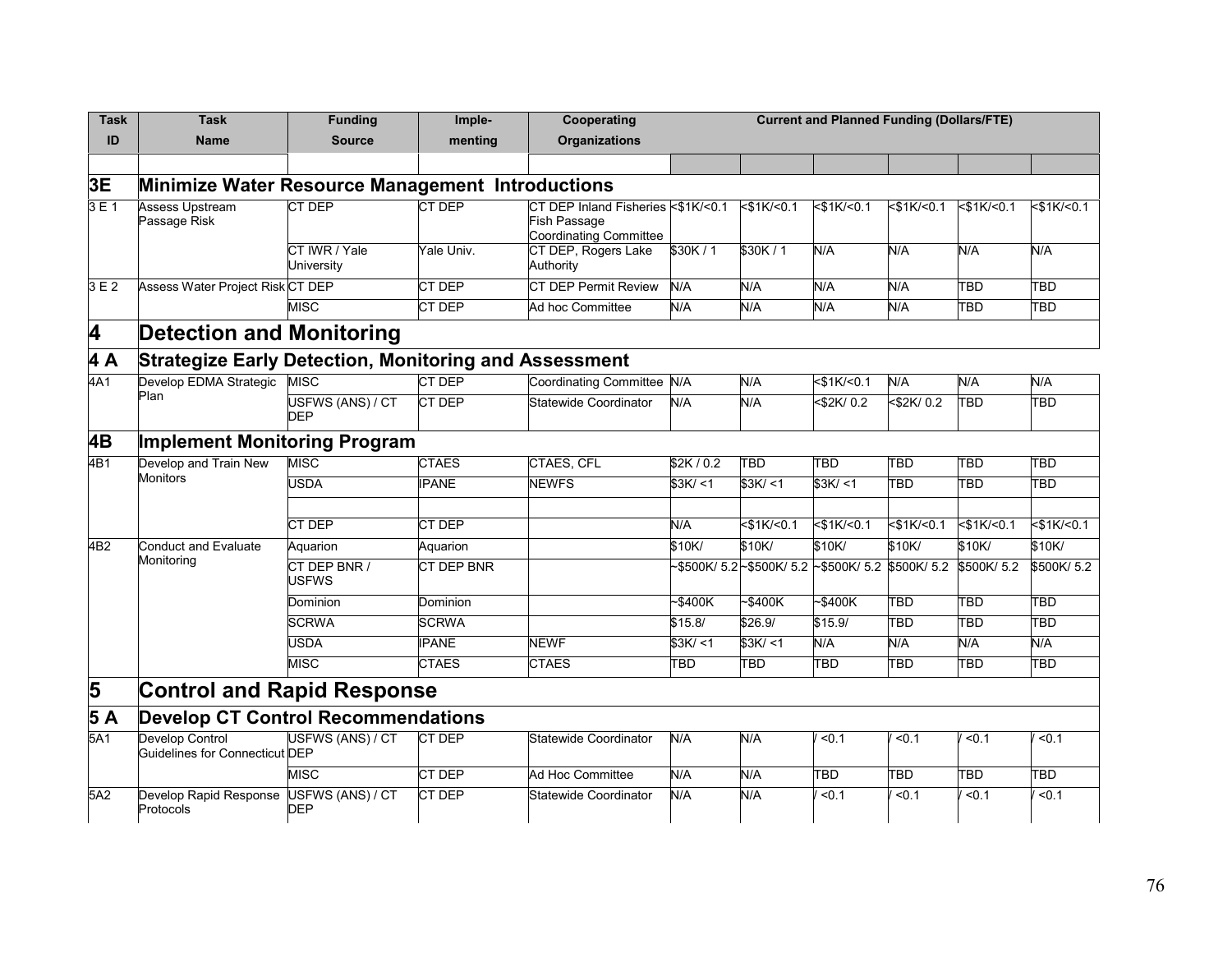| Task            | <b>Task</b>                                                                     | <b>Funding</b>                 | Imple-        | Cooperating                              | <b>Current and Planned Funding (Dollars/FTE)</b> |                    |                   |               |                         |                   |  |  |
|-----------------|---------------------------------------------------------------------------------|--------------------------------|---------------|------------------------------------------|--------------------------------------------------|--------------------|-------------------|---------------|-------------------------|-------------------|--|--|
| ID              | <b>Name</b>                                                                     | <b>Source</b>                  | menting       | <b>Organizations</b>                     |                                                  |                    |                   |               |                         |                   |  |  |
|                 |                                                                                 | <b>MISC</b>                    | CT DEP        | Ad Hoc Committee                         | $<$ \$1K $/$ < 0.1                               | $ $ < \$1K/ < 0.1  | <b>TBD</b>        | <b>TBD</b>    | <b>TBD</b>              | <b>TBD</b>        |  |  |
| <b>5B</b>       | <b>Implement Rapid Response Protocols</b>                                       |                                |               |                                          |                                                  |                    |                   |               |                         |                   |  |  |
| 5B1             | Conduct Taxa / Site-<br>Specific Rapid Response                                 | <b>CT DEP</b>                  | <b>CT DEP</b> | volunteers, USFWS,<br>Ducks Unlimited    | $<$ \$1K $/$ < 0.1                               | $<$ \$1K $/$ < 0.1 | TBD               | TBD           | $\overline{\text{TBD}}$ | <b>TBD</b>        |  |  |
|                 | <b>USFWS</b><br><b>NEWFS</b><br><b>NEWFS</b><br>N/A<br>N/A<br>N/A<br>N/A<br>N/A |                                |               |                                          |                                                  |                    |                   |               |                         |                   |  |  |
| <b>5C</b>       | <b>Control Established ANS</b>                                                  |                                |               |                                          |                                                  |                    |                   |               |                         |                   |  |  |
| 5C1             | Develop Site-Specific<br>Control Plans                                          | CT DEP                         | CT DEP        | CT DEP-SEP (Invasive<br>Species Account) | \$9.2K/                                          | <b>TBD</b>         | TBD               | TBD           | <b>TBD</b>              | TBD               |  |  |
|                 |                                                                                 | Aquarion                       | Aquarion      | Aquarion                                 | 0.15                                             | 0.15               | 0.15              | 0.15          | 0.15                    | / 0.15            |  |  |
| 5D              | <b>Evaluate Control Effectiveness</b>                                           |                                |               |                                          |                                                  |                    |                   |               |                         |                   |  |  |
| 5 D 1           | Evaluate Effectiveness of USFWS (ANS) / CT<br><b>Control Actions</b>            | <b>DEP</b>                     | <b>CT DEP</b> | Statewide Coordinator                    | N/A                                              | N/A                | TBD               | TBD           | TBD                     | <b>TBD</b>        |  |  |
|                 |                                                                                 | <b>MISC</b>                    | Permittees    | Permittees                               | N/A                                              | <b>TBD</b>         | <b>TBD</b>        | TBD           | <b>TBD</b>              | <b>TBD</b>        |  |  |
| 6               | <b>Education</b>                                                                |                                |               |                                          |                                                  |                    |                   |               |                         |                   |  |  |
| 6 A             | <b>Facilitate Access to ANS Resources</b>                                       |                                |               |                                          |                                                  |                    |                   |               |                         |                   |  |  |
| 6A1             | Develop/Maintain ANS<br>Website/Portal for CT                                   | <b>CTSG</b>                    | <b>CTSG</b>   | CT DEP, others                           | N/A                                              | < 0.1              | < 0.1             | TBD           | <b>TBD</b>              | <b>TBD</b>        |  |  |
| 6A2             | Enhance, Utilize Existing<br>ANS Educational Products CT DEP                    | <b>CTSG</b>                    | <b>CTSG</b>   | CT DEP, others                           | $<$ \$1K/<0.1                                    | $<$ \$1K/<0.1      | $<$ \$1K/<0.1     | $<$ \$1K/<0.1 | $<$ \$1K/<0.1           | $<$ \$1K/ $<$ 0.1 |  |  |
|                 |                                                                                 |                                | CT DEP        | CTSG, others                             | $<$ \$1K/<0.1                                    | $<$ \$1K/<0.1      | $<$ \$1K/<0.1     | $<$ \$1K/<0.1 | $<$ \$1K/<0.1           | $<$ \$1K/ $<$ 0.1 |  |  |
|                 |                                                                                 | <b>MISC</b>                    | <b>UCONN</b>  | <b>CIPWG</b>                             | $<$ \$1K/<0.1                                    | $<$ \$1K/<0.1      | $<$ \$1K/<0.1     | $<$ \$1K/<0.1 | $<$ \$1K/<0.1           | 51K/50.1          |  |  |
|                 |                                                                                 | <b>USDA</b>                    | <b>IPANE</b>  |                                          | 51K/50.1                                         | $<$ \$1K/ $<$ 0.1  | $<$ \$1K/<0.1     | $<$ \$1K/<0.1 | $<$ \$1K/<0.1           | 51K/50.1          |  |  |
|                 |                                                                                 | USFWS (ANS) / CT<br><b>DEP</b> | CT DEP        | <b>Statewide Coordinator</b>             | N/A                                              | N/A                | $<$ \$1K/<0.1     | $<$ \$1K/<0.1 | $<$ \$1K/<0.1           | 51K/50.1          |  |  |
| 6A <sub>3</sub> | Develop CT ANS<br><b>Overview Presentations</b>                                 | USFWS (ANS) / CT<br><b>DEP</b> | CT DEP        | Statewide Coordinator                    | N/A                                              | N/A                | $<$ \$1K/ $<$ 0.1 | 51K/50.1      | $<$ \$1K/<0.1           | $<$ \$1K/ $<$ 0.1 |  |  |
| 6B              | <b>Distribute Targeted Educational Products</b>                                 |                                |               |                                          |                                                  |                    |                   |               |                         |                   |  |  |
| 6B1             | Coordinate ID Card<br><b>Dissemination</b>                                      | USFWS (ANS) /<br><b>NEANS</b>  | CT DEP. CTSG  | MISC.                                    | <b>TBD</b>                                       | < 0.1              | < 0.1             | < 0.1         | < 0.1                   | < 0.1             |  |  |
| 6B2             | Revise & Update Guides<br>and Provide Training                                  | TBD                            | <b>CT DEP</b> | <b>CT DEP Volunteers</b>                 | \$20K/0.3                                        | \$20K/0.3          | \$20K/0.3         | \$20K/0.3     | \$20K/0.3               | \$20K/0.3         |  |  |
| 6B3             | Maintain, Improve Boat                                                          | <b>CTSG</b>                    | <b>CTSG</b>   | <b>CT DEP</b>                            | $<$ \$1K/ $<$ 0.1                                | N/A                | N/A               | N/A           | N/A                     | N/A               |  |  |
|                 | Launch Signage                                                                  | CT DEP                         | CT DEP        | <b>CTSG</b>                              | < 0.1                                            | < 0.1              | < 0.1             | < 0.1         | < 0.1                   | < 0.1             |  |  |
| 6B4             | Develop Reporting<br><b>Contact Lists</b>                                       | <b>MISC</b>                    | CT DEP        | Coordinating Committee N/A               |                                                  | N/A                | <\$1K/<0.1        | $<$ \$1K/<0.1 | $<$ \$1K/ $<$ 0.1       | $<$ \$1K/ $<$ 0.1 |  |  |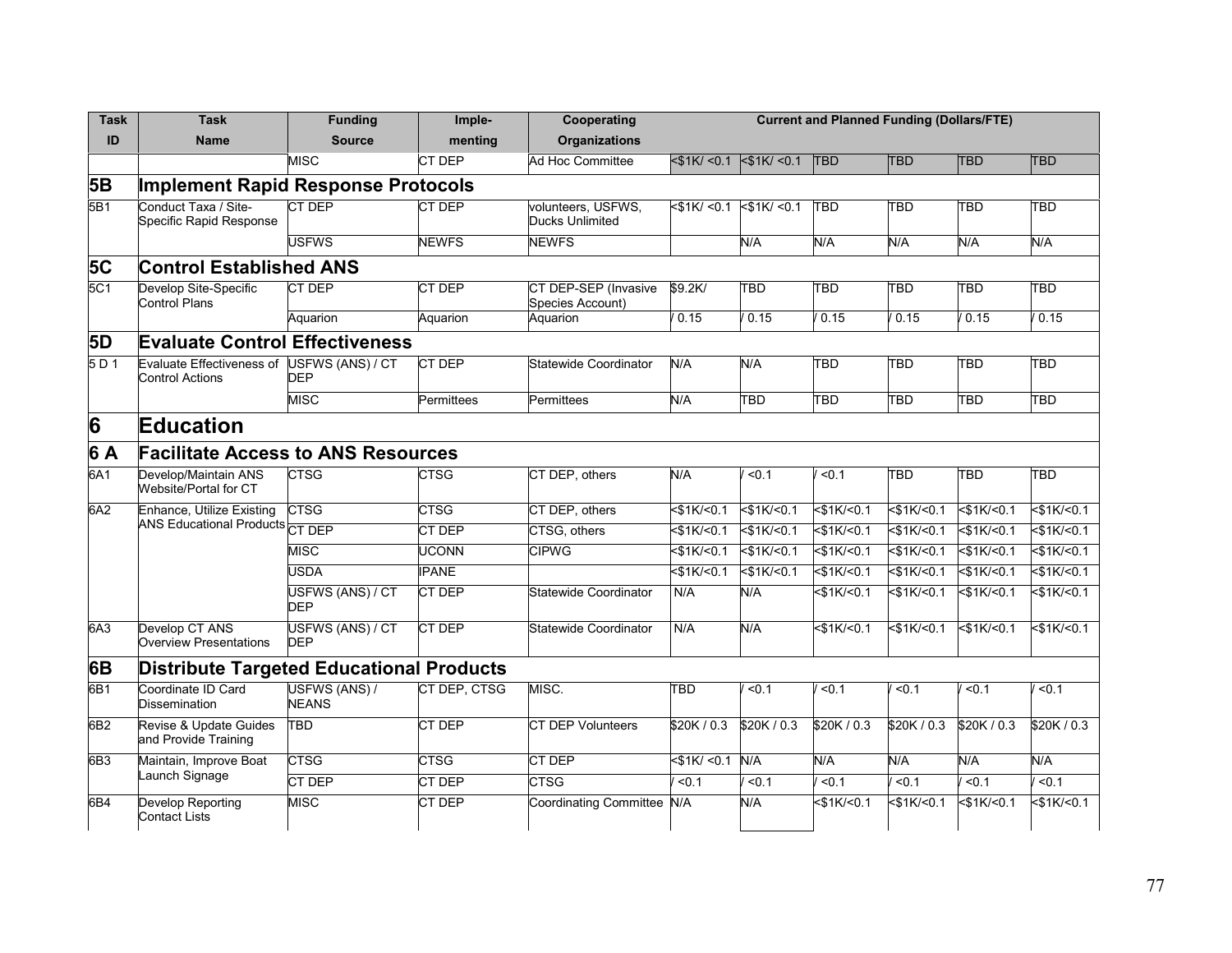| <b>Task</b>     | <b>Task</b>                                                                                                             | <b>Funding</b>                 | Imple-                                                                                                        | Cooperating                                                   | <b>Current and Planned Funding (Dollars/FTE)</b> |                                      |               |                   |                         |                   |
|-----------------|-------------------------------------------------------------------------------------------------------------------------|--------------------------------|---------------------------------------------------------------------------------------------------------------|---------------------------------------------------------------|--------------------------------------------------|--------------------------------------|---------------|-------------------|-------------------------|-------------------|
| ID              | <b>Name</b>                                                                                                             | <b>Source</b>                  | menting                                                                                                       | <b>Organizations</b>                                          |                                                  |                                      |               |                   |                         |                   |
| 6B <sub>5</sub> | Develop New Educational USDA                                                                                            |                                | <b>IPANE</b>                                                                                                  | <b>NEWFS</b>                                                  | \$3K/ < 1                                        | N/A                                  | N/A           | N/A               | N/A                     | N/A               |
|                 | Products                                                                                                                | <b>NSGO</b>                    | <b>CTSG</b>                                                                                                   | <b>CT Sea Grant</b>                                           | \$19K, see<br>tasks 3B4,<br>3B5, 3C1             | \$21K, see<br>tasks 3B4,<br>3B5, 3C1 | TBD           | TBD               | TBD                     | <b>TBD</b>        |
|                 |                                                                                                                         | <b>MISC</b>                    | <b>UCONN</b>                                                                                                  | <b>CIPWG</b>                                                  | N/A                                              | $\overline{\text{TBD}}$              | TBD           | TBD               | $\overline{\text{TBD}}$ | TBD               |
| 6B <sub>6</sub> | Disseminate Pet Trade,<br>Aquarium, Aquascaping,<br>and Water Garden<br><b>Industry Educational</b><br><b>Materials</b> | <b>CTSG</b>                    | CTSG, Pet trade<br>Industry Assoc., CTCT NLA, CIPWG,<br>NLA, CIPWG,<br>USFWS, ANSTF,<br><b>NOAA Sea Grant</b> | Local pet trade retailers,<br>USFWS, ANSTF, NOAA<br>Sea Grant | < 0.1                                            | TBD                                  | TBD           | TBD               | $\overline{\text{TBD}}$ | <b>TBD</b>        |
| 6B7             | Develop Portable Display<br>on Vectors                                                                                  | <b>MISC</b>                    | <b>UCONN</b>                                                                                                  | <b>CIPWG</b>                                                  | N/A                                              | N/A                                  | /50.1         | N/A               | N/A                     | N/A               |
| 6B <sub>8</sub> | Develop Live Seafood<br><b>Industry Educational</b><br><b>Materials</b>                                                 | <b>NSGO</b>                    | NY Sea Grant and<br>RI Sea Grant                                                                              | Northeast SG programs \$18.6K /<br>including CTSG             |                                                  | \$19.9K/<br>(50.1)<br>CTSG)          | TBD           | TBD               | TBD                     | TBD               |
| 6C              | <b>Develop Educational Materials on Control Methods</b>                                                                 |                                |                                                                                                               |                                                               |                                                  |                                      |               |                   |                         |                   |
| 6C1             | Compile, Assess &                                                                                                       | <b>CT DEP</b>                  | <b>CT DEP</b>                                                                                                 |                                                               | TBD/<0.1                                         | TBD/<0.1                             | TBD/<0.1      | TBD/<0.1          | TBD/<0.1                | TBD/<0.1          |
|                 | <b>Distribute Control</b><br>Information                                                                                | USFWS (ANS) / CT<br><b>DEP</b> | CT DEP                                                                                                        | <b>Statewide Coordinator</b>                                  |                                                  | >0.1                                 | >0.1          | >0.1              | >0.1                    | >0.1              |
| 6C2             | <b>Train Control Personnel</b>                                                                                          | USFWS (ANS) / CT<br><b>DEP</b> | CT DEP                                                                                                        | <b>Statewide Coordinator</b>                                  | N/A                                              | N/A                                  | N/A           | TBD               | $\overline{\text{TBD}}$ | <b>TBD</b>        |
| 6D              | <b>Develop Government Educational Materials</b>                                                                         |                                |                                                                                                               |                                                               |                                                  |                                      |               |                   |                         |                   |
| 6 D 1           | Update Legislators and<br><b>Staff on ANS</b>                                                                           | USFWS (ANS) / CT<br><b>DEP</b> | <b>CT DEP</b>                                                                                                 | <b>Statewide Coordinator</b>                                  | N/A                                              | N/A                                  | $<$ \$1K/<0.1 | $<$ \$1K/ $<$ 0.1 | $<$ \$1K/<0.1           | $<$ \$1K/ $<$ 0.1 |
| 6D2             | Inform Relevant Agency<br>Staff                                                                                         | USFWS (ANS) / CT<br><b>DEP</b> | CT DEP                                                                                                        | <b>Statewide Coordinator</b>                                  | N/A                                              | N/A                                  | $<$ \$1K/<0.1 | $<$ \$1K/<0.1     | $<$ \$1K/<0.1           | $<$ \$1K/<0.1     |
| 6E              | <b>Develop Industry Educational Materials</b>                                                                           |                                |                                                                                                               |                                                               |                                                  |                                      |               |                   |                         |                   |
| 6 E 1           | <b>Identify and Develop</b><br><b>Industry Educational</b><br><b>Materials</b>                                          | TBD                            | TBD                                                                                                           | TBD                                                           | N/A                                              | TBD                                  | <b>TBD</b>    | TBD               | TBD                     | TBD               |
| 6F              | <b>Develop Public Educational Products</b>                                                                              |                                |                                                                                                               |                                                               |                                                  |                                      |               |                   |                         |                   |
| 6F <sub>1</sub> | <b>Issue ANS News</b>                                                                                                   | CTSG                           | <b>CTSG</b>                                                                                                   |                                                               | N/A                                              | $\overline{50.1}$                    | TBD           | TBD               | TBD                     | TBD               |
|                 | Releases                                                                                                                | USFWS (ANS) / CT<br><b>DEP</b> | <b>CT DEP</b>                                                                                                 | Statewide Coordinator                                         | N/A                                              | N/A                                  | 50.1          | TBD               | TBD                     | TBD               |
| 7               | <b>Research</b>                                                                                                         |                                |                                                                                                               |                                                               |                                                  |                                      |               |                   |                         |                   |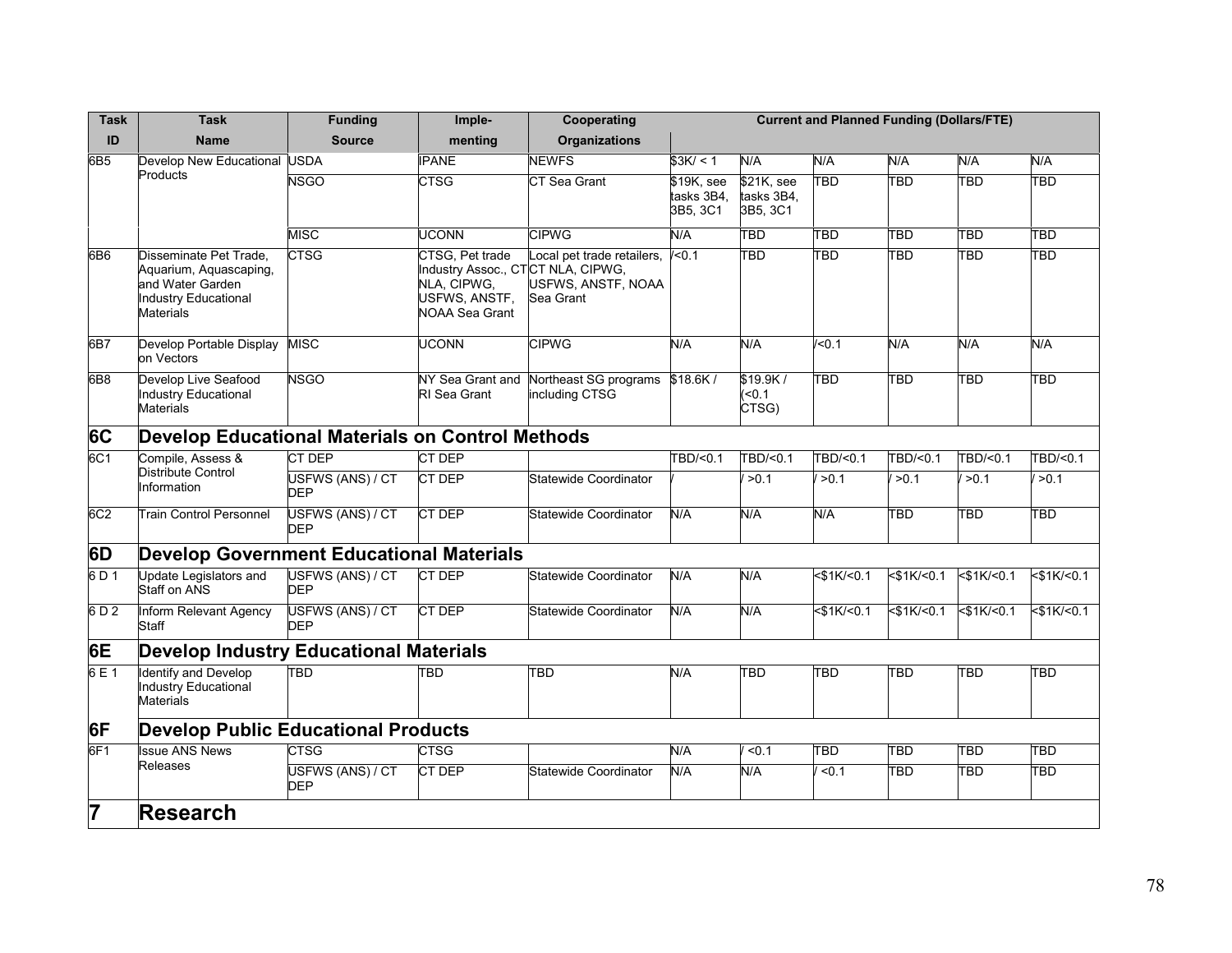| <b>Task</b>  | <b>Task</b>                                                  | <b>Funding</b>                 | Imple-                  | Cooperating                                                                          | <b>Current and Planned Funding (Dollars/FTE)</b> |                          |                   |                   |                   |                   |
|--------------|--------------------------------------------------------------|--------------------------------|-------------------------|--------------------------------------------------------------------------------------|--------------------------------------------------|--------------------------|-------------------|-------------------|-------------------|-------------------|
| ID           | <b>Name</b>                                                  | <b>Source</b>                  | menting                 | <b>Organizations</b>                                                                 |                                                  |                          |                   |                   |                   |                   |
| 7 A          | <b>Promote ANS Research to Address Identified Needs</b>      |                                |                         |                                                                                      |                                                  |                          |                   |                   |                   |                   |
| 7A1          | Develop Research                                             | <b>MISC</b>                    | CT DEP                  | Coordinating Committee N/A                                                           |                                                  | N/A                      | $<$ \$1K/ $<$ 0.1 | $<$ \$1K/ $<$ 0.1 | $<$ \$1K/ $<$ 0.1 | $<$ \$1K/ $<$ 0.1 |
|              | Strategy                                                     | USFWS (ANS) / CT<br><b>DEP</b> | <b>CT DEP</b>           | Statewide Coordinator                                                                | N/A                                              | N/A                      | $<$ \$1K/ $<$ 0.1 | $<$ \$1K/ $<$ 0.1 | $<$ \$1K/ $<$ 0.1 | $<$ \$1K/ $<$ 0.1 |
| 7A2          | <b>Review Research</b><br>Annually                           | <b>MISC</b>                    | <b>CT DEP</b>           | Coordinating Committee N/A                                                           |                                                  | N/A                      | $<$ \$1K/<0.1     | $<$ \$1K/<0.1     | $<$ \$1K/<0.1     | $<$ \$1K/ $<$ 0.1 |
|              |                                                              | USFWS (ANS) / CT<br><b>DEP</b> | CT DEP                  | Statewide Coordinator                                                                | N/A                                              | N/A                      | $<$ \$1K/ $<$ 0.1 | $<$ \$1K/ $<$ 0.1 | $<$ \$1K/ $<$ 0.1 | $<$ \$1K/ $<$ 0.1 |
| 7A3          | Facilitate Funding of                                        | <b>MISC</b>                    | <b>CT DEP</b>           | Coordinating Committee N/A                                                           |                                                  | N/A                      | $<$ \$1K/<0.1     | $<$ \$1K/<0.1     | $<$ \$1K/<0.1     | $<$ \$1K/ $<$ 0.1 |
|              | <b>Targeted Program</b><br>Research                          | USFWS (ANS) / CT<br><b>DEP</b> | CT DEP                  | Statewide Coordinator                                                                | N/A                                              | N/A                      | $<$ \$1K/<0.1     | $<$ \$1K/<0.1     | 51K/50.1          | 51K/50.1          |
| 7A4          | Secure Funding for ANS<br>Research                           | NSGO, non-federal<br>match     | University of CT        | Smithsonian<br><b>Environmental Research</b><br>Center, FL Sea Grant,<br><b>CTSG</b> |                                                  | $$222K / -2$ \$226K / ~2 | N/A               | N/A               | N/A               | N/A               |
|              |                                                              | NSGO & non-federal<br>match    | University of CT        | Smithsonian<br>Environmental Research 2003-2005<br>Center, CTSG                      | \$454K                                           |                          |                   |                   |                   |                   |
|              |                                                              | CTSG + non-federal<br>match    | University of CT        | <b>SUNY Purchase, CTSG</b>                                                           | \$120k/                                          | \$117k/                  | N/A               | N/A               | N/A               | N/A               |
|              |                                                              | <b>SCRWA</b>                   | <b>SCRWA</b>            |                                                                                      | $<$ \$1K $/$                                     | $<$ \$1K $/$             | $<$ \$1K/         | $<$ \$1K/         | TBD               | <b>TBD</b>        |
| $\mathbf{8}$ | Legislation, Regulation and Policy                           |                                |                         |                                                                                      |                                                  |                          |                   |                   |                   |                   |
| 8 A          | <b>Assess Existing Authority</b>                             |                                |                         |                                                                                      |                                                  |                          |                   |                   |                   |                   |
| 8A1          | Assess Interstate /<br>National / International<br>Authority | USFWS (ANS) / CT<br><b>DEP</b> | CT DEP                  | Statewide Coordinator                                                                | N/A                                              | N/A                      | $<$ \$1K/ $<$ 0.1 | N/A               | $<$ \$1K/ $<$ 0.1 | N/A               |
| 8A2          | <b>Assess Connecticut</b>                                    | CT DEP                         | CT DEP                  |                                                                                      | N/A                                              | N/A                      | $<$ \$1K/<0.1     | N/A               | $<$ \$1K/<0.1     | N/A               |
|              | Authority                                                    | USFWS (ANS) / CT<br><b>DEP</b> | <b>CT DEP</b>           | Statewide Coordinator                                                                | N/A                                              | <b>A/N</b>               | $<$ \$1K/<0.1     | N/A               | $<$ \$1K/ $<$ 0.1 | N/A               |
| 8B           | <b>Develop Legislative Recommendations</b>                   |                                |                         |                                                                                      |                                                  |                          |                   |                   |                   |                   |
| 8B1          | Evaluate Legislative &                                       | <b>MISC</b>                    | CT DEP                  | Coordinating Committee N/A                                                           |                                                  | N/A                      | N/A               | $<$ \$1K/<0.1     | N/A               | $<$ \$1K/<0.1     |
|              | <b>Regulatory Needs</b>                                      | USFWS (ANS) / CT<br><b>DEP</b> | CT DEP                  | Statewide Coordinator                                                                | N/A                                              | N/A                      | N/A               | $<$ \$1K/<0.1     | N/A               | 51K/50.1          |
|              |                                                              | <b>MISC</b>                    | $\overline{\text{IPC}}$ |                                                                                      | $<$ \$1K/ $<$ 0.1                                | $<$ \$1K/ $<$ 0.1        | $<$ \$1K/ $<$ 0.1 | $<$ \$1K/<0.1     | N/A               | $<$ \$1K/ $<$ 0.1 |
| 8B2          | Evaluate / Support<br><b>Funding Legislation</b>             | USFWS (ANS) / CT<br><b>DEP</b> | CT DEP                  | Statewide Coordinator                                                                | N/A                                              | N/A                      | N/A               | $<$ \$1K/<0.1     | $<$ \$1K/<0.1     | $<$ \$1K/ $<$ 0.1 |
|              |                                                              | <b>MISC</b>                    | <b>CT DEP</b>           | Coordinating Committee N/A                                                           |                                                  | N/A                      | N/A               | $<$ \$1K/ $<$ 0.1 | $<$ \$1K/<0.1     | $<$ \$1K/<0.1     |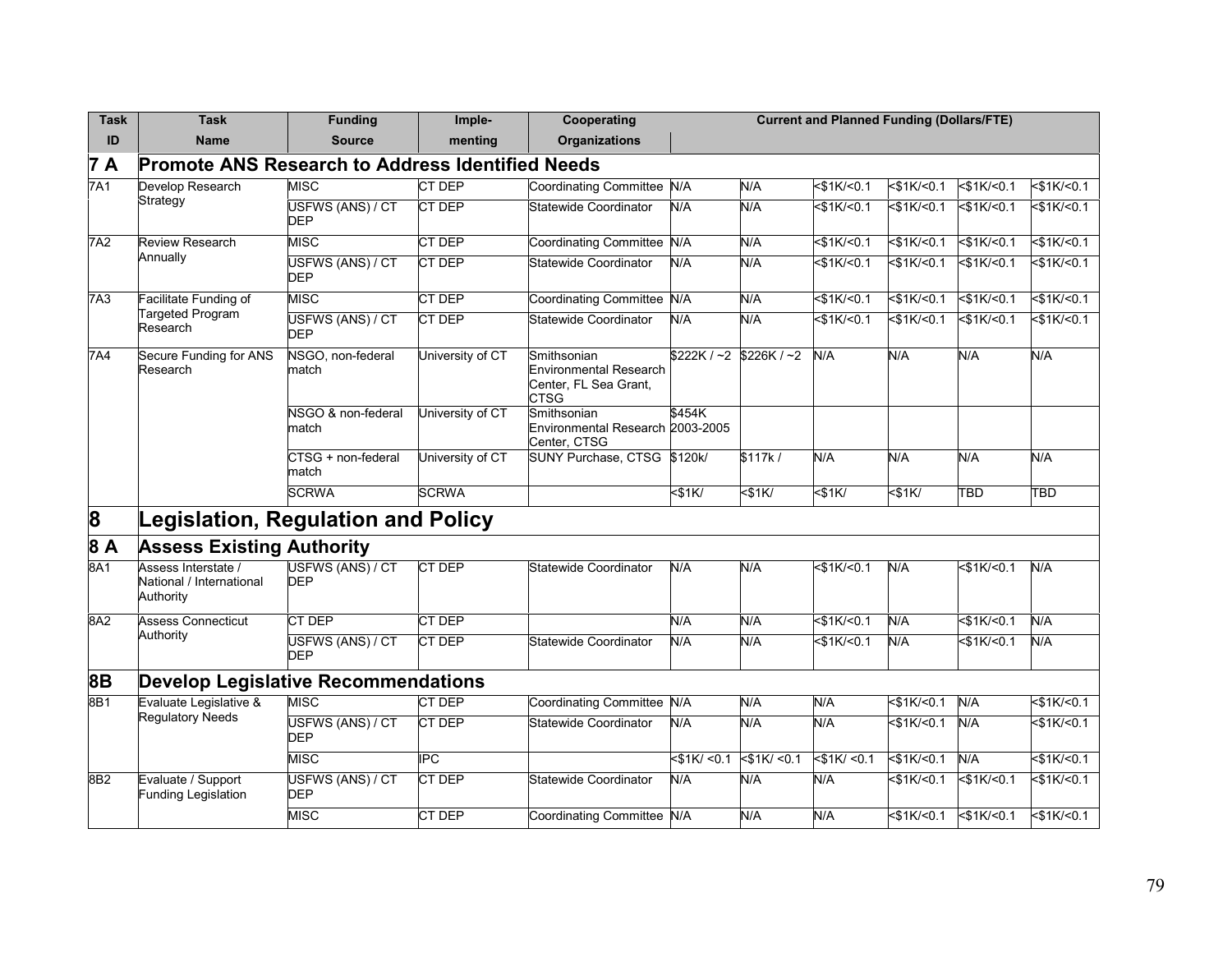# **7. PROGRAM MONITORING AND EVALUATION**

Following submission of this management plan to the Federal ANS Task Force, the ANS Coordinating Committee will generate the first annual work plan based on tasks identified above. Successes of the plan will be evaluated each year by the Coordinating Committee based both on progress in meeting the plan objectives as well as successful implementation of identified tasks. Due to the difficulty in assigning quantitative measures of progress towards these goals, the ANS Coordinating Committee will evaluate plan implementation based primarily on the completion of specific tasks identified for each year (see Implementation Table). Results of the evaluation will be summarized in an annual report that will include:

- 1. A qualitative description of progress towards each of the objectives
- 2. A complete list of tasks identified in the previous year's work plan, budgetary needs identified for each, resources procured, and resources expended.
- 3. Designation of the implementation status (full, partial, or not implemented) of each task identified in the previous year's work plan and a brief justification of the designation.
- 4. A summary of resource requirements to achieve full implementation of tasks listed as partially or not implemented.

Evaluation of annual work plans will play a major role in directing activities for the following years, as well as restructuring tasks identified in the original plan. Work plans for upcoming years will be produced concurrently with each annual program evaluation document.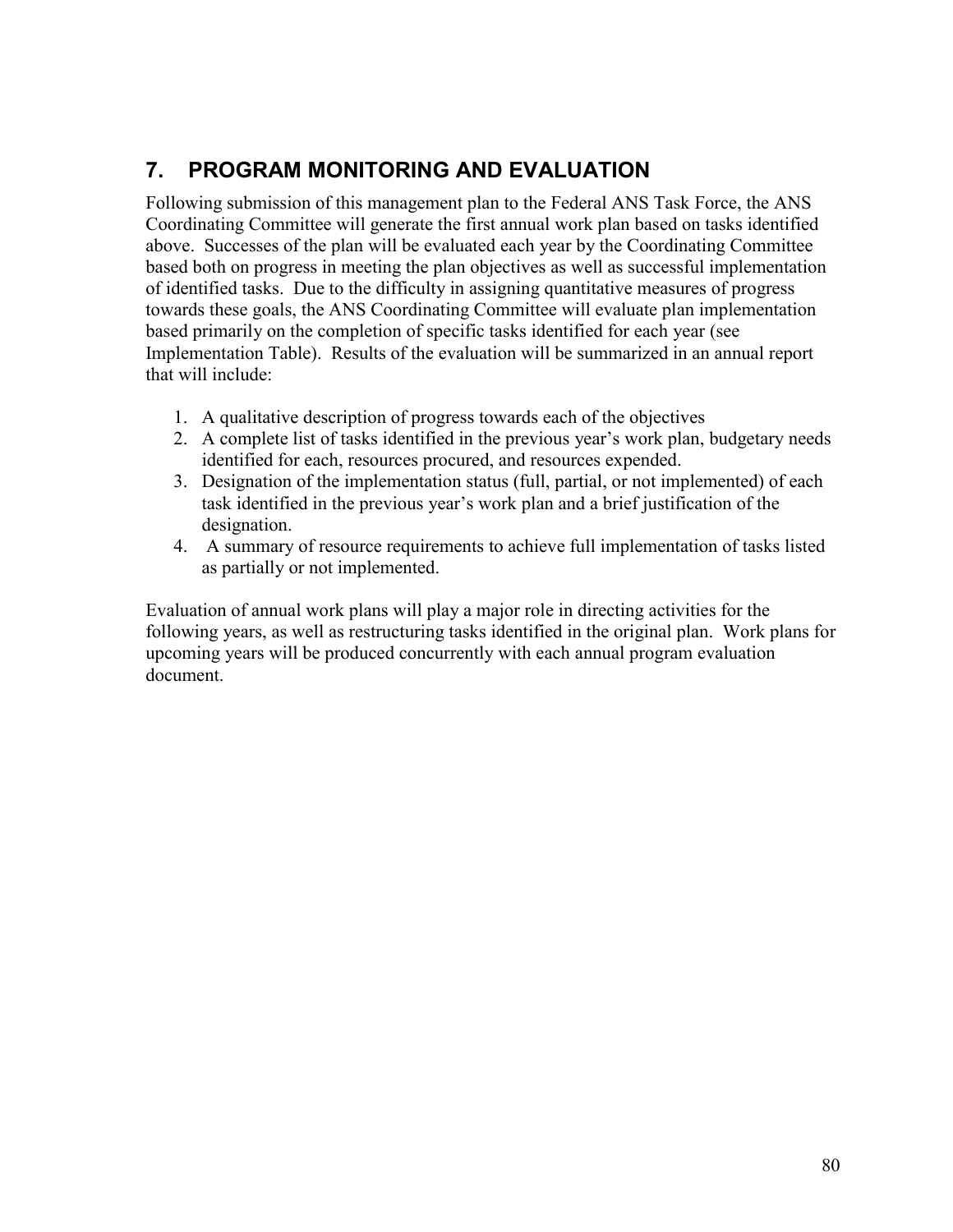# *Glossary\**

*\*Many of the definitions below have been taken from Massachusetts Invasive Plant Working Group [2003]*.

| aquaculture                     | Cultivation, grow-out or distribution of organisms to final end-customer for stocking,<br>liberation, or as food. Includes commercial hatcheries.                                                                                                                                                                                                                                                                                                                                 |
|---------------------------------|-----------------------------------------------------------------------------------------------------------------------------------------------------------------------------------------------------------------------------------------------------------------------------------------------------------------------------------------------------------------------------------------------------------------------------------------------------------------------------------|
| aquarium / aquaria              | Water-filled container in which fish or other aquatic animals and often plants are kept; a<br>place for the public display of aquatic animals and plants                                                                                                                                                                                                                                                                                                                          |
| aquascaping                     | The practice of using aquatic and wetland plants to landscape in and around water. Its<br>main purpose is to beautify, but aquascaping can also attract wildlife. Aquascaping may<br>be used to beautify natural and man-made lakes and water retention ponds, water<br>gardens, or freshwater and brackish-water aquaria.                                                                                                                                                        |
| aquatic                         | All animals or plants as well as pathogens or parasites of aquatic animals and plants<br>totally dependent on aquatic ecosystems for at least a portion of their life cycle.                                                                                                                                                                                                                                                                                                      |
| aquatic nuisance<br>species     | A nonindigenous species that threatens the diversity or abundance of native species or<br>the ecological stability of infested waters, or commercial, agricultural, aquacultural, or<br>recreational activities dependent on such waters; a species that is non-native to a region<br>or habitat, undesirable and requires action.                                                                                                                                                |
| ballast water                   | Water taken on by ships to help maintain stability during transit of ocean or coastal<br>waters. As ships take on or off-load cargo, they fill their ballast tanks or discharge from<br>the tanks thousands to millions of gallons of water. Ballast water is considered a<br>significant vector for the transport and introduction of non-native species worldwide.                                                                                                              |
| biologic potential              | The ability of a species to increase its number, either sexually and/or asexually.                                                                                                                                                                                                                                                                                                                                                                                                |
| cryptogenic species             | Based on available information, it is unclear whether an organism is of native or non-<br>native origin.                                                                                                                                                                                                                                                                                                                                                                          |
| cultch                          | Dry shell, usually oyster, that is deposited on oyster grounds prior to the spawning<br>season to provide suitable substrate to attract settling larval oysters. This technique is<br>used to enhance the success of the spawning season.                                                                                                                                                                                                                                         |
| cultivar                        | A cultivated variety of a plant species                                                                                                                                                                                                                                                                                                                                                                                                                                           |
| early detection                 | a comprehensive, integrated system of active and passive surveillance to find and verify<br>the identity of new invasive species as early as possible, when eradication and control<br>are still feasible and less costly. It may be targeted at areas where introductions are likely<br>and/or sensitive ecosystems. . (from Review of Systems for Early Detection and Rapid<br>Response- National Invasive Species Council, 2002)                                               |
| enzootic                        | Affecting or peculiar to animals of a specific area or limited district; analogous to the term<br>"endemic" used to describe human diseases.                                                                                                                                                                                                                                                                                                                                      |
| epiphytes                       | Plants that grow on other plants but are not parasitic, producing their own food through<br>photosynthesis.                                                                                                                                                                                                                                                                                                                                                                       |
| established                     | A species occurring as a reproducing, self-sustaining population in an open ecosystem,<br>i.e. in waters where the population is able to migrate or be transported to other waters.                                                                                                                                                                                                                                                                                               |
| exotic                          | Foreign or non-native organism; also refers to things that may be different in ways that<br>are striking or fascinating                                                                                                                                                                                                                                                                                                                                                           |
| indigenous species              | Otherwise a species that occurs natively in Connecticut. Indigenous species often have a<br>pre-colonial presence (pre 1500) or have arrived in the region more recently without the<br>aid of human intervention. Synonymous with native species.                                                                                                                                                                                                                                |
| integrated pest<br>management   | Developing a response to pest problems with the most effective least-risk option (IPM<br>Almanac website). When dealing with invasive species, an example of integrated<br>management is using chemical/herbicide for initial control and then continuing control<br>efforts using weed harvesting or hand harvesting.                                                                                                                                                            |
| intensively managed<br>habitats | Intensively managed habitats are habitats or land systems where management efforts<br>and investments of time, money and labor occur frequently. Examples include manicured<br>lawns, landscaped grounds, gardens, roadsides or agricultural lands for crops or<br>livestock.                                                                                                                                                                                                     |
| introduced species              | Non-native species or nonindigenous species; a species that has successfully<br>established in a new habitat to which it was introduced, intentionally or inadvertently                                                                                                                                                                                                                                                                                                           |
| invasive species                | A non-native species whose introduction to minimally managed systems does or is likely<br>to cause economic or environmental harm or harm to human, animal or plant health.by<br>developing self-sustaining populations and becoming dominant and/or disruptive to those<br>systems. (Under this definition all synonyms, species, subspecies, varieties, forms, and<br>cultivars of that species are included unless proven otherwise by a process of scientific<br>evaluation). |
| minimally managed<br>habitats   | Habitats where management efforts and investments of time, money and labor are<br>infrequent or non-existent; may have been intensively managed for anthropogenic<br>reasons at one time in their history. In some cases, management may be more intense<br>for conservation purposes and is primarily aimed at preserving elements of biological<br>diversity such as imperiled species or critical natural communities. Minimally managed                                       |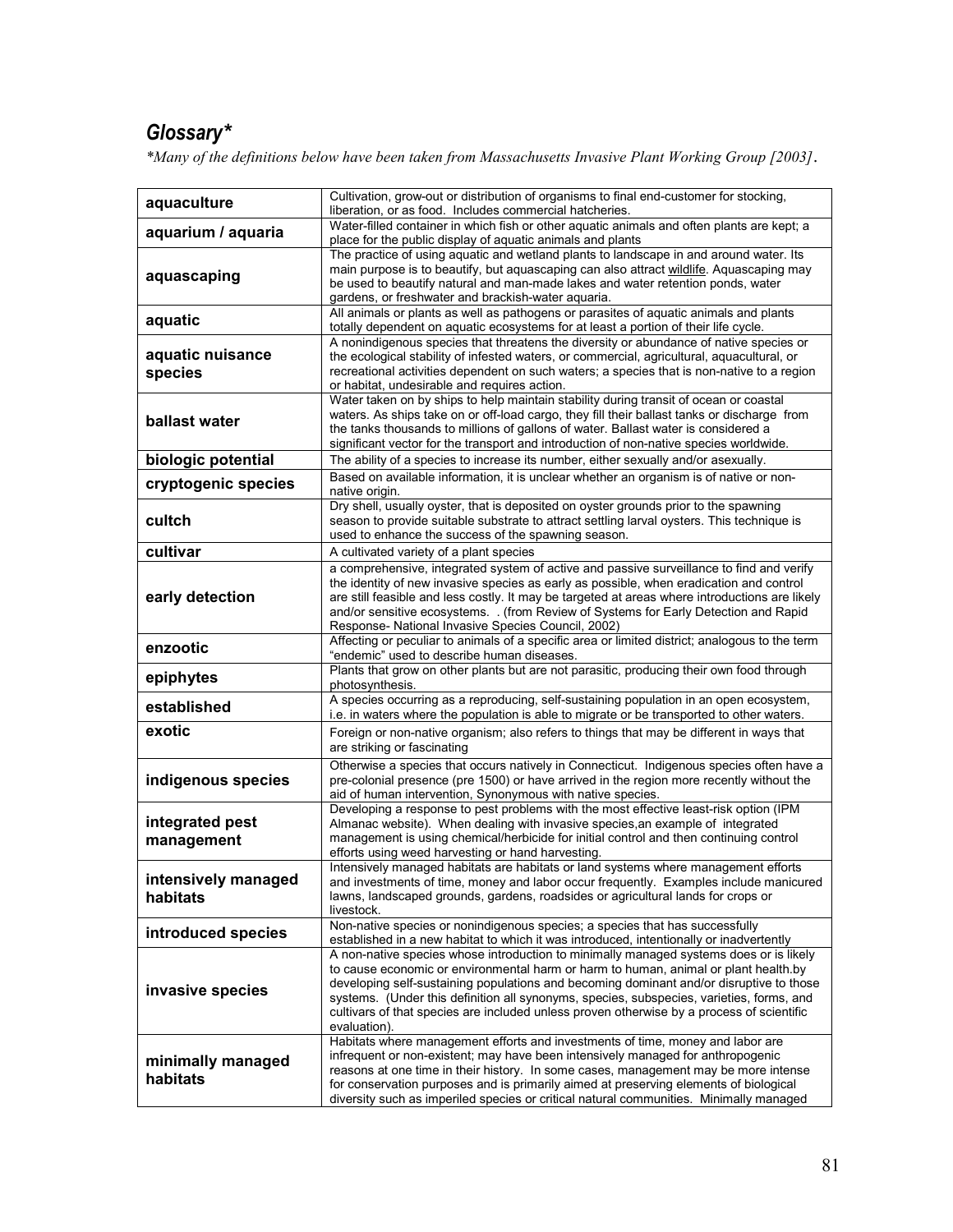|                            | habitats are similar to "natural areas" but the distinction is made in order to remove bias,<br>misconceptions or ambiguities that surround the term "natural area."                                                                                                                                                                                                                                                                                          |
|----------------------------|---------------------------------------------------------------------------------------------------------------------------------------------------------------------------------------------------------------------------------------------------------------------------------------------------------------------------------------------------------------------------------------------------------------------------------------------------------------|
| natural plant<br>community | A natural plant community is an association or assemblage of plant species that<br>repeatedly occur together in reoccurring patterns in a specific type of habitat. This<br>assemblage can be characterized by dominant species and biological properties. A<br>natural plant community implies a minimally managed situation where all or most of the<br>species that make up the assemblage are indigenous to the defined area.                             |
| naturalized species        | A non-indigenous taxon that occurs without the aid and benefits of cultivation in<br>Connecticut. Further, it implies two biological points: it freely and regularly reproduces in<br>the wild, sexually or asexually, and occurrences persist over time.                                                                                                                                                                                                     |
| non-indigenous<br>species  | A species that is non-native within Connecticut. A species may be indigenous to North<br>America but nonindigenous in Connecticut. Synonymous with non-native species.                                                                                                                                                                                                                                                                                        |
| occurrence                 | Existing example of a species on the landscape.                                                                                                                                                                                                                                                                                                                                                                                                               |
| rapid response             | a systematic effort to eradicate, contain or control invasive species while infestations is<br>still localized. It may be implemented in response to new introductions or to isolated<br>infestations of previously established, non-native invasive species. Preliminary<br>assessment and subsequent monitoring may be part of the response. (from Review of<br>Systems for Early Detection and Rapid Response- National Invasive Species Council,<br>2002) |
| spatial gaps               | This term is used in reference to the ability of a species to disperse away from existing<br>occurrences. The concept of crossing spatial gaps is sued to distinguish those species<br>that can disperse over discontinuities and become established elsewhere form species<br>that spread across a habitat only by continual, uninterrupted growth.                                                                                                          |
| water garden trade         | Retailers of aquatic plants or organisms for use in water gardens or aquaria, or for<br>aquascaping                                                                                                                                                                                                                                                                                                                                                           |
| waters of the state        | "all tidal waters, harbors, estuaries, rivers, brooks, watercourses, waterways, wells,<br>springs, lakes, ponds, marshes, drainage systems, and all other surface or underground<br>streams, bodies or accumulations of water, natural or artificial, public or private, which are<br>contained within, flowthrough, or border upon this state or any portion thereof." (CGS<br>22a-423)                                                                      |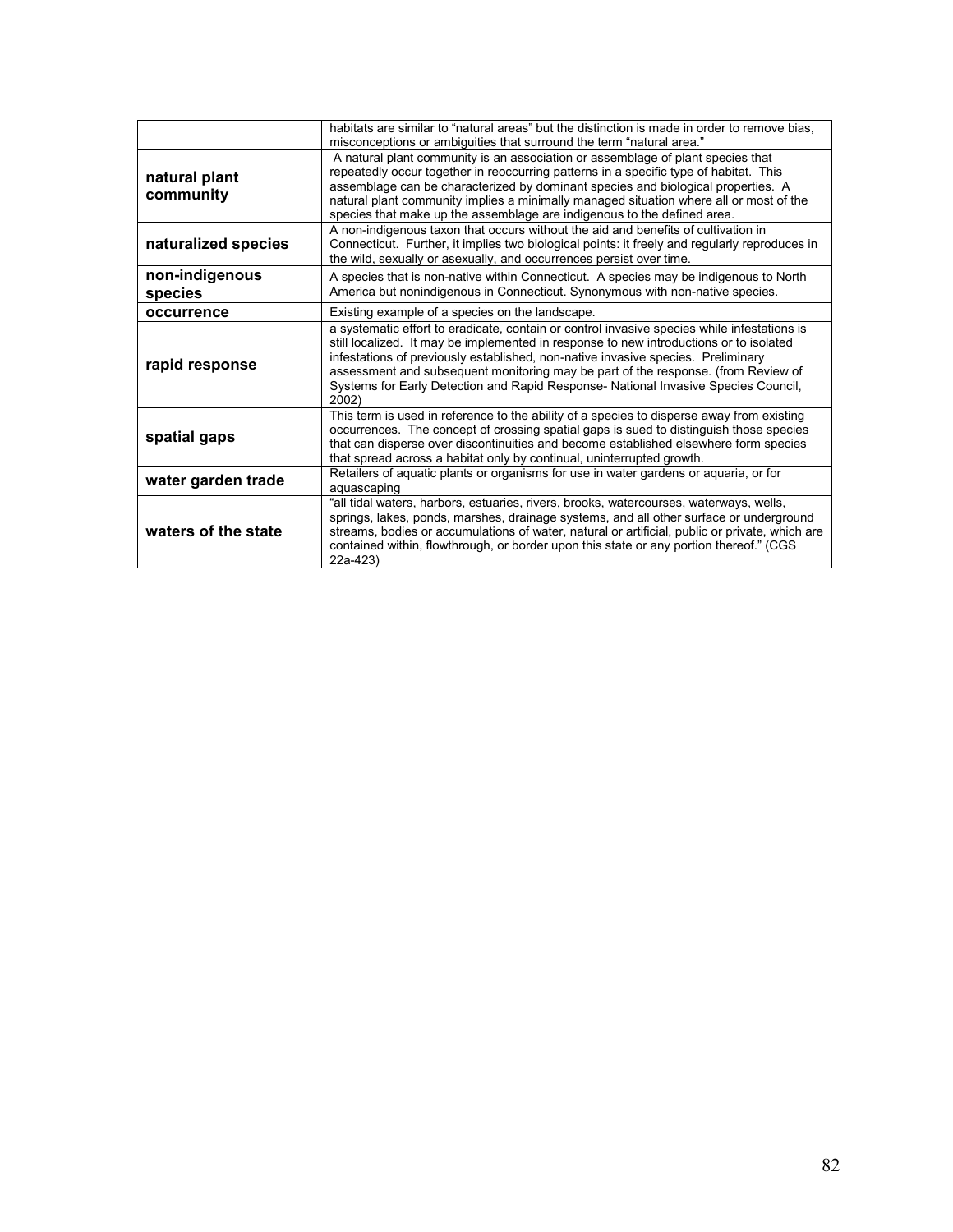# *Appendix A. Listings of Known Non-Native ANS and Potential ANS in Connecticut*

## **Table A-1. Established Freshwater Vertebrate and Invertebrate ANS in Connecticut**

Most likely transport vectors and current threat level (1 = greatest threat,  $2$  = modest threat,  $3$  = low threat). \*See Table 1, Section 2.4, for more detailed information/listing of vectors.

| <b>SPECIES</b>                  | <b>LATIN NAME</b>                | <b>VECTORS</b>                                                                                                                                                | <b>LIKELIHOOD OF</b><br><b>INTRODUCTION /</b><br><b>SPREAD</b> | <b>LIKELIHOOD OF</b><br><b>ESTABLISHMENT</b> | <b>SEVERITY</b><br><b>OF IMPACT</b> |
|---------------------------------|----------------------------------|---------------------------------------------------------------------------------------------------------------------------------------------------------------|----------------------------------------------------------------|----------------------------------------------|-------------------------------------|
|                                 |                                  |                                                                                                                                                               | <b>Freshwater Vertebrates</b>                                  |                                              |                                     |
| Landlocked<br>Alewife           | Alosa<br>pseudoharengus          | Bait trade/ anglers,<br>fishways, water<br>diversions, stocking<br>programs                                                                                   | $\mathbf{1}$                                                   | $\mathbf{1}$                                 | $\mathbf{1}$                        |
| Tench                           | Tinca tinca                      | Bait trade/anglers                                                                                                                                            | $\mathbf{1}$                                                   | $\mathbf{1}$                                 | $\mathbf{1}$                        |
| <b>Bowfin</b>                   | Amia calva                       | Bait trade/anglers,<br>aguaculture, aguarium<br>industry/hobbyists                                                                                            | $\overline{c}$                                                 | $\overline{2}$                               | 3                                   |
| Ide or Orfe                     | Leuciscus idus                   | Bait trade/anglers                                                                                                                                            | 3                                                              | 3                                            | 3                                   |
| Goldfish                        | Carassius auratus                | Aquarium<br>trade/hobbyists                                                                                                                                   | $\mathbf{1}$                                                   | $\mathbf{1}$                                 | 2                                   |
| Common Carp<br>and Koi          | Cyprinus carpio                  | Aquarium<br>trade/hobbyists                                                                                                                                   | $\mathbf{1}$                                                   | $\mathbf{1}$                                 | $\overline{2}$                      |
| Gizzard shad                    | Dorosoma<br>cepedianum           | Bait trade/ anglers,<br>fishways, water<br>diversions, stocking<br>programs                                                                                   | $\overline{2}$                                                 | $\overline{2}$                               | $\mathbf{1}$                        |
| Green sunfish                   | Lepomis gibbosus                 | Bait trade/anglers,<br>aquaculture                                                                                                                            | $\overline{2}$                                                 | $\overline{2}$                               | 3                                   |
| Yellow<br>bullhead              | Ameiurus natalis                 | anglers, aquaculture                                                                                                                                          | $\mathbf{1}$                                                   | $\mathbf{1}$                                 | 2                                   |
|                                 |                                  |                                                                                                                                                               | <b>Freshwater Invertebrates</b>                                |                                              |                                     |
| Zebra mussel                    | Dreissena polymorpha             | Commercial and<br>recreational vessels, bait<br>trade/anglers, equipment<br>(dredges, aquatic weed<br>harvesters, construction                                | 2                                                              | 2 (1996)                                     | 1                                   |
| Asiatic clam                    | Corbicula fluminea               | Commercial&<br>recreational boats, bait<br>trade/anglers, aguarium<br>industry/hobbyists,<br>equipment (dredges,<br>construction, aquatic<br>weed harvesters) | $\overline{2}$                                                 | 2 (1990)                                     | 2                                   |
| <b>Brackish water</b><br>mussel | <b>Mytilopsis</b><br>leucophaeta | Commercial&<br>recreational boats, bait<br>trade/anglers, aquarium<br>industry/hobbyists,<br>equipment (dredges,<br>construction, aquatic<br>weed harvesters) | 3                                                              | $\overline{2}$                               | 2                                   |
| Rusty crayfish                  | Orconectes rusticus              | Bait trade/anglers,<br>aquaculture, aquarium<br>industry/hobbyists,<br>research facilities.<br>stocking programs                                              | $\mathbf{1}$                                                   | $\mathbf{1}$                                 | 2                                   |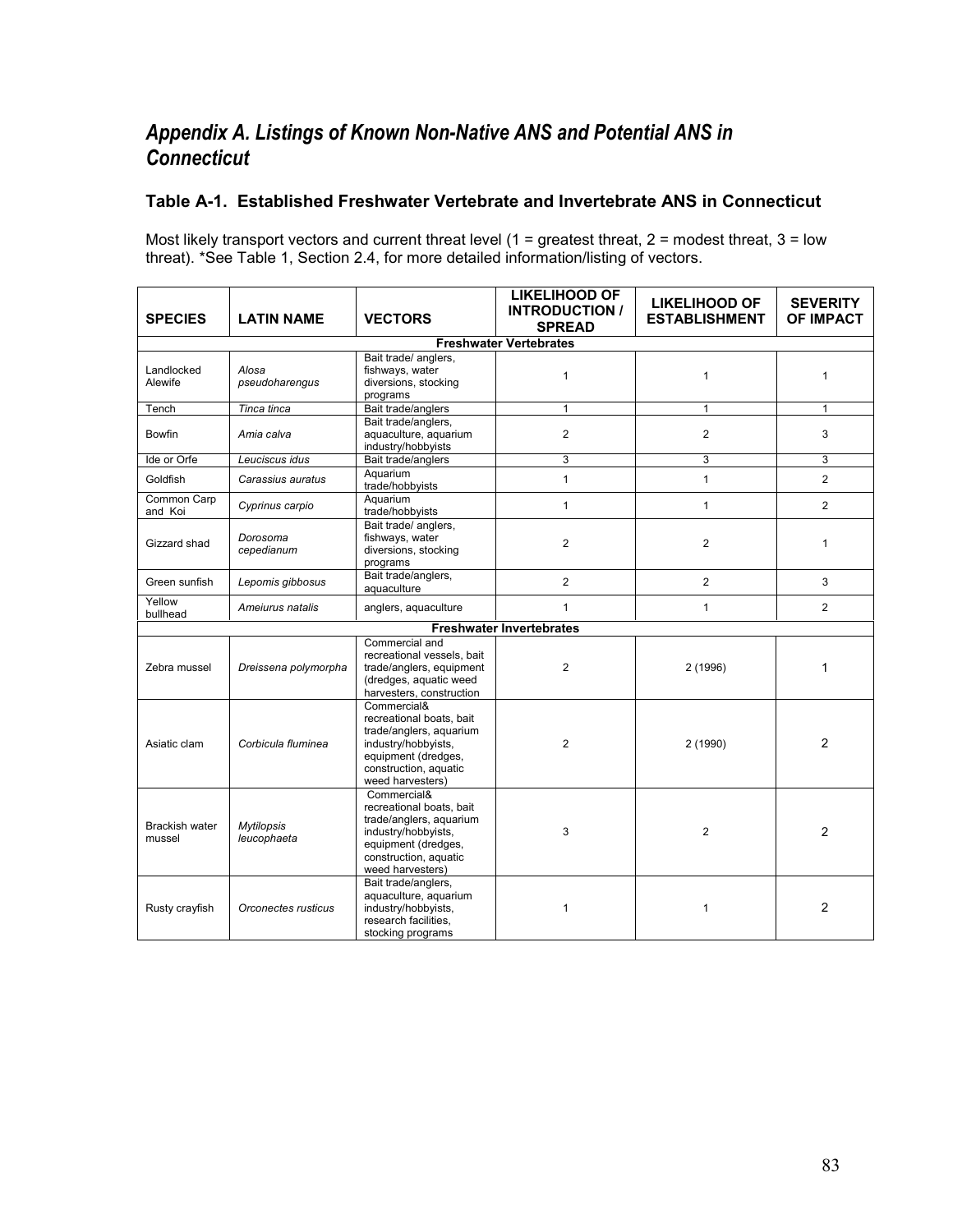## **Table A-2. Potentially Threatening Freshwater Vertebrate and Invertebrate ANS in Connecticut**

| <b>SPECIES</b>                       | <b>LATIN NAME</b>                                   | <b>VECTORS</b>                                                     | <b>LIKELIHOOD OF</b><br><b>INTRODUCTION /</b><br><b>SPREAD</b> | <b>LIKELIHOOD OF</b><br><b>ESTABLISHMENT</b> | <b>SEVERITY</b><br><b>OF IMPACT</b> |
|--------------------------------------|-----------------------------------------------------|--------------------------------------------------------------------|----------------------------------------------------------------|----------------------------------------------|-------------------------------------|
|                                      |                                                     |                                                                    | <b>Freshwater Vertebrates</b>                                  |                                              |                                     |
| Snakeheads                           | Channa sp.                                          | Bait trade/anglers,<br>seafood industry.<br>retailers, restaurants | 2                                                              | 2                                            | $\mathbf{1}$                        |
| <b>Black Carp</b>                    | Mylopharynogodon<br>piceus                          | Aquaculture                                                        | 3                                                              | $\mathbf{2}$                                 | $\overline{2}$                      |
| Silver carp                          | Hypophthalmichthys<br>molitrixs                     | Aquaculture                                                        | 3                                                              | $\overline{2}$                               | $\overline{2}$                      |
| Bighead carp                         | Hypophthalmichthys<br>nobilis                       | Aquaculture                                                        | 3                                                              | $\overline{2}$                               | 2                                   |
| Crucian carp                         | Carassius carassiu                                  | Aquaculture                                                        | 3                                                              | $\overline{2}$                               | $\overline{2}$                      |
| Grass carp<br>diploid                | Ctenopharyngodon<br>idella                          | Aquaculture                                                        | $\mathbf{2}$                                                   | 3                                            | $\mathbf{2}$                        |
| Rudd                                 | <b>Scardinius</b><br>erythrophthalmus               | Bait trade/anglers                                                 | $\overline{2}$                                                 | $\overline{2}$                               | $\overline{2}$                      |
| Round goby                           | Neogobius<br>melanostomus                           | Comm. & rec. boats, bait<br>trade/anglers                          | $\mathbf{2}$                                                   | $\mathbf{1}$                                 | $\mathbf{1}$                        |
| Tubenose goby                        | Proterorhinus<br>marmoratus                         | Comm. & rec. boats, bait<br>trade/anglers                          | 3                                                              | $\mathbf{1}$                                 | 2                                   |
| Eurasion ruff                        | Gymnocephalus<br>cernuus                            | Comm. & rec. boats, bait<br>trade/anglers                          | 3                                                              | 3                                            | 3                                   |
| Gars                                 | Lepisosteidae                                       | Aquaculture                                                        | 3                                                              | 3                                            | 3                                   |
| Walking catfish                      | Clarias batrachus                                   | Aquaculture                                                        | 3                                                              | 3                                            | 3                                   |
| Hybrid striped<br>bass               | Morone saxatilis X<br>Morone americana              | Aquaculture                                                        | $\overline{2}$                                                 | $\overline{2}$                               | 2                                   |
| Piranha                              | Pygocentrus spp. and<br>Serrasalmus spp.            | Aquarium industry/<br>hobbyists                                    | 3                                                              | 3                                            | 3                                   |
| Flathead<br>catfish                  | Pylodictis olivaris                                 | Aquaculture                                                        | $\overline{2}$                                                 | $\mathbf{1}$                                 | $\mathbf{1}$                        |
| Unauthorized<br>aquarium fish<br>sp. |                                                     | Aquarium industry/<br>hobbyists                                    | $\mathbf{1}$                                                   | $\overline{2}$                               | $\overline{2}$                      |
| Unauthorized<br>bait fish sp.        |                                                     | Aquaculture                                                        | $\mathbf{1}$                                                   | $\mathbf{1}$                                 | $\mathbf{1}$                        |
| Transgenic fish<br>sp.               |                                                     | Aquaculture                                                        | $\overline{2}$                                                 | 3                                            | $\overline{2}$                      |
| <b>Blue catfish</b>                  | Ictalurus furcatus                                  |                                                                    | $\overline{2}$                                                 | 1                                            | 1                                   |
| Sturgeon sp.                         | Acipensor sp                                        | Aquarium industry                                                  | 1                                                              | $\overline{2}$                               | $\mathbf{1}$                        |
|                                      |                                                     |                                                                    | <b>Freshwater Invertebrates</b>                                |                                              |                                     |
| Quagga<br>mussel                     | Dreissena bugensis                                  | Comm. & rec. boats, bait<br>trade/anglers                          | 3                                                              | $\overline{2}$                               | $\mathbf{1}$                        |
| Spiny water<br>flea                  | <b>Bythotrephes</b><br>longimanus &<br>cederstroemi | Comm. & rec. boats, bait<br>trade/anglers                          | $\overline{c}$                                                 | $\overline{2}$                               | 2                                   |
| Fishhook water<br>flea               | Cercopagis sp.                                      | Comm. & rec. boats, bait<br>trade/anglers                          | $\overline{2}$                                                 | $\overline{2}$                               | $\mathbf{1}$                        |
| New Zealand<br>mud snail             | Potamopyrgus<br>antipodarum                         | Rec. boats, bait and<br>anglers                                    | $\overline{2}$                                                 | $\mathbf{1}$                                 | $\mathbf{1}$                        |
| Misc.,<br>amphipods                  |                                                     | Comm. & rec. boats                                                 | 3                                                              | $\overline{2}$                               | 1                                   |
| Chinese mitten<br>crab               | Eriocheir sinensis                                  | Live seafood, bait<br>trade/anglers                                | 3                                                              | $\mathbf{2}$                                 | $\overline{2}$                      |
| Misc. isopods                        |                                                     |                                                                    |                                                                |                                              |                                     |
| Eurasian<br>mysids                   |                                                     |                                                                    |                                                                |                                              | $\mathbf{1}$                        |
| Misc. aquarium<br>invertebrate sp.   |                                                     | Aquarium industry/<br>hobbyists                                    |                                                                |                                              |                                     |
| Spiny water<br>flea                  | <b>Bythotrephes</b><br>longimanus &<br>cederstroemi | Comm. & rec. boats, bait<br>trade/anglers                          | $\overline{\mathbf{c}}$                                        | $\mathbf{2}$                                 | $\mathbf{2}$                        |

Most likely transport vectors and current threat level (1 = greatest threat, 2 = modest threat, 3 = low threat). \*See Table 1, Section 2.4, for more detailed information/listing of vectors.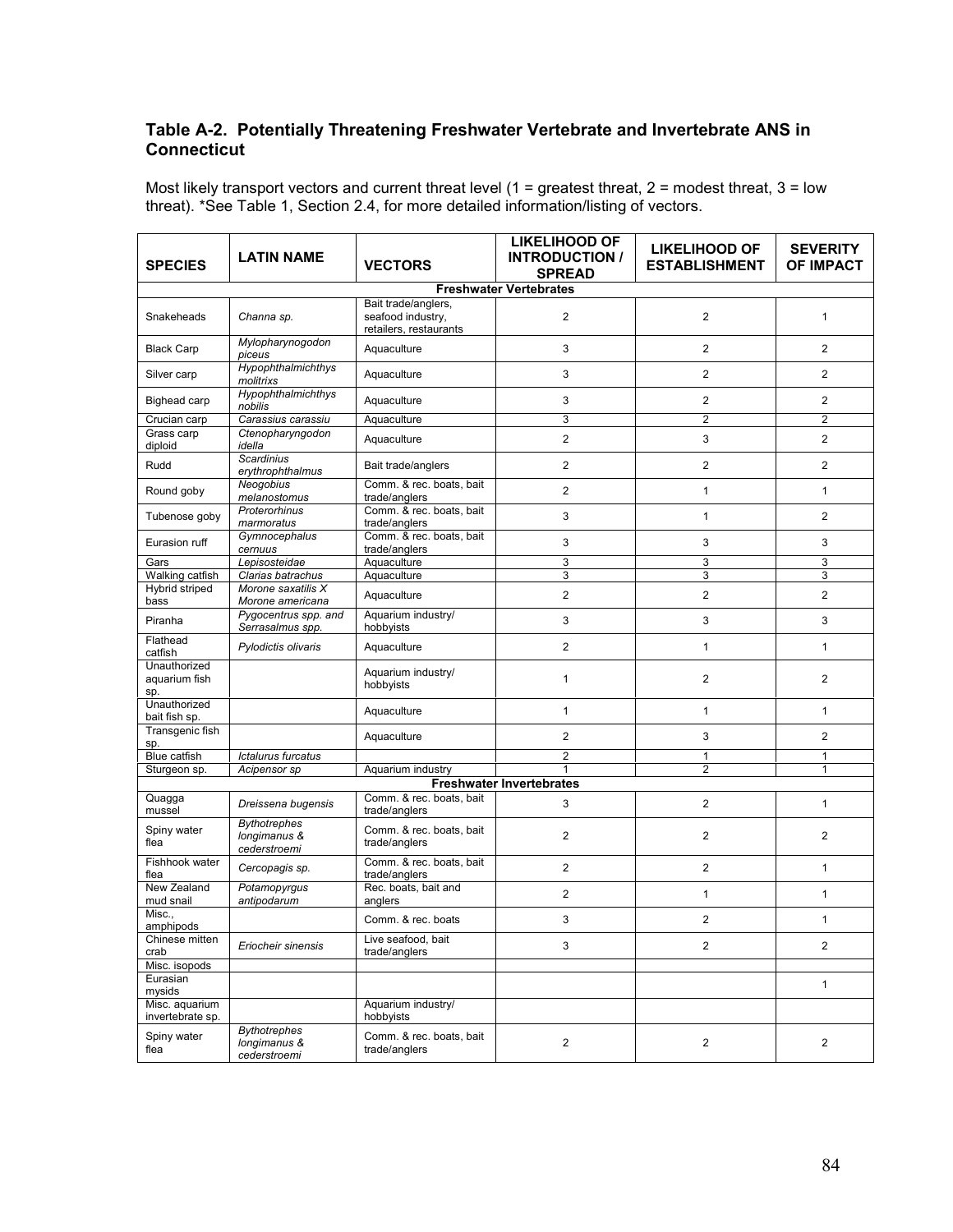## **Table A-3. Freshwater Inland Invasive Plants**

Established and potentially threatening freshwater invasive plants in Connecticut, most likely transport vectors and current threat level (1 = greatest threat, 2 = modest threat, 3 = low threat). Year in parentheses indicates when species banned by State of Connecticut. \*See Table 1, Section 2.4, for more detailed information/listing of vectors.

| <b>SPECIES</b>                                          | <b>LATIN NAME</b>             | <b>VECTORS</b>                                                                                                                                                                    | <b>LIKELIHOOD OF</b><br><b>INTRODUCTION /</b><br><b>SPREAD</b> | <b>LIKELIHOOD OF</b><br><b>ESTABLISHMENT</b>      | <b>SEVERITY</b><br><b>OF IMPACT</b> |
|---------------------------------------------------------|-------------------------------|-----------------------------------------------------------------------------------------------------------------------------------------------------------------------------------|----------------------------------------------------------------|---------------------------------------------------|-------------------------------------|
|                                                         |                               |                                                                                                                                                                                   | <b>Established Freshwater Aquatic Invasive Plants</b>          |                                                   |                                     |
| <b>Brazilian</b><br>waterweed<br>(2003)                 | Egeria densa                  | Waterfowl, birds, water<br>currents, recreational<br>boating, equipment, bait<br>trade anglers, aquarium<br>industry/<br>hobbyists, garden<br>industry<br>gardeners &<br>research | 1                                                              | Established<br>Only from limited sites to<br>date | 2                                   |
| Hydrilla (2003)                                         | Hydrilla verticillata         | See first listing                                                                                                                                                                 | 1                                                              | Established<br>Only from limited sites to<br>date | 1                                   |
| Parrotfeather<br>(2005)                                 | Myriophyllum<br>aquaticum     | See first listing                                                                                                                                                                 | $\overline{2}$                                                 | Established<br>Only from limited sites to<br>date | $\overline{2}$                      |
| Water chestnut<br>$(2003)^*$                            | Trapa natans                  | See first listing                                                                                                                                                                 | $\mathbf{1}$                                                   | Established                                       | $\mathbf{1}$                        |
| Fanwort (2003)                                          | Cabomba caroliniana           | See first listing                                                                                                                                                                 | 1                                                              | Established                                       | 1                                   |
| <b>Yellow Iris</b><br>(2005)                            | Iris pseudacorus              | Garden industry<br>gardeners                                                                                                                                                      | $\overline{2}$                                                 | Established                                       | 3                                   |
| Purple<br>Loosestrife<br>(2005)                         | Lythrum salicaria             | Garden industry<br>Gardeners                                                                                                                                                      | 1                                                              | Established                                       | 1                                   |
| Variable-leaf<br>Water-milfoil<br>hybrids (2003)        | Myriophyllum<br>heterophyllum | Waterfowl, birds, water<br>currents, recreational<br>boating, equipment, bait<br>trade anglers                                                                                    | 1                                                              | Established                                       | 1                                   |
| Eurasian<br>Water-milfoil<br>(2003)                     | Myriophyllum<br>spicatum      | Waterfowl, birds, water<br>currents, recreational<br>boating, equipment, bait<br>trade anglers                                                                                    | 1                                                              | Established                                       | 1                                   |
| Brittle or<br>Eutrophic<br>Water-nymph<br>(2005)        | Najas minor                   | See first listing                                                                                                                                                                 | $\overline{2}$                                                 | Established                                       | 2                                   |
| Common<br>Reed,<br>nonindigenous<br>genotypes<br>(2005) | Phragmites australis          | Seeds                                                                                                                                                                             | 1                                                              | Established                                       | 1                                   |
| Curly-leaved<br>Pondweed<br>(2003)                      | Potamogeton crispus           | See first listing                                                                                                                                                                 | $\overline{2}$                                                 | Established                                       | $\overline{2}$                      |
| Flowering<br>Rush (2005)                                | <b>Butomus umbellatus</b>     | Garden industry<br>Gardeners<br>Water currents                                                                                                                                    | 3                                                              | Established<br>Only from limited sites to<br>date | 3                                   |
| Pond<br>Water-starwort<br>(2005)                        | Callitriche stagnalis         | Waterfowl, birds, water<br>currents, recreational<br>boating, equipment                                                                                                           | 3                                                              | Established<br>Only from limited sites to<br>date | 3                                   |
| Mud Mat                                                 | Glossostigma<br>cleistanthum  | Waterfowl, birds, water<br>currents, recreational<br>boating, equipment                                                                                                           | 2                                                              | Established                                       | 2                                   |
| European<br>Waterclover<br>(2005)                       | Marsilea quadrifolia          | Garden industry<br>Gardeners                                                                                                                                                      | 3                                                              | Established<br>Only from limited sites to<br>date | 3                                   |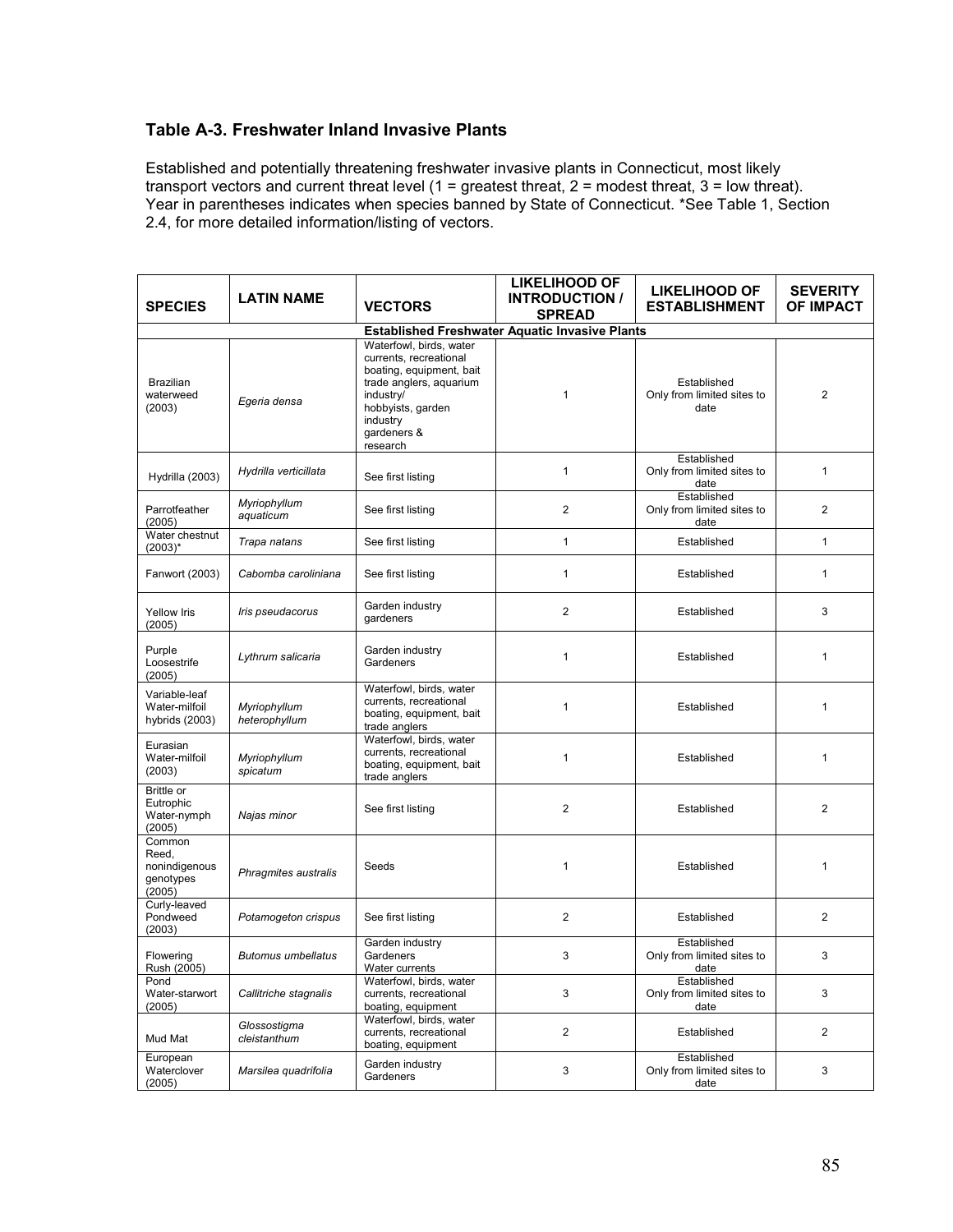| Forget-Me-Not<br>(2005)                                           | Myosotis<br>scorpiodes    | Garden industry<br>Gardeners                                                                                          | 3 | Established                                       | 3 |
|-------------------------------------------------------------------|---------------------------|-----------------------------------------------------------------------------------------------------------------------|---|---------------------------------------------------|---|
| American Water<br>Lotus (2005)                                    | Nelumbo lutea             | Garden industry<br>Gardeners                                                                                          | 3 | Established<br>Only from limited sites to<br>date | 3 |
| Onerow Watercress/<br>Yellow cress (2005)                         | Nasturtium<br>microphylla | Garden industry<br>Gardeners                                                                                          | 3 | Established                                       | 3 |
| Watercress (2005)                                                 | Nasturtium<br>officinale  | Garden industry<br>Gardeners                                                                                          | 3 | Established                                       | 3 |
| <b>Potentially Threatening Freshwater Aquatic Invasive Plants</b> |                           |                                                                                                                       |   |                                                   |   |
| Common<br>Water-Hyacinth                                          | Eichhornia<br>crassipes   | Garden industry<br>Gardeners                                                                                          |   | 2                                                 |   |
| Yellow Floating Heart<br>(2005)                                   | Nymphoides<br>peltata     | Garden industry<br>Gardeners                                                                                          | 2 | 2                                                 | 2 |
| Giant Salvinia (2005)                                             | Salvinia molesta          | Waterfowl, birds,<br>water currents.<br>recreational boating,<br>equipment, bait trade<br>anglers, Garden<br>industry |   | $\overline{2}$                                    |   |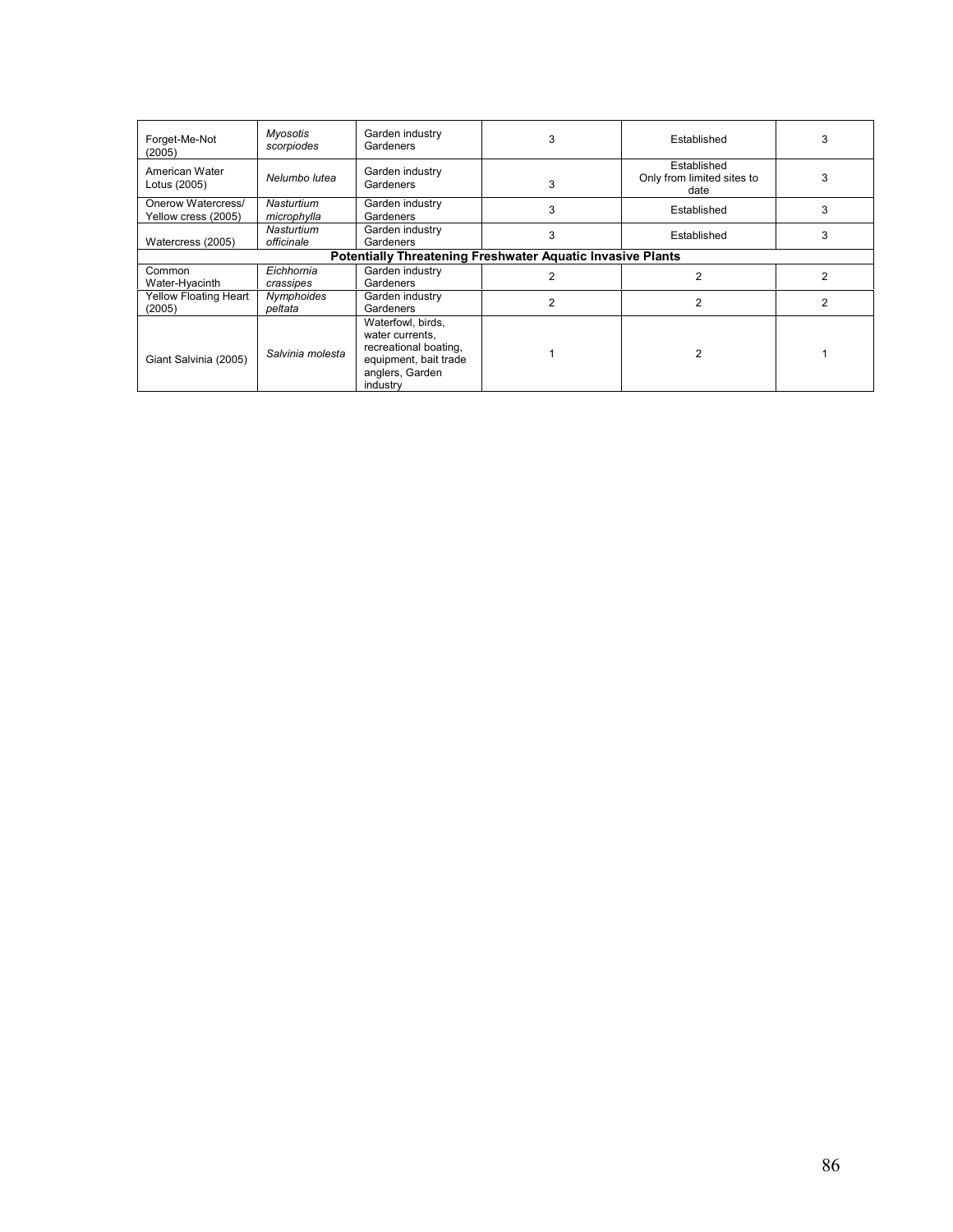## **Table A-4. Long Island Sound Non-Native Species List**

Comprehensive list of species in Long Island Sound (LIS) that are known to be introduced, are cryptogenic in their origins, or are considered to be potentially invasive, although they are not established in LIS at this time. It should be considered a work in progress. Note that *not all of these species are considered to have invasive characteristics* that would cause them to be considered aquatic nuisances.

| <b>Introduced Species in Long Island Sound</b>  |          |                                      |              |                 |                 |                                            |                                                                                    |
|-------------------------------------------------|----------|--------------------------------------|--------------|-----------------|-----------------|--------------------------------------------|------------------------------------------------------------------------------------|
| <b>Common Name</b>                              | Kingdom  | <b>Phylum/Division</b>               | <b>Class</b> | Order           | Family          | Genus and<br><b>Species</b>                | Reference                                                                          |
| Spirobid worm                                   | Animalia | Annelida                             | Polychaeta   | Canalipalpata   | Serpulidae      | Janua<br>pagenstecheri                     | Carlton (2003); USDA (2003)                                                        |
| Barnacle, little gray<br>barnacle               | Animalia | Arthropoda                           | Cirripedia   | Thoracica       | Chthamalidae    | Chthamalus fragilis                        | Carlton (2003); USDA (2003)                                                        |
| Barnacle                                        | Animalia | Arthropoda                           | Cirripedia   | Thoracica       | Balanidae       | <b>Balanus amphitrite</b>                  | Carlton (2003); USDA (2003)                                                        |
| True bug                                        | Animalia | Arthropoda                           | Insecta      | Heteroptera     | Lygaeidae       | Chilacis typhae                            | Carlton (2003); USDA (2003)                                                        |
| Amphipod                                        | Animalia | Arthropoda (Subphylum:<br>Crustacea) | Malacostraca | Amphipoda       | Aoridae         | <b>Microdeutopus</b><br>qryllotalpa        | Carlton (2003); USDA (2003);<br>MIT Sea Grant (2004)                               |
| Amphipod                                        | Animalia | Arthropoda (subphylum:<br>Crustacea) | Malacostraca | Amphipoda       | Gammaridae      | Gammarus daiberi                           | Carlton (2003); USDA (2003)                                                        |
| Skeleton shrimp                                 | Animalia | Arthropoda (Subphylum:<br>Crustacea) | Malacostraca | Amphipoda       | Caprellidae     | Caprella mutica                            | Carlton (2003); USDA (2003);<br>MIT Sea Grant (2004)                               |
| Gribble                                         | Animalia | Arthropoda (Subphylum<br>Crustacea)  | Malacostraca | Isopoda         | Limnoriidae     | Limnoria<br>tripunctata                    | Carlton (2003); USDA (2003)                                                        |
| Isopod                                          | Animalia | Arthropoda (Subphylum:<br>Crustacea) | Malacostraca | Isopoda         | Janiridae       | laniropsis spp.                            | Carlton (2003); USDA (2003);<br>MIT Sea Grant (2004)                               |
| Asian shore crab                                | Animalia | Arthropoda (Subphylum:<br>Crustacea) | Malacostraca | Decapoda        | Grapsidae       | Hemigrapsus<br>sanguineus                  | Kraemer (2003); Carlton<br>(2004); Fofonoff et al. (2003);<br>MIT Sea Grant (2004) |
| European shore crab,<br>green crab              | Animalia | Arthropoda (Subphylum:<br>Crustacea) | Malacostraca | Decapoda        | Portunidae      | Carcinus maenas                            | Carlton (2003); USDA (2003);<br>MIT Sea Grant (2004)                               |
| Maritime earwig                                 | Animalia | Arthropoda (Subphylum:<br>Hexapoda)  | Insecta      | Dermaptera      | Carcinophoridae | Anisolabis<br>maritima                     | Carlton (2003); USDA (2003)                                                        |
| Compound sea squirt                             | Animalia | Chordata                             | Ascidiacea   | Aplousobranchia | Didemnidae      | Didemnum sp.                               | Carlton (2003); USDA (2003)                                                        |
| Tunicate                                        | Animalia | Chordata                             | Ascidiacea   | Aplousobranchia | Didemnidae      | Didemnum<br>vexillum                       | Carlton (2003); USDA (2003)                                                        |
| Sea squirt, Asian tunicate,<br>clubbed tunicate | Animalia | Chordata                             | Ascidacea    | Stolidobranchia | Styelidae       | Styela clava                               | Carlton (2003); USDA (2003);<br>MIT Sea Grant (2004)                               |
| Rough sea tunicate                              | Animalia | Chordata                             | Ascidiacea   | Stolidobranchia | Styelidae       | Styela canopus<br>(Styela<br>magalhaensis) | Carlton (2003); USDA (2003);<br>MIT Sea Grant (2004)                               |
| Compound sea squirt                             | Animalia | Chordata                             | Ascidiacea   | Enterogona      | Didemnidae      | Diplosoma<br>listerianum                   | Kraemer (2003); Carlton<br>(2003)                                                  |
| Sea squirt                                      | Animalia | Chordata                             | Ascidiacea   | Phlebobranchia  | Ascidiiae       | Ascidiella aspersa                         | Kraemer (2003); Carlton<br>(2003)                                                  |
| Orange or red-sheathed<br>tunicate              | Animalia | Chordata                             | Ascidacea    | Stolidobranchia | Styelidae       | <b>Botrylloides</b><br>violaceus           | Kraemer (2003); Carlton<br>(2003); MIT Sea Grant (2004)                            |
| Golden star tunicate,<br>compound sea squirt    | Animalia | Chordata                             | Ascidiacea   | Phlebobranchia  | Botryllidae     | Botryllus schlosseri                       | Carlton (2003); MIT Sea Grant<br>(2004)                                            |
| Mute swan                                       | Animalia | Chordata                             | Aves         | Anseriformes    | Anatidae        | Cygnus olor                                | Carlton (2003); USDA (2003)                                                        |
| Orange-striped sea<br>anemone                   | Animalia | Cnidaria                             | Anthozoa     | Actiniaria      | Diadumene       | Diadumene lineata                          | Carlton (2003); USDA (2003),<br>MIT Sea Grant (2004)                               |
| Hydroid                                         | Animalia | Cnidaria                             | Hydrozoa     | Hydroida        | Clavidae        | Cordylophora<br>caspia                     | Carlton (2003); USDA (2003)                                                        |
| Bryozoan                                        | Animalia | Ectoprocta                           | Gymnolaemata | Ctenostomata    | Alcyonidiidae   | Alcyonidium spp.                           | Carlton (2003); USDA (2003),<br>MIT Sea Grant (2004)                               |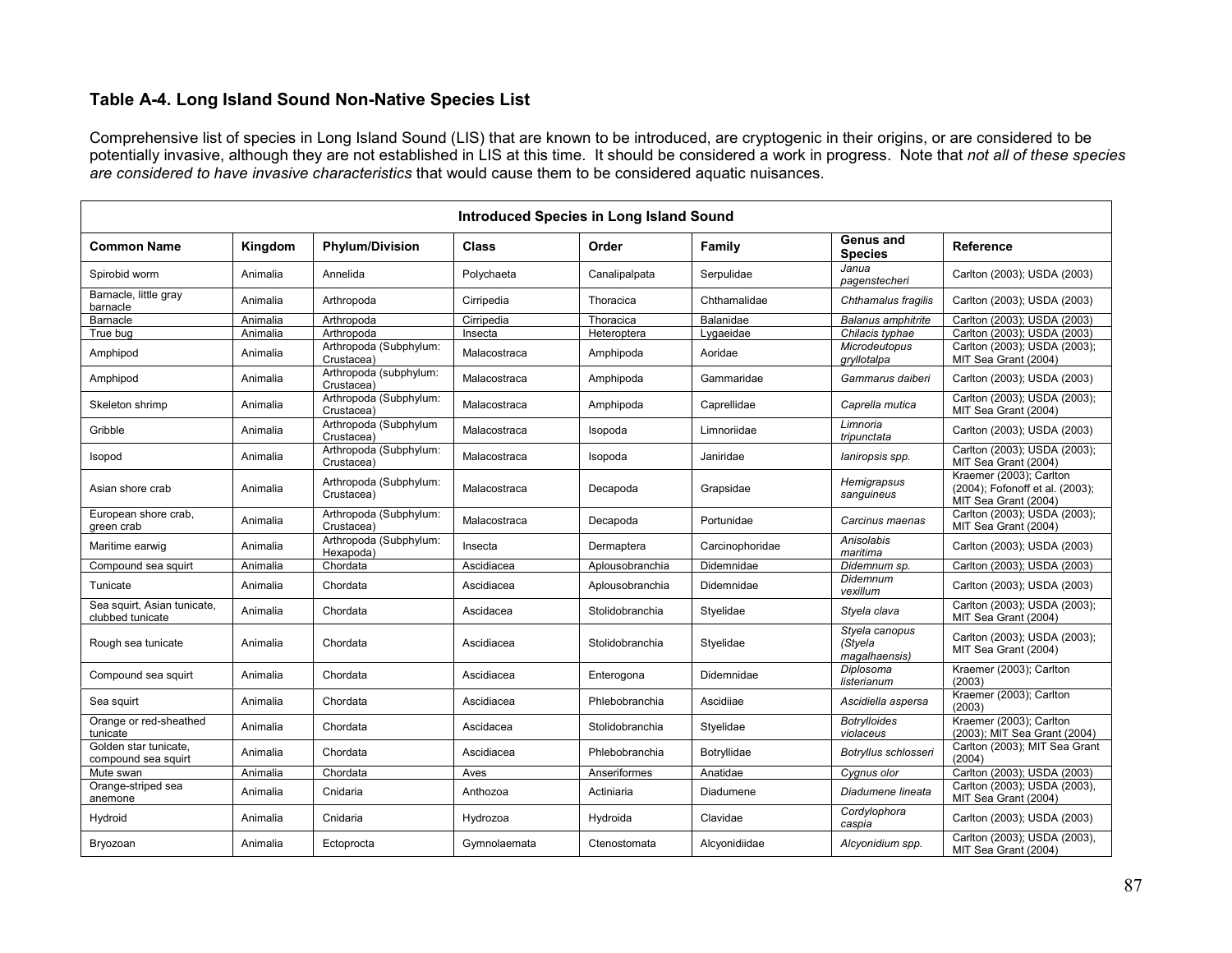| Kelp bryozoan                           | Animalia | Ectoprocta             | Gymnolaemata        | Cheilostomata     | Membraniporidae   | Membranipora<br>membranacea                   | Carlton (2003); USDA (2003)                                                          |
|-----------------------------------------|----------|------------------------|---------------------|-------------------|-------------------|-----------------------------------------------|--------------------------------------------------------------------------------------|
| Bryozoan                                | Animalia | Ectoprocta             | Gymnolaemata        | Cheilostomata     | <b>Bugulidae</b>  | Bugula neritina                               | Carlton (2003); USDA (2003)                                                          |
| Entoproct                               | Animalia | Kamptozoa (Entoprocta) | Kamptozoa           | Pedicellinida     | Barentsiidae      | Barentsia benedeni                            | Carlton (2003); USDA (2003),<br>MIT Sea Grant (2004)                                 |
| Atlantic rangia clam,<br>wedge clam     | Animalia | Mollusca               | <b>Bivalvia</b>     | Veneroida         | Mactridae         | Rangia cuneata                                | Carlton (2003); USDA (2003)                                                          |
| False mussel, brackish<br>water mussel  | Animalia | Mollusca               | <b>Bivalvia</b>     | Veneroida         | Dreissenidae      | <b>Mytilopsis</b><br>leucophaeta              | Hyatt (2003); Carlton (2003);<br><b>USDA (2003)</b>                                  |
| Zebra mussel                            | Animalia | Mollusca               | <b>Bivalvi</b>      | Veneroida         | Dreissenidae      | Dreissena<br>polymorpha                       | Carlton (2003); USDA (2003)                                                          |
| Bartsch shipworm                        | Animalia | Mollusca               | <b>Bivalvia</b>     | Myoida            | Teredinidae       | Teredo bartschi                               | Carlton (2003); USDA (2003)                                                          |
| Periwinkle                              | Animalia | Mollusca               | Gastropoda          | Neotaenioglossa   | Littorinidae      | Littorina littorea                            | Carlton (2003); USDA (2003)                                                          |
| Eel nematode, swim-<br>bladder nematode | Animalia | Nemata                 | Secernentea         | Camallanida       | Anguillicolidae   | Anguillicola<br>crassus                       | Carlton (2003); USDA (2003)                                                          |
| Sponge                                  | Animalia | Porifera               | Demospongiae        | Halichondrida     | Halichondriidae   | Halichondria<br>bowerbanki                    | Carlton (2003); USDA (2003),<br>MIT Sea Grant (2004)                                 |
| Green Fleece                            | Plantae  | Chlorophyta            | Chlorophyceae       | Caulerpales       | Codiaceae         | Codium fragile<br>tomentosoides               | Carlton (2003); USDA (2003),<br>MIT Sea Grant (2004), Yarish<br>(2003)               |
| Centric diatom                          | Plantae  | Bacillariophyta        | Bacillariophyta     | Coscinodiscales   | Coscinodiscaceae  | Coscinodiscus<br>wailesii                     | Carlton (2003); USDA (2003)                                                          |
| Centric diatom                          | Plantae  | Bacillariophyta        | Coscinodiscophyceae | Thalassiosirales  | Thalassiosiraceae | Thalassiosira<br>punctigera                   | Carlton (2003); USDA (2003)                                                          |
| Diatom                                  | Plantae  | Bacillariophyta        | Coscinodiscophyceae | Triceratiales     | Eupodiscaceae     | Odontella sinensis                            | Carlton (2003); USDA (2003)                                                          |
| Common reed, phragmites                 | Plantae  | Magnoliophyta          | Liliopsida          | Cyperles          | Poaceae           | Phragmites<br>australis                       | Kraemer (2003); Mehrhoff et<br>al. (2003); Carlton (2003);<br>Fofonoff et al. (2003) |
| Purple loosestrife                      | Plantae  | Magnoliophyta          | Magnoliopsida       | <b>Myrtales</b>   | Lythraceae        | Lythrum salicaria                             | Mehrhoff et al. (2003); Hyatt<br>(2003): USDA (2003)                                 |
| Red alga                                | Plantae  | Rhodophyta             | Rhodophyceae        | <b>Bangiales</b>  | Bangiaceae        | Porphyra<br>suborbiculata                     | Carlton (2003); USDA (2003);<br>Broom et al. (2002); Neefus et<br>al. (2005)         |
| Red alga                                | Plantae  | Rhodophyta             | Rhodophyceae        | <b>Bangiales</b>  | Bangiaceae        | Porphyra<br>vezoensis                         | Broom et al. (2002); Neefus et<br>al. (2005)                                         |
| Red alga                                | Plantae  | Rhodophyta             | Rhodophyceae        | <b>Bangiales</b>  | Bangiaceae        | Porphyra katadaii                             | Broom et al. (2002); Neefus et<br>al. (2005)                                         |
| Red alga                                | Plantae  | Rhodophyta             | Rhodophyceae        | <b>Nemaliales</b> | Bonnemaisoniaceae | Bonnemaisonia<br>hamifera                     | Carlton (2003); USDA (2003)                                                          |
| Red alga                                | Plantae  | Rhodophyta             | Rhodophyceae        | Ceramiales        | Ceramiaceae       | Antithamnion<br>pectinatum (or<br>nipponicum) | Carlton (2003); USDA (2003)                                                          |

| Red alga (filamentous)           | Plantae  | Rhodophyta         | Rhodophyceae | Cermiales      | Rhodomelaceae    | Neosiphonia<br>harveyi (J. Bailey)<br>M.-S. Kim, H.-G.<br>Choi, Guiry & G.W.<br>Saunders | Carlton (2003); USDA (2003),<br>MIT Sea Grant (2004); Choi et<br>al. 2001 |
|----------------------------------|----------|--------------------|--------------|----------------|------------------|------------------------------------------------------------------------------------------|---------------------------------------------------------------------------|
| Red alga                         | Plantae  | Rhodophyta         | Rhodophyceae | Cryptonemiales | Dumontiaceae     | Dumontia contorta                                                                        | Carlton (2003); USDA (2003)                                               |
| Red alga*                        | Plantae  | Rhodophyta         | Rhodophyceae | Cryptonemiales | Cryptonemiaceae  | Grateloupia<br>turuturu                                                                  | Carlton (2003); USDA (2003);<br>Yarish (2004)                             |
| Dermocystidium oyster<br>disease | Protista | Myxomycota         | Phycomycota  | Saprolegniales | Saprolegniaceae  | Perkinsus marinus                                                                        | Carlton (2003); USDA (2003)                                               |
| MSX oyster disease               | Protista | Protozoa           | Haplosporea  | Haplosporida   | Haplosporidiidae | Haplosporidium<br>nelsoni                                                                | Carlton (2003); USDA (2003)                                               |
| Quahog parasite X                | Protista | Labyrinthulomycota |              |                |                  |                                                                                          |                                                                           |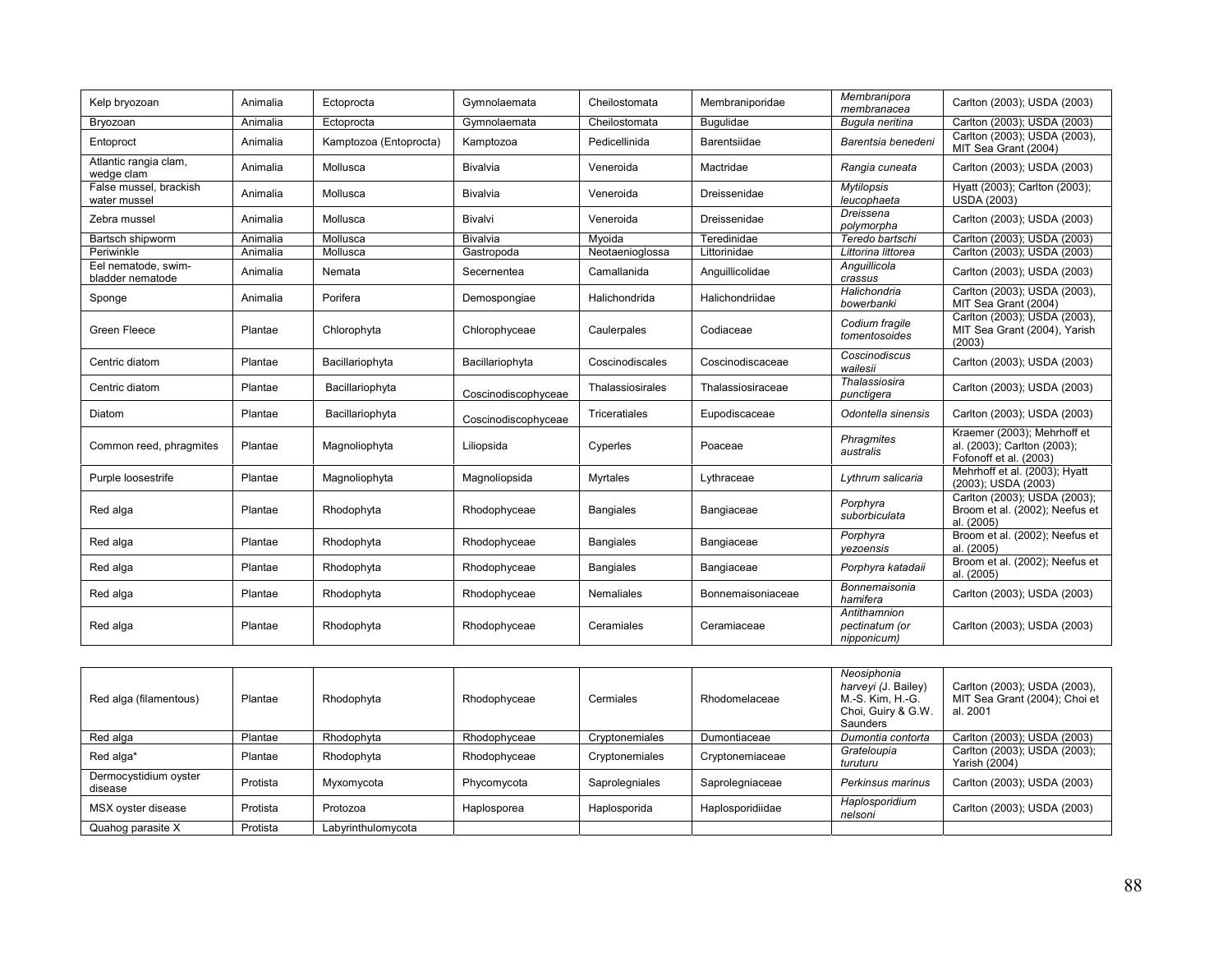|                                    |          |                                                   | Cryptogenic Species In Long Island Sound |                 |                  |                                                |                                                      |
|------------------------------------|----------|---------------------------------------------------|------------------------------------------|-----------------|------------------|------------------------------------------------|------------------------------------------------------|
| Scale worm, twelve-scaled<br>worm  | Animalia | Annelida                                          | Polychaeta                               | Aciculata       | Polynoidae       | Lepidonotus<br>squamatus                       | Carlton (2003); USDA (2003),<br>MIT Sea Grant (2004) |
| Scale worm, fifteen-scaled<br>worm | Animalia | Annelida                                          | Polychaeta                               | Aciculata       | Polynoidae       | Harmothoe<br>imbricata                         | Carlton (2003); USDA (2003),<br>MIT Sea Grant (2004) |
| Skeleton shrimp                    | Animalia | Arthropoda (Subphylum:<br>Crustacea)              | Malacostraca                             | Amphipoda       | Caprellidae      | Caprella penantis                              | Carlton (2003); USDA (2003)                          |
| Skeleton shrimp                    | Animalia | Arthropoda (Subphylum:<br>Crustacea) Malacostraca | Malacostraca                             | Amphipoda       | Caprellidae      | Caprella equilibra                             | Carlton (2003); USDA (2003)                          |
| Isopod                             | Animalia | Arthropoda (Subphylum:<br>Crustacea)              | Malacostraca                             | Isopoda         | Janiridae        | Jaera marina                                   | Carlton (2003); USDA (2003)                          |
| <b>Isopod</b>                      | Animalia | Arthropoda (Subphylum:<br>Crustacea)              | Malacostraca                             | Isopoda         | Scyphacidae      | <b>Armadiloniscus</b><br>ellipticus            | Carlton (2003); USDA (2003)                          |
| Tanaid                             | Animalia | Arthropoda (Subphylum:<br>Crustacea)              | Malacostraca                             | Tanaidacea      | Tanaidae         | Tanis dulongii                                 | Carlton (2003); USDA (2003)                          |
| Tanaid                             | Animalia | Arthropoda (Subphylum:<br>Crustacea)              | Malacostraca                             | Tanaidacea      | Pseudozeuxidae   | Leptochelia<br>savignyi<br>(Leptochelia dubia) | Carlton (2003); USDA (2003)                          |
| Sea squirt, sea vase               | Animalia | Chordata                                          | Ascidiaceae                              | Phlebobranchia  | Cionidae         | Ciona intestinalis                             | Carlton (2003); USDA (2003),<br>MIT Sea Grant (2004) |
| Compound sea squirt                | Animalia | Chordata                                          | Ascidiacea                               | Aplousobranchia | Didemnidae       | <b>Didemnum</b><br>lutarium                    | Carlton (2003); Fofonoff et al.<br>(2003)            |
| Hydroid                            | Animalia | Cnidaria                                          | Hydrozoa                                 | Hydroida        | Campanuliriidae  | Opercularella<br>lacerata                      | Carlton (2003); USDA (2003)                          |
| Hydroid                            | Animalia | Cnidaria                                          | Hydrozoa                                 | Hydroida        | Sertulariidae    | Dyamena pumila                                 | Carlton (2003); USDA (2003)                          |
| Hydroid                            | Animalia | Cnidaria                                          | Hydrozoa                                 | Hydroida        | Campanulliriidae | Campanularia spp.                              | Carlton (2003); USDA (2003),<br>MIT Sea Grant (2004) |
| Hydroid                            | Animalia | Cnidaria                                          | Hydrozoa                                 | Hydroida        | Campanulliriidae | Obelia bidentata                               | Carlton (2003); USDA (2003),<br>MIT Sea Grant (2004) |
| Hydroid                            | Animalia | Cnidaria                                          | Hydrozoa                                 | Hydroida        | Campanulliriidae | Obelia dichotoma                               | Carlton (2003); USDA (2003)<br>MIT Sea Grant (2004)  |
| Hydroid                            | Animalia | Cnidaria                                          | Hydrozoa                                 | Hydroida        | Campanulliriidae | Obelia longissima                              | Carlton (2003); USDA (2003),<br>MIT Sea Grant (2004) |
| Hydroid                            | Animalia | Cnidaria                                          | Hydrozoa                                 | Hydroida        | Campanulliriidae | Obelia geniculata                              | Carlton (2003); USDA (2003)                          |
| Bryozoan                           | Animalia | Ectoprocta                                        | Gymnolaemata                             | Ctenostomata    | Nolellidae       | Anguinella palmata                             | Carlton (2003); USDA (2003)                          |
|                                    |          |                                                   |                                          |                 |                  |                                                |                                                      |
| Bryozoan                           | Animalia | Ectoprocta                                        | Gymnolaemata                             | Ctenostomata    | Vesiculariidae   | Bowerbankia<br>gracilis                        | Carlton (2003); USDA (2003),<br>MIT Sea Grant (2004) |
| Bryozoan                           | Animalia | Ectoprocta                                        | Gymnolaemata                             | Ctenostomata    | Vesiculariidae   | Bowerbanka<br>imbricata                        | Carlton (2003); USDA (2003),<br>MIT Sea Grant (2004) |
| Bryozoan                           | Animalia | Ectoprocta                                        | Gymnolaemata                             | Ctenostomata    | <b>Bugulidae</b> | Bugula stolonifera                             | Carlton (2003); USDA (2003),<br>MIT Sea Grant (2004) |
| Bryozoan                           | Animalia | Ectoprocta                                        | Gymnolaemata                             | Ctenostomata    | <b>Bugulidae</b> | <b>Bugula simplex</b>                          | Carlton (2003); USDA (2003)<br>MIT Sea Grant (2004)  |
| Bryozoan                           | Animalia | Ectoprocta                                        | Gymnolaemata                             | Ctenostomata    | Electridae       | Electra crustulenta                            | Carlton (2003); USDA (2003)                          |
| Bryozoan                           | Animalia | Ectoprocta                                        | Gymnolaemata                             | Ctenostomata    | Electridae       | Electra pilosa                                 | Carlton (2003); USDA (2003),<br>MIT Sea Grant (2004) |
| Bryozoan                           | Animalia | Ectoprocta                                        | Gymnolaemata                             | Ctenostomata    | Membraniporidae  | Conopeum<br>reticulum                          | Carlton (2003); USDA (2003)                          |
| Bryozoan                           | Animalia | Ectoprocta                                        | Gymnolaemata                             | Ctenostomata    | Cryptosulidae    | Cryptosula<br>pallasiana                       | Carlton (2003); USDA (2003),<br>MIT Sea Grant (2004) |
| Bryozoan                           | Animalia | Ectoprocta                                        | Gymnolaemata                             | Ctenostomata    | Aeteidae         | Aetea anguina                                  | Carlton (2003); USDA (2003)                          |
| Sea slug                           | Animalia | Mollusca                                          | Gastropoda                               | Nudibranchia    | Tergipedidae     | Tenelia adspersa                               | Carlton (2003); USDA (2003)                          |
| Sponge                             | Animalia | Porifera                                          | Pharetonida                              | Sycetrida       | Sycettidae       | Scypha spp.                                    | Carlton (2003); USDA (2003),<br>MIT Sea Grant (2004) |
| Sponge                             | Animalia | Porifera                                          | Pharetronida                             | Leucosoleniida  | Leucosoleniidae  | Leucosolenia spp.                              | Carlton (2003); USDA (2003),<br>MIT Sea Grant (2004) |
| SSO (Seaside organism)             | Animalia | Protozoa                                          | Haplosporea                              | Haplosporida    | Haplosporidiidae | Haplosporidian                                 | <b>USDA (2003)</b>                                   |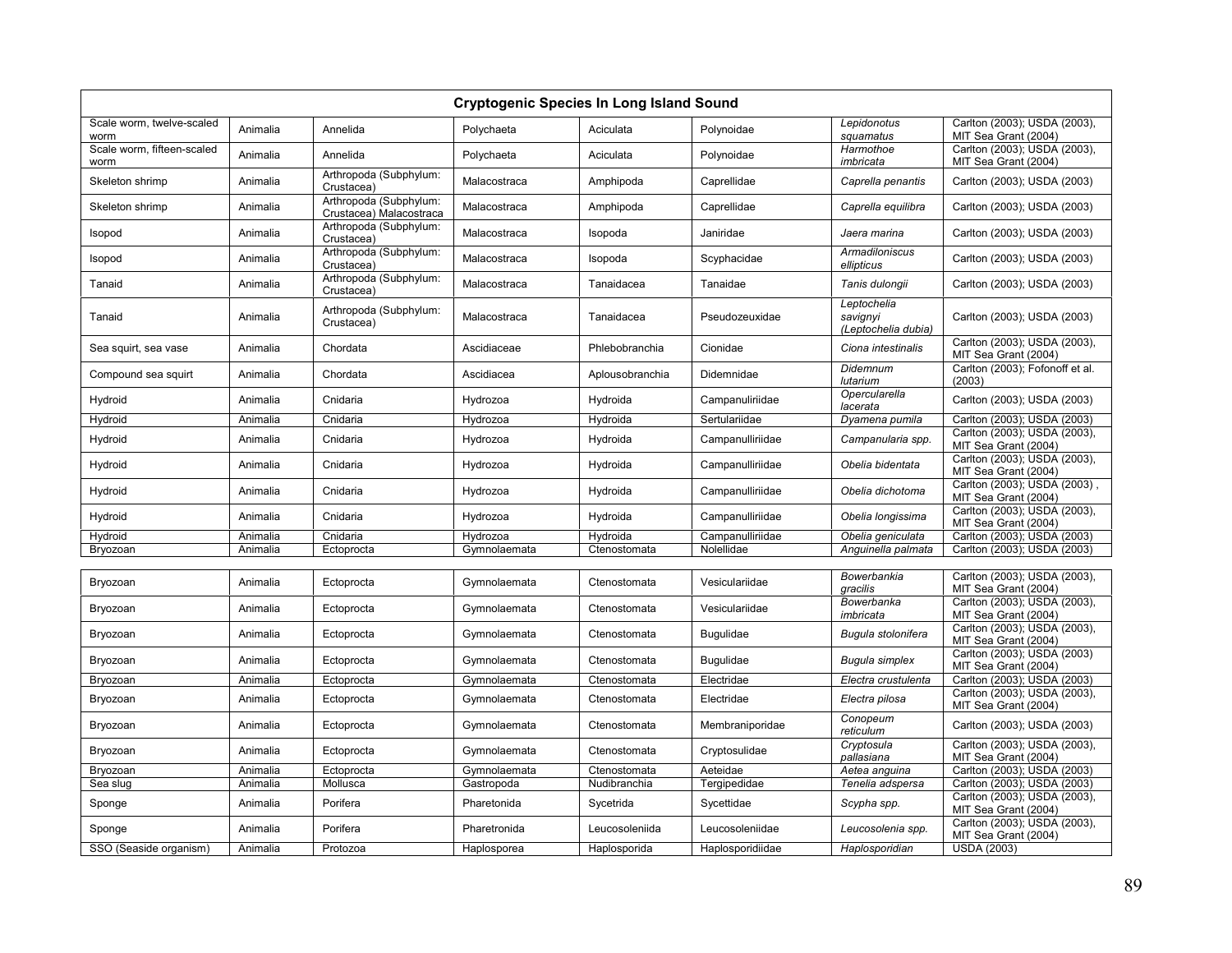|                        |          |               |               |                 |                  | costalis                      |                                                      |
|------------------------|----------|---------------|---------------|-----------------|------------------|-------------------------------|------------------------------------------------------|
| Rhizopod protist       | Protista | Protozoa      | Filosia       | Aconchulinida   | Gromiidae        | Gromia oviformis              | Carlton (2003); USDA (2003)                          |
| Cyanobacteria          | Monera   | Cyanophycota  | Cyanophyceae  | Stigonematales  | Mastigocladaceae | Brachytrichia<br>quoyii       | Carlton (2003); USDA (2003)                          |
| Green alga             | Plantae  | Chlorophycota | Chlorophyceae | Cladophorales   | Cladophoraceae   | Cladophora<br>sericea         | Carlton (2003); USDA (2003),<br>MIT Sea Grant (2004) |
| Ciliate                | Protista | Ciliophora    | Cilitea       | Peritrichida    | Vorticellidae    | Zoothamnium spp.              | Carlton (2003); USDA (2003)                          |
| Ciliate                | Protista | Ciliophora    | Cilitea       | Peritrichida    | Vorticellidae    | Vorticella spp.               | Carlton (2003); USDA (2003)                          |
| Ebridian flagellate    | Protista | Opalozoa      |               |                 | Ebriopsidae      | Hermisinum<br>adreaticum      | Carlton (2003); USDA (2003)                          |
| Lobster paramoeba      |          |               |               |                 |                  | Neoparamoeba<br>pemaguidensis |                                                      |
| Sea squirt, sea grapes | Animalia | Chordata      | Ascidiacea    | Stolidobranchia | Molgulidae       | Molaula<br>manhattensis       | Carlton (2003); USDA (2003);<br>MIT Sea Grant (2004) |

|                                                                         | <b>Potentially Invasive Species</b> |                                      |                 |                     |                |                                                                |                             |
|-------------------------------------------------------------------------|-------------------------------------|--------------------------------------|-----------------|---------------------|----------------|----------------------------------------------------------------|-----------------------------|
| Chinese mitten crab                                                     | Animalia                            | Arthropoda (Subphylum:<br>Crustacea) | Malacostraca    | Decapoda            | Grapsidae      | Eriocheir sinensis                                             | USDA (2003); NYDEC (2003)   |
| Veined rapa whelk                                                       | Animalia                            | Mollusca                             | Gastropoda      | Neogastropoda       | Muricidae      | Rapana venosa                                                  | USDA (2003); NYDEC (2003)   |
| Edible oyster, European<br>flat oyster                                  | Animalia                            | Mollusca                             | Bivalvia        | Ostreoida           | Ostreidae      | Ostrea edulis                                                  | Carlton (2003); USDA (2003) |
| Naval shipworm                                                          | Animalia                            | Mollusca                             | <b>Bivalvia</b> | Myoida              | Teredinidae    | Teredo navalis                                                 | Carlton (2003); USDA (2003) |
| Grapsid crab                                                            | Animalia                            | Arthropoda (Subphylum:<br>Crustacea) | Malacostraca    | Decapoda            | Grapsidae      | Hemigrapsus<br>penncillatus                                    |                             |
| Asian tunicate                                                          | Animalia                            | Chordata                             | Ascidiaceae     | Stolidobranchia     | Styelidae      | Styela plicata                                                 | <b>USDA (2003)</b>          |
| Lionfish, zebrafishes,<br>common lionfish, devil<br>firefish (vagrants) | Animalia                            | Chordata                             | Osteichthyes    | Scorpaeniformes     | Scorpaenidae   | Pterois<br>volitans/miles<br>Pterois volitans<br>Pterois miles | Carlton (2003); USDA (2003) |
| Wakame (coldwater<br>invasive kelp)                                     | Plantae                             |                                      |                 |                     |                | Undaria pinnatifida                                            | Yarish (2003)               |
| Asian rockweed                                                          | Plantae                             | Phaeophycophyta                      | Phaeophyceae    | Fucales             | Sargassaceae   | Sargassum<br>muticum                                           | USDA (2003); Yarish (2003)  |
| Pfiesteria spp.                                                         | Plantae                             | Pyrrophycophyta                      | Dinophyceae     | <b>Dinomoebales</b> | Pfiesteriaceae | Pfiesteria spp.                                                | <b>USDA (2003)</b>          |
| Brown tide                                                              | Protista                            |                                      | Pelagophyceae   | Pelagomonadales     |                | Aureococcus<br>anophagefferens                                 | Carlton (2003)              |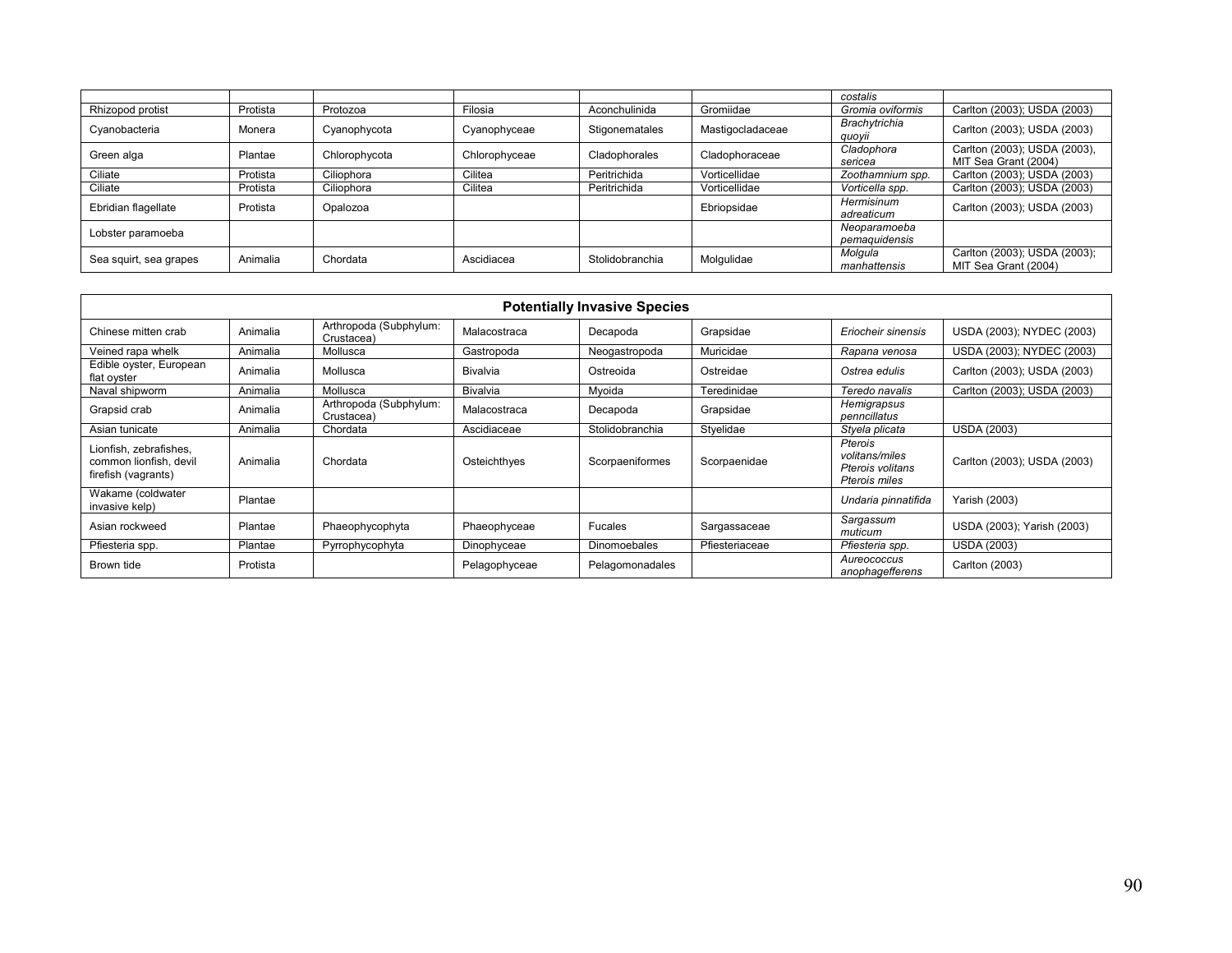## **Table A-5 Priority Established and Potentially Threatening Marine ANS**

Includes most likely transport vectors and current threat level (1 = greatest threat, 2 = modest threat, 3 = low threat). \*See Table 1, Section 2.4, for more detailed information/listing of vectors.

| <b>SPECIES</b>                         | <b>LATIN NAME</b>                                           | <b>VECTORS</b>                                                                                                     | <b>LIKELIHOOD OF</b><br><b>INTRODUCTION /</b><br><b>SPREAD</b> | <b>LIKELIHOOD OF</b><br><b>ESTABLISHMENT</b> | <b>SEVERITY</b><br>OF IMPACT |  |  |  |
|----------------------------------------|-------------------------------------------------------------|--------------------------------------------------------------------------------------------------------------------|----------------------------------------------------------------|----------------------------------------------|------------------------------|--|--|--|
|                                        | <b>Marine Vertebrates</b>                                   |                                                                                                                    |                                                                |                                              |                              |  |  |  |
| Lionfish                               | Pterois volitans/miles<br>Pterois volitans<br>Pterois miles | Wind. currents                                                                                                     | 3                                                              | 3 (seasonal or vagrant)                      | 3                            |  |  |  |
| Mute Swan                              | Cygnus olor                                                 |                                                                                                                    | $\mathbf{1}$                                                   | Established                                  | $\mathbf{1}$                 |  |  |  |
|                                        |                                                             |                                                                                                                    | <b>Marine Invertebrates</b>                                    |                                              |                              |  |  |  |
| European flat<br>oyster                | Ostrea edulis                                               | aquaculture, wind/currents,<br>seafood industry/retailers/<br>restaurants, comm. & rec.<br>boats, ballast water    | 1                                                              | 1                                            | $\overline{2}$               |  |  |  |
| Suminoe<br>Oyster                      | Crassostrea<br>ariakensis                                   | Wind/currents, comm. &<br>rec. boats, hull cleaning,<br>aquaculture, seafood<br>industry/retailers/<br>restaurants | 2                                                              | 1                                            | 1                            |  |  |  |
| Veined Rapa<br>whelk                   | Rapana venosa                                               | Comm. & rec. boats, ballast<br>water, seafood<br>industry/retailers/<br>restaurants                                | $\overline{2}$                                                 | 1                                            | $\mathbf{1}$                 |  |  |  |
| Green Crab                             | Carcinus maenas                                             |                                                                                                                    | $\mathbf{1}$                                                   | Established                                  | $\overline{2}$               |  |  |  |
| Asian shore<br>crab                    | Hemigrapsus<br>sanguinues                                   |                                                                                                                    | $\mathbf{1}$                                                   | Established                                  | $\mathbf{1}$                 |  |  |  |
| Grapsid crab                           | Hemigrapsus<br>penncillatus                                 | Ballast water, wind/currents,<br>bait trade/anglers                                                                | $\overline{2}$                                                 | $\mathbf{1}$                                 | $\overline{2}$               |  |  |  |
| Tunicate                               | Didemnum sp.                                                | Wind/currents, comm. &<br>rec. boats, hull cleaning,<br>ballast water, seafood<br>industry, research facilities    | 1                                                              | Established                                  | $\mathbf{1}$                 |  |  |  |
| Clubbed<br>Tunicate                    | Styela clava                                                | Wind/currents, comm. &<br>rec. boats, hull cleaning,<br>ballast water                                              | $\mathbf{1}$                                                   | Established                                  | $\mathbf{1}$                 |  |  |  |
| Rough Sea<br>Squirt                    | Styela canopus                                              | Wind/currents, comm. &<br>rec. boats, hull cleaning,<br>ballast water                                              | $\overline{2}$                                                 | $\overline{2}$                               |                              |  |  |  |
| Asian Sea<br>squirt                    | Styela plicata                                              | Wind/currents, comm. &<br>rec. boats, hull cleaning,<br>ballast water                                              | 2                                                              | 2                                            | $\mathbf{1}$                 |  |  |  |
| Compound<br>Sea Squirt                 | Diplosoma listerianum                                       | Wind/currents, comm. &<br>rec. boats, hull cleaning,<br>ballast water                                              | $\mathbf{1}$                                                   | Established                                  | $\mathbf{1}$                 |  |  |  |
| Sea squirt                             | Ascidiella aspersa                                          | Wind/currents, comm. &<br>rec. boats, hull cleaning,<br>ballast water                                              | $\mathbf{1}$                                                   | Established                                  | $\overline{2}$               |  |  |  |
| Orange or red-<br>sheathed<br>tunicate | <b>Botrylloiodes</b><br>violaceus                           | Wind/currents, comm. &<br>rec. boats, hull cleaning,<br>ballast water                                              | $\mathbf{1}$                                                   | Established                                  | $\mathbf{1}$                 |  |  |  |
| Golden-Star<br>Tunicate                | Botryllus schlosseri                                        | Wind/currents, comm. &<br>rec. boats, hull cleaning,<br>ballast water                                              | 1                                                              | $\mathbf{1}$                                 | 1                            |  |  |  |
| Red alga                               | Porphyra yezoensis                                          |                                                                                                                    | 2                                                              | Established                                  | 2                            |  |  |  |
| Red alga                               | Porphyra<br>suborbiculata                                   |                                                                                                                    | 2                                                              | Established                                  | $\overline{c}$               |  |  |  |
| Kelp Bryozoan                          | Membranipora<br>membranacea                                 | Comm. & rec. boats, hull<br>cleaning, ballast water                                                                | $\mathbf{1}$                                                   | Established                                  | $\overline{c}$               |  |  |  |
|                                        |                                                             |                                                                                                                    | <b>Marine Algae</b>                                            |                                              |                              |  |  |  |
| Red Alga                               | Grateloupia turuturu                                        | Wind/currents, comm. &<br>rec. boats, hull cleaning,<br>ballast water, shellfish                                   | $\mathbf{1}$                                                   | Established                                  | $\overline{2}$               |  |  |  |
| Green Alga,<br>Killer green<br>algae   | Caulerpa taxifolia                                          | Aquarium<br>industry/hobbyists, hull<br>cleaning, ballast water                                                    | 3                                                              | 3                                            | 3                            |  |  |  |
| Wakame<br>(invasive kelp)              | Undaria pinnatifida                                         | hull cleaning, ballast<br>water                                                                                    | 3                                                              | $\overline{2}$                               | 1                            |  |  |  |
| Asian<br>rockweed                      | Sargassum muticum                                           | hull cleaning, ballast<br>water, bait industry                                                                     | 3                                                              | 3                                            | 3                            |  |  |  |
| Green Fleece                           | Codium fragile<br>tomentosoides                             |                                                                                                                    | $\mathbf{1}$                                                   | Established                                  | 3                            |  |  |  |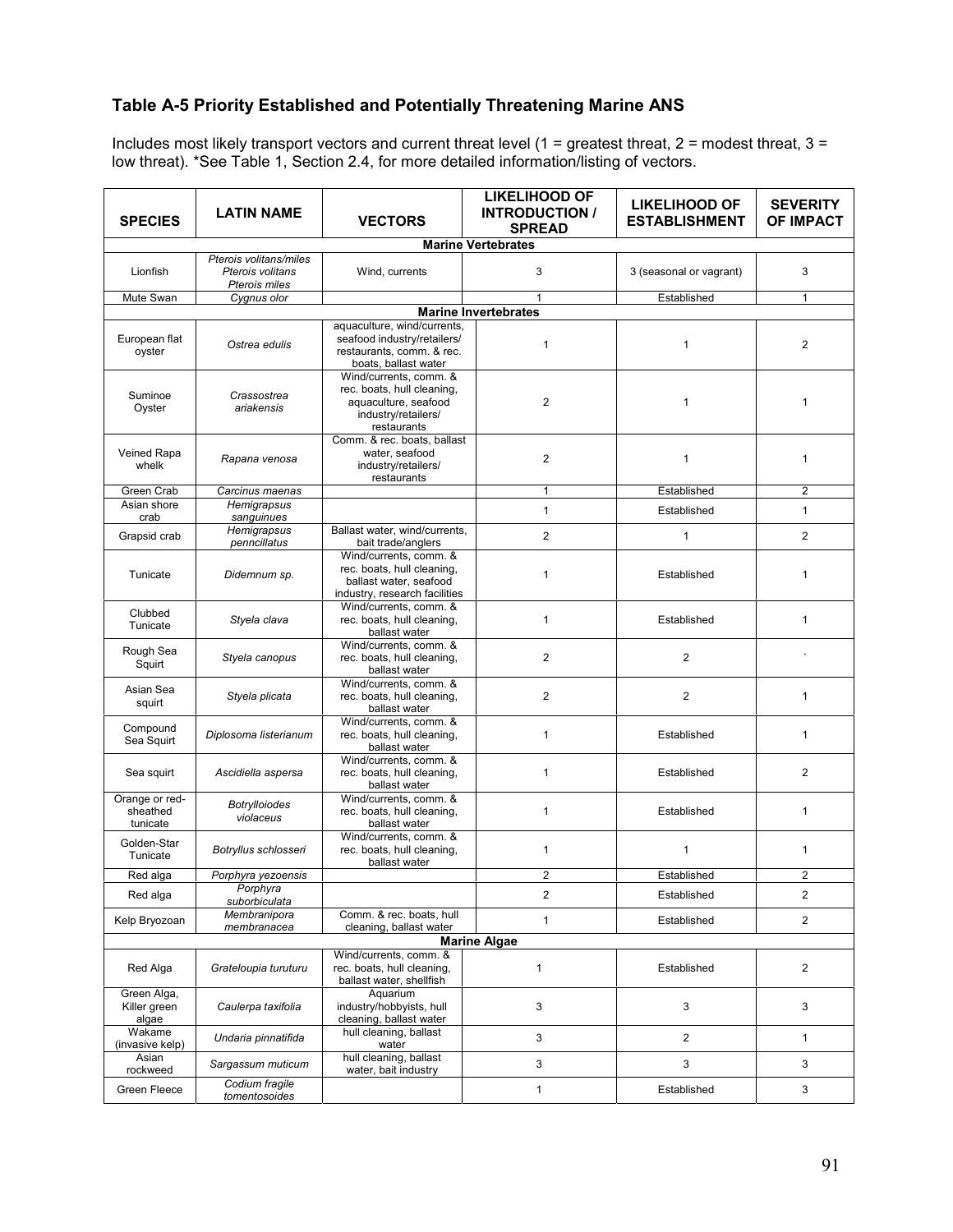## **Table A-6. Aquatic Nuisance Species – Fish and Shellfish Pathogens**

| <b>Pathogen Species -</b><br><b>Viral</b>         | <b>Affected CT</b><br>Fish/Shellfish <sup>1</sup> | <b>Likely Host</b><br><b>Organisms</b> |
|---------------------------------------------------|---------------------------------------------------|----------------------------------------|
| Infectious Salmon Anemia                          | ats                                               | anadromous ATS and eggs                |
| Viral Hemorrhagic Septicemia<br>Virus             | rbt, bnt, ats, bkt, np                            | fish and salmonid eggs                 |
| Infectious Hematopoietic<br><b>Necrosis Virus</b> | kok, ats, bkt, bnt                                | salmonid fish and eggs                 |
| Infectious Pancreatic Necrosis<br>Virus           | bkt, bnt, rbt                                     | fish/salmonid eqgs/crus/moll           |

## **Pathogen Species – Bacterial**<br>*Edwardsiella tarda*

## **Pathogen Species - Parasitic**

MSX (*Haplosporidium* nowww.com/<br>Dermo (Perkinsus marinus)\* Eastern oyster shellfish seed sources shellfish to shellfish to shellfish

QPX, Quahog Parasite X and clams micro and macro algae, detritus Molluscs in culture Lobster paramoeba (*Neoparamoeba pemaquidensis)\** Eel nematode (*Anguillicola crassus)* American eel American eel Commercial

## **Affected CT Fish/Shellfish<sup>1</sup>**

- Hexamitosis young salmonids, fish
	-

*\*These pathogens have occurred or do occur in CT and continue to pose a threat to cultured and wild stocks of fish and shellfish in the state.*

#### <sup>1</sup>Warm water

cc – channel catfish bb – brown bullhead we – walleye rbt – rainbow trout moll - molluscs bkb – black bullhead sb - striped bass bkt – brook trout bkb – black bullhead sb - striped bass bkt – brook trout<br>
yb – yellow bullhead striped f – flounder bnt – brown trout yb – yellow bullhead<br>wc – white catfish lmb – largemouth bass ca - carp cm – cyprinid minnows

**Cool water Cold water Miscellaneous**<br>  $np$  - northern pike **ats** - Atlantic salmon **Collage Crime** crustaceans kok – kokanee salmon

| <b>Pathogen Species -</b><br><b>Viral</b>                      | <b>ATTECTED UT</b><br>Fish/Shellfish <sup>1</sup> | LIKEIY HOST<br><b>Organisms</b> | <b>Most Likely Vectors</b>                  |
|----------------------------------------------------------------|---------------------------------------------------|---------------------------------|---------------------------------------------|
| Infectious Salmon Anemia                                       | ats                                               | anadromous ATS and eqgs         | <b>Commercial/Government transfers</b>      |
| Viral Hemorrhagic Septicemia<br>Virus                          | rbt, bnt, ats, bkt, np                            | fish and salmonid eggs          | Commercial/Government transfers             |
| Infectious Hematopoietic<br><b>Necrosis Virus</b>              | kok, ats, bkt, bnt                                | salmonid fish and eggs          | Commercial/Government transfers             |
| Infectious Pancreatic Necrosis<br>Virus                        | bkt, bnt, rbt                                     | fish/salmonid eggs/crus/moll    | Commercial/Government transfers             |
| <b>Channel Catfish Virus</b>                                   | CC                                                | channel catfish                 | Commercial catfish transfers                |
| Herpesvirus salmonis (Type 1<br>and $2)$                       | kok,rbt                                           | salmonid fish and eggs          | Commercial/Government transfers             |
| Largemouth bass virus                                          | Imb                                               | largemouth bass                 | Commercial transfers/Club tournaments       |
| Salmon Sarcoma Virus                                           | ats                                               | ats                             | <b>Commercial/Government transfers</b>      |
| Spring viremia                                                 | ca, cm                                            | Cyprinids                       | Pet trade - koi and ornamentals             |
| <b>Pathogen Species -</b><br><b>Bacterial</b>                  |                                                   |                                 |                                             |
| Edwardsiella tarda                                             | cc, lmb, sb, f, rbt                               | fish/ag inverts/marine+fresh    | commercial fish transfers                   |
| Enteric septicemia<br>(Edwardsiella ictaluri)                  | cc, wc, bb, yb, bkb                               | catfish species/tilapia         | Commercial catfish transfers                |
| Hitra disease (Vibrio<br>salmonicida)                          | ats,rbt                                           | marine ats and rbt              | Commercial/Government transfers             |
| Bacterial Kidney disease (R.<br>salmoninarum)*                 | all salmonids                                     | salmonid fish and eggs          | <b>Commercial/Government transfers</b>      |
| Enteric Redmouth (Y. ruckeri)*                                 | rbt, bkt, bnt, ats, kok, we                       | all salmonids                   |                                             |
| Fish TB (Mycobacteria shottsi)                                 | Marine fish spp., anglers                         | saltwater, sediments, fish      | Handling diseased fish (e.g. striped bass)  |
| Cyanobacteria                                                  | Striped bass                                      |                                 |                                             |
| <b>Pathogen Species -</b>                                      |                                                   |                                 |                                             |
| <b>Parasitic</b>                                               |                                                   |                                 |                                             |
| Ceratomyxosis (C. shasta)                                      | rbt, ats, bnt, bkt                                | salmonid fish                   | <b>Commercial/Government transfers</b>      |
| Asian Tapeworm (B.<br>acheilognathi)                           | gc, cyprinids, bass?                              | Primarily cyprinids             | Commercial Grass carp/bait fish transfers   |
| Proliferative Kidney disease                                   | rbt, ats, bnt, np                                 | salmonid fish                   | Commercial/Government transfers             |
| Hexamitosis                                                    |                                                   | young salmonids, fish           | Commercial/Government/Aquarium<br>transfers |
| Whirling disease (M.                                           | bkt,rbt                                           | all salmonids                   | <b>Commercial/Government transfers</b>      |
| cerebralis)*<br>Proliferative Gill disease                     | CC                                                | channel catfish                 | <b>Commercial transfers</b>                 |
| MSX (Haplosporidium<br>nelsoni)*<br>Darmo (Parkineus marinus)* | Eastern oyster                                    | Shellfish seed sources          | shellfish to shellfish                      |

American lobster **American** lobster water column, sediments Cryptogenic species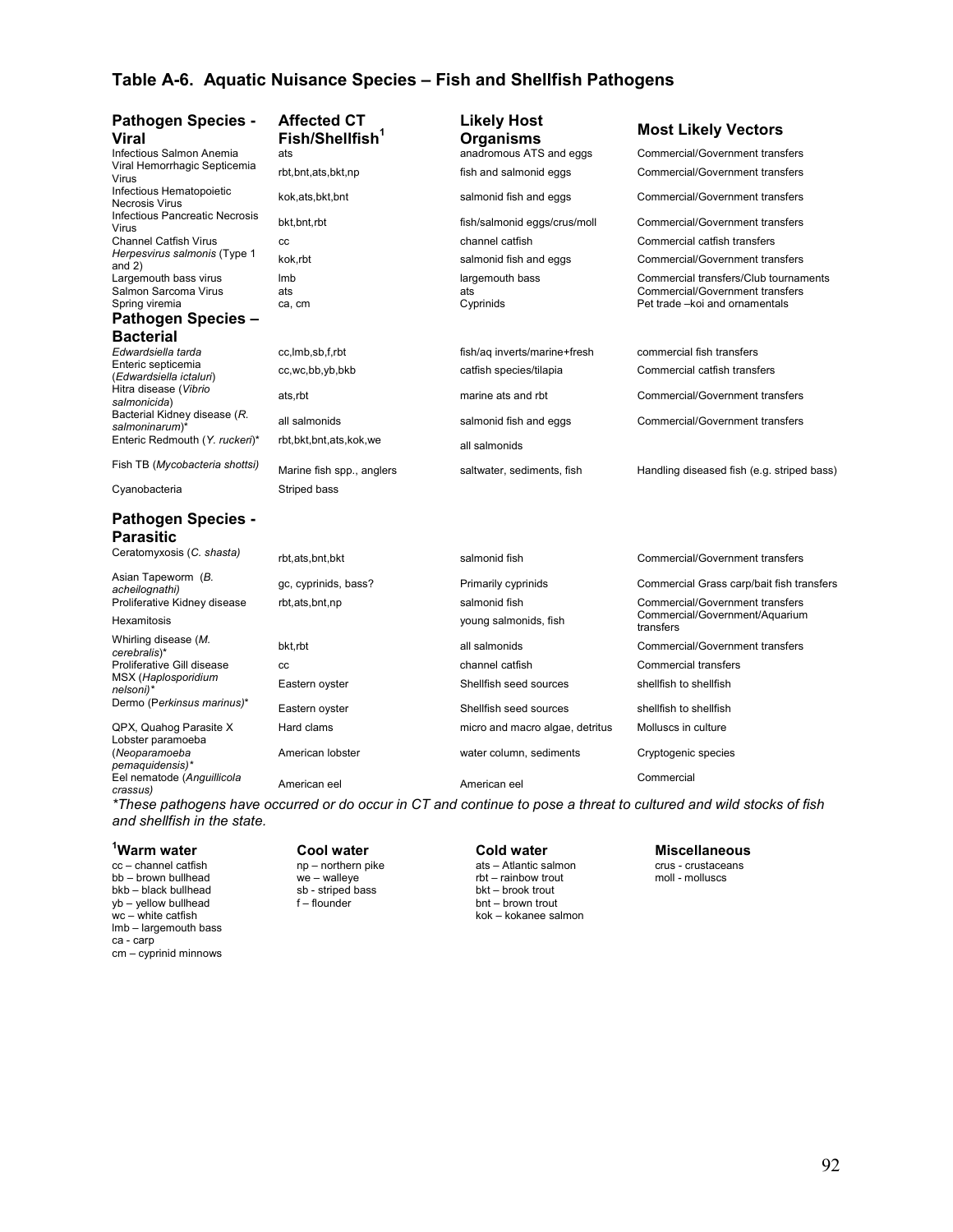## *Appendix B. Descriptions of Selected Species Identified as ANS or Potential ANS*

This section provides additional information in the species identified in Chapter 2 as being aquatic nuisance species in Connecticut, as well as those species considered to be potentially invasive, although they are not yet established in Connecticut. Note that detailed information is not provided for every species listed at this time.

## **Management Class 1: Limited or Incipient Populations**

Includes species with known impacts (or potential for impacts) that have limited or incipient populations within state waters, and any Class 2 species found in new locations.

## **Marine Algae**

#### *Grateloupia turuturu* **(formerly** *Grateloupia doryphora***), Rhodophyta, red alga**

This red alga can grow up to several meters in length, smothering out resident flora like the red alga, *Chondrus crispus* (commonly known as Irish moss)*.* It is currently found throughout Narragansett Bay, and at Montauk Point, Long Island, NY (Villalard and Harlin 2001; Harlin and Villalard 1998; Villalard and Harlin 1997) and was discovered in eastern Long Island Sound off the Connecticut coast in September 2004 (John Swennerton, Millstone Environmental Laboratory, pers. comm., Sept. 2004; C. Yarish, University of Connecticut, email communication October 2004). Vectors include boat hulls, ballast water (spores), shellfish and humans.

## **Marine Vertebrates**

*Pterois volitans/miles***, Lionfish:** These are two closely related species or subspecies native to the Indo-Pacific oceans. The fin spines of these fish deliver a very painful sting that can be life threatening. They were observed by divers off eastern Florida as early as 1994, and appear to be spreading geographically and increasing in abundance (Hare and Whitfield 2003). Juveniles that are smaller than the specimens carried by the tropical fish trade have been seen off the southern shore of Long Island. The appearance of these small fish at these locations and elsewhere indicates that adults in the Atlantic are spawning, and that the larvae are dispersing from the spawning sites in the southeastern US. These fish are not able to tolerate winter temperatures and so will be present in the region's waters only as small juveniles. Specimens have been reported in lobster traps in eastern Long Island Sound. It is uncertain whether these specimens originated from aquarium releases or from spawning of the invasive population. The growth of the invasive population may have ecosystem effects and is likely to cause envenomation incidents.

## **Freshwater Invertebrates**

*Dreissena polymorpha,* **Zebra mussels:** Water quality data has been utilized to determine the invasion potential of zebra mussels in Connecticut (Murray et al. 1993). Using calcium ion concentration in surface waters to predict potential habitat and invasion rates, Murray et al. (Murray et al. 1993) classified Connecticut's fresh waters into zones of potential zebra mussel threat. They determined that the Housatonic River drainage basin and its associated hard water lakes in western Connecticut, which run along a limestone valley, are most likely to support and sustain a population of zebra mussels. In 1998, a sustainable population of zebra mussels was found in East Twin Lake,

Salisbury, a water body that has the highest calcium levels of all lakes in Connecticut (Balcom 2004). The Connecticut River is considered to be the easternmost water body in Connecticut that could support zebra mussels, even though the calcium levels are less than optimal (10-12 mg/L). Other water bodies with marginal *Dreissena* habitat are located in the southwestern and south-central parts of the state (Murray et al. 1993). Primary vectors include boats, boat trailers, boating equipment, live wells, and bait buckets.

## **Freshwater Inland Plants**

*Egeria densa,* **Brazilian waterweed:** A native of South America, *Egeria densa* is a popular aquarium plant that first was reported in a Connecticut pond in 1992. The species can become very abundant, reproducing primarily through fragmentation and dominating shallow waters. It is closely related to two *Elodea spp*. native to Connecticut and can easily be confused with them. *Elodea* produces leaves in whorls of three, whereas *Egeria* produces whorls of four leaves.

*Hydrilla verticillata,* **Hydrilla:** A native of Asia, *Hydrilla* has been invasive in the United States since 1960 and was first collected in Connecticut in 1989. Among all invasive aquatic plants, *Hydrilla* may represent the most serious threat to Connecticut ponds and lakes. The plant is extremely aggressive, spreading quickly and outcompeting native species and even other invasive species. *Hydrilla* reproduces by fragmentation as well as producing turions and tubers in the sediment and is very difficult to eradicate. It is easily confused with native *Elodea* spp. and with *Egeria* densa. *Hydrilla* produces leaves in whorls of five although whorls of 4-8 can be found; *Elodea* produces whorls of three leaves, and *Egeria* produces whorls of four leaves.

*Myriophyllum aquaticum,* **Parrotfeather:** A native of South America, this plant has been popular in water gardens because of its distinctive blue-green color. It produces both submersed and emersed leaves, although the submersed leaves are usually lost. The shoots emerge above the surface of the water. The plant has been collected in few Connecticut locations, but it over winters in the Northeast and so may represent a threat to the state's water bodies. This species spreads rapidly by vegetative fragmentation or turion dispersal and forms dense monocultures, outcompeting native aquatic plants. Hydrilla looks like Elodea spp. but the leaves are toothed and typically have more than three leaves in each whorl. Roots to the bottom, to depths of 30 feet and produces tubers that can re-grow after 5-6 years. Tolerant of wide range of environmental conditions, Hydrilla has low light requirements and thrives in both low and high nutrient waters. Control/eradication is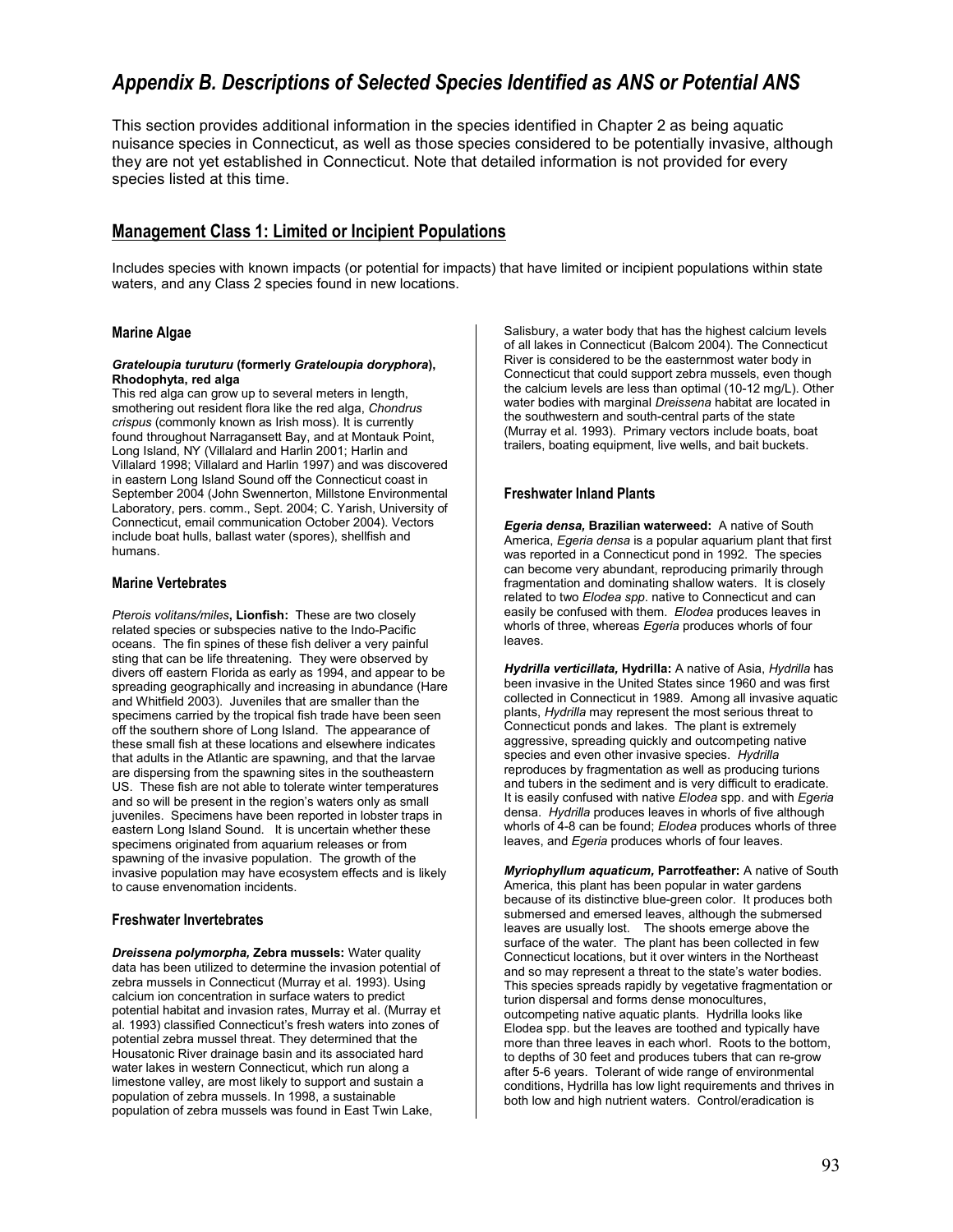very difficult and expensive. Dense infestations can affect water quality and impede water flow and recreation.

*Trapa natans,* **Water chestnut:** Water chestnut is an annual species that grows rooted but produces floatingleaved rosettes on the surface of the water. Plants reproduce both by producing seeds and by spreading clonally, producing daughter rosettes. It can spread very rapidly to cover the entire surface of water bodies and can be very difficult to eradicate. A native of Eurasia, water chestnut was first documented in Connecticut in 1999. This plant is difficult to see at very low densities and can be easily overlooked. The plant can rapidly colonize shallow areas of

lakes and calm rivers, forming dense mats that choke waterbodies, out-compete native vegetation, and reduce oxygen levels. A rooted plant, water chestnut has both floating and submersed leaves, although the submersed leaves drop off soon after formation. Floating leaves form a rosette up to 1 ft in diameter. The fruit is a woody nut with four sharp barbed spines, which can remain viable for more than 5 years. This plant is native to Europe, Asia, and Africa. Hand or mechanical harvesting of plants works well because the plant is an annual. Harvesting should be done before plants set and drop seeds.

## **Management Class 2: Established, Potential for Impact, Some Control Techniques Available**

Includes species present and established in Connecticut with known impacts (or potential for impacts) that may be mitigated or controlled with appropriate management techniques. This category includes species that are approved for import and managed under other regulations for commercial or recreational purposes, but may still have known or potential impacts on native species, ecosystems, or the human use of these ecosystems.

### **Coastal and Freshwater Inland Plants**

*Phragmites australis,* **Common Reed:** Invading both fresh and brackish marshes, *Phragmites* forms dense monocultures, displacing native vegetation and reducing habitat value of many wetland systems (Crow and Helquist, 2000). *Phragmites* can impede access to water bodies and completely clog channels and drainage ditches. Removal is by mechanical harvesting, application of herbicides, or restoration of natural hydrology, and is difficult and costly. Both native and non-native genotypes exist in Connecticut; it is believed that the non-native strains exhibit the invasive, nuisance tendencies.

*Lythrum salicaria,* **Purple Loosestrife:** This now prolific wetland species was introduced as early as 1824 in New England and Canada, likely escaping from flower gardens (Crow and Hellquist, 2000). This plant, now listed as prohibited for nursery sales in Connecticut by the Invasive Plant Council, is dispersed via seeds, and forms dense stands that overwhelm all other plant species in many freshwater and brackish wetlands (Hellquist, 2001; IPC 2004). While its presence reduces the ecological value of wetland systems, purple loosestrife serves as an important pollen source for bees and commercial beekeeping operations. Currently, management efforts are focused on experimental biological control and are led by the University of Connecticut Cooperative Extension System. Control of this species will require continued monitoring and research into biological control effectiveness and elimination of sales through nurseries in the Northeast.

*Cabomba caroliana***, Fanwort:** A very aggressive fresh water plant with opposite, finely segmented leaves with small white emergent flowers. It is widely distributed in eastern CT and appears to be spreading west in the state. This species is very resistant to control; at this time fluridone is the only known effective treatment.

*Myriophyllum spicatum,* **Eurasian water-milfoil:** Eurasian water-milfoil was first reported in Connecticut in 1979. Although it occurs throughout the state, it is most frequently found in the alkaline waters of the western part of the state. A native of Europe and Asia, the species can become very abundant, forming dense mats on the surface of the water, interfering with recreation and displacing native plants. The species spreads through fragmentation, and managing the species can be expensive.

*Myriophyllum heterophyllum* **hybrids, Variable-leaf water-milfoil:** This species is native to the southern United States and has occurred in Connecticut since 1936, especially in the southeast part of the state. Variable-leaf milfoil produces long stems that rise to the surface of the water and can form mats of vegetation. It reproduces primarily through fragmentation. A hybrid of *M. heterophyllum* and *M. laxum*, another southern species, also is invasive in Connecticut, and the two can be distinguished from each other only with great difficulty.

*Potamogeton crispus***, Curly leaf pondweed**: Curly-leaf pondweed is a native of Asia, Europe and Africa. Since arriving in Connecticut since the 1930's, it has become one of the most common invasive plants in the state. It is broadly tolerant of ecological conditions, occurring in oligotrophic and eutrophic waters of ponds, lakes, marshes, ditches, canals, streams and rivers. It can occur in water more than 5 m deep and can form dense stands, inhibiting growth of native plants and interfering with recreational activities. Curly leaf pondweed is unusual in that it dies back by mid-summer after producing vegetative turions, which sprout in September. New plants remain small, growing slowly through the winter before becoming large in the spring.

*Najas minor***, Brittle water-nymph**: A native of Europe, Asia and Africa, *Najas minor* was introduced to the United States in 1934 and spread quickly, as it has through Connecticut since arriving in the 1980s. The species was found in more than 30% of 32 lakes surveyed in 2004. Unlike most aquatic plants, *Najas minor* is an annual species, reproducing through production of large numbers of small seeds, which are eaten by waterfowl. Because waterfowl distribute spread the seeds widely, it will be difficult to prevent the spread of this species.

*Iris pseudacorus,* **Yellow iris**: This perennial species is native to Europe, Asia and Africa. It has been planted in the United States since the mid-1800s and quickly escaped from cultivation. It can form large clonal populations, displacing native plants in wetlands and on the edges of lakes and rivers.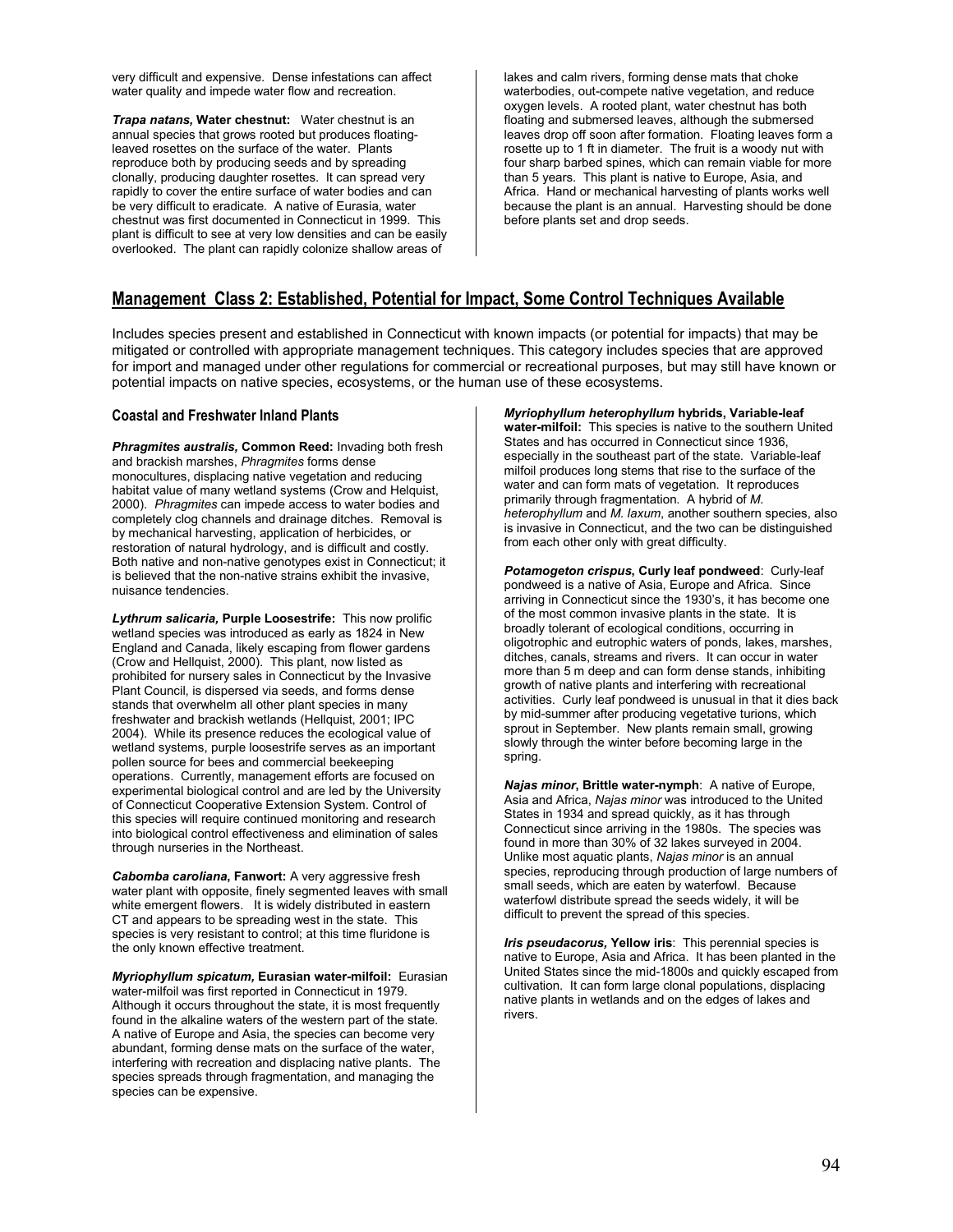### **Freshwater Invertebrates**

*Corbicula fluminea,* **Asiatic Clam:** The Asiatic clam, a freshwater mollusk, broods its larvae in its gills, releasing them into the water column as post-larval juveniles with the ability to resist downstream transport by currents (Balcom 1994). The clams and their larvae can be drawn into intake pipes and the live animals or empty shells and body tissues obstruct water flow through condenser tubes, intake screens, valves, and service water (fire protection) systems (Balcom 1994). These clams inhabit parts of the Connecticut River and have also been found in several Connecticut lakes.

## **Management Class 3: Established, But No Known Effective Controls**

Includes species established in Connecticut, with known impacts (or potential for impact), but with no known available effective or appropriately effective management techniques.

### **Marine Algae**

*Codium fragile tomentosoides,* **Green Fleece or Deadman's Fingers, Oyster Thief:** A green seaweed with one or several thick upright branches arising from a spongy basal disk. The branches are dichotomous and in general 15-20 cm long and 3-10 mm in diameters, but branches up to 1 m long have been recorded. The fronds are normally annual; they disappear in winter to grow again from the perennial basal disk in spring. This invasive subspecies seems to reproduce only parthenogenetically. Along the U.S. eastern seaboard, it occurs from North Carolina to Nova Scotia, first appearing in 1957. *C. fragile* ssp. *tomentosoides* is among the most invasive seaweeds in the world. It derives at least one of its common names from its propensity to attach to bay scallops and oysters. Inhabiting both estuarine and marine shores, it is tolerant of a wide range of environmental conditions (temperature, salinity, irradiance). It can occur both subtidally and intertidally. On NW Atlantic shores it is primarily subtidal, but in recent years it has expanded its distribution into the low intertidal zones. Juveniles of *C. fragile* ssp. *tomentosoides* are inhibited by high irradiances at high temperatures, while the adult thalli are not affected by high irradiance. Therefore, high irradiance may restrict the distribution and abundance of juvenile phases, but the adult thalli, once established may be able to persist. *C. fragile* ssp. *tomentosoides* is not an attractive food to most generalized grazers, although *C. fragile* ssp. *tomentosoides* is frequently covered with epiphytes, which generally modify grazers' preferences. In many localities it appears that ssp. *tomentosoides* is not able to displace algal populations, however, once established, it prevents native species from re-establishing. First reported in New York in 1957 (Carlton 1992).

## **Freshwater Inland Plants**

*Glossostigma cleistanthum***, Mud Mat:** Recently this species has turned up on salt to brackish intertidal shores along the CT River, and inland in freshwater reservoirs. Additional inventory work needs to be done to determine the extent of the species in CT. It is a small plant that resembles *Limosella subulata*, Mudwort which is a native species in CT.

#### **Pathogens**

#### *Perkinsus marinus,* **(Dermocystidium oyster disease:**

Lethal to the Eastern oyster, Dermo was first documented in Long Island Sound in 1990. Transmitted from oyster to oyster, the infection is usually caused by parasites released from dead oysters. It is a slow killing disease, suppressed by low salinities and low temperatures. At high temperatures,

mortality rates can be very high. As with MSX, eradication of this pathogen is likely impossible. Minimizing contamination will require careful screening of oyster seed, approval of sources, and monitoring of existing oyster growing areas.

*Haplosporidium nelsoni***, MSX oyster disease:** Lethal to Eastern oyster, *Crassostrea virginica,* this parasitic disease was first described in LIS oysters in 1968, but was not documented by the State until 1998. The disease is transmissible from oyster to oyster but the infection pathway is unknown. The parasite is suppressed by low salinities and low temperature; mortality rates of oysters can be very high.

Eradication is impossible, although shellfish harvests can be managed around the disease.

*Neoparamoeba pemaquidensis,* **Lobster Paramoeba***:* This parasitic paramoeba was discovered in the nervous tissues of dead and dying American lobsters, *Homarus americanus*, in 1999 as the lobster resource in Long Island Sound suffered a significant mortality event (Mullen et al 2005). It has subsequently been found in water and sediment samples from Long Island Sound and while it is known to have been present in LIS before the lobster die-off, its origin is cryptogenic.

**Mycobacteria:** Of special concern is the occurrence of mycobacteria in marine finfish. Species of Mycobacterium cause disease in over 160 species of saltwater and freshwater fish. Mycobacteriums are ubiquitous in the environment, surviving in water, sediment or fish species. *Mycobacteria shottsi*, first reported in 1997 in Chesapeake Bay, is an epizootic, chronic wasting disease, similar to tuberculosis (TB) in humans. It is a slowly developing chronic disease, taking two or more years to develop. While the disease itself is confined to the internal organs, with external sores and lesions, its symptoms include emaciation, exophthalmia, lordosis, hemorrhagic and dermal ulcerative lesions or loss of scales. This organism also has the potential to infect humans who handle diseased fish, especially when infected areas come into contact with open wounds. The severity of the disease to humans is related to age. There is no known cure for this disease in fish. (David Molnar, email communication, 21 June 2004).

#### **Marine Invertebrates**

#### **Ascidians (Tunicates)**

Also called tunicates or sea squirts, ascidians are encrusting organisms that are able to rapidly colonize marine substrates as solitary organisms or in colonies. Impacts of these organisms include competition with native species for suitable substrate, direct impacts to organisms on which they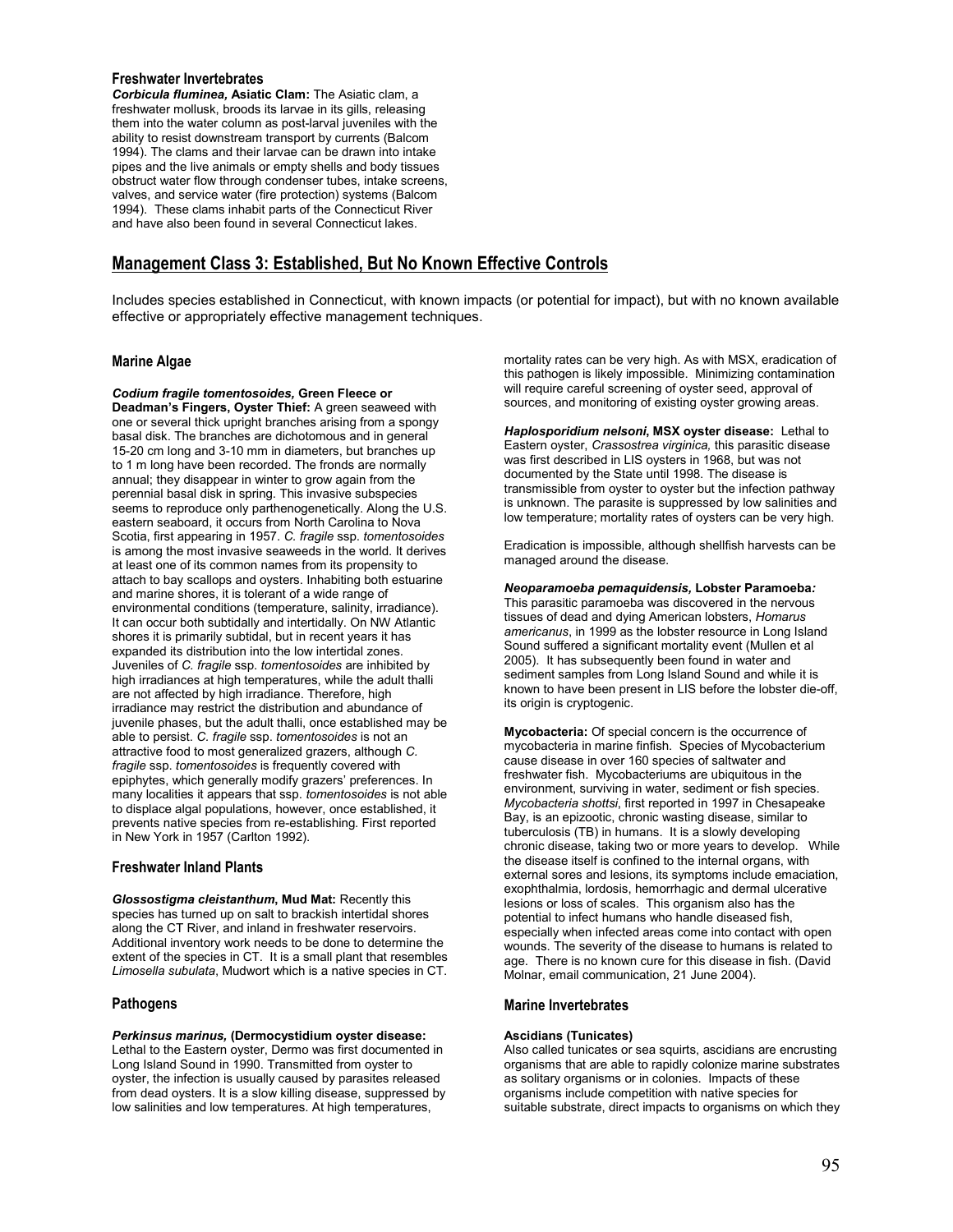settle and attach, consumption of planktonic larval forms of other species including oysters, and fouling of vessels and coastal infrastructure (docks, hulls, lines, pipes, traps, etc.). Seven nonindigenous species of tunicates have been documented in Long Island Sound, predominantly east of the Connecticut River: *Styela clava, Styela canopus, Diplosoma listerianum, Ascidiella aspersa*, *Botryllus schlosseri, Botrylloides violaceous*, and *Didemnum* sp. Concern has been raised by these tunicates' ability to rapidly spread over vast geographic areas. *Styela* and *Botrylloides* were documented to have spread from Connecticut to Maine in fewer than 10 years (Whitlatch et al. 2003). Research into means of transport and control technologies will be necessary to manage impacts from these organisms. The compound sea squirt, *Didemnum* sp. was discovered in eastern Long Island Sound in 2002 (Whitlatch 2004). It is a highly invasive colonial tunicate that alters marine habitats and threatens to interfere with fishing, aquaculture, and other coastal and offshore activities. The first documentation of this species in offshore waters occurred in 2003 when researchers found an extensive and dense mat of the animals on the northern edge of Georges Bank, about 160 miles off Cape Cod (NOAA News Online 2003). The 6.5 sq. mile mat of sea squirts, at a depth of 135 feet, is covering the hard sea bottom and the organisms that live there. In coastal waters of New England and California, *Didemnum* fouls coastal structures and seabeds. In New Zealand, an infestation by a similar tunicate threatened green mussel aquaculture operations in 1991 (NOAA News Online 2003). This species of tunicate reproduces both sexually and asexually. While the larvae are fragile and short-lived, fragments of the mats can float and reattach to a hard surface somewhere else. The sea squirts also exude a noxious substance that discourages predation and fouling of the mat (NOAA News Online 2003)

*Membranipora membranacea,* **Lace Bryozoan**: Initially settling on kelp where it forms flat colonies, this species is a calcareous bryozoan whose growth weakens the alga and causes it to break. The lace bryozoan has contributed to the declines of kelp beds in the Gulf of Maine since the early 1990s, facilitating colonization by another invader, *Codium fragile* ssp. *tomentosoides.* The introduction of these organisms has caused declines in available habitat for

important finfish such as juvenile cod, the green sea urchin (*Strongylocentrotus droebochiensis*), and numerous invertebrate species (Scheibling, 2001).

*Hemigrapsus sanguineus,* **Asian Shore Crab:** The Asian shore crab, first found in Long Island Sound in 1993, is now the dominant crab species in the rocky intertidal zone, with densities exceeding 100 crabs  $m<sup>2</sup>$  (Lohrer 2000). Researchers surmise that it most likely did not competitively displace resident crabs from the Sound's rocky intertidal habitat, but instead appears to occupy a habitat that is marginal to and/or underutilized by other resident species, very similar to its native habitat of cobble and boulders (Lohrer et al. 2000; Lohrer 2000). Densities of green crab recruits and juveniles have declined in the rocky intertidal of Long Island Sound, as the numbers of *Hemigrapsus* have increased (Lohrer 2000). The Asian shore crab is tolerant of a wide range of physical conditions and is an opportunistic omnivore feeder with a large reproductive capacity, producing several broods per year of >40,000 eggs per brood (Lohrer et al. 2000). The crab can readily consume juvenile bivalves (hard clams, soft-shell clams, oysters, and blue mussels less than < 20mm in shell length), as well as tiny snails, worms, crabs, barnacles, and red (C*hondrus crispus)* and green algae (*Enteromorpha spp.*) (Brousseau et al. 1999; Lohrer et al. 2000; Lohrer and Whitlatch 1997).

*Carcinus maenas,* **European Green Crab:** The green crab was introduced to the western shores of the Atlantic more than 150 years ago. In Connecticut, it is currently sold for bait, providing some economic benefit. However, the green crab has been blamed for the collapse of the soft-shell clams resource in New England and the maritime provinces of Canada, and more recently has caused losses as high as 50% in Manila clam stocks in California (Lerner and Heimowitz, 2000). Once quite abundant in Long Island Sound, this introduced species has been replaced by the Asian shore crab as the most abundant crab species in Long Island Sound. Nevertheless, should Connecticut develop a soft-shell clam industry in the future, the green crab would pose a predatory threat, and therefore remains a priority species.

## **Management Class 4: Established, Impacts Unclear**

Includes species that are established in the waters of Connecticut and may have the potential to cause impacts, but current knowledge is insufficient to determine if control actions are warranted.

#### **Freshwater Inland Plants**

#### *Marsilea quadrifolia***, Water-shamrock; European waterclover:** A native of Europe, this aquatic fern has

occurred in Connecticut since 1860 and is now found in several lakes and ponds. It has not spread aggressively but can over winter and remains a concern. It produces floating leaves and some that rise above the water.

*Nelumbo lutea***, American water lotus:** A native of Southern states, water lotus produces large yellow flowers, which are raised out of the water, as are the large leaves. The plant reproduces by seeds, which can remain viable in the sediment for many years.

#### *Rorippa microphylla* **and** *Rorippa nasturtium***,**

**Watercress:** Watercress is sold in grocery stores and has been introduced into wetlands and streams by people who grow it for use in cooking and salads. The two species are difficult to distinguish from each other. Both are native of Europe, the Middle East and Africa, and both are potentially invasive in Connecticut. *R. nasturtium* has been found in all the states of the Unites States except for North Dakota and Hawaii, and it occurs in several locations in Connecticut. It can grow very rapidly, and seeds remain viable for several years. *R. microphylla* has been found in scattered locations throughout New England.

#### **Pathogens**

*Pfiesteria***:** Cysts of Pfiesteria have been found in LIS, however, no outbreaks have occurred to date.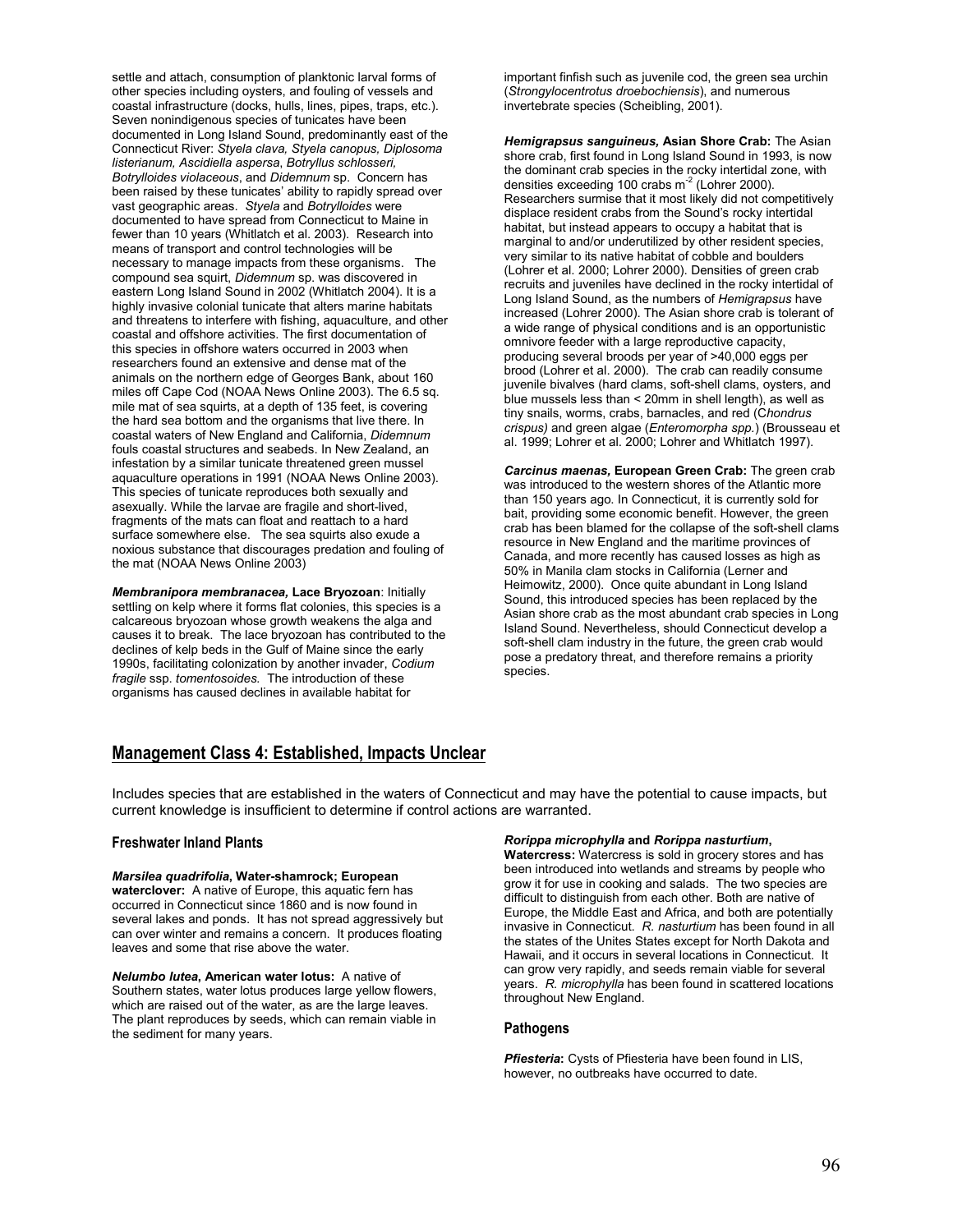## **Management Class 5: Potential AIS – Not Yet Established in Connecticut**

Includes category species or species groups of concern that have the potential for introduction or have been documented in Connecticut but **are not reproducing, self-sustaining populations**. Concern for these species is based on the invasive characteristics displayed by these species in areas with similar environmental conditions, and those species with viable pathways for introduction into Connecticut.

## **Freshwater Invertebrates**

*Eriocheir sinensis,* **Chinese Mitten Crab:** Native to China, this species is easily identified by its conspicuous furry "mittens" on each claw. It has spread throughout parts of Europe, and was found in San Francisco Bay in 1992.Individuals have also been reported in Lake Erie, and along the Louisiana coast. This crab inhabits the bottoms and banks of freshwater rivers and estuaries. As sexual maturity occurs, the crabs begin migrating toward coastal waters where spawning occurs. Main source of food is submerged vegetation. Proficient at burrowing, mitten crabs can weaken earthen retaining walls and collapse riverbanks. This species is one intermediate host of lung flukes in Asian.

## *Potamopyrgus antipodarum***, New Zealand Mud Snail:**

This snail is a parthenogenic livebearer, with high reproductive potential. Reported densities range from  $100,000 - 750,000/m^2$ , causing them to choke out native species in a river and comprise the vast majority of the invertebrate biomass. They are reported in the U.S. (Montana, Wyoming, California, Idaho, Utah), Lake Ontario, Europe and Australia. (USGS Florida Integrated Science Center, Montana State University)

## **Freshwater Vertebrates**

*Ctenopharyngodon idella,* **Grass Carp:** In the 1960s, the U.S. began to culture the grass carp, an herbivorous fish native to China, for biological control of rooted aquatic vegetation. Since then, the fish has escaped from containment facilities to invade the surrounding aquatic habitats. The grass carp is now found in all 48 contiguous states of the US. Populations in CT and many states consist exclusively of triploid fish and are not self-sustaining. Though the grass carp has successfully decreased populations of certain aquatic invasive macrophytes, it is not selective in its feeding and is capable of destroying all of the plant life where it has been introduced, including native species.

*Pygocentrus spp***.** and *Serrasalmus* **spp**., **Piranha spp.:** The popularity of piranha as aquarium fish has resulted in their introduction to many U.S. states including Connecticut (populations not established). Though these fish are not likely to survive winters in the Northeast, these species are renowned as voracious predators. Sale and possession of this species is still legal in several Northeastern states, and it is readily available via the Internet trade. It is hoped that the Pet and Aquarium Trade Industry's Habitattitude<sup>1</sup> campaign, promoting the proper disposal of unwanted fish, will help reduce the release of unwanted piranhas into local waters.

*Scardinius erythrophthalmus,* **Rudd***:* Originally imported from Europe in the late 1800s as baitfish, this species has since been found in freshwater and estuarine habitats in at least 20 states, including most of the Northeastern United States. Reproducing populations of rudd have been found in the lower Charles River in Boston, Massachusetts. Dispersal appears to be through interstate traffic from the bait and aquaculture industries rather than new European

imports. The impact of the rudd is largely unknown, but it is able to hybridize with the native golden shiner.

*Clarias batrachus,* **Walking Catfish***:* This fish first escaped from a Florida aquarium fish farm in the mid-1960s. It has since invaded the entire southern region of Florida and has also been found in Connecticut (populations not established), California, Georgia, Massachusetts, and Nevada. An extremely opportunistic species that will feed on any available food source, the walking catfish is also readily available through Internet web sites as an aquarium fish.

## **Freshwater Inland Plants**

*Eichhornia crassipes,* **Common Water-Hyacinth:** native to South America, this plant reproduces vegetatively by short runner stems that radiate from the base of the plant to form new plants as well as by seed. Plants have been found in a few water bodies in CT and are believed to have been deposited by people who were growing the plants in water gardens.

*Nymphoides peltata,* **Yellow Floating Heart:** The small heart shaped floating leaves of this plant resemble our native floating heart. However, the flowers of the invasive plant are yellow.

*Pistia stratiodes,* **Water lettuce:** A floating plant native to South America, used as a pond ornamental. Under optimal conditions, these plants can double its population size in less than three weeks. Water lettuce often forms large expanses of dense, impenetrable floating mats, adversely affecting boating and fishing activities, flood control, and wildlife. This plant is not yet known to be able to over winter in CT, but with evidence of climatic warming we need to monitor the status of this species.

## **Marine Algae**

*Undaria pinnatifida,* **Wakame, Asian kelp, Apron ribbon vegetable:** This large Asian coldwater brown kelp is currently found along the U.S. west coast, Japan, and New Zealand. If it is introduced to the northwest Atlantic, it has the potential to displace the native sugar kelp, *Laminaria saccharina.* This could change the benthic community and ecosystem structure. This seaweed can reach an overall length of 1-3 meters, and has both macroscopic and microscopic stages. It is harvested from both natural and cultured populations in its native Asia, and sold for its commercial food value as a flavoring for miso soup, among other uses. Worried about native shellfish populations, New Zealand spent \$500,000 to eradicate the alga when it was found on the wooden hull of a Korean vessel traveling in New Zealand waters. *Undaria pinnatifida* is considered a highly invasive species, and it is listed as one of 100 world's worst invasive alien species (UICN). This alga possesses five features that make it a highly successful invasive species: 1) its behavior as an opportunistic weed and its ability to rapidly colonize new or disturbed substrata and artificial floating structures; 2) its occurrence in dense, vigorous stands on benthic shores, forming a thick canopy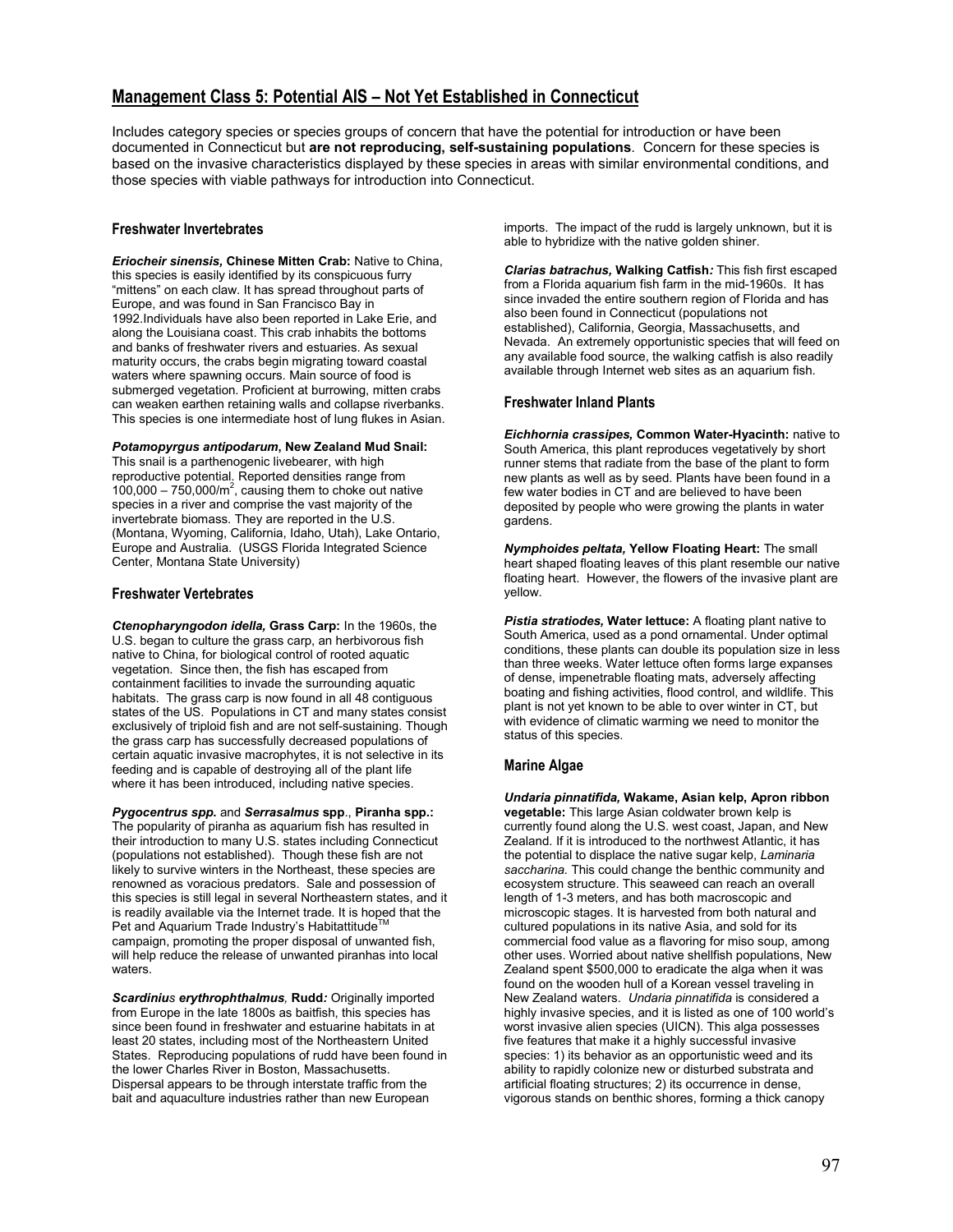over the subordinate biota; 3) its occupancy of a wide range of shores varying in exposure; 4) its extensive vertical distribution, from low tide level down to 15 m in suitably clear waters; 5) the extended period of reproductive spore formation and release observed in introduced populations). *Undaria pinnatifida* is tolerant to a wide range of environmental conditions (temperature, salinity, irradiance). It tolerates a wide range of irradiance from full sunlight in the low intertidal to very low levels in the silty waters of harbors. It grows in a wide range of wave exposure from sheltered marinas to the open coast and extends vertically from the low intertidal to 18 m depth. *Undaria* can grow on any hard natural or man-made surface. To date, there is no evidence that non-native *Undaria* populations have displaced native algae, however it does not show a devastating effect on the native ecosystem as other invasive algae, but ecological studies are yet scarce. Transport vectors include humans, shell stock shipping, ballast water, and ship hulls (Murray et al., in press).

#### *Caulerpa taxifolia,* **Green Alga (Chlorophyta;**

**Mediterranean strain):** The Mediterranean strain of *C. taxifolia* has become highly invasive in Europe, Australia and California. Accidentally released, this green alga now covers the bottom for miles of coastline off France, Italy, Greece, Monaco, and Croatia, overgrowing native plans and animals at an average rate of expansion of 50 km per year (Vroom and Smith 2001-Hawaii plan). Clean-up efforts in California have exceeded \$6 M). This is a potential species of concern for Connecticut, particularly if the region undergoes an extended warming trend. The ANSTF has drafted a management plan for *Caulerpa. C. taxifolia* is listed on the Federal List of Noxious Weeds.

*Sargassum muticum,* **Asian Seaweed:** This Asian species of seaweed was introduced intentionally, and is now found in Europe and the west coast of the U.S. It dominates the low littoral communities and upper subtidal regions, and has a smothering or crowding effect. It may be spread by the bait industry.

#### **Pathogens**

**QPX, Quahog Parasite Unknown:** This recently recognized disease agent in hard clams, *Mercenaria mercenaria,* is not yet named. It is caused by a member of phylum Labyrinthulomycota, a group of microorganisms that live in marine and estuarine environments on micro and macro algae and detritus (National Academy of Sciences 2004). Sometimes pathogenic, it is associated with mortality of mollusks in captivity or under culture, particularly in more northern culture areas (Ford 2001). QPX outbreaks appear to be caused by an enzootic parasite, which may cause no obvious problems in its resident hosts, but is highly pathogenic to non-local stocks of same species (National Academy of Sciences, 2004). Currently, its range extends from New Brunswick, Canada, where it was first documented in 1960, to New Jersey and Virginia where it has been found within the last five years (Ragone et al. 1997).

#### **Marine Invertebrates**

*Crassostrea ariakensis,* **Suminoe Oyster***:* As the populations and harvests of the native Eastern oyster, *Crassostrea virginica¸* have dropped to all-time lows, the states of Virginia and Maryland are seeking ways to restore the oyster industry in the Chesapeake Bay. The possibility of introducing the Suminoe oyster is being considered because limited laboratory tests on sterile Suminoe oysters have shown that the non-native species grows faster and does not appear affected by Dermo or MSX (Blankenship 2004). Studies show that *C. ariakensis* has rapid growth, high

survival and low infection rates after exposure to *H. nelsoni* and *P. marinus* in various Virginia waters (National Academy of Sciences 2004). Current unknowns include how will *C. ariakensis* react in the Bay, will an introduction succeed, and if and how the Suminoe oyster and Eastern oyster might compete for space and food (Blankenship 2004). Two reviews of existing data have been conducted by the National Academy of Sciences in 2003 (National Academy of Sciences 2004) and the Chesapeake Bay Program's Scientific and Advisory Committee in February 2004 (Blankenship 2004). Researchers noted that an introduction of *C. ariakensis* into the Bay would "likely to be irreversible" and that it is inevitable that *C. ariakensis* will spread beyond the Bay. Scientists are concerned that even if *C. ariakensis* is not directly affected by the oyster diseases MSX and Dermo, they might act as a reservoir or a sink for those diseases (Blankenship 2004). Further cause for concern is that *C. ariakensis* was recently found to be affected by one or more previously unknown species of the parasite, *Bonamia,* by researchers at VIMS (*Bay Journal* 2004). These species are implicated in the massive die-off of *C. ariakensis* oysters in an aquaculture experiment in North Carolina in 2003 (*Bay Journal* 2004). Additional questions include how the parasites spread to and from the Suminoe oyster, and it can survive in low salinity as well as high salinity (*Bay Journal* 2004). Vectors include humans, boat hulls, and currents.

*Rapana venosa,* **Veined Rapa Whelk***:* This predatory gastropod was first found in 1998, in the Virginia waters of the lower Chesapeake Bay near Hampton Roads (Mann and Harding, 1998). The snail is a predator of bivalve mollusks. Even at a young age, rapa whelks are able to consume mussels, oysters, razor clams, and young hard clams, and will prey on increasingly larger sizes of oysters and hard clams as they mature (Harding et al. 2003). The rapa whelk's native range includes the East China Sea to the Yellow Sea to the Sea of Japan; the snail was most likely introduced into Chesapeake Bay through ballast water discharge (Harding et al. 2003). The rapa whelk begins to reproduce in its first year, producing millions of larval snails. This is in contrast to the native predatory gastropods, the channeled and knobbed whelks, which begin reproducing after seven years and only produce 100s of offspring each year (Harding et al. 2003). The rapa whelk's thick shell makes it essentially safe from predators at a shell length of 100-120 mm, while the native snails have thinner shells and are subject to predation throughout their lives (Harding et al. 2003). This species prefers salinities greater than 15 ppt, and can inhabit environments with water temperatures ranging from 4° to 30° C; requiring several weeks to a few months at temperatures between  $18^{\circ} - 20^{\circ}$  C in order to reproduce (Harding et al. 2003) VIMS researchers predict that these snails could survive in coastal waters from southern Florida to north of Cape Cod, including Long Island Sound (Harding et al. 2003).

*Styela plicata:* A big Asian tunicate species, it grows to be about 3" long and golf ball size, and is a biofouling organism. It is currently found on the U.S. west coast and in Chesapeake Bay.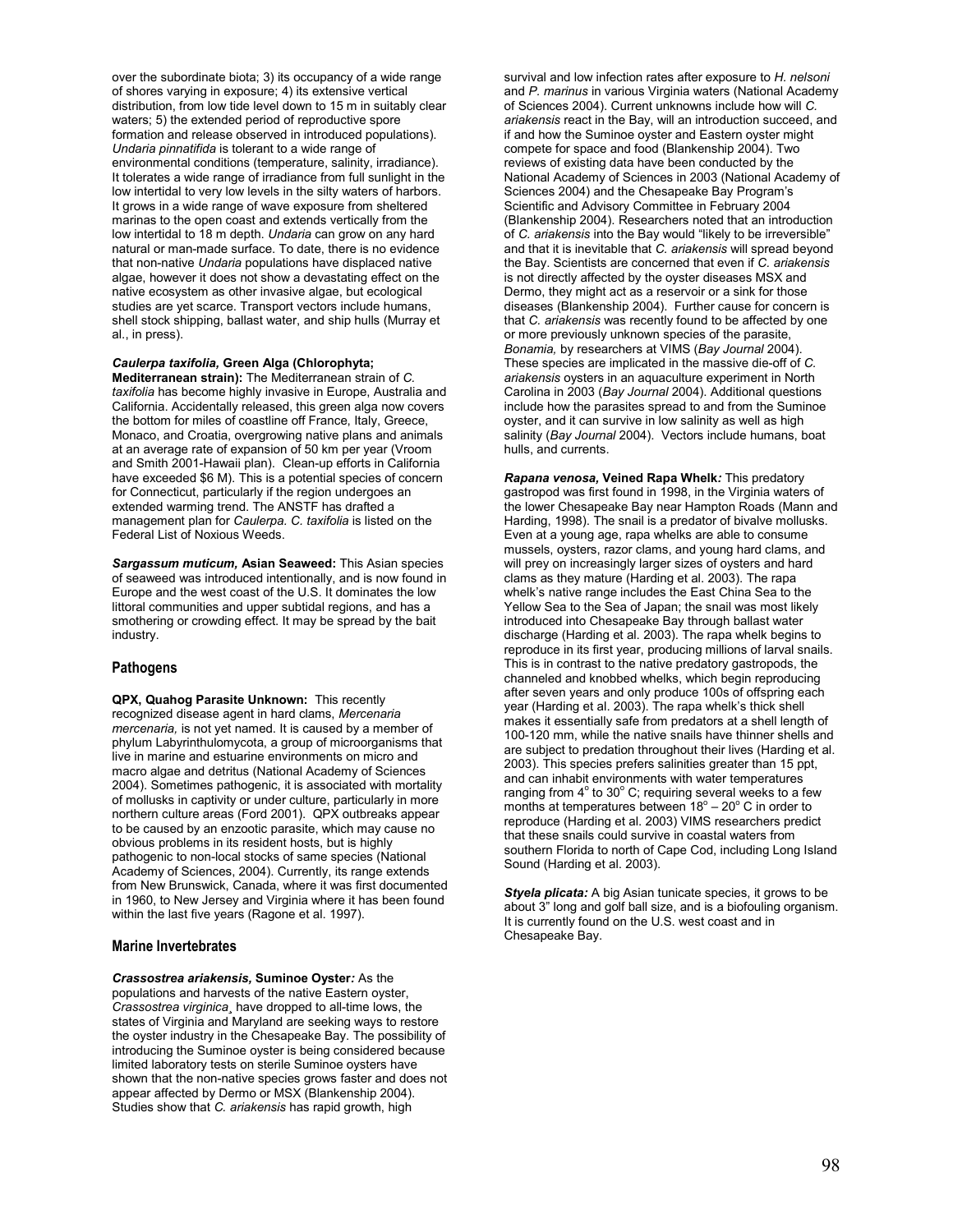## *Appendix C. Description of Pathways and Vectors for ANS in Connecticut*

This section provides a more detailed description of the various key vectors for ANS into (and out of) Connecticut.

## **Natural Vectors**

Spreading of aquatic nuisance species can occur naturally. Planktonic larvae can move with water currents, as can fragments of various aquatic weeds and seaweed spores. However, some natural vectors pose a far lesser risk; for example, one study shows that it is very unlikely that waterfowl serve as a primary transport vector for zebra mussel larvae (Johnson and Padilla 1996).

#### **Managed Aquatic Resources**

**Research Equipment:** Researchers moving from one water body to another without thoroughly cleaning and drying boats, nets, trailers, and other equipment may inadvertently spread non-native nuisance species. Equipment used to collect biological and physical data for studies of aquatic ecosystems may be difficult to decontaminate. Protocols for sampling need to be developed so that non-native nuisance species are not introduced by agencies, institutions, and consultants when collecting data. All water quality monitoring programs and projects involving data collection funded by EPA require a Quality Assurance Project Plan. A similar plan that prevents non-native nuisance species from being transported by research programs, based on HACCP principles, could be included for monitoring projects receiving state or federal funds. Such a plan would reduce the probability of spreading ANS and demonstrate to the public that the environmental professionals are leading by example.

**Weed Harvesting Equipment:** Use of commercial weed harvesting equipment is common in Connecticut. Most lake communities and private property owners do not have the need or the means to own weed harvesting equipment so contractors are hired to remove vegetation. Weed harvesters and hydrorakes are often employed to control existing populations of non-native nuisance plants such as Eurasian and variable water-milfoil or fanwort, all of which are widespread throughout Connecticut. Weed harvesting equipment consists of cutting bars, conveyor belts, gears, and other parts that become thoroughly entangled with plants when cutting and carrying vegetation, making removing all plant fragments from the machine difficult. Rather than suspend use of a machine during the busy recreational season, contractors may move harvesting equipment from one lake to the next without adequate time to decontaminate and dry equipment before entering another water body. Plant materials detaching from harvesting equipment represents a serious threat and may be responsible for much of the spreading to date of non-native nuisance aquatic plants in Connecticut. Protocols for cleaning weed harvesting equipment, based on HACCP principles to minimize the risk of spreading aquatic weeds between water bodies must be developed.

#### **Transportation Vectors**

**Commercial Shipping:** Commercial shipping is often considered the most important means of unintentional introductions of ANS to coastal and estuarine waters of the United States and worldwide (Thresher 2000). The steady rise of global commerce, increased shipping activities, and shorter transport times suggest that the threat of introductions through this pathway is likely increasing. To date, the shipping industry has dominated the field of ANS research in the United States.

**Ballast Water:** Shipping vessels commonly fill and release ballast tanks with seawater from harbors as a means of stabilizing loads. Research clearly indicates that live marine organisms ranging from plankton to adult fish are regularly transported and released via this pathway (Burke 2001; Cohen and Carlton 1995). New US Coast Guard regulations were promulgated in 2004 in lieu of the relatively low compliance with the voluntary ballast water exchange guidelines [compliance was ~30% in the Northeast (Pederson 2003)], making ballast water exchange and reporting mandatory. All vessels equipped with ballast tanks operating on U.S. waters must implement mandatory ballast water management (USCG 2004; Federal Register 2004). Vessels entering U.S. waters after operating beyond the EEZ must meet additional requirements, and all vessels are required to keep records and report their ballasting operations whenever entering a U.S. port (USCG 2004; Federal Register 2004).

 Although Connecticut recognizes the threat from ballast water discharge, ports in the State may receive relatively little ballast water as compared to other major ports in the US due to local trade patterns. Connecticut may actually be a net exporter of ballast water. According to U.S. Maritime Administration data, two Connecticut ports, New Haven and Bridgeport, ranked  $55<sup>th</sup>$  and  $86<sup>th</sup>$  respectively, among the 100 leading U.S. coastal, Great Lakes, and inland ports in terms of short tons in 2000 (Pederson 2003). Concern over new ANS introductions to Connecticut through ballast water discharge, limited knowledge of current ballast water practices, and questions regarding the effectiveness of ballast water exchange point to the following needs:

- Assessment of the vessel types & ports of origin of ships currently using Connecticut ports
- Assessment of the compliance rate with USCG ballast water regulations among vessels using CT ports.
- Risk assessments of threats posed by different shipping facilities in Connecticut.
- More awareness of ANS by the shipping community. LIS is a heavily utilized water body for the transit of

commercial vessels, including oil tankers, cruise ships, freighters, barges, and U.S. Navy submarines. The USCG reporting requirement will provide the data necessary to better understand the implications this vector holds for LIS*. While this CT plan does not currently include a strategy or tasks addressing ballast water in deference to the new USCG regulations, the vector will be reexamined in the future and may be addressed in future revisions.*

The Ballast Water Sub-Committee of the Northeast Regional ANS Panel is working towards the development of a MOU among the Northeast states and Canadian provinces that will address sensitive areas that should be 'no discharge' or 'no pickup' zones, delineates alternative exchange sites, addresses the treatment of sediments in NOBOBs (vessels with no ballast on board), and improves reporting and communication within the region (J. Pederson, MIT Sea Grant, personal communication May 18, 2004).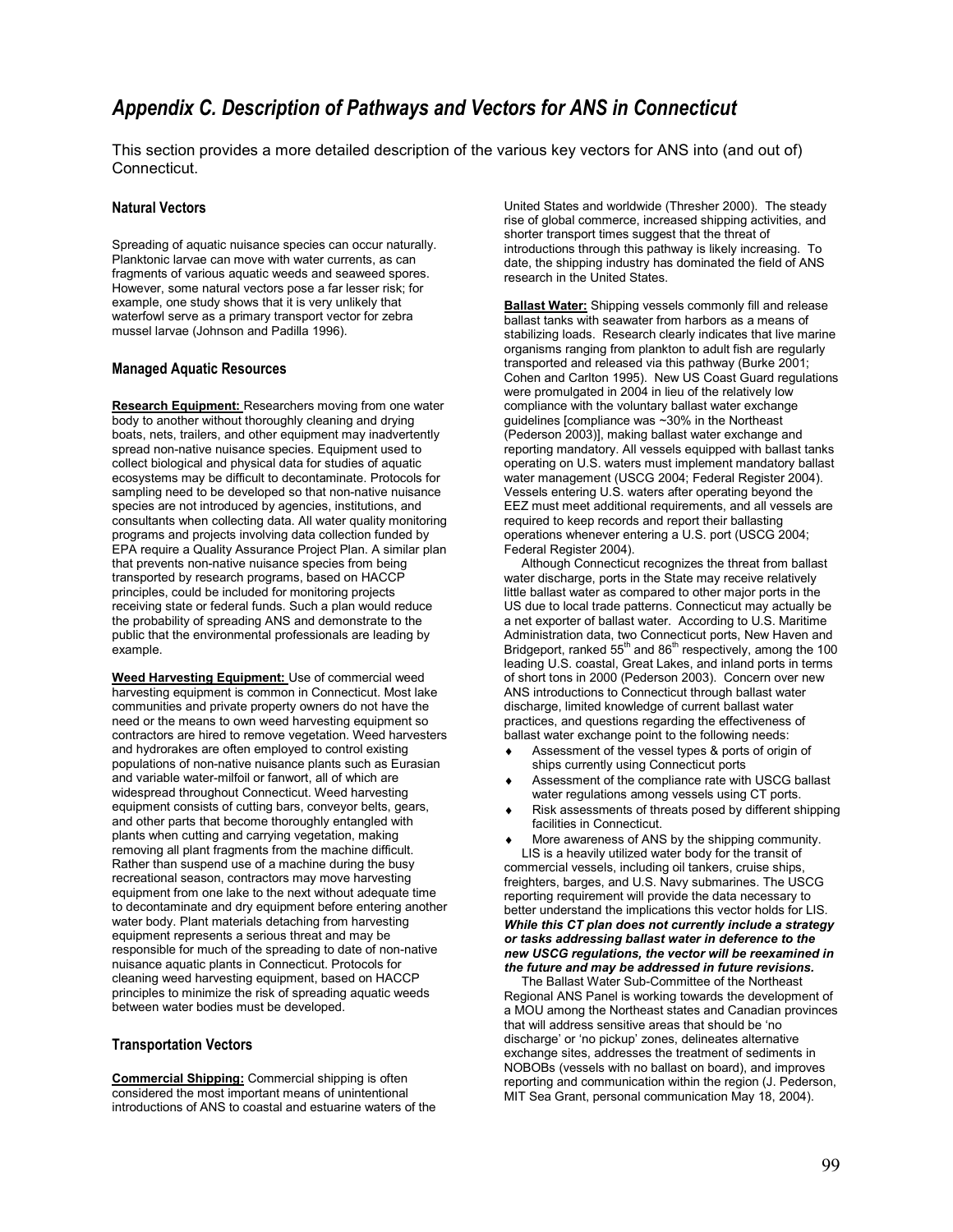**Hull Fouling:** Hull fouling is a significant source of ANS introductions (Thresher 2000). Organisms attached to hulls of commercial or privately owned vessels can survive for extended periods. Introductions of these species can occur as they are dislodged inadvertently or during hull cleaning, or if they happen to spawn in a port. Increased awareness of the threats posed by transported fouling organisms by commercial shipping will be necessary to minimize introductions through this pathway. On-going studies show that the hulls of privately owned boats moving between summer and winter ports along the eastern seaboard can also serve as a vector for aquatic species (Whitlatch et al. 2003; Whitlatch 2004). Preliminary work examining more than 60 boat hulls in marinas in Fort Lauderdale and Fort Pierce, Florida, Beaufort, North Carolina, Mystic, Connecticut, and Newport, Rhode Island revealed a range of hull conditions, from clean to heavily fouled. Hull cleaning methods, particularly in-water or near water, where organisms can be washed into the water, could facilitate new introductions as well.

#### **Recreational Activities**

**Boating and Fishing:** Lakes, ponds, and coastal waters of Connecticut provide recreational opportunities for a large population of boaters. The transportation of boats and their trailers between water bodies presents a risk of introduction through hull fouling, entanglement on boat engines and trailers, and water discharge from live wells and bait buckets (Hellquist 2001; Thresher 2000). The use of recreational boats for fishing poses the additional risk of the release of imported bait species or species that serve as hosts for nonindigenous organisms.

 In Connecticut, with a few exceptions, the concern about the spread of zebra mussels from other states and infested areas in Connecticut is by overland dispersion as opposed to downstream transport and dispersal of planktonic larvae within connected bodies of water, which can occur more rapidly (Kraft and Johnson 2000). An evaluation of the rates of zebra mussel dispersal to inland lakes separated from source populations by dispersal barriers was conducted for lakes in Indiana, Michigan, and Wisconsin over a three-year period (Kraft and Johnson 2000). The researchers found that lakes with surface areas less than 100 ha had lower infestation rates than larger lakes, and that regional conditions also affected the colonization rates, which ranged from 0% to 12% per year among the three states (Kraft and Johnson 2000). The priority vector for overland dispersal is the movement of recreational boats transported from lake to lake on trailers.

 Three lakes in western Connecticut – Lake Candlewood, Lake Zoar, and Lake Lillinonah are part of the Housatonic River drainage basin. These lakes are utilized to generate hydroelectric power through dams and an aqueduct that feeds Candlewood Lake. Based on water chemistry and high popularity among boaters and fishermen from Connecticut as well as from other states, these three lakes are considered "high risks" for zebra mussel introductions (Balcom and Rohmer 1994). A 1994 survey by Balcom and Rohmer assessed the awareness of zebra mussels by boaters or fishermen using the lakes, and assessed their boat use patterns. Fishermen (95%) had the highest awareness of zebra mussels and three-quarters knew that their boats and fishing activities could be a means for spreading zebra mussels (Balcom and Rohmer 1994). Pleasure boaters and jet ski operators were far less aware of the mussels and how they can be spread. The between-uses "drying out" periods for boats and jet skis ranged from two to eight days on average, although some boats were used on different water bodies on the same day (Balcom and Rohmer 1994). Most fishermen surveyed were not using live bait.

 Recreational boats are also vectors for aquatic weed fragments – on lines, trailers and equipment. This vector has been addressed formally by a new regulation passed in 2003. Prior to that, educational efforts focused on providing information about the proper cleaning of boats before leaving any launch areas, using various tools such as CTSG, posters and signs, stickers, cards inserted in boat registration renewal notices, and alerts included in the annual CT DEP boating and fishing guides.

#### **Organism Handlers**

A coalition of scientists from MIT Sea Grant, Williams College, Northeastern University, and Smith College assessed the risk of introduction through a variety of potential pathways including seafood companies, aquaculture facilities, bait shops, pet stores, public aquaria, marine research facilities, and wetland restoration efforts (Weigle et al. 2005 in press). The research team developed a database of companies and organizations involved in the transport and trade of both native and nonindigenous organisms and distributed a survey to industry representatives to determine the type, quantity, and frequency of nonindigenous species imports and exports. The survey also inquired about the industry specific handling techniques that could result in ANS introductions. HACCP principles could be applied to develop appropriately protective handling techniques.

**Bait Industry/Recreational Fishing:** The shipment of live organisms, such as marine worms, into (and out of) the state for use as bait may serve as pathways of introduction through their release (Weigle et al. 2005 in press). Packing materials are often comprised of plant or algal matter that harbor additional organisms which may become established if they are discarded into nearby water bodies with the packing materials. Another example is the purchase and use of the Asiatic clam, *Corbicula fluminea*, as bait. These clams are known in the aquarium trade as "pygmy" or "gold" clams. Whole discarded clams released by fishermen or private aquarists into lakes or rivers may become established if the right conditions prevail. The popularity of this species as a food item among some cultures could also lead to intentional introductions (Balcom 1994). Researchers believe it likely that green crabs were introduced into San Francisco Bay about 1989 (and the marine snail, *Littorina saxatilis*, in 1992) when seaweed such as the brown alga *Ascophyllum nodosum* ─ used to pack either live lobsters or bait worms, and harboring green crabs and other unknown organisms ― was discarded in the Bay (Cohen et al. 1995; Carlton 2000).

**Shellfish Waste Disposal:** Shells and other unwanted materials discarded following shellfish processing (shucking) might harbor shellfish pathogens or live epiphytes. Disposal of this material in or near a water body could result in unwanted introductions as well as other types of water quality impairment, depending on the origin of the shellfish.

**Live Seafood Market:** The risk of introduction to local northeast Pacific environments of nonindigneous marine and estuarine bivalve species commercially available as live seafood has been shown to be significant (Chapman et al. 2003). Of 24 nonindigenous marine and estuarine species that were commercially available, 11 have established, selfsustaining populations in northeast Pacific environments (Chapman et al. 2003). While the use of non-native species for culturing purposes is weighed based on concerns over the potential escape and establishment of these species in the wild, displacing or corrupting native species, the import of live seafood for commercial markets does not receive this same consideration. The viability of the seafood species was tested by looking at their competence to feed (Chapman et al. 2003).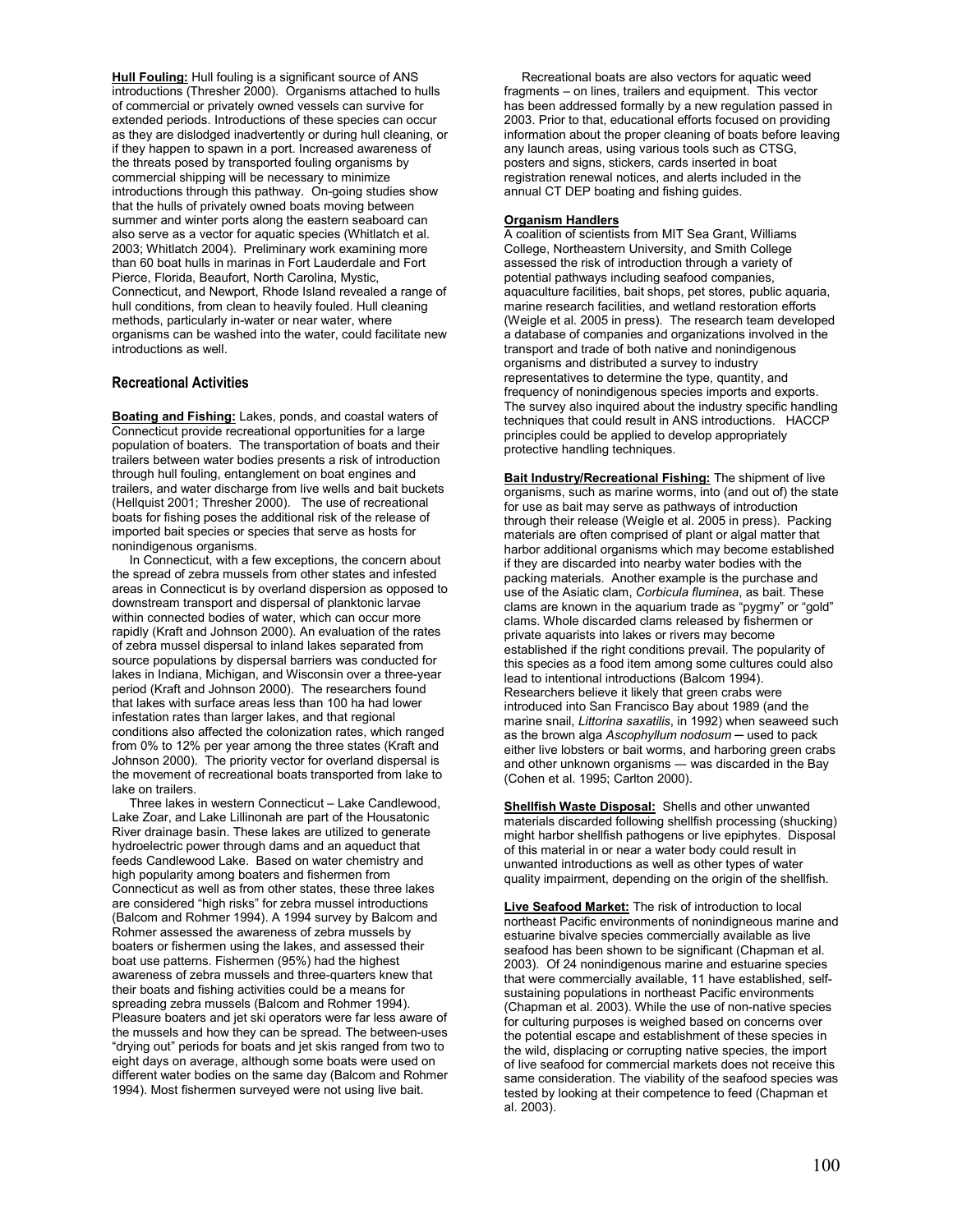In addition to the introduction of the nonnative species themselves, concerns are also raised about what parasites, diseases, and other organisms these non-native species could be harboring. The Communications, Education, and Outreach Sub-committee of the Northeast Regional ANS Panel is planning to investigate and address ANS concerns connected to the live seafood market through educational materials as part of its 2004-2005 work plan (A. Smagula, NH Department of Environmental Services, personal communication May 17 2004). Connecticut will make use of these materials when they become available.

**Bivalve Wet Storage:** Holding of shellfish in flow-through systems subjects the surrounding surface waters to pathogens and other organisms that may be contained in discharged waters, if proper pre-cautions are not in place to treat the water before discharging it. Packing and transport of shellfish in algal or plant material also poses the risk of introductions through the improper disposal of packing materials (Weigle et al. 2005 in press).

**Creation of New Fisheries:** Several introductions of aquatic invaders in the United States, such as the Chinese mitten crab (*Eriocheir sinensis*) on the west coast, and the Northern snakehead *(Channa argus)* in the Northeast, may have resulted from the intentional release of species that constitute commercially valuable fisheries in other countries (Whitlatch et al. 1995; USFWS 2003). Seafood suppliers and commercial and recreational fishers, unaware of detrimental impacts resulting from their introduction, may be tempted to release these species into local aquatic systems to establish a self-sustaining population that can be harvested for consumption, pointing to the need for additional educational efforts specific to this pathway. Chapman et al. (2003) note that "improved assessments of the live seafood trade as a potential mechanism for introductions of nonindigenous species are needed", including the "development of measures to limit introductions" and "screening of imported species for invasiveness'. There are people who would sooner release live seafood into the ocean as eat them, or may intentionally introduce them to start a new fishery without being aware that permits are required and unlikely to be issued for that purpose.

**Aquaculture:** Like the seafood industry, aquaculture is an important and growing sector of the Connecticut economy. It will likely continue to grow as commercial fishermen seek new opportunities in the face of increasing constraints on wild harvests. Shellfish farming has been occurring in LIS for more than 100 years and currently about 70,000 acres of leased shellfish grounds are in cultivation in Connecticut state waters. While intensive culture of both finfish and shellfish reduces environmental impacts resulting from the harvest of wild stocks, concerns related to water quality impairment, growth and distribution of pathogens, escape of nonindigenous species, and genetic dilution indicate the need for careful planning for this industry. The following are examples of mechanisms for nonindigenous species introductions through intensive aquaculture operations:

**Shellfish Seed Import:** Increasingly, due to poor natural sets of oysters and clams in Long Island Sound, shellfish seed are commonly grown in local hatcheries or purchased from approved out-of-state hatcheries. The CT Department of Agriculture, Bureau of Aquaculture regulates the species of shellfish that may be imported for aquaculture in Connecticut and the sources of those shellfish. The Atlantic States Marine Fisheries Commission (ASMFC) has set up a protocol for movement of shellfish as well. The restrictions in place are to minimize the likelihood of introducing non-native species of shellfish and any associated pathogens or parasites. There is the potential for the import of shellfish

pathogens and other organisms associated with shellfish, such as boring organisms, from out of state. Enhanced culture of local seed stocks in Connecticut, and an enhanced capacity to identify and manage shellfish diseases will be necessary to minimize the loss of shellfish due to these threats.

**Use of Cultch:** The Eastern oyster, *Crassostrea virginica*, needs a clean, hard surface on which to settle and attach, and is particularly attracted to oyster shell. Placement of clean, dry **cultch** (shells) in grow-out areas attracts settling juveniles of the Eastern oyster (*Crassostrea virginica*). The Department of Agriculture has a program to purchase shell or other cultch material for deposit on State shellfish beds to enhance the natural set of oysters (currently suspended due to budget constraints) (D. Carey, DA/BA, personal communication December 14, 2005). Concerns have been raised over the source and proper disinfections of cultch material and the potential transport of shellfish pathogens or other associated nonindigenous species, and could be addressed through a HACCP plan.

**Finfish Culture:**Growth and maintenance of finfish in open systems such as raceways, flow-through tanks, and net pens could expose surrounding aquatic systems to pathogens associated with cultured fish populations. Cultured fin and shellfish sometimes represent imported or altered genetic stocks that are selected for maximum growth or some other desirable trait (i.e., shell shape and color, faster growing). Cultured stocks are usually at a disadvantage in competing with wild populations. However, interbreeding may dilute the wild genetic pool, making offspring more poorly adapted to life in natural systems. Safeguards must be in place to prevent releases of organisms from land-based or marinebased aquaculture systems to prevent threats to the marine resources of the State.

**Aquarium/Water Garden Trade:** Nonindigenous marine and freshwater organisms can be introduced accidentally or purposefully after being imported for use in public or private aquaria and water gardens (Carlton 2001; Crow and Hellquist 2000). The CT DEP prohibits the sale of most freshwater fish that can over-winter in the wild in temperate climates<sup>2</sup>. However, freshwater macrophytes available through these industries are often native to temperate regions, and are selected due to their ability to thrive under adverse environmental conditions. Of additional concern is the mislabeling of imported organisms, particularly aquatic plants, which may then be confused with native or innocuous species and released.

 Currently, Connecticut's authority to monitor and regulate sales of invasive plants and invertebrates through the aquarium and water garden trades is unclear or nonexistent. Pet store inspections currently focus on animal health and safety.

**Aquascaping:** Recently, two infestations of Hydrilla have been attributed to aquascaping. Aquascaping is the designing and planting of aquatic vegetation in water bodies for landscaping, permit compliances, and resources management purposes. Aquascaped water bodies differ from water gardens in that the water body is much larger, existed prior to the aquascaping, and does not have a bottom liner. In many cases, aquascaping is done with native vegetation; however, native plant stock used for aquascaping can come from locations where non-native invasive plants such as hydrilla are common. Fragments of non-native plants can attach to native plant stock as hitchhikers and become introduced to a water body when the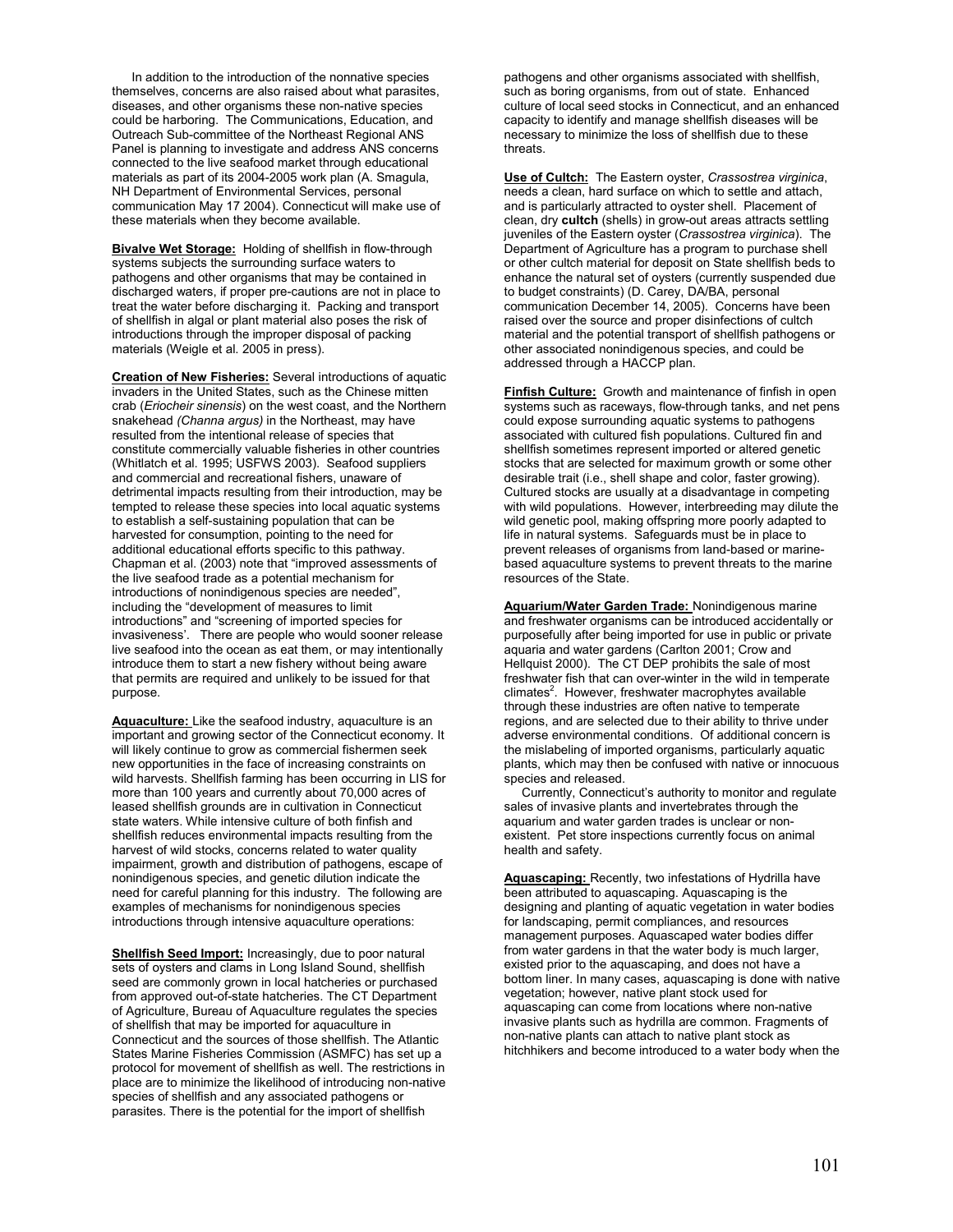native stock is planted. Even with Connecticut's new regulations restricting sale and transport of some non-native invasive plants, aquascaping is not considered in the legislation and represents another pathway for introduction of nuisance species to Connecticut.

## **Research**

**Research and Supply:** Marine and freshwater species can be ordered from research and education supply companies around the world through catalogue or Internet web sites. While these organisms are generally supplied for research and education purposes, multiple companies supply species for use in home aquaria. Few organism suppliers, including marine labs and research facilities, require documentation of use and handling practices prior to shipping. Connecticut has limited capacity to monitor and regulate the import of these species, particularly those that are obtained through mail order or via the Internet. Control of introductions via

this pathway is likely a federal responsibility, though states can play a role by ensuring that providers carefully monitor their shipments and provide recommendations for care and handling. Once organisms are delivered, improper handling techniques may result in the release of nonindigenous imports. Both lab and field routines present the opportunity for accidental or purposeful release through wastewater discharge, disposal of unwanted organisms, poorly contained studies, etc. At least one invasion has been documented in Massachusetts via this pathway (Whitlatch et al. 1995).

 The Marine Biological Laboratory, Woods Hole, is currently developing guidelines for both distribution and handling of nonindigenous organisms. Through the implementation of this plan, Connecticut and the Northeast Regional ANS Panel will undertake steps to ensure that such management practices are considered for implementation by research facilities and laboratories maintaining and distributing live aquatic organisms in the region.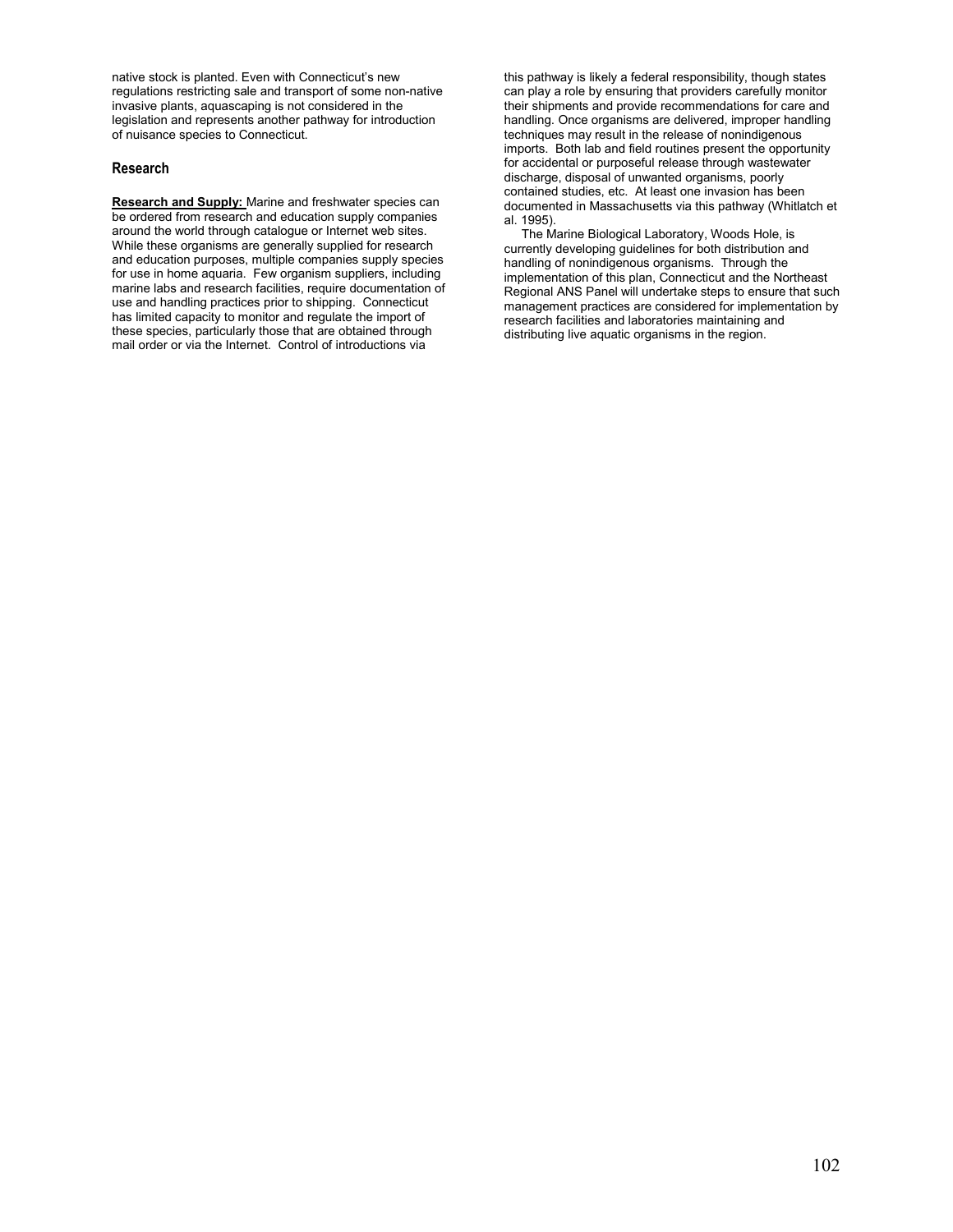# *Appendix D. Table of Existing Agreements, Laws and Regulations*

| <b>Scope</b>  | Year          | Identification<br>Code                     | <b>Title</b>                                                                                                                        | <b>Description</b>                                                                                                                                                                                                                                                                                                                                          |
|---------------|---------------|--------------------------------------------|-------------------------------------------------------------------------------------------------------------------------------------|-------------------------------------------------------------------------------------------------------------------------------------------------------------------------------------------------------------------------------------------------------------------------------------------------------------------------------------------------------------|
| International | 1993,<br>2004 | A.868(2)                                   | IMO Assembly Resolution,<br><b>Convention on Ballast</b><br>Water Management                                                        | Establishes international guidelines for the control of<br>ballast water; approved convention on ballast water<br>management (February 2004).                                                                                                                                                                                                               |
| Federal       | 1990          | NANPCA, PL<br>101-646                      | The Nonindigenous<br>Aquatic Nuisance<br>Prevention and Control Act                                                                 | Ballast water management, recreational activity<br>guidelines, state management plans.                                                                                                                                                                                                                                                                      |
| Federal       | 1996          | PL 104-332, 110<br>Stat. 4073,<br>10/26/96 | National Invasive Species<br>Act                                                                                                    | Amended and broadened the 1990 act.                                                                                                                                                                                                                                                                                                                         |
| Federal       | 1999          | PL 106-53                                  | <b>Water Resources</b><br>Development Act                                                                                           | Authorizes the ACOE aquatic weed program that<br>conducts research on control methods and provides a<br>matching grant program for control of aquatic weeds.                                                                                                                                                                                                |
| Federal       | 1900          | 16 USC 701                                 | The Lacey Act                                                                                                                       | Established a permitting process administered by the<br>USFWS regulating the importation and transport of<br>vertebrates, mollusks, and crustacea.                                                                                                                                                                                                          |
| Federal       | 1939          | 7 USC 1551-<br>1611                        | The Federal Seed Act                                                                                                                | Requires proper labeling of seed imports.                                                                                                                                                                                                                                                                                                                   |
| Federal       | 2002          | PL 101-171                                 | Animal Health Protection<br>Act                                                                                                     | Enables USDA APHIS to conduct programs to protect<br>livestock, including "farmed" aquatic animals, against<br>pests and diseases.                                                                                                                                                                                                                          |
| Federal       | 1973          | 16 USC 1531-<br>1544                       | The Endangered<br>Species Act                                                                                                       | Can be used to authorize eradication or control of ANS<br>in some cases.                                                                                                                                                                                                                                                                                    |
| Federal       | 2000          | PL 106-224                                 | The Plant Protection Act                                                                                                            | Superceded the Noxious Weed Act of 1974. Gives<br>Federal Secretary of Agriculture authority to designate<br>plants as noxious weeds by regulation, and prohibit the<br>movement of all such weeds in interstate or foreign<br>commerce except under permit, also provides for<br>authority to inspect, seize and destroy products and<br>quarantine areas. |
| Federal       | 1972          | 33 USC 1251 et<br>seq.                     | Clean Water Act                                                                                                                     | Washington state plan states that this act could<br>potentially be relevant if ballast water is considered<br>pollution.                                                                                                                                                                                                                                    |
| State         |               | General Statute<br>22-11f                  | Licensing of aquaculture<br>operation. Regulations.<br>Control of importation and<br>cultivation of nonnative<br>plants or animals. | Dept of Agriculture, in consultation with CT DEP, shall<br>adopt regulations concerning aquaculture facilities and<br>operation and requires that regulations provide that<br>aquaculture operations shall not adversely contaminate<br>or impact wild stocks of aquatic plants, animals or their<br>natural habitats.                                      |
| State         |               | <b>General Statute</b><br>22-11g           | Release from aquaculture<br>systems                                                                                                 | Prohibits the release of water, plants, animals or other<br>material from any land based aquaculture system.                                                                                                                                                                                                                                                |
| State         |               | <b>General Statute</b><br>22a-339g         | Control of nonnative<br>invasive plant species                                                                                      | CT DEP shall make recommendations and take<br>appropriate control of nonnative invasive plants, prepare<br>education material to distribute and prepare & maintain<br>list of nonnative plant species.                                                                                                                                                      |
| State         |               | <b>General Statute</b><br>22a-66z          | Permits for use of<br>pesticides in state waters                                                                                    | CT DEP may issue permits for use of chemicals in<br>waters of the state to control aquatic vegetation, fish<br>populations or other aquatic organisms. Fee required<br>for permit.                                                                                                                                                                          |
| State         |               | <b>General Statute</b><br>26-22            | Control of aquatic flora and<br>fauna                                                                                               | CT DEP may use chemical, electrical or mechanical<br>means to remove undesirable plants or animals from<br>waters of the state for the purpose of increasing<br>production of food for fish or for other fisheries interests                                                                                                                                |
| State         |               | <b>General Statute</b><br>26-55            | Permit for importing,<br>possessing, or liberating<br>fish, wild birds, wild<br>quadrupeds, reptiles, and<br>amphibians             | No person shall import or introduce into the state, or<br>possess or liberate any live fish, wild bird, wild<br>quadruped, reptile or amphibian unless a permit has<br>been obtained from Commissioner of CT DEP.                                                                                                                                           |
| State         |               | <b>General Statute</b><br>26-55a           | Possession of diploid grass<br>carp                                                                                                 | Allows for the possession of diploid grass carp if<br>introduced before June 1989 and CT DEP Fisheries<br>was notified.                                                                                                                                                                                                                                     |
| State         |               | <b>General Statute</b><br>26-119           | Use of explosives or<br>poisons                                                                                                     | Prohibits the use of explosives for taking fish.                                                                                                                                                                                                                                                                                                            |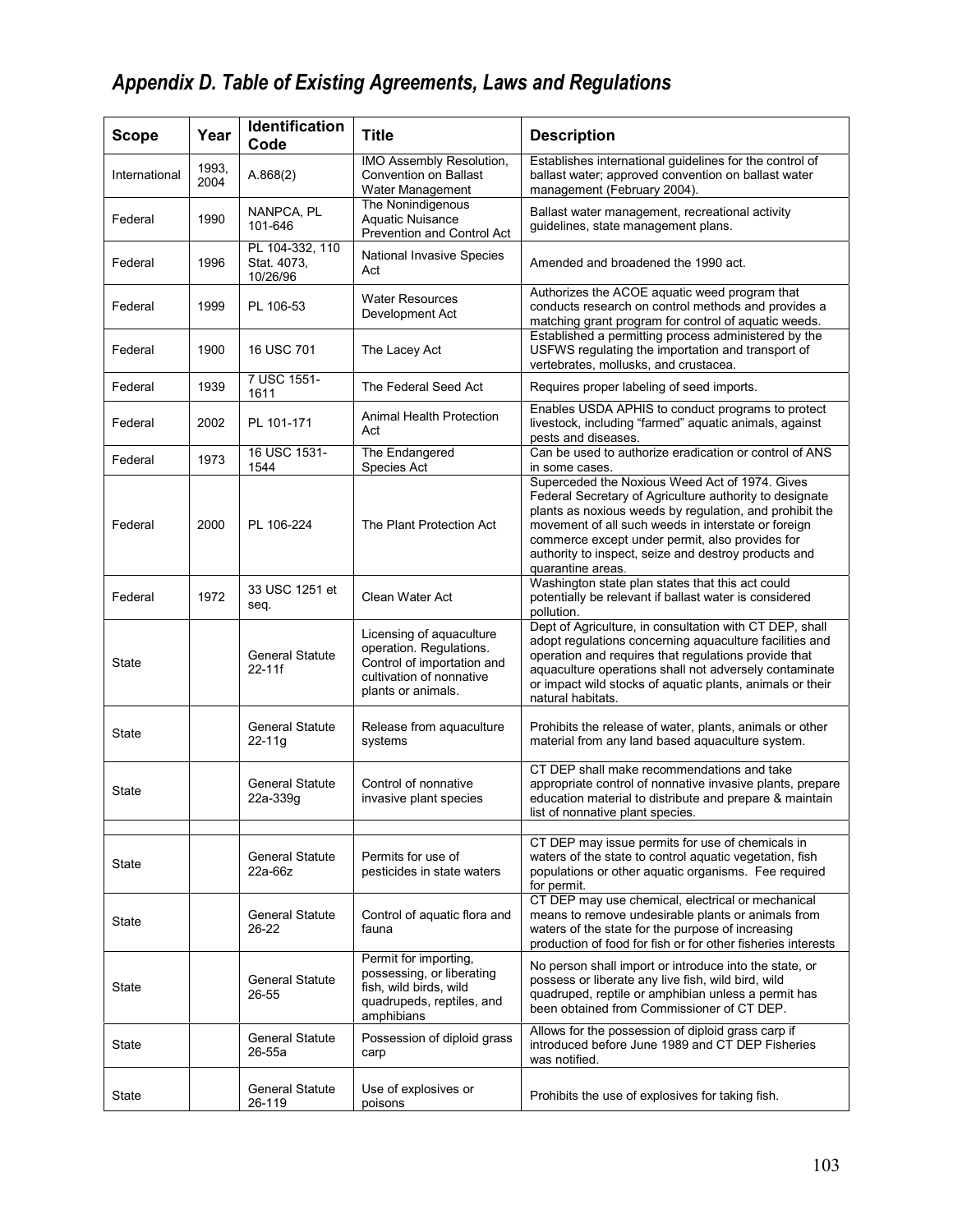| <b>State</b> |      | <b>General Statute</b><br>26-149                                  | <b>Commercial hatcheries</b>                                                           | A permit is required for a person to operate a<br>commercial hatchery for an annual fee. Sets protocols<br>for operation.                                                                                                                                                                                                                                                                                                                                                                                                                                                                                                                                                                                                                                                              |
|--------------|------|-------------------------------------------------------------------|----------------------------------------------------------------------------------------|----------------------------------------------------------------------------------------------------------------------------------------------------------------------------------------------------------------------------------------------------------------------------------------------------------------------------------------------------------------------------------------------------------------------------------------------------------------------------------------------------------------------------------------------------------------------------------------------------------------------------------------------------------------------------------------------------------------------------------------------------------------------------------------|
| <b>State</b> |      | <b>General Statute</b><br>26-224                                  | Deposit of injurious<br>substances in tidal waters<br>or on oyster ground.<br>Penalty. | Sets fine of \$200 or imprisonment for knowingly<br>depositing any starfish, periwinkle or infected shellfish in<br>tidal waters or on oyster beds.                                                                                                                                                                                                                                                                                                                                                                                                                                                                                                                                                                                                                                    |
| <b>State</b> |      | <b>General Statute</b><br>26-224a                                 | Depositing of shellfish in<br>tidal waters. Regulations.                               | Requires Dept of Agriculture to adopt regulations that<br>set forth standards and procedures for the depositing of<br>shellfish imported from outside the state to prevent the<br>introduction of harmful parasites, diseases and pests.                                                                                                                                                                                                                                                                                                                                                                                                                                                                                                                                               |
| <b>State</b> |      | <b>General Statute</b><br>26-237a                                 | Deposit of cultch material<br>on state shellfish beds                                  | Dept of Agriculture program will purchase shell or cultch<br>material for deposit on state shellfish beds, also can<br>purchase management supplies, material and spawn<br>oyster stock.                                                                                                                                                                                                                                                                                                                                                                                                                                                                                                                                                                                               |
| <b>State</b> | 2003 | Public Act 03-<br>136:<br>Sect 15-180<br>Sect 15-140<br>Sect 26-8 | An Act Concerning<br><b>Invasive Plants</b>                                            | Establishes an Invasive Species Council that will<br>undertake actions such as: develop a program to<br>educate the public, merchants and consumers of<br>aquatic and land based plants; annually publish &<br>update a list of invasive plants; may make<br>recommendations to the General Assembly re: import,<br>export, retail sale or wholesale of any invasive plants;<br>conduct or recommend research. This act also prohibits<br>the transport of aquatic vegetation on boats and trailers<br>and sets a fine of \$100 per plant. Bans import, sale,<br>purchase, cultivation or possession of 7 aquatic plants<br>(curly leaved pondweed, fanwort, Eurasian water-milfoil,<br>variable water-milfoil, water chestnut, egeria and<br>hydrilla), with a maximum fine of \$100. |
| <b>State</b> | 2004 | Public Act 04-<br>203                                             | An Act Concerning Fines<br>for Banned Invasive Plants                                  | Raises the number of banned plants to 81, including 22<br>aquatic and wetland plants. Sets fine for violation of<br>Public Act 03-136 at \$100 maximum per plant.                                                                                                                                                                                                                                                                                                                                                                                                                                                                                                                                                                                                                      |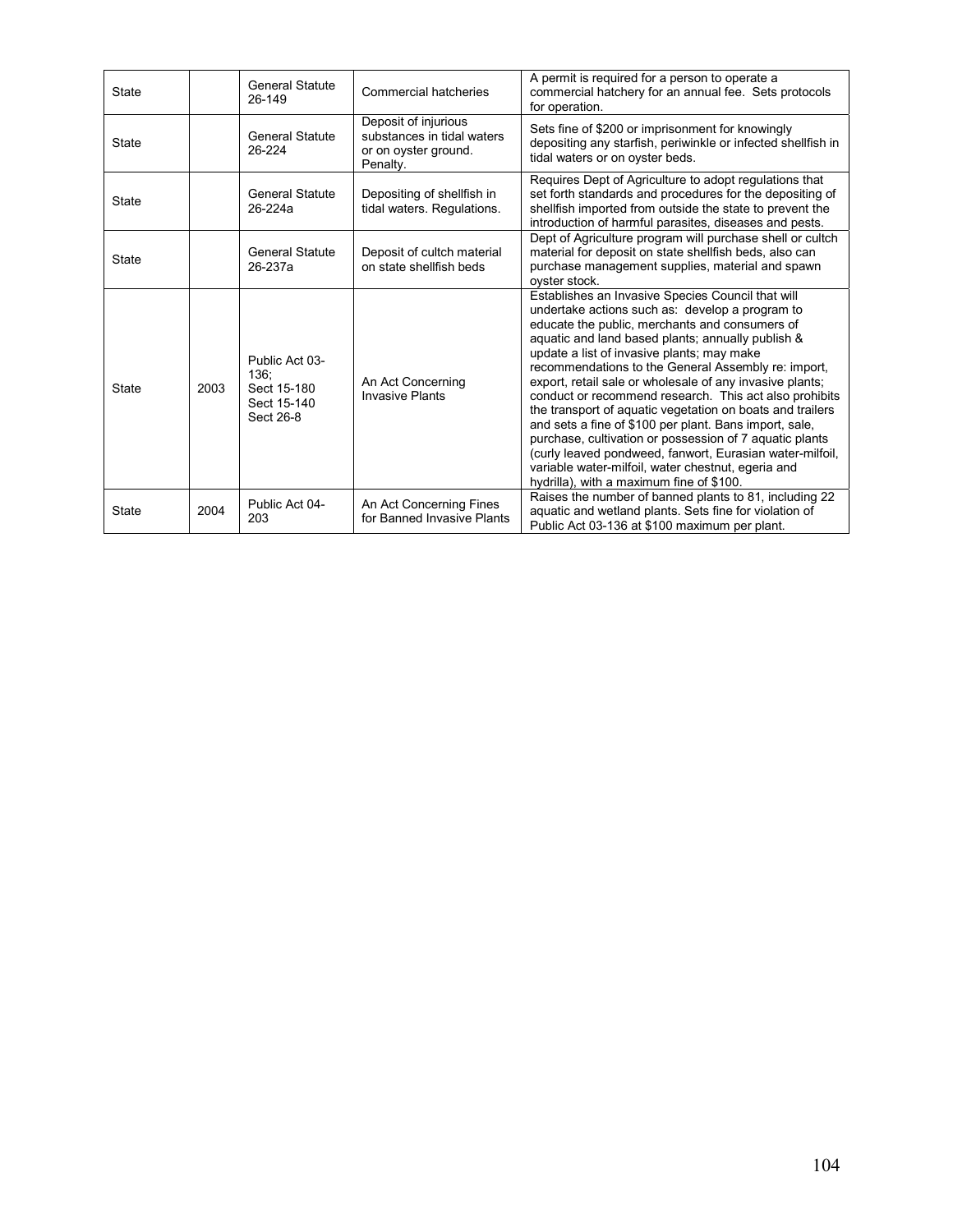# *Appendix E. Agency Comments and Review*

Comments received from various agency staff were editorial in nature and were addressed in the plan doccument.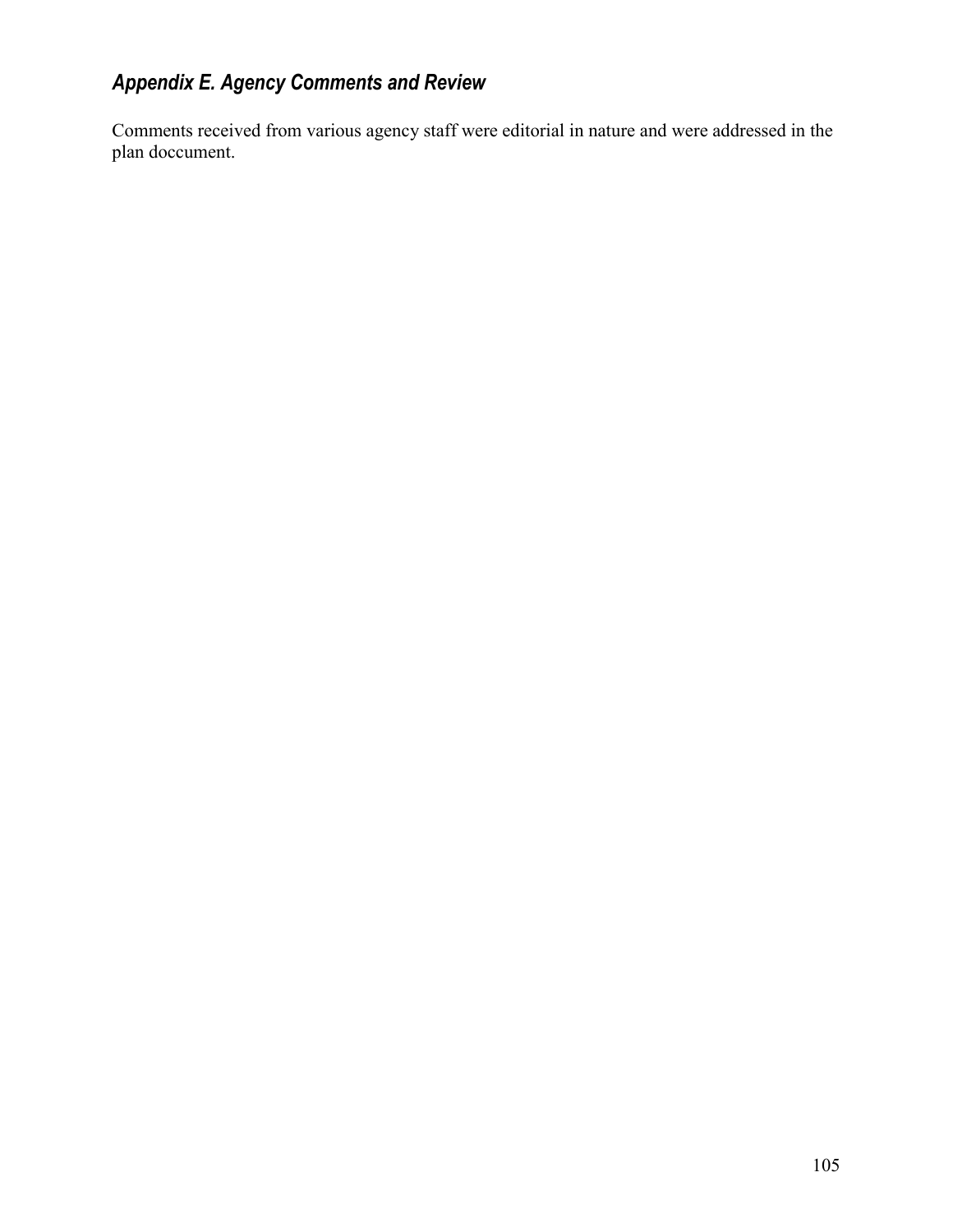## *Appendix F. Public Comments and Review*

## **Summary of Public Comments and Explanatory Statement for Draft Connecticut Aquatic Nuisance Species Management Plan**

Public Notice: The following actions were taken to inform the public of the draft plan and to gather, evaluate and respond to public comment.

- 1) A News Release announcing the availability of the draft plan and opportunities for public review and comment was sent out to all radio, TV and print media on June 16, 2005 (copy attached).
- 2) The draft ANS plan was made available on the Connecticut Institute of Water Resources web site as announced in the News Release. Hard copies were made available by contacting the Connecticut Department of Environmental Protection Inland Fisheries Division as announced in the News Release.
- 3) Announcements of the draft plan and public meetings were sent to all Connecticut Newspapers in two consecutive Weekly Fishing Reports dated June 15, 2005, and June 21, 2005.
- 4) News Release was e-mailed to all members of the ANS working group with instructions to electronically forward.
- 5) News Release was e-mailed to the Connecticut Federation of Lakes with instructions to electronically forward to all members.
- 6) News Release was e-mailed to all members of the Connecticut Invasive Plant Council.
- 7) News Release was e-mailed to all persons on the Connecticut Sea Grant electronic distribution list, as well as those on the Long Island Sound Watershed Alliance listserve.
- 8) News Release was posted on the Connecticut Institute of Water Resources (CTIWR) web site and was e-mailed to all persons on the CTIWR electronic distribution list.
- 9) Members of the CT DEP Fisheries Advisory Council and the CT DEP Conservation Advisory Council were sent electronic copies of the News Release.
- 10) The Department held two public meetings on the draft plan on June 29, 2005, (in Burlington) and on June 30, 2005 (in Old Lyme), and accepted written comments through July 14, 2005. What follows is a summary of the comments received along with the Steering Committee's responses to such comments including revisions to the draft text.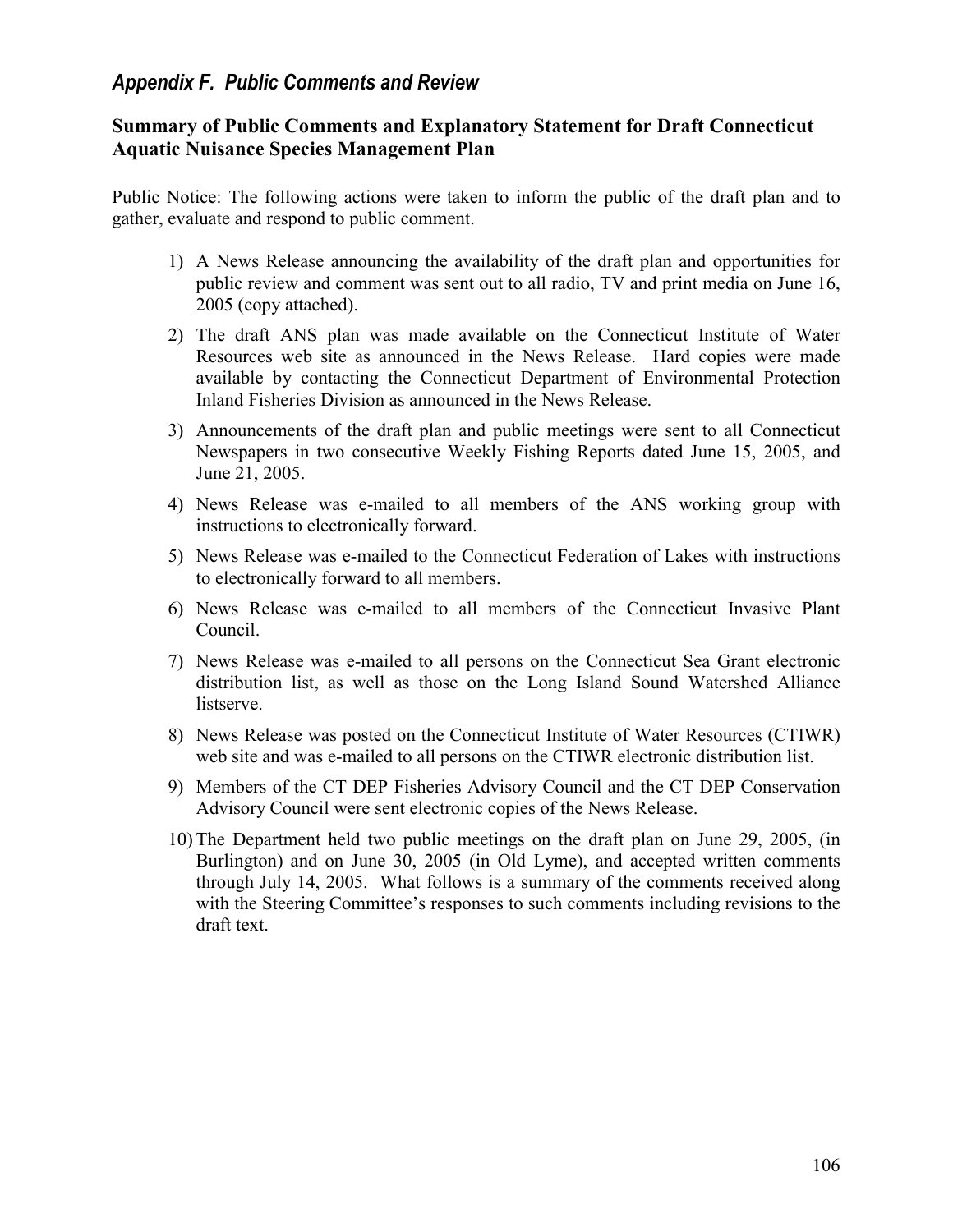## **General Comments Supporting the Proposed ANS Plan:**

Comments: The general need for an Aquatic Nuisance Species management plan was supported by six people who spoke at the public meetings and by two people who sent in comment letters. Each of these individuals brought site-specific and/or species-specific concerns to the attention of the ANS Steering Committee.

Explanation: The ANS Steering Committee agrees with the public comment that a plan is needed to deal with problems caused by aquatic nuisance species. Specific concerns brought to the attention of the ANS Steering Committee are addressed below.

## **General Concerns Regarding the Proposed ANS Plan:**

**Comment:** Three speakers commented that the draft ANS plan should provide greater detail on how specific ANS problems are going to be addressed. The speakers were concerned about the effects of invasive plants on individual water bodies and wanted the plan to provide information on how these types of problems were going to be handled. The speakers were looking for details on funding and actions to be taken.

**Explanation:** The ANS Steering Committee believes it is beyond the initial scope of this plan to provide detail on control and management measures for specific ANS problems. Agency resources are currently insufficient. An ANS Coordinator is needed before detailed planning can proceed. Rather, the draft plan should provide direction and serve as a working document to ensure constant progress in addressing priority ANS problems and to ensure that detailed planning for site and species specific problems is undertaken.

## **Specific Comments Regarding the Proposed ANS Plan:**

**Comment:** One person commented about a problem with milfoil and pondweed in Rogers Lake and requested a consensus on treatment. The speaker wanted consensus recommendations among options that included hydroraking, harvesting, and herbicides, and requested an education piece that addresses all of the above.

**Explanation:** The CT DEP has a publication that provides information on most of these options. However, there is clearly no best method of treatment that fits all locations and circumstances. The draft ANS plan aims to ensure that the public is provided with thorough and timely input on ANS problems and options. This issue is addressed via Objective 6-C (Develop Education on Control Methods). To further address this need the ANS Steering Committee will add a task (6C3) entitled "Assemble and distribute education materials on control options."

**Comment:** Three people commented about a problem with an overgrowth of vegetation in Wequetequock Cove, Stonington that is interfering with boating and fishing and, in the opinion of the speakers, is having an effect on fish and shellfish production. The speakers wanted an explanation of what is causing the problem and wanted something done to address the problem.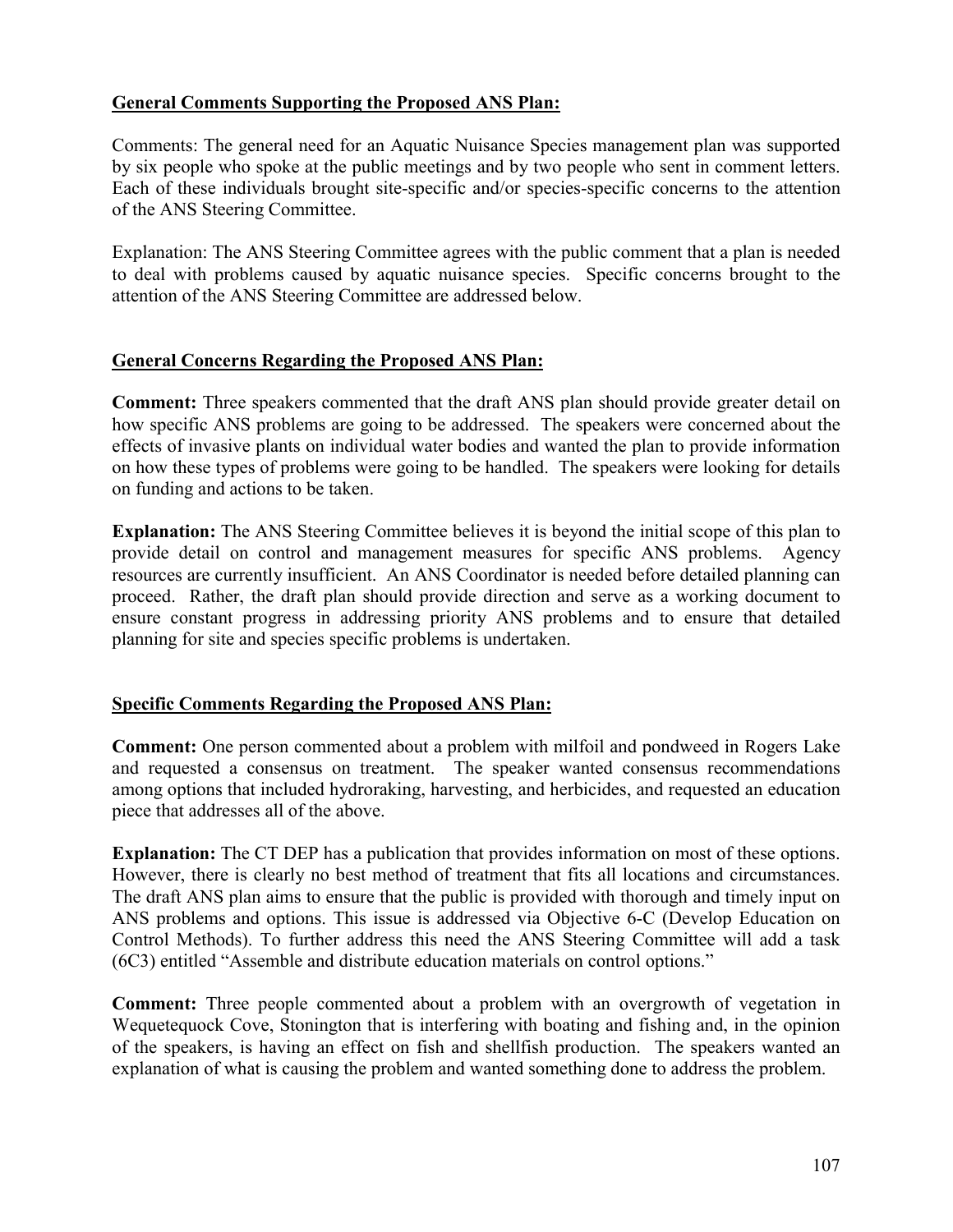**Explanation:** This problem is believed to involve a native algal species *(Cladophora)* and may be caused by localized nutrient enrichment and/or sedimentation and shallowing. The ANS Steering Committee will refer this issue to the CT DEP Office of Long Island Sound.

**Comment:** Two people commented about a problem with milfoil, fanwort and other weeds in Anderson Pond (also known as Blue Lake). They requested information on the long-term effects of chemical herbicides. They also requested that the cost of the herbicides be partly subsidized by the State.

**Explanation:** The draft ANS plan aims to ensure that the public is provided with thorough and timely input on ANS problems and options including chemical herbicides. This issue is addressed via Objective 6-C (Develop Education on Control Methods). To further address this need the ANS Steering Committee will add a task (6C3) entitled "Assemble and distribute education materials on control options." The ANS Steering Committee believes that the issue of funding for specific lake treatment efforts is beyond the initial scope of this plan. Efforts to obtain adequate funding to implement the Core ANS Program are outlined in concept in Objective 2 (Funding) and in tasks 2A1 (Identify and Secure Core Funds) and 2B1 (Identify and Expand ANS Funding).

**Comment:** One speaker commented that the State needs to consider helping lakes that have state boat launches since boats can bring in many problem species. Speaker felt that the state should provide financial support for treating ANS problems in such waters.

**Explanation:** The draft ANS plan recognizes the need for additional enforcement and additional education to reduce the threat of ANS introduction via recreational boating (task 3C1: Minimize Recreational Boating and Fishing Introductions). To further address this need the ANS Steering Committee will add a task (3C2) entitled "Increase Enforcement of ANS Boating Regulations." The ANS Steering Committee believes that the issue of funding for specific lake treatment efforts is beyond the initial scope of this plan. Efforts to obtain adequate funding to implement the Core ANS Program are outlined in concept in Objective 2 (Funding) and in tasks 2A1 (Identify and Secure Core Funds) and 2B1 (Identify and Expand ANS Funding).

**Comment:** One speaker commented that the system in the draft plan for classifying ANS species needs to consider that many non-native species get established at low levels, lie dormant for years, and then, due to unknown factors, undergo a population expansion and become a problem. The speaker cited two Connecticut species as examples (tench and bowfin). The speaker emphasized the need to respond quickly when we see new species coming into the state. He also cautioned that we might not always know which species are going to have a significant impact. It was suggested that we err on the side of getting rid of unwanted exotics sooner rather than later. This will help prevent Class 1 species from becoming Class 2 species.

**Explanation:** The ANS Steering Committee agrees with these comments. The plan seeks to implement rapid response measures for a variety of species that are similar to efforts currently underway to eradicate water chestnut and hydrilla. The draft plan recognizes the need for enhanced monitoring and rapid response as per Objective 5 (Control and Rapid Response) and tasks 5A2 (Develop Rapid Response Protocol) and 5B1 (Conduct Taxa/Site-Specific Rapid Response). Available resources will determine the number of species and habitats that can be addressed by rapid response actions. Efforts to obtain adequate funding to implement the Core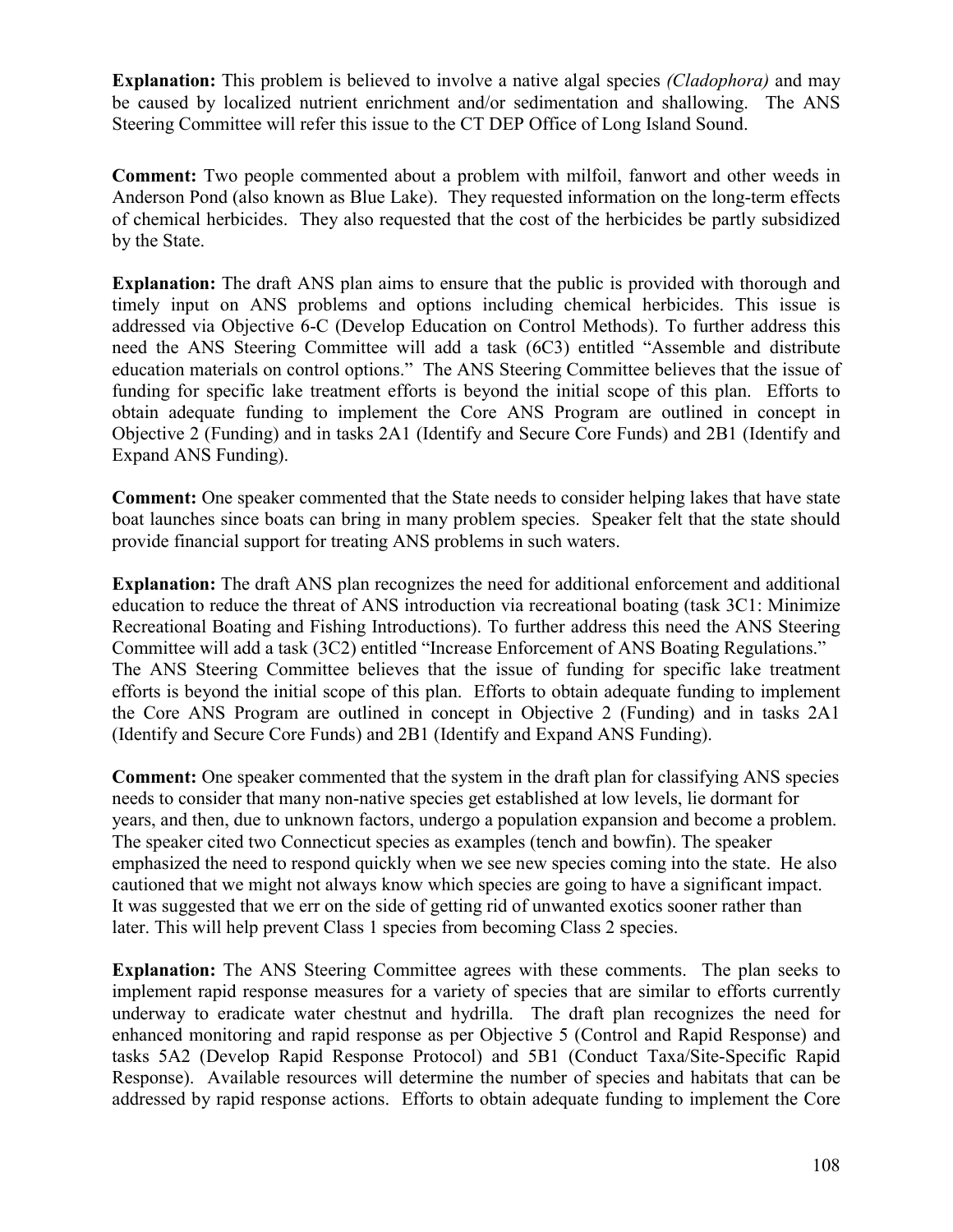ANS Program are outlined in concept in Objective 2 (Funding) and in tasks 2A1 (Identify and Secure Core Funds) and 2B1 (Identify and Expand ANS Funding).

**Comment:** Two people sent in letters commenting about an overgrowth of grasses in tidal areas of Greenwich Cove that is interfering with boating, swimming and fishing. The authors did not request any immediate action or any specific changes to the draft ANS Plan.

**Explanation:** The ANS Steering Committee is unaware of the species involved or if localized nutrient enrichment and/or sedimentation and shallowing are involved. The ANS Steering Committee will refer this issue to the CT DEP Office of Long Island Sound.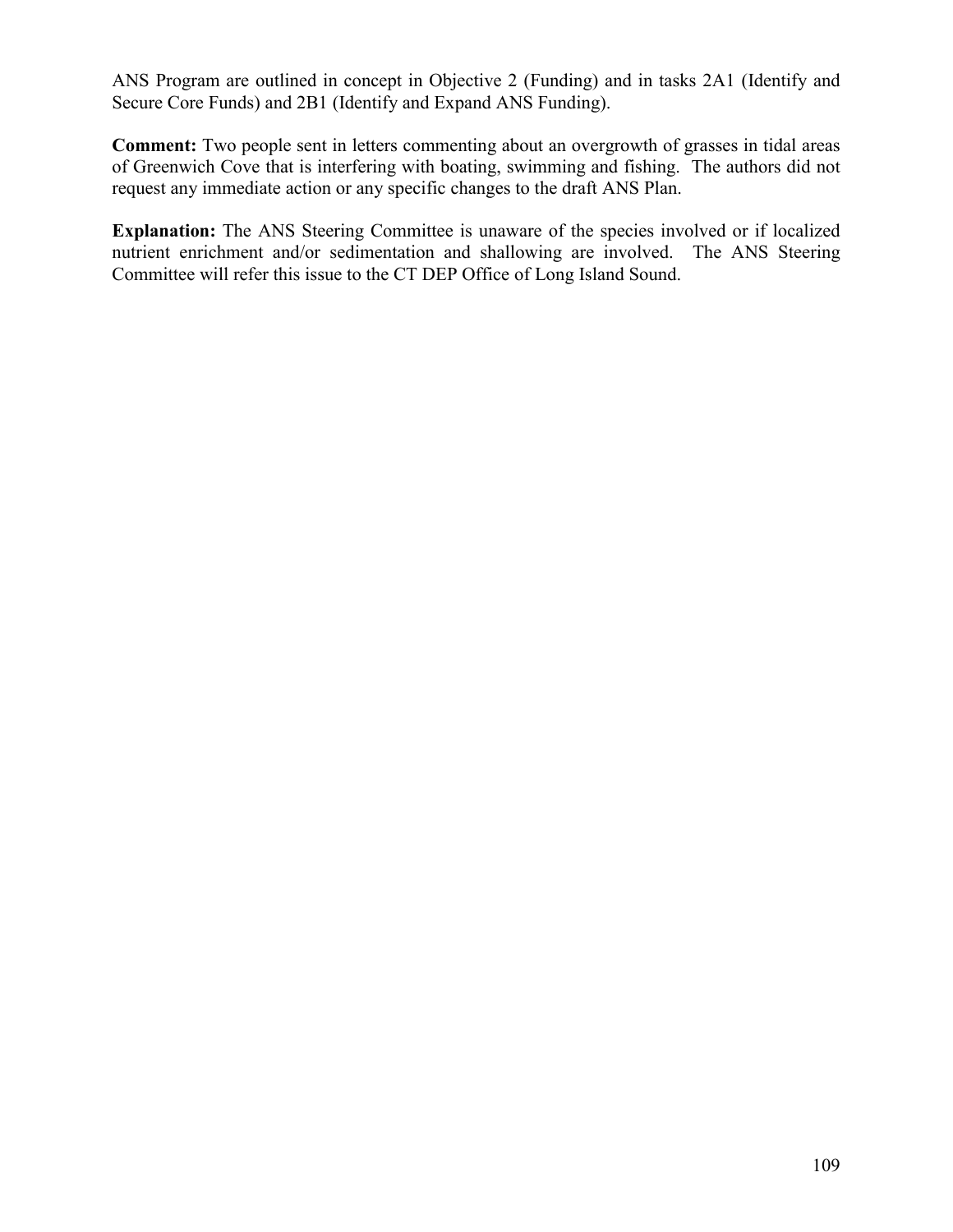Draft Aquatic Nuisance Species Management Plan Available for Public Review and Comment **(Press Release issued by CT DEP June 16, 2005)**

#### **Public Meetings to be held on 6/29 and 6/30**

The Connecticut Department of Environmental Protection (CT DEP) and Connecticut Sea Grant have jointly announced public meetings to gather comment on a Draft Aquatic Nuisance Species (ANS) Management Plan. **Meetings will be held at 7:00 PM on Wednesday, June 29, at the Sessions Woods Wildlife Management Area in Burlington** and at **7:00 PM on Thursday, June 30, at the CT DEP Marine Headquarters in Old Lyme.** Comments may also be submitted in writing and will be accepted until July 14, 2005. Copies of the Draft ANS plan and an Executive Summary will be available as of June 22 and can be obtained through the CT Institute of Water Resources web site (www.ctiwr.uconn.edu ) or by calling the CT DEP Inland Fisheries Division (860-424-3474).

"The introduction and spread of aquatic nuisance species pose a serious threat to the ecology and biodiversity of our ecosystems and to the health and economic interests of the people of the State of Connecticut," said CT DEP Deputy Commissioner David K. Leff. The ANS plan lists potential invaders along with over 100 different non-native species already present in the marine and fresh waters of Connecticut. "The impacts of ANS include degradation of habitat, spread of pathogens, choking of waterways, clogging of water intakes, fouling of water supplies and interference with recreational activities such as fishing, boating and swimming," said Leff. The draft plan identifies nuisance species and vectors, and provides recommendations for preventing introductions and for effective monitoring and control of established populations. Gathering public comment is a required step in the process of developing a final plan that can be approved by the State and submitted to the United States Fish and Wildlife Service as a prerequisite for obtaining federal funds to address ANS issues.

The draft ANS plan was prepared by a diverse working group headed by Connecticut Sea Grant, the Department of Environmental Protection and the Institute of Water Resources located at the University of Connecticut. The working group also included representatives from academia, State and Federal government agencies, lake associations, water companies, the nursery industry and the aquarium/pet trade industry.

110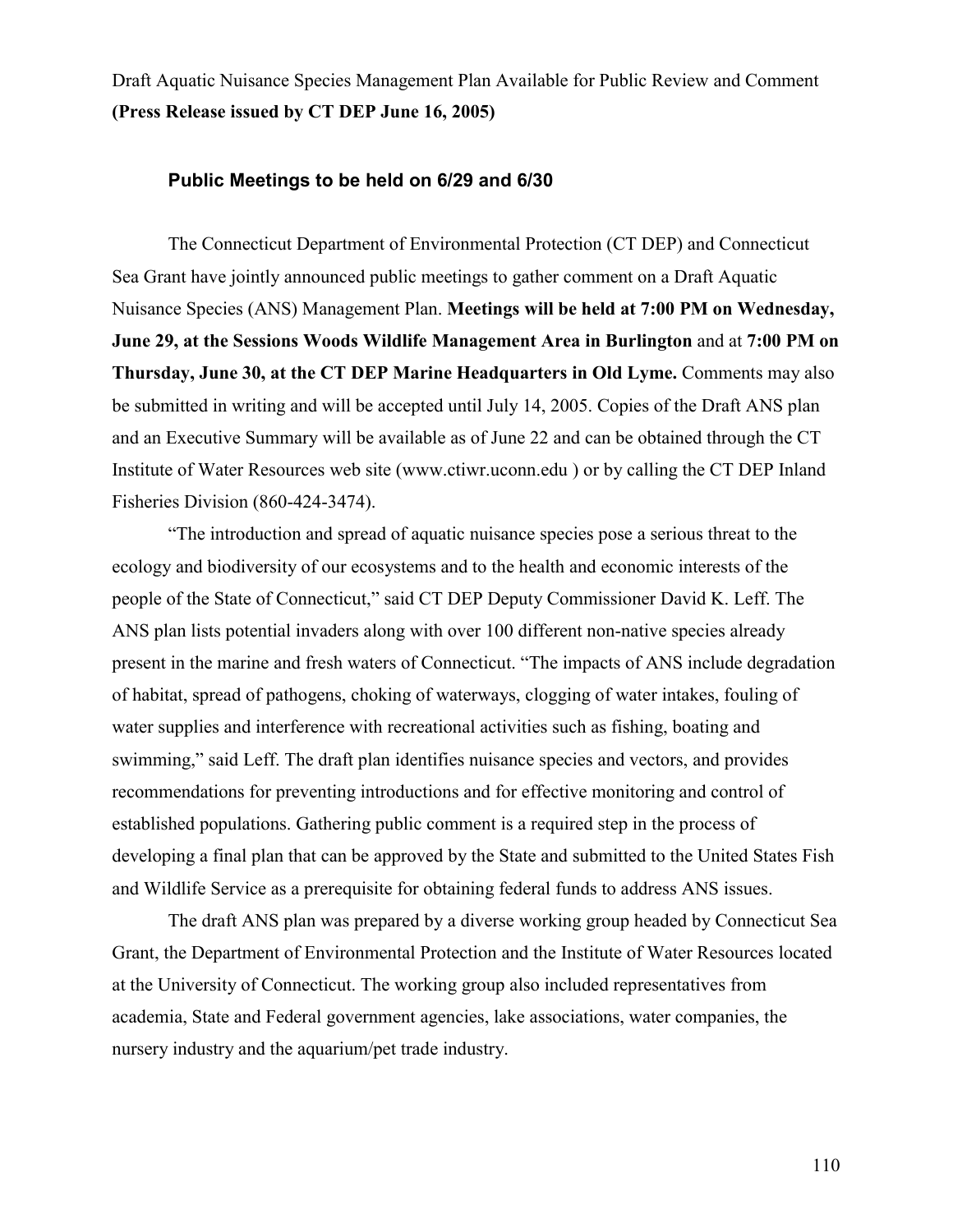### MEETING LOCATIONS::

June 29, 7:00 pm

Sessions Woods Wildlife Management Area and Conservation Education Center:

341 Milford Street (Route 69)

Burlington, CT 06013

Directions: Sessions Woods WMA and Conservation Education Center is located on Route 69, about three miles south of Route 4 in Burlington and three miles north of Route 6 in Bristol.

June 30, 7:00 pm CT DEP Marine Headquarters: 333 Ferry Road Old Lyme, CT 06371 Directions: From the North or West: Take 91 south or 9 south to 95. Head east on 95 North to exit 70. Take a right at end of exit onto Shore road (Rte 156). Go approximately 0.5 mile and take a right onto Ferry Road. Follow Ferry Road to the end where it enters the driveway of Marine HQ.

From the East: Take 95 South (heading west) to exit 70. Go straight through first two lights. At third light, take left onto Route 156. Follow above directions from 156. Meeting will be in Conference Room  $B - go$  past the main building entrance, bear left around building and proceed back to  $2<sup>nd</sup>$  building in the rear of main building.

Written comments should be mailed to:

CT DEP Inland Fisheries Division Attn: ANS Comments 79 Elm Street, Hartford CT 06106 or e-mailed to dep.inland.fisheries@po.state.ct.us

####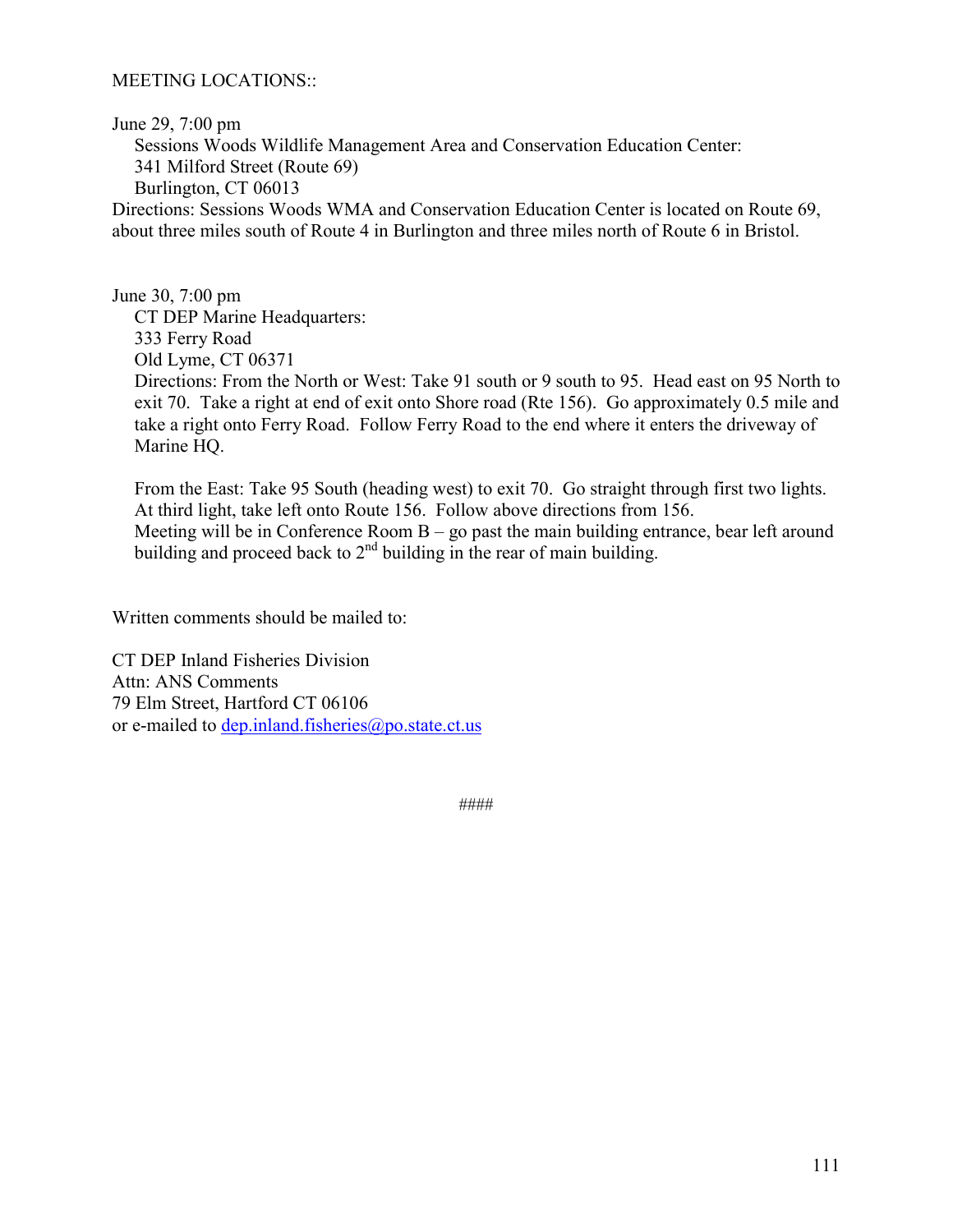# *Appendix G. Acronym List*

| Acronym            | <b>Definition</b>                                                                    |
|--------------------|--------------------------------------------------------------------------------------|
| <b>ANS</b>         | <b>Aquatic Nuisance Species</b>                                                      |
| <b>ANSTF</b>       | Aquatic Nuisance Species Task Force (federal)                                        |
| <b>APHIS</b>       | Animal and Plant Health Inspection Service                                           |
| <b>ASMFC</b>       | Atlantic States Marine Fisheries Commission                                          |
| <b>CAES</b>        | <b>Connecticut Agricultural Experiment Station</b>                                   |
| <b>CFL</b>         | Connecticut Federation of Lakes                                                      |
| <b>CIPWG</b>       | <b>Connecticut Invasive Plant Working Group</b>                                      |
| <b>CT DA</b>       | <b>Connecticut Department of Agriculture</b>                                         |
| <b>CT DA/BA</b>    | Connecticut Dept. of Agriculture, Bureau of Aquaculture                              |
| <b>CT NLA</b>      | Connecticut Nursery and Landscape Association                                        |
| <b>CTSG</b>        | Connecticut Sea Grant, University of Connecticut                                     |
| CT DEP             | <b>Connecticut Department of Environmental Protection</b>                            |
| <b>CT DEP BNR</b>  | Connecticut Department of Environmental Protection, Bureau of Natural Resources      |
| <b>DHS</b>         | U.S. Department of Homeland Security                                                 |
| <b>DOT/ CT DOT</b> | <b>Connecticut Department of Transportation</b>                                      |
| DPH/ CT DPH        | Connecticut Department of Public Health                                              |
| EEB                | Department of Ecology and Evolutionary Biology, University of Connecticut            |
| <b>EDMA</b>        | Early Detection, Monitoring and Assessment                                           |
| EPA                | U.S. Environmental Protection Agency                                                 |
| <b>FDA</b>         | U.S. Food and Drug Administration                                                    |
| GSC                | <b>General Statutes of Connecticut</b>                                               |
| <b>HACCP</b>       | <b>Hazard Analysis and Critical Control Points</b>                                   |
| <b>IAFWA</b>       | International Association of Fish and Wildlife Agencies                              |
| <b>IPANE</b>       | <b>Invasive Plant Atlas of New England</b>                                           |
| <b>IPC</b>         | Invasive Plant Council (CT)                                                          |
| <b>ISAC</b>        | Invasive Species Advisory Committee (ISAC)                                           |
| <b>IWR/CT IWR</b>  | <b>Connecticut Institute of Water Resources</b>                                      |
| <b>LIS</b>         | Long Island Sound                                                                    |
| <b>LISS</b>        | Long Island Sound Study (EPA National Estuary Program)                               |
| <b>NANPCA</b>      | Nonindigenous Aquatic Nuisance Prevention and Control Act                            |
| <b>NEANS Panel</b> | Northeast regional Aquatic Nuisance Species Panel                                    |
| <b>NERR</b>        | National Estuarine Research Reserve                                                  |
| <b>NIPGro</b>      | New England Invasive Plant Group                                                     |
| <b>NOAA</b>        | National Oceanic and Atmospheric Administration                                      |
| <b>NOS</b>         | <b>National Ocean Service</b>                                                        |
| <b>NRCS</b>        | Natural Resource Conservation Service                                                |
| <b>NRME</b>        | Department of Natural Resource Management and Engineering, University of Connecticut |
| <b>OLISP</b>       | CT DEP Office of Long Island Sound Programs                                          |
| <b>RCSA</b>        | Regulations of Connecticut State Agencies                                            |
| <b>SCRWA</b>       | South Central Regional Water Authority                                               |
| <b>USCG</b>        | U.S. Coast Guard                                                                     |
| <b>USDA</b>        | U.S. Department of Agriculture                                                       |
| <b>USFWS</b>       | U.S. Fish and Wildlife Service                                                       |
| <b>USGS</b>        | U.S. Geological Survey                                                               |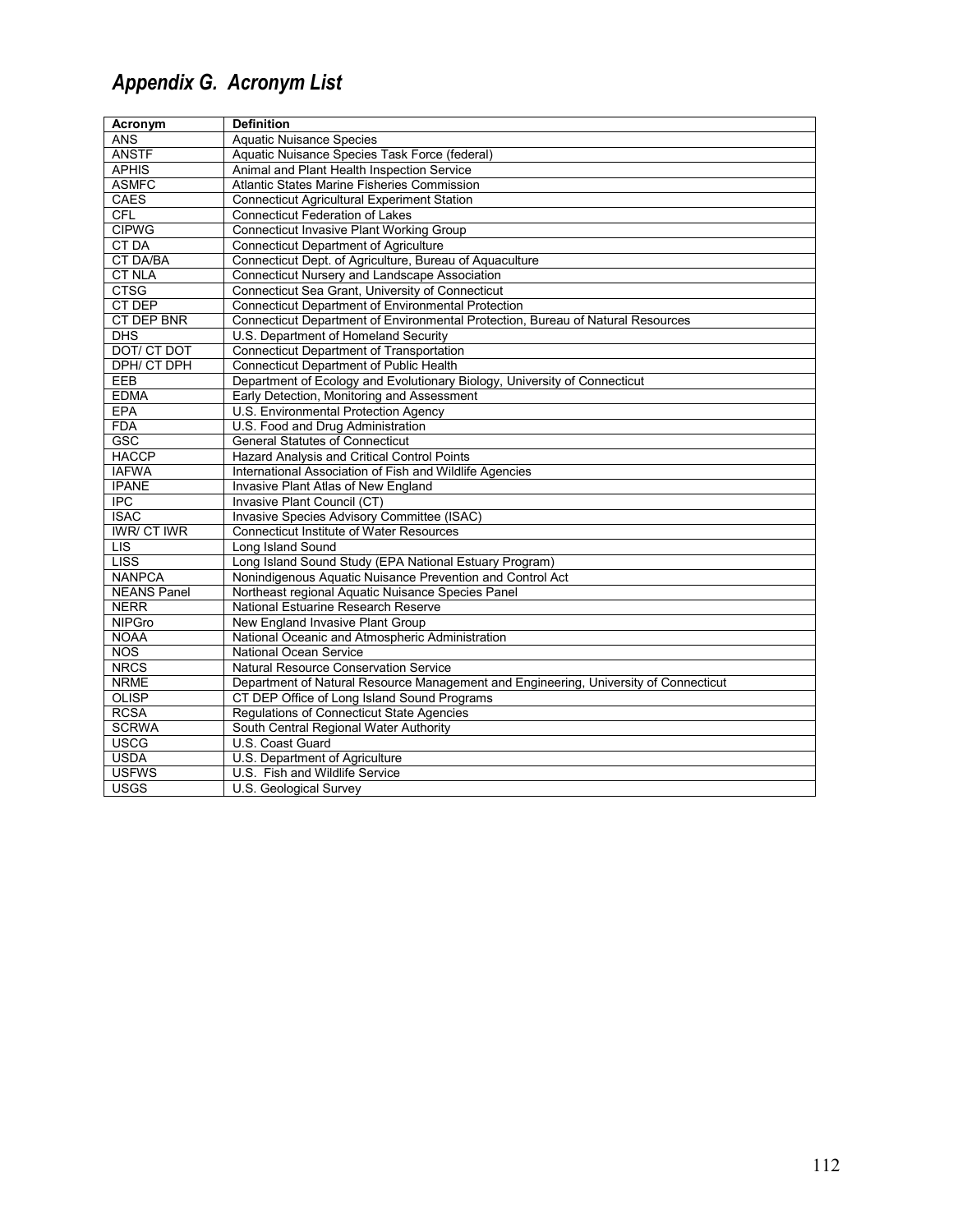## *Literature Cited*

- Aiken, S.G. 1981. A conspectus of *Myriophyllum* (Haloragaceae) in North America. Brittonia 33:57-69.
- Altobello, M. 1992. The economic importance of Long Island Sound's water quality dependent activities. Report to U.S. EPA, Region 1, Boston. 41pp.
- ANSTF. 1994. Protocol for evaluating research proposals concerning nonindigenous aquatic species. 20pp. http://www.anstaskforce.gov/resprot.htm>.
- Balcom, N. 1994. Asian Clam, *Corbicula fluminea*. 2pp. Connecticut Sea Grant Pub. No. CT-SG-94-05..
- Balcom, N., and E. Rohmer. 1994. Zebra mussel awareness and boat use patterns among boaters using three "high risk" Connecticut lakes. 17pp. Connecticut Sea Grant Pub. No. CT-SG-94-03.
- *Bay Journal. 2004.* Second strain of *Bonamia* parasite found, may pose threat to *ariakensis*. *The Chesapeake Bay Newsletter, Alliance for the Chesapeake Bay*. 14(1):7
- Benson, Amy, et al. 2004. Summary report of nonindigenous aquatic species in US F&WS Region 5. USF&WS.
- Blankenship, K. 2004. Scientists urge officials to proceed slowly with ariakensis. Pages 1,6-7. *Bay Journal, The Chesapeake Bay Newsletter, Alliance for the Chesapeake Bay*.
- Broom, J.E., W.A. Nelson, C. Yarish, W.A. Jones, R. Aguilar Rosas, L.E. Augilar Rosas. 2002. A reassessment of the taxonomic status of *Porphyra suborbiculata, Porphyra carolinensis* and *Porphyra lilliputiana* (Bangiales, Rhodophyta) based on molecular and morphological data. *European J. Phycology.* 37:227-235.
- Brousseau, D. P., P. Korchari, and C. Pflug. 1999. Food preference studies of the Asiatic shore crab (*Hemigrapsus sanguineus*) from Western Long Island Sound. Pages 200-207. *Marine Bioinvasions, First National Conference.* MIT Sea Grant Program.
- Burg, R. (Ed.). 2004. Sound Health Update 2003: a report on the status and trends in the health of Long Island Sound. EPA Long Island Sound Study. 16pp.
- Burke, T. 2001. Identifying ballast water management practices in Massachusetts A step toward assessing the risk of shipboard introductions of aquatic invasive species into the waters of Massachusetts. Massachusetts Port Authority. 15pp.
- Capriulo, G.M., G. Smith, R. Troy, G. Wikfors, J. Pellet & C. Yarish. 2002. The planktonic food web structure of a temperate zone estuary, and its alteration due to eutrophication. *Hydrobiologia* 475/476: 263-333.
- Carlton, J.T. 1992. Blue immigrants: the marine biology of maritime history. IN *The Log of Mystic Seaport* 44(2):31-36. Mystic Seaport Museum, Mystic, Connecticut.
- Carlton, J. T., and J. Geller. 1993. Ecological roulette: the global transport of nonindigenous marine organisms. *Science* 261: 78-82.
- Carlton, J. T. 2000. Quo Vadimus Exotica Oceanica? Marine bioinvasion ecology in the twenty-first century. In *Marine Bioinvasions: Proceedings of the First national Conference.* J. Pederson, ed. Massachusetts Institute of Technology, MIT Sea Grant College Program, MITSG 00-2, Cambridge MA. pp. 6-23.
- Carlton, J. T. 2001. Introduced species in U.S. coastal waters: environmental impacts and management priorities. Pew Oceans Commission, Arlington, VA.
- Carlton, J.T. (Williams College -- Mystic Seaport). 2003. A checklist of the introduced and cryptogenic marine and estuarine organisms from Nova Scotia to Long Island Sound. Second Edition. 19 May.
- Chapman, J., T. Miller, and E. Coan. 2003. Live seafood species as recipes for invasion. *Conservation Biology* 17: 1386-1395.
- Choi, H.-G., Kim, M.-S., Guiry, M.D. & Saunders, G.W. (2001). Phylogenetic relationships of *Polysiphonia* (Rhodomelaceae, Rhodophyta) and its relatives based on anatomical and nuclear small-subunit rDNA sequence data. *Can. J.Botany* 79: 1465-1476.
- Cohen, A. N., and J. T. Carlton. 1995. Nonindigenous aquatic species in a United States estuary: a case study of biological invasions of the San Francisco Bay and Delta. US Fish and Wildlife Service, Washington, D.C and the National Sea Grant College Program, Connecticut Sea Grant. 246pp.
- Cohen, A. N., J. T. Carlton, and M. Fountain. 1995. Introduction, dispersal, and potential impacts of the green crab *Carcinus maenus* in San Francisco Bay, California. *Marine Biology* 122: 225-237.
- Crow, G. E., and C. B. Hellquist. 2000a. Aquatic and wetland plants of Northeastern North America. Vol. 1. Pteridophytes, Gymnosperms and Angiosperms: Dicotyledons. University of Wisconsin Press, Madison, WI.
- Crow, G.E. and Hellquist, C.B. 2000b. Aquatic and wetland plants of Northeastern North America. Vol. 2. Angiosperms: Monocotyledons. University of Wisconsin Press, Madison.
- Egan, B. and C. Yarish. 1990. Productivity and life history of *Laminaria longicruris* de la Pyl. at its southern limit in the Western Atlantic Ocean. Marine Ecology-Progress Series 76: 263-273.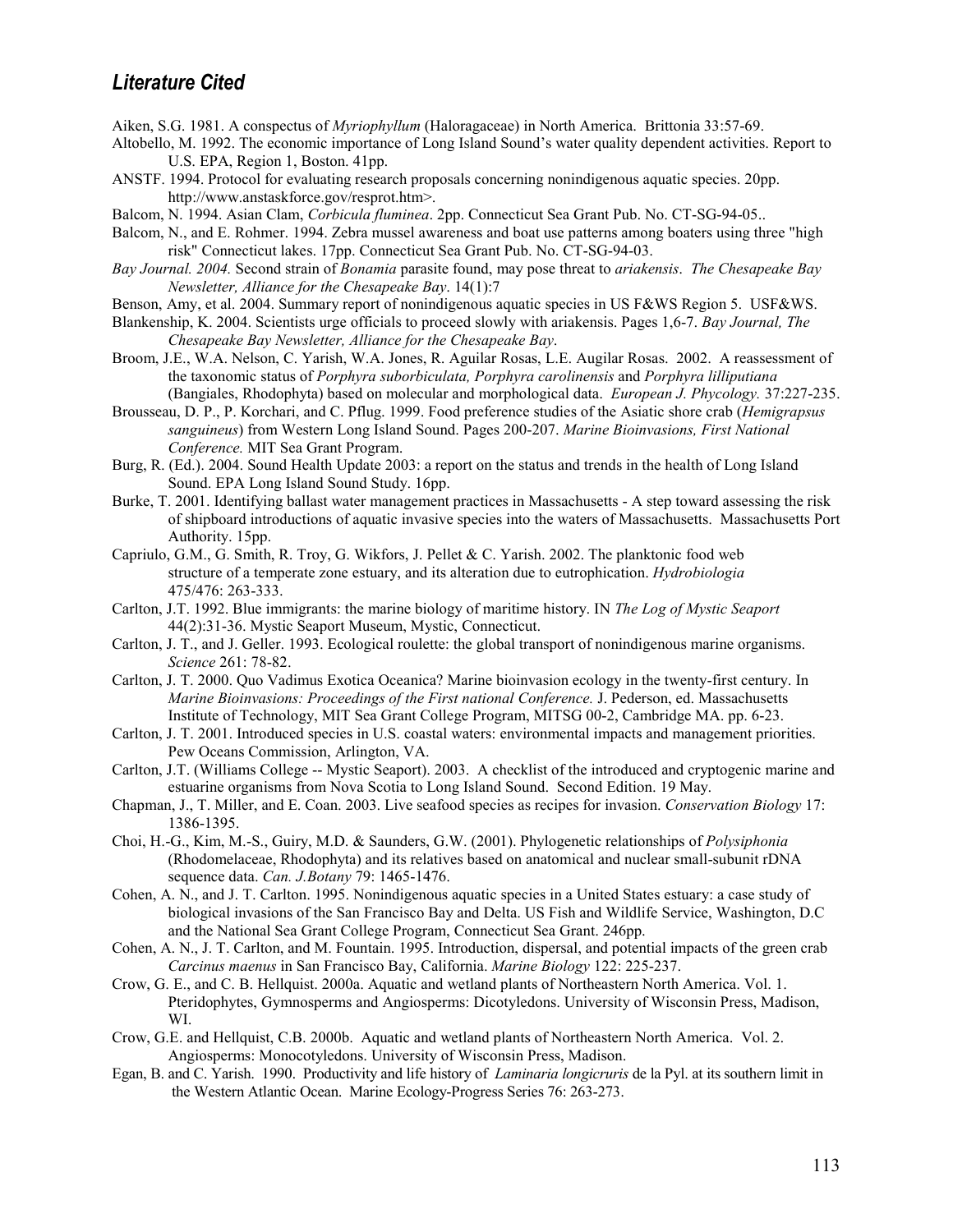European oysters: harmful invader or potential new fishery on the North Shore. 1996. Pages 6-7. *DMF News*. MA Division of Marine Fisheries.

Federal Invasive Species Programs: <http://www.invasivespecies.gov/>

- Federal Register. 2004A. Federal Register Final Rule (69 (144) FR 44952-44961, July 28, 2004) Mandatory ballast water management program for U.S. Waters. Effective 27 September 2004.
- Federal Register. 2004B. Federal Register Final Rule (69 FR 32864, June 14, 2004) Penalties for non-submission of ballast water management reports.
- Fernald, M.L. 1950. Gray's manual of botany 8<sup>th</sup> ed. American Book Co., Boston.
- FICMNEW. 2003. A national early detection and rapid response system for invasive plants in the U.S., Conceptual design. Federal Interagency Committee for the Management of Noxious and Exotic Weeds. Washington, D.C. 2003
- Fishman, K. J., R. L. Leonard, and F. A. Shah. 1998. Economic evaluation of Connecticut lakes with alternative water quality levels. Pages 60pp. CT Department of Environmental Protection, Hartford, CT.
- Fofonoff, P.W., G.M. Ruiz, B. Steves, A.H. Hines and J.T. Carlton. 2003. National exotic marine and estuarine species information system. http://invasions.si.edu/nemesis. Internet accessed: 4 September.
- Ford, S. 2001. Pests, parasites, diseases, and defense mechanisms. Pages 591-628 in J. Kraeuter and M. Castagna, eds. The biology of the hard clam, *Mercenaria mercenaria (Linne)*. Elsevier Scientific Publishers, Amsterdam.
- Getsinger, K. et al. 2004. Aquatic plant management, best management practices handbook in support of fish and wildlife. Aquatic Ecosystem Restoration Foundation.
- Gleason, H.A. and A.C. Cronquist. 1991. Manual of vascular plants of the Northeastern United States and adjacent Canada. 2nd ed. New York Botanical Garden, Bronx, New York.
- Gunderson, J. and R. Kinnunen (eds.) 2001. ANS-HACCP Training Curriculum. MN Sea Grant Pub. No. MN SG-F11; MI Sea Grant Pub No. MSG-00-400. 78pp.
- Halstead, J., J. Michaud, S. Hallas-Burt, and J. Gibbs. 2003. Hedonic analysis of effects of a non-native invader (Myriophyllum heterophyllum) on New Hampshire (USA) lakefront properties. *Environmental Management* 32: 391-398.
- Harding, J., R. Mann, and V. Clark. 2003. Veined rapa whelks: aliens in the Chesapeake (CDROM). VA Sea Grant.

Hare, J.A., and P.E. Whitfield. 2003. An integrated assessment of the introduction of lionfish (*Pterois volitans/miles complex*) to the Western Atlantic Ocean. NOAA Technical Memorandum NOS-NCCOS-2. 21pp.

- Harlin, M.M. and M. Villalard-Bohnsack. 1998. *Grateloupia doryphora*, an invasive red seaweed, is spreading through Rhode Island Waters.  $37<sup>th</sup>$  Northeast Algal Symposium, Plymouth, MA, Abst. P. 10.
- Hellquist, C. B. 2001. A guide to selected non-native aquatic species in Massachusetts. 18pp. Massachusetts Department of Environmental Management.
- Hyatt, W. (CT DEP). 2003. Electronic message to Ms. Jane MacLellan, US Fish & Wildlife Service, RE: Invasive species in LIS. 11 August.
- Invasive Plant Council of New York State. 2003. Primary List of Invasive Plants in NYS. http://www.ipcnys.org/. Internet accessed: 23 July.

Invasive species found on Georges Bank2003. NOAA News

Online.http://www.noaanews.noaa.gov/stories2003/s2125.htm

IPANE: <http://invasives.eeb.uconn.edu/ipane/>

- Jacobs, R.P. and E. B. O'Donnell. 2002. A fisheries guide to lakes and ponds of Connecticut, including the Connecticut River and its coves. CT Department of Environmental Protection Bulletin No. 35. 354pp.
- Johnson, L. and D.K. Padilla. 1999. Geographic spread of exotic species: ecological lessons and opportunities from the invasion of the zebra mussel, *Dreissena polymorpha. Biological Conservation* 78:23-33.
- Kraft, C., and L. Johnson. 2000. Regional differences in rates and patterns of North American inland lake invasions by zebra mussels (*Dreissena polymorpha*). *Can. J. Fish. Aquat. Sci.* 57: 993-1001.
- Kraemer, G. (SUNY Purchase College). 2003. Electronic message to Ms. Jane MacLellan, US Fish & Wildlife Service, RE: Invasive species in Long Island Sound. 21 August.
- Langeland, K.A. 1996. *Hydrilla verticilla* (L.F.) Royle (Hydrocharitaceae), "The perfect aquatic weed." *Castanea* 61:293-304.
- Lerner, N., and P. Heimowitz. 2000. Aquatic invasive species: a guide to least-wanted aquatic organisms of the Pacific Northwest. Pages 8pp. Washington Sea Grant.
- Les, D., and L. Mehrhoff. 1999. Introduction of nonindigenous aquatic vascular plants in southern New England: a historical perspective. *Biological Invasions* 1: 281-300.
- Lohrer, A. 2000. Mechanisms and consequences of an exotic crab species invasion. Pages 164. University of Connecticut, Storrs, CT.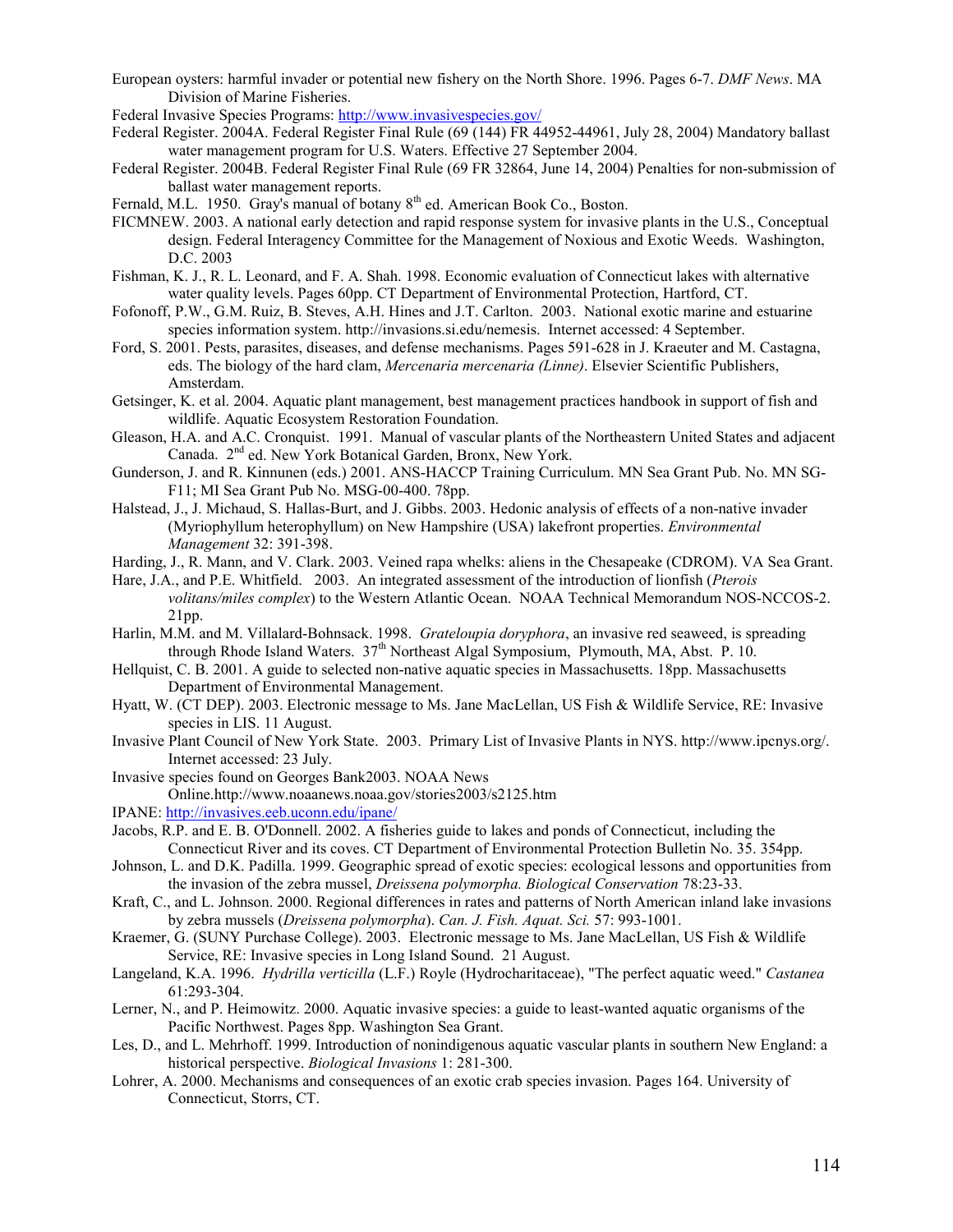- Lohrer, A., and R. Whitlatch. 1997. Ecological studies on the recently introduced Japanese shore crab (*Hemigrapsus sanguineus*), in eastern Long Island Sound. Pages 48-60 in N. Balcom, ed. *Second Northeast Conference on Nonindigenous Aquatic Nuisance Species*. Connecticut Sea Grant College Program, Groton, CT.
- Lohrer, A., R. Whitlatch, K. Wada, and Y. Fukui. 2000. Using niche theory to understand invasion success: a case study of the Asian shore crab, *Hemigrapsus sanguineus*: 57-60.
- MacLellan, J. (ed.). 2004. Draft Long Island Sound invasive species list. Compiled from several sources for the EPA Long Island Sound Study.
- Mann, R. and J.M. Harding. 2002. Veined rapa whelk *(Rapana venosa)* research in North America: summary of research through February 2002. Virginia Institute of Marine Science, College of William and May, Gloucester Point, Virginia. 26pp.
- Massachusetts Aquatic Invasive Species Management Plan. 2002. Massachusetts Aquatic Invasive Species Working Group.http://www.state.ma.us/czm/invasivemanagementplan.htm
- Mehrhoff, L.J., K.J. Metzler, and E.E. Corrigan. 2003. Non-native and potentially invasive vascular plants in Connecticut. Center for Conservation and Biodiversity, University of Connecticut, Storrs.
- MIT Sea Grant Program 2003. Introduced and cryptogenic species of Massachusetts. http://massbay.mit.edu/ExoticSpecies/exoticmaps/inde.g.html. Internet accessed: 4 September
- MIT Sea Grant Program 2004, 2003 Rapid Assessment Survey Data. http://dogfish.mit.edu/website/invasives/viewer.htm Internet accessed: 17 June.
- Montana State University. 2003. New Zealand Mudsnails in the Western USA. http://www.esg.montana.edu/aim/mollusca/nzms/id.html
- Moody, M.L., and D.H. Les. 2002. Evidence of hybridity in invasive water-milfoil (*Myriophyllum*) populations. Proceedings of the National Academy of Science. 99:14867-14871.
- Mullen, T.E., Nevis, K.R., O'Kelly, C.J., Gast, R.J. and S. Frasca, Jr. 2005. Nuclear small-subunit ribosomal RNA gene-based characterization, molecular phylogeny, and PCR detection of the *Neoparamoeba* from western Long Island Sound Lobster. *J. Shellfish Res.*24(3):719-731
- Murray, S. N., L. Fernandez, and J. A. Zertuche-Gonzalez. Status, environmental threats, and policy considerations for invasive seaweeds for the Pacific coast of North America. Commission on Environmental Cooperation, Montreal, Canada. CEC Report (in press).
- Murray, T., P. Rich, and E. Jokinen. 1993. Invasion potential of the zebra mussel, *Dreissena polymorpha* (Pallas), in Connecticut: predictions from water chemistry data. Pages 33. Connecticut Institute of Water Resources, Storrs, CT.
- National Academy of Sciences. 2004. Nonnative Oysters in the Chesapeake Bay. The National Academies Press, Washington, D.C. 325pp.
- Neefus, C.D., A.C. Mathieson, T.L. Bray and C. Yarish. 2005 The occurrence of three introduces Asiatic species of *Porphyra* (Bangiales, Rhodophyta ) in the northwestern Atlantic. J. Phycology (in preparation).
- New York State Department of Environmental Conservation, Division of Fish, Wildlife and Marine Resources. 2003. New York State Aquatic Nuisance Species Management Plan, Draft Version 3.1. 10 April.
- Nichols, S.A. and B.H. Shaw. 1986. Ecological life histories of the three aquatic nuisance plants, *Myriophyllum spicatum, Potamogeton crispus and Elodea canadensis*. *Hydrobiologia* 131:3-21.
- O'Neill, J., C. 1996. Economic impact of zebra mussels: the 1995 national zebra mussel information clearinghouse study. Pages 18pp. New York Sea Grant.
- Pederson, J., R. Bullock, J. Carlton, J. Dijkstra, N. Dobroski, P. Dyrynda, R. Fisher, L. Harris, N. Hobbs, G. Lambert, E. Lazo-Wasem, A. Mathieson, M. Miglietta, J. Smith, J. Smith III, and M. Tyrrell. 2005. Marine Invaders in the Northeast: Rapid assessment survey of non-native and native marine species of floating dock communities, August 2003. MIT Sea Grant Publication No. 05-3. 40 pp.
- Pederson, J. (ed.) 2003. Ballast water management workshop: regional solutions. 26 September 2002, Boston, MA. MIT Sea Grant College Program Pub. No. 03-23. 52pp.
- Pimental, D., L. Lach, R. Zuniga, and D. Morrison. 2000. Environmental and economic costs associated with nonindigenous species in the United States. *Bioscience* 50: 53-65.
- Ragone, C., Walker, L.M., and J.G. Burreson. 1997. EM occurrence of QPX, quahog parasite unknown, in Virginia hard clams, *Mercenaria mercenaria*. *J. Shellfish Res.* 16:1(334).
- Ruesink, J. 1998. Scope and history of biological invasions. *Yale Forest Forum Review: Invasive Alien Species* 1: 11-14.
- Scheibling, R. 2001. Recent invaders alter the kelp bed ecosystem off Nova Scotia. Presentation to Second International Conference on Marine Bioinvasions. New Orleans, LA.

Sears, J. (ED). 2002. NEAS Keys to benthic marine algae of the northeastern coast of North America (2<sup>nd</sup> edition) Smagula, A. 2004. Economic impact of milfoil. M. Bellaud. E-mail communication April 7, 2004.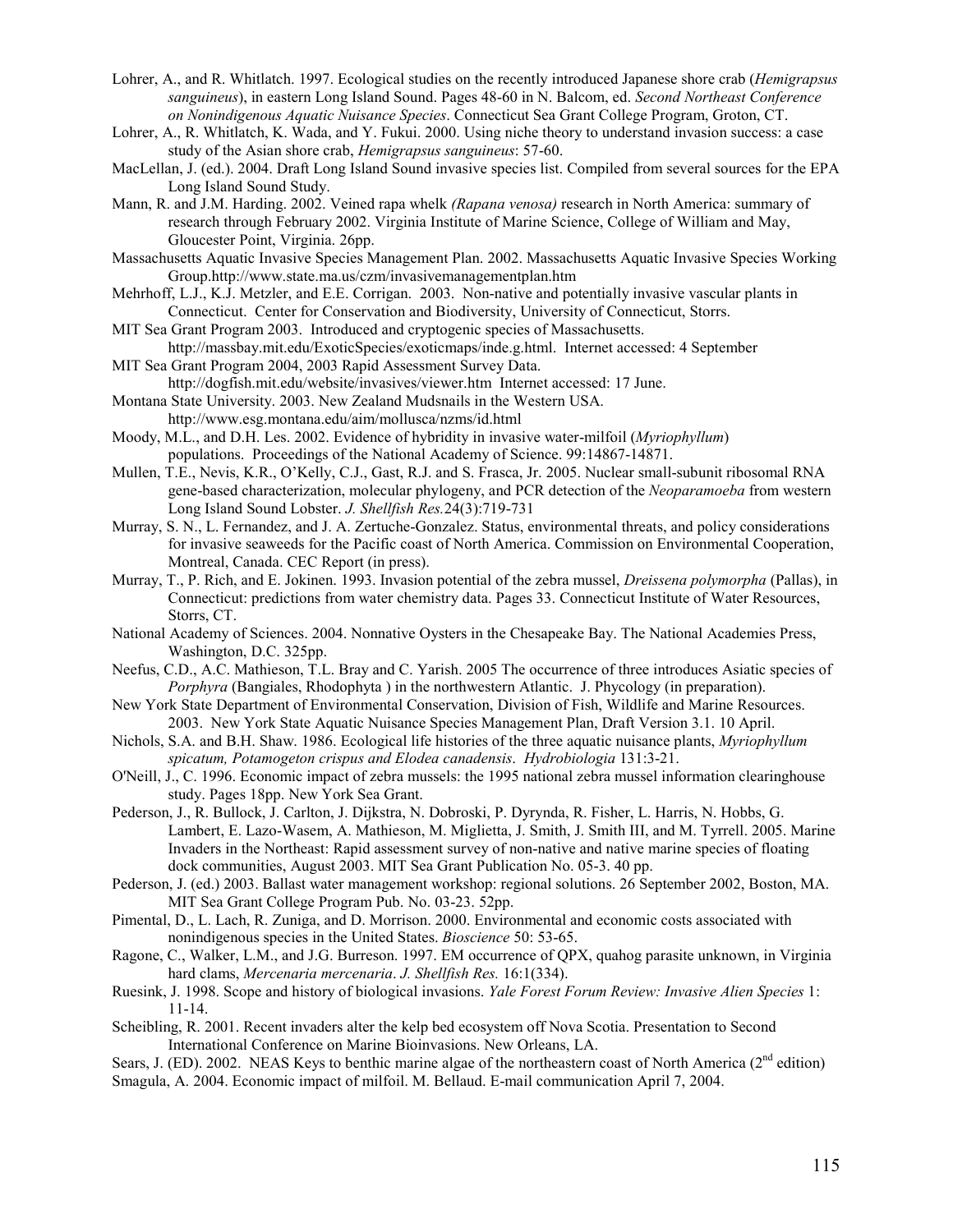- Sunila, I., J. Karolus, and J. Volk. 1999. A new epizootic of *Haplospridium nelsoni* (MSX), a haplosporidian oyster parasite in Long Island Sound, Connecticut. *J. Shellfish Res.* 18: 169-174.
- Thresher, R. E. 2000. Key threats from marine bioinvasions: a review of current and future issues. Pages 24-34 in J. Pederson, J., ed. *Marine Bioinvasions, First National Conference*. MIT Sea Grant.
- U.S. Department of Agriculture. 20003. Integrated Taxonomic Information System On-line Database. http://www.itis.usda.gov. Internet accessed: 4 September.
- USCG. 2004. U.S. Coast Guard ballast water management; preventing and controlling the spread of aquatic nuisance species. 2 pp.
- USFWS. 2003. Recognizing northern snakehead. U.S. Fish and Wildlife Service fact sheet. September. 2pp.
- USGS Florida Integrated Science Center, Gainesville FL. http://www.fcsc.usgs.gov/Nonindigenous\_Species/New\_Zealand\_Mudsnail/new\_zealand\_mudsnail.htmlud snail.html
- Vermont Invasive Exotic Fact Sheets Series. 2003. VT DEC, Fish and Wildlife; Forests, Parks and Recreation, VT Agency of Natural Resources and TNC-VT.
- Villalard-Bohnsack, M. and M. Harlin. 2001. *Grateloupia doryphora* (Halymeniaceae, hodophyta) in Rhode Island waters (U.S.A.): geographical expansion, morphological variations and associated algae. *Phycologia* 40:372-380
- Villalard-Bohnsack, M. and M. Harlin. 1997. The appearance of Grateloupia *doryphora* (Halymeniaceae, Rhodophyta) on the Northeast coast of North America. *Phycologia* 36: 324-328
- Weigle, S.M., Smith, L.D., Pederson, J., and J. Carlton. 2005, in press. Assessing the risk of exotic species introductions via the live marine species trade. *Conservation Biol.*
- Whitlatch, R. 2004. Team benthos website information retrieved 12/12/2004. >http://www.marinesciences.uconn.edu/teamb/Pages/research/hull%20fouling/hull%20fouling.htm>.
- Whitlatch, R., R. Osman, and N. Balcom. 2003. Evaluation of the importance of ship hull fouling by privately owned vessels as a vector for the transport of invasive species along the eastern seaboard, 2003-2005. National Sea Grant College Program, National Oceanic and Atmospheric Administration, Department of Commerce.
- Whitlatch, R., R. Osman, A. Frese, R. Malatesta, P. Mitchell, and L. Sedgewick. 1995. The ecology of two introduced marine ascidians and their effects on epifaunal organisms in Long Island Sound. Pages 29-48. *Northeast Conference on Non-Indigenous Aquatic Nuisance Species*. Connecticut Sea Grant College Program.
- Yarish, C. (UCONN). 2004. Electronic message to Mr. Milan Keser, Millstone Laboratory, RE: Invasive Seaweed Confirmation. 10 November.
- Yarish, C. (UCONN). 2003. Electronic message to Mr. Ron Rozsa, Connecticut Department of Environmental Protection, RE: Formulating an Estuarine Invasives List for LIS. 15 April.